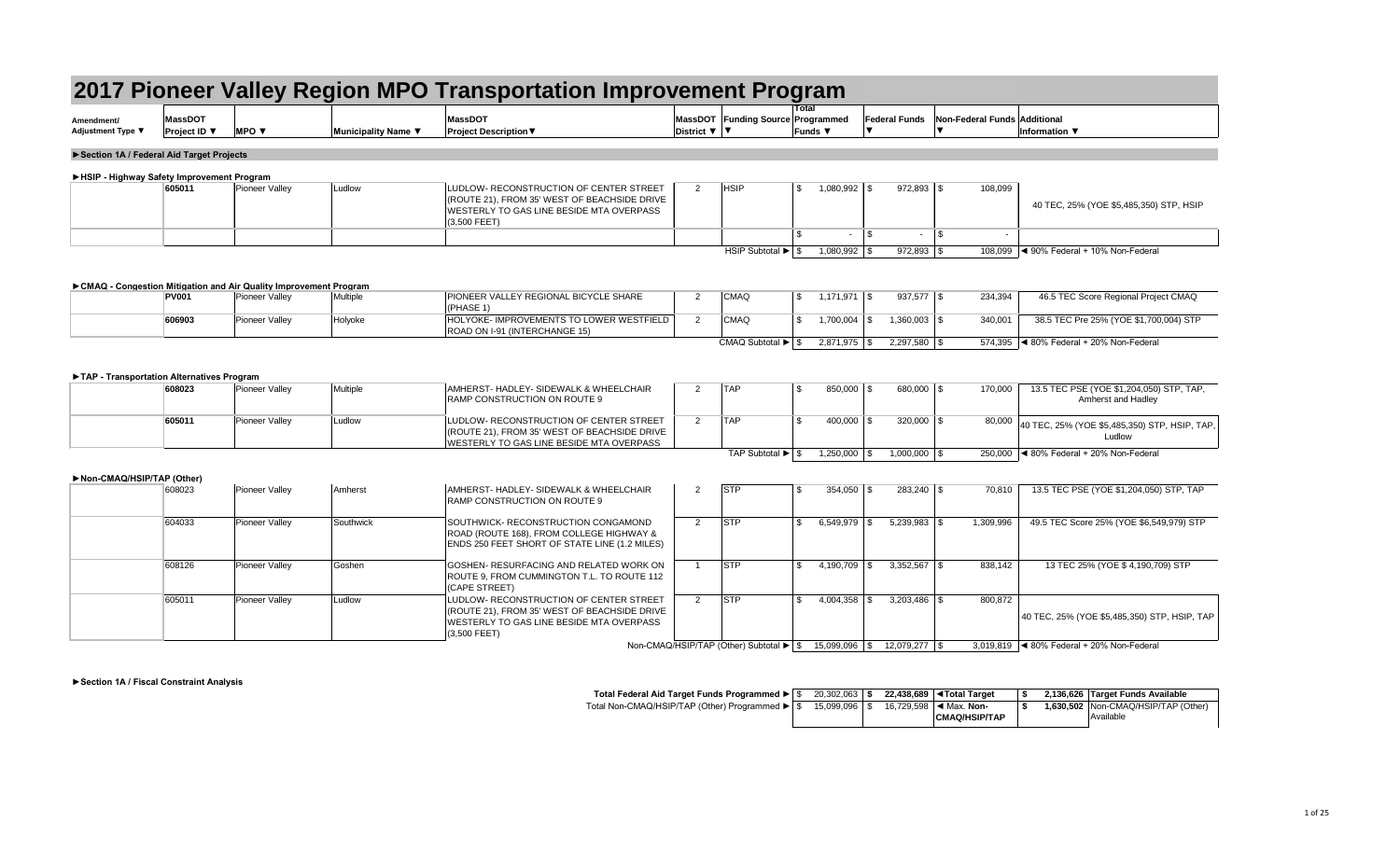**►Statewide Systematic Maintenance Program**

**►On System**

|                                        |                                |                          |                     |                                                | 2017 Pioneer Valley Region MPO Transportation Improvement Program |                                     |                                                   |                                  |                                  |
|----------------------------------------|--------------------------------|--------------------------|---------------------|------------------------------------------------|-------------------------------------------------------------------|-------------------------------------|---------------------------------------------------|----------------------------------|----------------------------------|
| Amendment/<br><b>Adjustment Type ▼</b> | <b>MassDOT</b><br>Project ID ▼ | MPO $\blacktriangledown$ | Municipality Name ▼ | <b>MassDOT</b><br><b>Project Description ▼</b> | MassDOT Funding Source Programmed<br>District $\nabla$   $\nabla$ | Total<br>Funds $\blacktriangledown$ | <b>Federal Funds</b> Non-Federal Funds Additional | Information $\blacktriangledown$ |                                  |
|                                        |                                |                          |                     |                                                | Total HSIP Programmed $\blacktriangleright$ $\mid$ \$             | 1,080,992                           | 1,080,992 $\blacktriangleleft$ Min. HSIP          |                                  | <b>HSIP Recommended Met</b>      |
|                                        |                                |                          |                     |                                                | Total CMAQ Programmed ▶ S                                         | $2,871,975$                         | 3,378,100 $\blacktriangleleft$ Min. CMAQ          |                                  | 506,125 CMAQ Recommended Not Met |
|                                        |                                |                          |                     |                                                | Total TAP Programmed $\blacktriangleright$ $\mid$ \$              |                                     | 1,250,000 $\blacktriangleleft$ Min. TAP           |                                  | <b>TAP Recommended Met</b>       |

**Remaining HSIP, CMAQ, and TAP Funds** \$ 506,125

### **►Off-System**

|  | . Proiects Programmer′ |                                                                                               |  |  |                                 |
|--|------------------------|-----------------------------------------------------------------------------------------------|--|--|---------------------------------|
|  | Projects Programmed    |                                                                                               |  |  |                                 |
|  |                        | Statewide Bridge Maintenance Program Subtotal ▶ Statewide Bridge Maintenance Program Subtotal |  |  | ◀ 80% Federal + 20% Non-Federal |

### **►Statewide Bridge Inspection Program**

| 607528 | <b>Pioneer Valley</b> | Amherst      | AMHERST- BRIDGE REPLACEMENT, A-08-008, MILL<br><b>STREET OVER MILL RIVER</b>                                  | <b>STP-BR-OFF</b>       |           | 2,075,400 | $1,660,320$ \ \$ | 415,080                                           |
|--------|-----------------------|--------------|---------------------------------------------------------------------------------------------------------------|-------------------------|-----------|-----------|------------------|---------------------------------------------------|
| 607549 | <b>Pioneer Valley</b> | Chesterfield | CHESTERFIELD- BRIDGE REPLACEMENT, C-12-009,<br><b>IRELAND STREET OVER WEST BRANCH BRONSON</b><br><b>BROOK</b> | <b>STP-BR-OFF</b>       | 3,341,040 |           | $2,672,832$ \$   | 668,208                                           |
|        |                       |              |                                                                                                               | Off-System Subtotal ▶ S | 5,416,440 |           | $4,333,152$ \\$  | 1,083,288 $\vert$ ◀ 80% Federal + 20% Non-Federal |

| 605384 | <b>Pioneer Valley</b> | Agawam | AGAWAM- WEST SPRINGFIELD- BRIDGE<br>REPLACEMENT, A-05-002=W-21-014, ROUTE 147<br>OVER THE WESTFIELD RIVER & INTERSECTION &<br>SIGNAL IMPROVEMENTS @ 3 LOCATIONS | <b>NHPP</b>            | 23,173,893 | $18,539,114$ \$  | 4,634,779 | \$23,173,893 5M Bridge, 16M STP - STATEWIDE<br>Infrastructure. OK. |
|--------|-----------------------|--------|-----------------------------------------------------------------------------------------------------------------------------------------------------------------|------------------------|------------|------------------|-----------|--------------------------------------------------------------------|
|        |                       |        |                                                                                                                                                                 |                        |            |                  |           |                                                                    |
|        |                       |        |                                                                                                                                                                 | On System Subtotal ▶ S |            | $18,539,114$ \\$ |           | 4,634,779 $ $ ◀ 80% Federal + 20% Non-Federal                      |

## **►Section 1B / Federal Aid Bridge Projects**

|  | Projects Programmed                                 |  |  |  |                                 |
|--|-----------------------------------------------------|--|--|--|---------------------------------|
|  | o Projects Programmed                               |  |  |  |                                 |
|  | Statewide Bridge Inspection Program Subtotal ▶   \$ |  |  |  | ◀ 80% Federal + 20% Non-Federal |

|  | No Projects Programmed |                                                    |  |  |  |                                                       |
|--|------------------------|----------------------------------------------------|--|--|--|-------------------------------------------------------|
|  | No Projects Programmed |                                                    |  |  |  |                                                       |
|  |                        | $Other$ Eadaral Aid Subtotal $\blacktriangleright$ |  |  |  | <sub>⊥</sub> ◀ Funding Split Varies by Funding Source |

### **►Section 1C / Federal Aid Non-Target Projects**

**►Other Federal Aid**

## **►Section 1D / Federal Aid Major & State Category Projects**

**►Regional Major Infrastructure**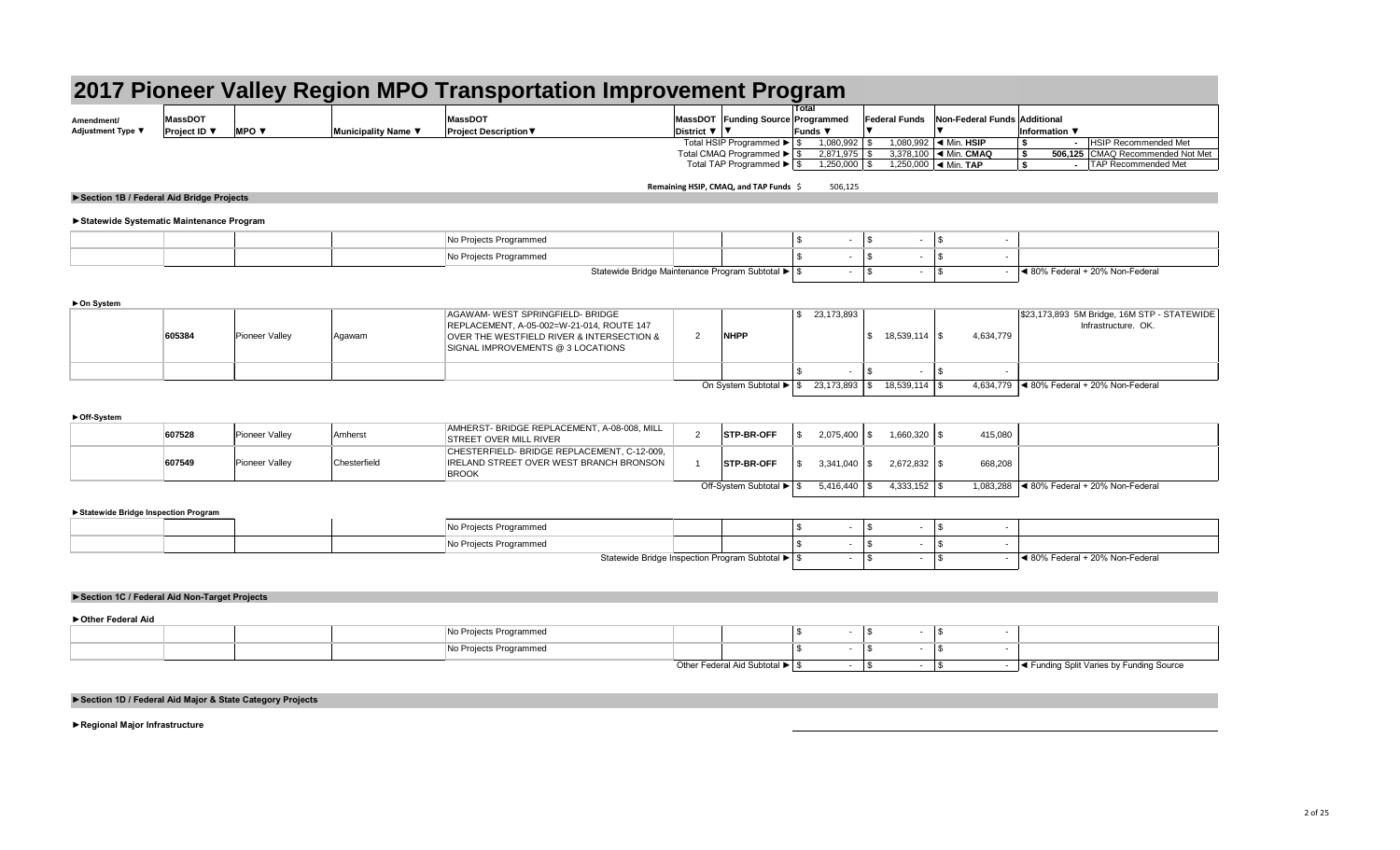| Amendment/<br>Adjustment Type ▼ | <b>MassDOT</b><br><b>Project ID</b> $\blacktriangledown$ | <b>IMPO V</b>  | Municipality Name ▼ | <b>MassDOT</b><br><b>Project Description <math>\nabla</math></b>                | District $\nabla$   $\nabla$ | MassDOT Funding Source |
|---------------------------------|----------------------------------------------------------|----------------|---------------------|---------------------------------------------------------------------------------|------------------------------|------------------------|
|                                 | 607731                                                   | Pioneer Valley | Springfield         | SPRINGFIELD- VIADUCT DECK REPLACEMENT OF S-<br>$ 24-061$ ON I-91 (EARLY ACTION) |                              | NHPP                   |
|                                 |                                                          |                |                     |                                                                                 |                              |                        |

|                                                 |                     |                                                             |                     | 2017 Pioneer Valley Region MPO Transportation Improvement Program                          |                                                                 | <b>Total</b>             |                              |                                        |                                                            |
|-------------------------------------------------|---------------------|-------------------------------------------------------------|---------------------|--------------------------------------------------------------------------------------------|-----------------------------------------------------------------|--------------------------|------------------------------|----------------------------------------|------------------------------------------------------------|
| Amendment/                                      | <b>MassDOT</b>      |                                                             |                     | <b>MassDOT</b>                                                                             | MassDOT Funding Source Programmed                               |                          | <b>Federal Funds</b>         | Non-Federal Funds Additional           |                                                            |
| Adjustment Type ▼                               | <b>Project ID</b> ▼ | <b>MPO ▼</b>                                                | Municipality Name ▼ | District ▼<br><b>Project Description ▼</b>                                                 |                                                                 | Funds ▼                  |                              |                                        | Information $\blacktriangledown$                           |
|                                                 | 607731              | <b>Pioneer Valley</b>                                       | Springfield         | SPRINGFIELD- VIADUCT DECK REPLACEMENT OF S-<br>2<br>24-061 ON I-91 (EARLY ACTION)          | <b>NHPP</b>                                                     | $9,000,000$ \\$          | 7,200,000                    | 1,800,000<br>l Si                      | AC Yr 4 of 4. Total Cost = $$183M$ .                       |
|                                                 |                     |                                                             |                     |                                                                                            |                                                                 | $\mathfrak{S}$<br>$\sim$ | $\vert$ \$<br>$\blacksquare$ | $\frac{1}{2}$<br>$\sim$                |                                                            |
|                                                 |                     |                                                             |                     | Regional Major Infrastructure Subtotal $\blacktriangleright$ $\mid$ \$                     |                                                                 | $9,000,000$ \\$          | $7,200,000$ \ \$             |                                        | 1,800,000  ◀ 80% Federal + 20% Non-Federal                 |
|                                                 |                     | Statewide Americans with Disability Act Implementation Plan |                     |                                                                                            |                                                                 |                          |                              |                                        |                                                            |
|                                                 |                     |                                                             |                     | No Projects Programmed                                                                     |                                                                 | \$                       |                              | $\overline{\phantom{a}}$               |                                                            |
|                                                 |                     |                                                             |                     | No Projects Programmed                                                                     |                                                                 | $\sim$                   | $\vert$ \$<br>$\sim$         | $\vert$ \$<br>$\overline{\phantom{a}}$ |                                                            |
|                                                 |                     |                                                             |                     | Statewide ADA Implementation Plan Subtotal $\blacktriangleright$ $\mid$ \$                 |                                                                 |                          |                              |                                        | $\vert$ < 80% Federal + 20% Non-Federal                    |
|                                                 |                     |                                                             |                     |                                                                                            |                                                                 |                          |                              |                                        |                                                            |
| Statewide Congestion Mitigation and Air Quality |                     |                                                             |                     | No Projects Programmed                                                                     |                                                                 | \$                       | $\vert$ \$<br>$\sim$         | $\vert$ \$<br>$\overline{\phantom{a}}$ |                                                            |
|                                                 |                     |                                                             |                     | No Projects Programmed                                                                     |                                                                 | $\sim$                   | $\vert$ \$<br>$\blacksquare$ | <b>S</b><br>$\overline{\phantom{a}}$   |                                                            |
|                                                 |                     |                                                             |                     |                                                                                            |                                                                 |                          |                              |                                        |                                                            |
|                                                 |                     |                                                             |                     |                                                                                            | Statewide CMAQ Subtotal ▶ \$                                    |                          |                              |                                        | Sol% Federal + 20% Non-Federal                             |
| Statewide HSIP Program                          |                     |                                                             |                     |                                                                                            |                                                                 |                          |                              |                                        |                                                            |
|                                                 |                     |                                                             |                     | No Projects Programmed                                                                     |                                                                 | - \$<br>$\sim$           | \$<br>$\sim$                 | $\frac{1}{3}$<br>$\blacksquare$        |                                                            |
|                                                 |                     |                                                             |                     | No Projects Programmed                                                                     |                                                                 |                          | l \$<br>$\sim$               | <b>S</b><br>$\sim$                     |                                                            |
|                                                 |                     |                                                             |                     |                                                                                            | Statewide HSIP Program Subtotal $\blacktriangleright$ $\mid$ \$ |                          |                              | $\sim$                                 | ◀ 90% Federal + 10% Non-Federal                            |
|                                                 |                     |                                                             |                     |                                                                                            |                                                                 |                          |                              |                                        |                                                            |
| Statewide Infrastructure Program                |                     |                                                             |                     |                                                                                            |                                                                 |                          |                              |                                        |                                                            |
|                                                 |                     |                                                             |                     | No Projects Programmed                                                                     |                                                                 | - \$                     | $\sqrt{3}$<br>$\sim$         | $\vert$ \$<br>$\overline{\phantom{a}}$ |                                                            |
|                                                 |                     |                                                             |                     | No Projects Programmed                                                                     |                                                                 | $\sim$                   | l \$<br>$\sim$               | <b>\$</b><br>$\overline{\phantom{a}}$  |                                                            |
|                                                 |                     |                                                             |                     | Statewide Infrastructure Program Subtotal ▶   \$                                           |                                                                 |                          | $\sqrt{3}$                   |                                        | ◀ 80% Federal + 20% Non-Federal                            |
| Statewide Interstate Maintenance Program        |                     |                                                             |                     |                                                                                            |                                                                 |                          |                              |                                        |                                                            |
|                                                 | 608211              | Pioneer Valley                                              | Multiple            | CHICOPEE- SPRINGFIELD- INTERSTATE<br>$\overline{2}$<br>MAINTENANCE & RELATED WORK ON I-291 | <b>NHPP</b>                                                     | $4,118,400$ \\$          | $3,706,560$ \ \$             | 411,840                                |                                                            |
|                                                 |                     |                                                             |                     |                                                                                            |                                                                 | \$<br>$\sim$             | l \$<br>$\sim$               | $\vert$ \$<br>$\sim$                   |                                                            |
|                                                 |                     |                                                             |                     | Statewide Interstate Maintenance Program Subtotal $\blacktriangleright$ $\mid$ \$          |                                                                 | $4,118,400$ \\$          | $3,706,560$ \ \$             |                                        | 411,840 $\blacktriangleleft$ 90% Federal + 10% Non-Federal |
| ▶ Statewide Intelligent Transportation Systems  |                     |                                                             |                     |                                                                                            |                                                                 |                          |                              |                                        |                                                            |
|                                                 |                     |                                                             |                     | No Projects Programmed                                                                     |                                                                 | \$<br>$\sim$             | $\vert$ \$<br>$\sim$         | $\vert$ \$<br>$\overline{\phantom{a}}$ |                                                            |
|                                                 |                     |                                                             |                     | No Projects Programmed                                                                     |                                                                 | ٠                        | $\vert$ \$<br>$\sim$         | $\vert$ \$<br>$\overline{\phantom{a}}$ |                                                            |
|                                                 |                     |                                                             |                     |                                                                                            | Statewide ITS Subtotal $\blacktriangleright$ $\mid$ \$          |                          |                              | $\sim$                                 | $\vert$ < 80% Federal + 20% Non-Federal                    |
|                                                 |                     |                                                             |                     |                                                                                            |                                                                 |                          |                              |                                        |                                                            |
| Statewide National Freight Program              |                     |                                                             |                     | No Projects Programmed                                                                     |                                                                 | \$<br>$\sim$             | $\vert$ \$<br>٠.             | $\sqrt{S}$<br>$\overline{\phantom{a}}$ |                                                            |
|                                                 |                     |                                                             |                     | No Projects Programmed                                                                     |                                                                 |                          | $\vert$ \$<br>$\blacksquare$ | $\sqrt{3}$<br>$\sim$                   |                                                            |
|                                                 |                     |                                                             |                     |                                                                                            |                                                                 |                          |                              |                                        |                                                            |
|                                                 |                     |                                                             |                     | Statewide National Freight Program Subtotal $\blacktriangleright$ \$                       |                                                                 | $-1$ \$                  |                              |                                        | $\sim$ 4 80% Federal + 20% Non-Federal                     |
|                                                 |                     | Statewide National Highway System Preservation Program      |                     |                                                                                            |                                                                 |                          |                              |                                        |                                                            |
|                                                 |                     |                                                             |                     | No Projects Programmed                                                                     |                                                                 | \$                       | $-$ \$                       | $\overline{\phantom{a}}$               |                                                            |
|                                                 |                     |                                                             |                     | No Projects Programmed                                                                     |                                                                 | $\sim$                   | $\vert$ \$<br>$\sim$         | $\vert$ \$<br>$\overline{\phantom{a}}$ |                                                            |
|                                                 |                     |                                                             |                     | Statewide NHS Preservation Program Subtotal $\blacktriangleright$ \$                       |                                                                 |                          |                              |                                        | $\blacktriangleleft$ 80% Federal + 20% Non-Federal         |

|                                                 |                        |                                                             |                                    | 2017 Pioneer Valley Region MPO Transportation Improvement Program           |                |                                                                                          | <b>Total</b>   |                             |                           |                  |                                           |                                                            |
|-------------------------------------------------|------------------------|-------------------------------------------------------------|------------------------------------|-----------------------------------------------------------------------------|----------------|------------------------------------------------------------------------------------------|----------------|-----------------------------|---------------------------|------------------|-------------------------------------------|------------------------------------------------------------|
| Amendment/                                      | <b>MassDOT</b>         |                                                             |                                    | <b>MassDOT</b>                                                              |                | MassDOT Funding Source Programmed                                                        |                |                             | <b>Federal Funds</b>      |                  | Non-Federal Funds Additional              |                                                            |
| Adjustment Type ▼                               | Project ID ▼<br>607731 | <b>MPO</b> $\blacktriangledown$<br>Pioneer Valley           | Municipality Name ▼<br>Springfield | <b>Project Description ▼</b><br>SPRINGFIELD- VIADUCT DECK REPLACEMENT OF S- | District ▼     | NHPP                                                                                     | \$             | <b>Funds ▼</b><br>9,000,000 |                           | $7,200,000$ \ \$ | 1,800,000                                 | Information $\Psi$<br>AC Yr 4 of 4. Total Cost = $$183M$ . |
|                                                 |                        |                                                             |                                    | $ 24-061$ ON I-91 (EARLY ACTION)                                            | 2              |                                                                                          |                |                             |                           |                  |                                           |                                                            |
|                                                 |                        |                                                             |                                    |                                                                             |                |                                                                                          | $\mathfrak{S}$ |                             | $\mathfrak{F}$            | $\sim$           | $\vert$ \$<br>$\sim$                      |                                                            |
|                                                 |                        |                                                             |                                    |                                                                             |                | Regional Major Infrastructure Subtotal $\blacktriangleright$ $\mid$ \$                   |                | $9,000,000$ \\$             |                           | $7,200,000$ \ \$ |                                           | 1,800,000  ◀ 80% Federal + 20% Non-Federal                 |
|                                                 |                        | Statewide Americans with Disability Act Implementation Plan |                                    |                                                                             |                |                                                                                          |                |                             |                           |                  |                                           |                                                            |
|                                                 |                        |                                                             |                                    | No Projects Programmed                                                      |                |                                                                                          | \$             | $\sim$                      | $\sqrt{3}$                |                  | $\blacksquare$                            |                                                            |
|                                                 |                        |                                                             |                                    | No Projects Programmed                                                      |                |                                                                                          | \$             |                             | $\sqrt{3}$                | $\sim$           | $\sqrt{3}$<br>$\overline{\phantom{a}}$    |                                                            |
|                                                 |                        |                                                             |                                    | Statewide ADA Implementation Plan Subtotal $\blacktriangleright$ $\mid$ \$  |                |                                                                                          |                | $-$ \$                      |                           |                  |                                           | $\blacktriangleleft$ 80% Federal + 20% Non-Federal         |
|                                                 |                        |                                                             |                                    |                                                                             |                |                                                                                          |                |                             |                           |                  |                                           |                                                            |
| Statewide Congestion Mitigation and Air Quality |                        |                                                             |                                    |                                                                             |                |                                                                                          |                |                             |                           |                  |                                           |                                                            |
|                                                 |                        |                                                             |                                    | No Projects Programmed                                                      |                |                                                                                          | \$             |                             | $\sqrt{3}$                | $\sim$           | $\frac{1}{2}$<br>$\overline{\phantom{a}}$ |                                                            |
|                                                 |                        |                                                             |                                    | No Projects Programmed                                                      |                |                                                                                          | -\$            |                             | \$                        | $\sim$           | \$<br>$\overline{\phantom{a}}$            |                                                            |
|                                                 |                        |                                                             |                                    |                                                                             |                | Statewide CMAQ Subtotal ▶ \$                                                             |                |                             |                           |                  |                                           | $\blacktriangleleft$ 80% Federal + 20% Non-Federal         |
| Statewide HSIP Program                          |                        |                                                             |                                    |                                                                             |                |                                                                                          |                |                             |                           |                  |                                           |                                                            |
|                                                 |                        |                                                             |                                    | No Projects Programmed                                                      |                |                                                                                          | -\$            | ٠                           | \$                        | $\sim$           | $\frac{1}{2}$<br>$\overline{\phantom{a}}$ |                                                            |
|                                                 |                        |                                                             |                                    | No Projects Programmed                                                      |                |                                                                                          | \$             |                             | \$                        | $\sim$           | l \$<br>$\blacksquare$                    |                                                            |
|                                                 |                        |                                                             |                                    |                                                                             |                | Statewide HSIP Program Subtotal ▶ \$                                                     |                |                             |                           |                  |                                           | ◀ 90% Federal + 10% Non-Federal                            |
|                                                 |                        |                                                             |                                    |                                                                             |                |                                                                                          |                |                             |                           |                  |                                           |                                                            |
| Statewide Infrastructure Program                |                        |                                                             |                                    |                                                                             |                |                                                                                          |                |                             |                           |                  |                                           |                                                            |
|                                                 |                        |                                                             |                                    | No Projects Programmed                                                      |                |                                                                                          | \$             |                             | \$                        | $\sim$           | $\sqrt{3}$<br>$\overline{\phantom{a}}$    |                                                            |
|                                                 |                        |                                                             |                                    | No Projects Programmed                                                      |                |                                                                                          | \$.            | ٠                           | \$                        | $\sim$           | l \$<br>$\blacksquare$                    |                                                            |
|                                                 |                        |                                                             |                                    |                                                                             |                | Statewide Infrastructure Program Subtotal $\blacktriangleright$ $\blacktriangleright$ \$ |                |                             | $\boldsymbol{\mathsf{S}}$ |                  |                                           | ◀ 80% Federal + 20% Non-Federal                            |
|                                                 |                        |                                                             |                                    |                                                                             |                |                                                                                          |                |                             |                           |                  |                                           |                                                            |
| Statewide Interstate Maintenance Program        | 608211                 | Pioneer Valley                                              | Multiple                           | CHICOPEE- SPRINGFIELD- INTERSTATE                                           |                | NHPP                                                                                     | -\$            | $4,118,400$ \ \$            |                           | $3,706,560$ \$   | 411,840                                   |                                                            |
|                                                 |                        |                                                             |                                    | MAINTENANCE & RELATED WORK ON I-291                                         | $\overline{2}$ |                                                                                          |                |                             |                           |                  |                                           |                                                            |
|                                                 |                        |                                                             |                                    |                                                                             |                |                                                                                          | \$             |                             | \$                        | $\sim$           | $\vert$ \$<br>$\sim$                      |                                                            |
|                                                 |                        |                                                             |                                    | Statewide Interstate Maintenance Program Subtotal ▶ \$                      |                |                                                                                          |                | $4,118,400$ \ \$            |                           | $3,706,560$ \ \$ |                                           | 411,840 $\blacktriangleleft$ 90% Federal + 10% Non-Federal |
| ▶ Statewide Intelligent Transportation Systems  |                        |                                                             |                                    |                                                                             |                |                                                                                          |                |                             |                           |                  |                                           |                                                            |
|                                                 |                        |                                                             |                                    | No Projects Programmed                                                      |                |                                                                                          | \$             | $\sim$                      | $\sqrt{3}$                | $\sim$           | $\frac{1}{3}$<br>$\overline{\phantom{a}}$ |                                                            |
|                                                 |                        |                                                             |                                    | No Projects Programmed                                                      |                |                                                                                          |                |                             |                           | $\sim$           | \$<br>$\overline{\phantom{a}}$            |                                                            |
|                                                 |                        |                                                             |                                    |                                                                             |                | Statewide ITS Subtotal ▶ \$                                                              |                |                             |                           |                  | $\sim$                                    | $\blacktriangleleft$ 80% Federal + 20% Non-Federal         |
|                                                 |                        |                                                             |                                    |                                                                             |                |                                                                                          |                |                             |                           |                  |                                           |                                                            |
| Statewide National Freight Program              |                        |                                                             |                                    | No Projects Programmed                                                      |                |                                                                                          | \$             |                             | $\sqrt{3}$                |                  | $\frac{1}{3}$                             |                                                            |
|                                                 |                        |                                                             |                                    |                                                                             |                |                                                                                          |                | н.                          |                           | $\sim$           | $\overline{\phantom{a}}$                  |                                                            |
|                                                 |                        |                                                             |                                    | No Projects Programmed                                                      |                |                                                                                          | \$             |                             | \$                        | ۰                | \$<br>$\overline{\phantom{a}}$            |                                                            |
|                                                 |                        |                                                             |                                    | Statewide National Freight Program Subtotal $\blacktriangleright$ \$        |                |                                                                                          |                |                             |                           |                  | $\sim$                                    | $\leq$ 80% Federal + 20% Non-Federal                       |
|                                                 |                        | Statewide National Highway System Preservation Program      |                                    |                                                                             |                |                                                                                          |                |                             |                           |                  |                                           |                                                            |
|                                                 |                        |                                                             |                                    | No Projects Programmed                                                      |                |                                                                                          | \$             | $\sim$                      | $\sqrt{3}$                |                  | $\blacksquare$                            |                                                            |
|                                                 |                        |                                                             |                                    | No Projects Programmed                                                      |                |                                                                                          | .ፍ             | $\sim$                      | \$                        | $\sim$           | $\sqrt{3}$<br>$\overline{\phantom{a}}$    |                                                            |
|                                                 |                        |                                                             |                                    | Statewide NHS Preservation Program Subtotal ▶ \$                            |                |                                                                                          |                | $ \sqrt{S}$                 |                           |                  |                                           | $\leq$ 80% Federal + 20% Non-Federal                       |

|                                                 |                        |                                                             |                                    | 2017 Pioneer Valley Region MPO Transportation Improvement Program           |                |                                                                                          | <b>Total</b>   |                             |                           |                  |                                           |                                                            |
|-------------------------------------------------|------------------------|-------------------------------------------------------------|------------------------------------|-----------------------------------------------------------------------------|----------------|------------------------------------------------------------------------------------------|----------------|-----------------------------|---------------------------|------------------|-------------------------------------------|------------------------------------------------------------|
| Amendment/                                      | <b>MassDOT</b>         |                                                             |                                    | <b>MassDOT</b>                                                              |                | MassDOT Funding Source Programmed                                                        |                |                             | <b>Federal Funds</b>      |                  | Non-Federal Funds Additional              |                                                            |
| Adjustment Type ▼                               | Project ID ▼<br>607731 | <b>MPO</b> $\blacktriangledown$<br>Pioneer Valley           | Municipality Name ▼<br>Springfield | <b>Project Description ▼</b><br>SPRINGFIELD- VIADUCT DECK REPLACEMENT OF S- | District ▼     | NHPP                                                                                     | \$             | <b>Funds ▼</b><br>9,000,000 |                           | $7,200,000$ \ \$ | 1,800,000                                 | Information $\Psi$<br>AC Yr 4 of 4. Total Cost = $$183M$ . |
|                                                 |                        |                                                             |                                    | $ 24-061$ ON I-91 (EARLY ACTION)                                            | 2              |                                                                                          |                |                             |                           |                  |                                           |                                                            |
|                                                 |                        |                                                             |                                    |                                                                             |                |                                                                                          | $\mathfrak{S}$ |                             | $\mathfrak{F}$            | $\sim$           | $\vert$ \$<br>$\sim$                      |                                                            |
|                                                 |                        |                                                             |                                    |                                                                             |                | Regional Major Infrastructure Subtotal $\blacktriangleright$ $\mid$ \$                   |                | $9,000,000$ \\$             |                           | $7,200,000$ \ \$ |                                           | 1,800,000  ◀ 80% Federal + 20% Non-Federal                 |
|                                                 |                        | Statewide Americans with Disability Act Implementation Plan |                                    |                                                                             |                |                                                                                          |                |                             |                           |                  |                                           |                                                            |
|                                                 |                        |                                                             |                                    | No Projects Programmed                                                      |                |                                                                                          | \$             | $\sim$                      | $\sqrt{3}$                |                  | $\blacksquare$                            |                                                            |
|                                                 |                        |                                                             |                                    | No Projects Programmed                                                      |                |                                                                                          | \$             |                             | $\sqrt{3}$                | $\sim$           | $\sqrt{3}$<br>$\overline{\phantom{a}}$    |                                                            |
|                                                 |                        |                                                             |                                    | Statewide ADA Implementation Plan Subtotal $\blacktriangleright$ $\mid$ \$  |                |                                                                                          |                | $-$ \$                      |                           |                  |                                           | $\blacktriangleleft$ 80% Federal + 20% Non-Federal         |
|                                                 |                        |                                                             |                                    |                                                                             |                |                                                                                          |                |                             |                           |                  |                                           |                                                            |
| Statewide Congestion Mitigation and Air Quality |                        |                                                             |                                    |                                                                             |                |                                                                                          |                |                             |                           |                  |                                           |                                                            |
|                                                 |                        |                                                             |                                    | No Projects Programmed                                                      |                |                                                                                          | \$             |                             | $\sqrt{3}$                | $\sim$           | $\frac{1}{2}$<br>$\overline{\phantom{a}}$ |                                                            |
|                                                 |                        |                                                             |                                    | No Projects Programmed                                                      |                |                                                                                          | -\$            |                             | \$                        | $\sim$           | \$<br>$\overline{\phantom{a}}$            |                                                            |
|                                                 |                        |                                                             |                                    |                                                                             |                | Statewide CMAQ Subtotal ▶ \$                                                             |                |                             |                           |                  |                                           | $\blacktriangleleft$ 80% Federal + 20% Non-Federal         |
| Statewide HSIP Program                          |                        |                                                             |                                    |                                                                             |                |                                                                                          |                |                             |                           |                  |                                           |                                                            |
|                                                 |                        |                                                             |                                    | No Projects Programmed                                                      |                |                                                                                          | -\$            | ٠                           | \$                        | $\sim$           | $\frac{1}{2}$<br>$\overline{\phantom{a}}$ |                                                            |
|                                                 |                        |                                                             |                                    | No Projects Programmed                                                      |                |                                                                                          | \$             |                             | \$                        | $\sim$           | l \$<br>$\blacksquare$                    |                                                            |
|                                                 |                        |                                                             |                                    |                                                                             |                | Statewide HSIP Program Subtotal ▶ \$                                                     |                |                             |                           |                  |                                           | ◀ 90% Federal + 10% Non-Federal                            |
|                                                 |                        |                                                             |                                    |                                                                             |                |                                                                                          |                |                             |                           |                  |                                           |                                                            |
| Statewide Infrastructure Program                |                        |                                                             |                                    |                                                                             |                |                                                                                          |                |                             |                           |                  |                                           |                                                            |
|                                                 |                        |                                                             |                                    | No Projects Programmed                                                      |                |                                                                                          | \$             |                             | \$                        | $\sim$           | $\sqrt{3}$<br>$\overline{\phantom{a}}$    |                                                            |
|                                                 |                        |                                                             |                                    | No Projects Programmed                                                      |                |                                                                                          | \$.            | ٠                           | \$                        | $\sim$           | l \$<br>$\blacksquare$                    |                                                            |
|                                                 |                        |                                                             |                                    |                                                                             |                | Statewide Infrastructure Program Subtotal $\blacktriangleright$ $\blacktriangleright$ \$ |                |                             | $\boldsymbol{\mathsf{S}}$ |                  |                                           | ◀ 80% Federal + 20% Non-Federal                            |
|                                                 |                        |                                                             |                                    |                                                                             |                |                                                                                          |                |                             |                           |                  |                                           |                                                            |
| Statewide Interstate Maintenance Program        | 608211                 | Pioneer Valley                                              | Multiple                           | CHICOPEE- SPRINGFIELD- INTERSTATE                                           |                | NHPP                                                                                     | -\$            | $4,118,400$ \ \$            |                           | $3,706,560$ \$   | 411,840                                   |                                                            |
|                                                 |                        |                                                             |                                    | MAINTENANCE & RELATED WORK ON I-291                                         | $\overline{2}$ |                                                                                          |                |                             |                           |                  |                                           |                                                            |
|                                                 |                        |                                                             |                                    |                                                                             |                |                                                                                          | \$             |                             | \$                        | $\sim$           | $\vert$ \$<br>$\sim$                      |                                                            |
|                                                 |                        |                                                             |                                    | Statewide Interstate Maintenance Program Subtotal ▶ \$                      |                |                                                                                          |                | $4,118,400$ \ \$            |                           | $3,706,560$ \ \$ |                                           | 411,840 $\blacktriangleleft$ 90% Federal + 10% Non-Federal |
| ▶ Statewide Intelligent Transportation Systems  |                        |                                                             |                                    |                                                                             |                |                                                                                          |                |                             |                           |                  |                                           |                                                            |
|                                                 |                        |                                                             |                                    | No Projects Programmed                                                      |                |                                                                                          | \$             | $\sim$                      | $\sqrt{3}$                | $\sim$           | $\frac{1}{3}$<br>$\overline{\phantom{a}}$ |                                                            |
|                                                 |                        |                                                             |                                    | No Projects Programmed                                                      |                |                                                                                          |                |                             |                           | $\sim$           | \$<br>$\overline{\phantom{a}}$            |                                                            |
|                                                 |                        |                                                             |                                    |                                                                             |                | Statewide ITS Subtotal ▶ \$                                                              |                |                             |                           |                  | $\sim$                                    | $\blacktriangleleft$ 80% Federal + 20% Non-Federal         |
|                                                 |                        |                                                             |                                    |                                                                             |                |                                                                                          |                |                             |                           |                  |                                           |                                                            |
| Statewide National Freight Program              |                        |                                                             |                                    | No Projects Programmed                                                      |                |                                                                                          | \$             |                             | $\sqrt{3}$                |                  | $\frac{1}{3}$                             |                                                            |
|                                                 |                        |                                                             |                                    |                                                                             |                |                                                                                          |                | н.                          |                           | $\sim$           | $\overline{\phantom{a}}$                  |                                                            |
|                                                 |                        |                                                             |                                    | No Projects Programmed                                                      |                |                                                                                          | \$             |                             | \$                        | ۰                | \$<br>$\overline{\phantom{a}}$            |                                                            |
|                                                 |                        |                                                             |                                    | Statewide National Freight Program Subtotal $\blacktriangleright$ \$        |                |                                                                                          |                |                             |                           |                  | $\sim$                                    | $\leq$ 80% Federal + 20% Non-Federal                       |
|                                                 |                        | Statewide National Highway System Preservation Program      |                                    |                                                                             |                |                                                                                          |                |                             |                           |                  |                                           |                                                            |
|                                                 |                        |                                                             |                                    | No Projects Programmed                                                      |                |                                                                                          | \$             | $\sim$                      | $\sqrt{3}$                |                  | $\blacksquare$                            |                                                            |
|                                                 |                        |                                                             |                                    | No Projects Programmed                                                      |                |                                                                                          | .ፍ             | $\sim$                      | \$                        | $\sim$           | $\sqrt{3}$<br>$\overline{\phantom{a}}$    |                                                            |
|                                                 |                        |                                                             |                                    | Statewide NHS Preservation Program Subtotal ▶ \$                            |                |                                                                                          |                | $ \sqrt{S}$                 |                           |                  |                                           | $\leq$ 80% Federal + 20% Non-Federal                       |

|                                                 |                                  |                                                             |                     | 2017 Pioneer Valley Region MPO Transportation Improvement Program              |                |                                                                      |                           |                  |               |                      |                                        |                                                            |
|-------------------------------------------------|----------------------------------|-------------------------------------------------------------|---------------------|--------------------------------------------------------------------------------|----------------|----------------------------------------------------------------------|---------------------------|------------------|---------------|----------------------|----------------------------------------|------------------------------------------------------------|
| Amendment/                                      | <b>MassDOT</b>                   |                                                             |                     | <b>MassDOT</b>                                                                 |                | MassDOT Funding Source Programmed                                    | <b>Total</b>              |                  |               | <b>Federal Funds</b> | Non-Federal Funds Additional           |                                                            |
| <b>Adjustment Type ▼</b>                        | <b>Project ID</b> ▼              | MPO $\blacktriangledown$                                    | Municipality Name ▼ | <b>Project Description ▼</b>                                                   | District ▼     |                                                                      | <b>Funds ▼</b>            |                  |               |                      |                                        | Information $\Psi$                                         |
|                                                 | 607731                           | <b>Pioneer Valley</b>                                       | Springfield         | SPRINGFIELD- VIADUCT DECK REPLACEMENT OF S-<br>$24-061$ ON I-91 (EARLY ACTION) | $\overline{2}$ | <b>NHPP</b>                                                          | \$                        | 9,000,000        |               | $7,200,000$ \ \$     | 1,800,000                              | AC Yr 4 of 4. Total Cost = $$183M$ .                       |
|                                                 |                                  |                                                             |                     |                                                                                |                |                                                                      | \$                        |                  | $$^{\circ}$   | $\sim$               | $\sqrt{3}$<br>$\sim$                   |                                                            |
|                                                 |                                  |                                                             |                     |                                                                                |                | Regional Major Infrastructure Subtotal $\blacktriangleright$ \$      |                           | $9,000,000$ \\$  |               | $7,200,000$ \ \$     |                                        | 1,800,000  ◀ 80% Federal + 20% Non-Federal                 |
|                                                 |                                  | Statewide Americans with Disability Act Implementation Plan |                     |                                                                                |                |                                                                      |                           |                  |               |                      |                                        |                                                            |
|                                                 |                                  |                                                             |                     | No Projects Programmed                                                         |                |                                                                      | \$                        | $\sim 10^{-1}$   | $\vert$ \$    | $-$ \$               | $\overline{\phantom{a}}$               |                                                            |
|                                                 |                                  |                                                             |                     | No Projects Programmed                                                         |                |                                                                      | -\$                       |                  | $\sqrt{3}$    | $\sim$               | <b>S</b><br>$\overline{\phantom{a}}$   |                                                            |
|                                                 |                                  |                                                             |                     |                                                                                |                | Statewide ADA Implementation Plan Subtotal $\blacktriangleright$ \$  |                           | $-$ \$           |               |                      |                                        | $\blacktriangleleft$ 80% Federal + 20% Non-Federal         |
| Statewide Congestion Mitigation and Air Quality |                                  |                                                             |                     |                                                                                |                |                                                                      |                           |                  |               |                      |                                        |                                                            |
|                                                 |                                  |                                                             |                     | No Projects Programmed                                                         |                |                                                                      | \$                        |                  | $\sqrt{3}$    | $\sim$               | $\sqrt{3}$<br>$\overline{\phantom{a}}$ |                                                            |
|                                                 |                                  |                                                             |                     | No Projects Programmed                                                         |                |                                                                      | -\$                       |                  | \$            | $\sim$               | $\sqrt{3}$<br>$\sim$                   |                                                            |
|                                                 |                                  |                                                             |                     |                                                                                |                | Statewide CMAQ Subtotal ▶ \$                                         |                           |                  |               |                      |                                        | ◀ 80% Federal + 20% Non-Federal                            |
|                                                 |                                  |                                                             |                     |                                                                                |                |                                                                      |                           |                  |               |                      |                                        |                                                            |
| Statewide HSIP Program                          |                                  |                                                             |                     | No Projects Programmed                                                         |                |                                                                      | \$                        |                  | \$            |                      |                                        |                                                            |
|                                                 |                                  |                                                             |                     |                                                                                |                |                                                                      |                           | $\sim$           |               | $\sim$               | $\sqrt{3}$<br>$\overline{\phantom{a}}$ |                                                            |
|                                                 |                                  |                                                             |                     | No Projects Programmed                                                         |                |                                                                      | -\$                       |                  | \$            | $\sim$               | l \$<br>$\sim$                         |                                                            |
|                                                 | Statewide Infrastructure Program |                                                             |                     | No Projects Programmed                                                         |                |                                                                      | \$                        |                  | \$            | ۰.                   | $\sqrt{3}$<br>$\overline{\phantom{a}}$ |                                                            |
|                                                 |                                  |                                                             |                     | No Projects Programmed                                                         |                |                                                                      | .\$                       | $\sim$           | - \$          | $\sim$               | \$<br>$\overline{\phantom{a}}$         |                                                            |
|                                                 |                                  |                                                             |                     |                                                                                |                | Statewide Infrastructure Program Subtotal $\blacktriangleright$ \$   |                           |                  |               |                      |                                        | ◀ 80% Federal + 20% Non-Federal                            |
|                                                 |                                  |                                                             |                     |                                                                                |                |                                                                      |                           |                  | $\sqrt{3}$    |                      |                                        |                                                            |
| Statewide Interstate Maintenance Program        |                                  |                                                             |                     |                                                                                |                |                                                                      |                           |                  |               |                      |                                        |                                                            |
|                                                 | 608211                           | Pioneer Valley                                              | Multiple            | CHICOPEE- SPRINGFIELD- INTERSTATE<br>MAINTENANCE & RELATED WORK ON I-291       | $\overline{2}$ | NHPP                                                                 | -\$                       | $4,118,400$ \\$  |               | $3,706,560$ \$       | 411,840                                |                                                            |
|                                                 |                                  |                                                             |                     |                                                                                |                |                                                                      | \$                        |                  | \$            | $\sim$               | $\sqrt{3}$<br>$\sim$                   |                                                            |
|                                                 |                                  |                                                             |                     | Statewide Interstate Maintenance Program Subtotal ▶ \$                         |                |                                                                      |                           | $4,118,400$ \ \$ |               | $3,706,560$ \ \$     |                                        | 411,840 $\blacktriangleleft$ 90% Federal + 10% Non-Federal |
| Statewide Intelligent Transportation Systems    |                                  |                                                             |                     |                                                                                |                |                                                                      |                           |                  |               |                      |                                        |                                                            |
|                                                 |                                  |                                                             |                     | No Projects Programmed                                                         |                |                                                                      | $\boldsymbol{\mathsf{S}}$ | $\sim$           | $\vert$ \$    | $\sim$               | $\sqrt{3}$<br>$\overline{\phantom{a}}$ |                                                            |
|                                                 |                                  |                                                             |                     | No Projects Programmed                                                         |                |                                                                      |                           |                  | -\$           | $\sim$               | \$<br>$\sim$                           |                                                            |
|                                                 |                                  |                                                             |                     |                                                                                |                | Statewide ITS Subtotal ▶ \$                                          |                           |                  |               | $-$ \\$              | ٠.                                     | $\blacktriangleleft$ 80% Federal + 20% Non-Federal         |
| Statewide National Freight Program              |                                  |                                                             |                     |                                                                                |                |                                                                      |                           |                  |               |                      |                                        |                                                            |
|                                                 |                                  |                                                             |                     | No Projects Programmed                                                         |                |                                                                      | \$                        | $\sim$           | $\sqrt{3}$    | $\sim$               | $\vert$ \$<br>$\overline{\phantom{a}}$ |                                                            |
|                                                 |                                  |                                                             |                     | No Projects Programmed                                                         |                |                                                                      | ę.                        |                  | \$            | ۰                    | \$<br>$\overline{\phantom{a}}$         |                                                            |
|                                                 |                                  |                                                             |                     |                                                                                |                | Statewide National Freight Program Subtotal $\blacktriangleright$ \$ |                           |                  |               |                      | $\sim$                                 | $\blacktriangleleft$ 80% Federal + 20% Non-Federal         |
|                                                 |                                  |                                                             |                     |                                                                                |                |                                                                      |                           |                  |               |                      |                                        |                                                            |
|                                                 |                                  | ▶ Statewide National Highway System Preservation Program    |                     | No Projects Programmed                                                         |                |                                                                      |                           |                  |               |                      |                                        |                                                            |
|                                                 |                                  |                                                             |                     |                                                                                |                |                                                                      | \$                        | $\sim$           | $\frac{1}{2}$ | $-$ \$               | $\overline{\phantom{a}}$               |                                                            |
|                                                 |                                  |                                                             |                     | No Projects Programmed                                                         |                |                                                                      | .ኖ                        | $\sim$           | $\sqrt{3}$    | $\sim$               | $\vert$ \$<br>$\sim$                   |                                                            |
|                                                 |                                  |                                                             |                     | Statewide NHS Preservation Program Subtotal ▶ \$                               |                |                                                                      |                           | $ \sqrt{S}$      |               |                      |                                        | $\leq$ 80% Federal + 20% Non-Federal                       |

|                        |                                                 |                                                             |                     | 2017 Pioneer Valley Region MPO Transportation Improvement Program                 |                |                                                                      | <b>Total</b>                |            |                      |                                        |                                                            |
|------------------------|-------------------------------------------------|-------------------------------------------------------------|---------------------|-----------------------------------------------------------------------------------|----------------|----------------------------------------------------------------------|-----------------------------|------------|----------------------|----------------------------------------|------------------------------------------------------------|
| Amendment/             | <b>MassDOT</b>                                  |                                                             |                     | <b>MassDOT</b>                                                                    |                | MassDOT Funding Source Programmed                                    |                             |            | <b>Federal Funds</b> | Non-Federal Funds Additional           |                                                            |
| Adjustment Type ▼      | Project ID ▼                                    | <b>MPO</b> $\blacktriangledown$                             | Municipality Name ▼ | <b>Project Description ▼</b>                                                      | District ▼     |                                                                      | Funds $\blacktriangledown$  |            |                      |                                        | Information ▼                                              |
|                        | 607731                                          | Pioneer Valley                                              | Springfield         | SPRINGFIELD- VIADUCT DECK REPLACEMENT OF S-<br>$ 24-061$ ON I-91 (EARLY ACTION)   | $\overline{2}$ | <b>NHPP</b>                                                          | 9,000,000<br>\$             |            | $7,200,000$ \ \$     | 1,800,000                              | AC Yr 4 of 4. Total Cost = $$183M$ .                       |
|                        |                                                 |                                                             |                     |                                                                                   |                |                                                                      | \$<br>$\sim$                | $\vert$ \$ | $\sim$               | $\sqrt{S}$<br>$\sim$                   |                                                            |
|                        |                                                 | Statewide Americans with Disability Act Implementation Plan |                     |                                                                                   |                | Regional Major Infrastructure Subtotal ▶ \$                          | $9,000,000$ \\$             |            | $7,200,000$ \ \$     |                                        | 1,800,000  ◀ 80% Federal + 20% Non-Federal                 |
|                        |                                                 |                                                             |                     | No Projects Programmed                                                            |                |                                                                      | \$                          | $-$   \$   |                      | $\overline{\phantom{a}}$               |                                                            |
|                        |                                                 |                                                             |                     | No Projects Programmed                                                            |                |                                                                      | -\$                         | $\vert$ \$ | $\sim$               | $\sqrt{3}$<br>$\overline{\phantom{a}}$ |                                                            |
|                        | Statewide Congestion Mitigation and Air Quality |                                                             |                     |                                                                                   |                | Statewide ADA Implementation Plan Subtotal $\blacktriangleright$ \$  |                             |            |                      |                                        | $\blacktriangleleft$ 80% Federal + 20% Non-Federal         |
|                        |                                                 |                                                             |                     | No Projects Programmed                                                            |                |                                                                      | \$                          | $\vert$ \$ | $\sim$               | $\vert$ \$<br>$\overline{\phantom{a}}$ |                                                            |
|                        |                                                 |                                                             |                     | No Projects Programmed                                                            |                |                                                                      | -S<br>$\sim$                | $\vert$ \$ | ۰.                   | <b>S</b><br>$\overline{\phantom{a}}$   |                                                            |
|                        |                                                 |                                                             |                     |                                                                                   |                | Statewide CMAQ Subtotal ▶ \$                                         |                             |            |                      |                                        | ◀ 80% Federal + 20% Non-Federal                            |
| Statewide HSIP Program |                                                 |                                                             |                     |                                                                                   |                |                                                                      |                             |            |                      |                                        |                                                            |
|                        |                                                 |                                                             |                     | No Projects Programmed                                                            |                |                                                                      | - \$<br>$\sim$              | $\vert$ \$ | ۰.                   | - \$<br>$\overline{\phantom{a}}$       |                                                            |
|                        |                                                 |                                                             |                     | No Projects Programmed                                                            |                |                                                                      | $\sim$                      | l \$       | $\sim$               | $\sqrt{3}$<br>$\sim$                   |                                                            |
|                        | Statewide Infrastructure Program                |                                                             |                     | No Projects Programmed                                                            |                |                                                                      | \$                          | \$         | ٠                    | $\vert$ \$<br>$\overline{\phantom{a}}$ |                                                            |
|                        |                                                 |                                                             |                     | No Projects Programmed                                                            |                |                                                                      | $\sim$                      | l \$       | $\sim$               | \$<br>$\sim$                           |                                                            |
|                        |                                                 |                                                             |                     |                                                                                   |                |                                                                      |                             |            |                      |                                        |                                                            |
|                        |                                                 |                                                             |                     |                                                                                   |                | Statewide Infrastructure Program Subtotal ▶   \$                     |                             | \$         |                      |                                        | ◀ 80% Federal + 20% Non-Federal                            |
|                        | Statewide Interstate Maintenance Program        |                                                             |                     |                                                                                   |                |                                                                      |                             |            |                      |                                        |                                                            |
|                        | 608211                                          | Pioneer Valley                                              | Multiple            | CHICOPEE- SPRINGFIELD- INTERSTATE<br>MAINTENANCE & RELATED WORK ON I-291          | $\overline{2}$ | NHPP                                                                 | 4,118,400 $\sqrt{5}$<br>-\$ |            | $3,706,560$ \ \$     | 411,840                                |                                                            |
|                        |                                                 |                                                             |                     |                                                                                   |                |                                                                      | $\sqrt[6]{3}$<br>$\sim$     | $\vert$ \$ | $\sim$               | $\vert$ \$<br>$\sim$                   |                                                            |
|                        |                                                 |                                                             |                     | Statewide Interstate Maintenance Program Subtotal $\blacktriangleright$ $\mid$ \$ |                |                                                                      | $4,118,400$ \\$             |            | $3,706,560$ \ \$     |                                        | 411,840 $\blacktriangleleft$ 90% Federal + 10% Non-Federal |
|                        | Statewide Intelligent Transportation Systems    |                                                             |                     |                                                                                   |                |                                                                      |                             |            |                      |                                        |                                                            |
|                        |                                                 |                                                             |                     | No Projects Programmed                                                            |                |                                                                      | \$<br>$\sim$                | $\vert$ \$ | $\sim$               | $\sqrt{S}$                             |                                                            |
|                        |                                                 |                                                             |                     | No Projects Programmed                                                            |                |                                                                      |                             | $\vert$ \$ | $\sim$               | <b>S</b><br>$\sim$                     |                                                            |
|                        |                                                 |                                                             |                     |                                                                                   |                | Statewide ITS Subtotal ▶ \$                                          | $ \sqrt{ }$                 |            |                      | $\sim$                                 | $\blacktriangleleft$ 80% Federal + 20% Non-Federal         |
|                        |                                                 |                                                             |                     |                                                                                   |                |                                                                      |                             |            |                      |                                        |                                                            |
|                        | Statewide National Freight Program              |                                                             |                     | No Projects Programmed                                                            |                |                                                                      | \$<br>$\sim$                | $\vert$ \$ | $\sim$               | $\sqrt{S}$<br>$\overline{\phantom{a}}$ |                                                            |
|                        |                                                 |                                                             |                     | No Projects Programmed                                                            |                |                                                                      |                             | $\vert$ \$ | ٠                    | \$<br>$\sim$                           |                                                            |
|                        |                                                 |                                                             |                     |                                                                                   |                |                                                                      |                             |            |                      |                                        |                                                            |
|                        |                                                 |                                                             |                     |                                                                                   |                | Statewide National Freight Program Subtotal $\blacktriangleright$ \$ |                             |            |                      |                                        | $\sim$ 4 80% Federal + 20% Non-Federal                     |
|                        |                                                 | ▶ Statewide National Highway System Preservation Program    |                     | No Projects Programmed                                                            |                |                                                                      | \$                          |            |                      |                                        |                                                            |
|                        |                                                 |                                                             |                     |                                                                                   |                |                                                                      |                             |            |                      | $\overline{\phantom{a}}$               |                                                            |
|                        |                                                 |                                                             |                     | No Projects Programmed                                                            |                |                                                                      | . የ<br>$\sim$               | $\vert$ \$ | $\sim$               | $\sqrt{3}$<br>$\sim$                   |                                                            |
|                        |                                                 |                                                             |                     |                                                                                   |                | Statewide NHS Preservation Program Subtotal $\blacktriangleright$ \$ |                             |            |                      |                                        | $\leq$ 80% Federal + 20% Non-Federal                       |

|                                                 |                                       |                                                             |                     | 2017 Pioneer Valley Region MPO Transportation Improvement Program               |                |                                                                      |                                     |            |                      |                                        |                                                            |
|-------------------------------------------------|---------------------------------------|-------------------------------------------------------------|---------------------|---------------------------------------------------------------------------------|----------------|----------------------------------------------------------------------|-------------------------------------|------------|----------------------|----------------------------------------|------------------------------------------------------------|
| Amendment/<br>Adjustment Type ▼                 | <b>MassDOT</b><br><b>Project ID</b> ▼ | <b>MPO V</b>                                                | Municipality Name ▼ | <b>MassDOT</b><br><b>Project Description ▼</b>                                  | District ▼     | MassDOT Funding Source Programmed                                    | <b>Total</b><br><b>Funds ▼</b>      |            | <b>Federal Funds</b> | Non-Federal Funds Additional           | Information $\Psi$                                         |
|                                                 | 607731                                | Pioneer Valley                                              | Springfield         | SPRINGFIELD- VIADUCT DECK REPLACEMENT OF S-<br>$ 24-061$ ON I-91 (EARLY ACTION) | $\overline{2}$ | <b>NHPP</b>                                                          | 9,000,000<br>\$                     |            | $7,200,000$ \ \$     | 1,800,000                              | AC Yr 4 of 4. Total Cost = $$183M$ .                       |
|                                                 |                                       |                                                             |                     |                                                                                 |                |                                                                      | \$                                  | $\sqrt{3}$ | $\sim$               | $\sqrt{S}$<br>$\sim$                   |                                                            |
|                                                 |                                       |                                                             |                     |                                                                                 |                | Regional Major Infrastructure Subtotal $\blacktriangleright$ \$      | $9,000,000$ \\$                     |            | $7,200,000$ \ \$     |                                        | 1,800,000  ◀ 80% Federal + 20% Non-Federal                 |
|                                                 |                                       | Statewide Americans with Disability Act Implementation Plan |                     |                                                                                 |                |                                                                      |                                     |            |                      |                                        |                                                            |
|                                                 |                                       |                                                             |                     | No Projects Programmed                                                          |                |                                                                      | \$<br>$-$   \$                      |            |                      | $\overline{\phantom{a}}$               |                                                            |
|                                                 |                                       |                                                             |                     | No Projects Programmed                                                          |                |                                                                      | -\$                                 | $\sqrt{3}$ | $\sim$               | $\sqrt{3}$<br>$\overline{\phantom{a}}$ |                                                            |
| Statewide Congestion Mitigation and Air Quality |                                       |                                                             |                     |                                                                                 |                | Statewide ADA Implementation Plan Subtotal ▶ \$                      |                                     |            |                      |                                        | $\blacktriangleleft$ 80% Federal + 20% Non-Federal         |
|                                                 |                                       |                                                             |                     | No Projects Programmed                                                          |                |                                                                      | \$                                  | $\sqrt{3}$ | $\sim$               | $\sqrt{3}$<br>$\overline{\phantom{a}}$ |                                                            |
|                                                 |                                       |                                                             |                     | No Projects Programmed                                                          |                |                                                                      | \$<br>$\sim$                        | $\sqrt{3}$ | $\sim$               | <b>S</b><br>$\overline{\phantom{a}}$   |                                                            |
|                                                 |                                       |                                                             |                     |                                                                                 |                | Statewide CMAQ Subtotal ▶ \$                                         |                                     |            |                      |                                        | ◀ 80% Federal + 20% Non-Federal                            |
| Statewide HSIP Program                          |                                       |                                                             |                     |                                                                                 |                |                                                                      |                                     |            |                      |                                        |                                                            |
|                                                 |                                       |                                                             |                     | No Projects Programmed                                                          |                |                                                                      | \$<br>$\sim$                        | $\sqrt{3}$ | ۰.                   | - \$<br>$\overline{\phantom{a}}$       |                                                            |
|                                                 |                                       |                                                             |                     | No Projects Programmed                                                          |                |                                                                      | -\$                                 | \$         | $\sim$               | $\sqrt{3}$<br>$\sim$                   |                                                            |
|                                                 |                                       |                                                             |                     |                                                                                 |                | Statewide HSIP Program Subtotal ▶ \$                                 |                                     |            |                      |                                        | ◀ 90% Federal + 10% Non-Federal                            |
| Statewide Infrastructure Program                |                                       |                                                             |                     | No Projects Programmed                                                          |                |                                                                      | \$                                  | \$         | ٠                    | $\vert$ \$<br>$\overline{\phantom{a}}$ |                                                            |
|                                                 |                                       |                                                             |                     | No Projects Programmed                                                          |                |                                                                      | $\sim$                              | $\sqrt{3}$ | $\sim$               | <b>S</b><br>$\overline{\phantom{a}}$   |                                                            |
|                                                 |                                       |                                                             |                     |                                                                                 |                | Statewide Infrastructure Program Subtotal ▶   \$                     |                                     | $\sqrt{2}$ |                      |                                        | ◀ 80% Federal + 20% Non-Federal                            |
| Statewide Interstate Maintenance Program        |                                       |                                                             |                     |                                                                                 |                |                                                                      |                                     |            |                      |                                        |                                                            |
|                                                 | 608211                                | Pioneer Valley                                              | Multiple            | CHICOPEE- SPRINGFIELD- INTERSTATE<br>MAINTENANCE & RELATED WORK ON I-291        | 2              | <b>NHPP</b>                                                          | $4,118,400$ \\$<br>-\$              |            | $3,706,560$ \ \$     | 411,840                                |                                                            |
|                                                 |                                       |                                                             |                     |                                                                                 |                |                                                                      | \$<br>$\sim$                        | $\sqrt{3}$ | $\sim$               | $\vert$ \$<br>$\sim$                   |                                                            |
|                                                 |                                       |                                                             |                     | Statewide Interstate Maintenance Program Subtotal ▶ \$                          |                |                                                                      | $4,118,400$ \ \$                    |            | $3,706,560$ \ \$     |                                        | 411,840 $\blacktriangleleft$ 90% Federal + 10% Non-Federal |
| ▶ Statewide Intelligent Transportation Systems  |                                       |                                                             |                     |                                                                                 |                |                                                                      |                                     |            |                      |                                        |                                                            |
|                                                 |                                       |                                                             |                     | No Projects Programmed                                                          |                |                                                                      | $\boldsymbol{\mathsf{S}}$<br>$\sim$ | $\vert$ \$ | $\sim$               | $\sqrt{S}$<br>$\overline{\phantom{a}}$ |                                                            |
|                                                 |                                       |                                                             |                     | No Projects Programmed                                                          |                |                                                                      |                                     | \$         | $\sim$               | <b>S</b><br>$\sim$                     |                                                            |
|                                                 |                                       |                                                             |                     |                                                                                 |                | Statewide ITS Subtotal ▶ \$                                          | $ \sqrt{S}$                         |            |                      | ۰.                                     | ◀ 80% Federal + 20% Non-Federal                            |
| Statewide National Freight Program              |                                       |                                                             |                     |                                                                                 |                |                                                                      |                                     |            |                      |                                        |                                                            |
|                                                 |                                       |                                                             |                     | No Projects Programmed                                                          |                |                                                                      | \$<br>$\sim$                        | $\sqrt{3}$ | $\sim$               | $\sqrt{S}$<br>$\overline{\phantom{a}}$ |                                                            |
|                                                 |                                       |                                                             |                     | No Projects Programmed                                                          |                |                                                                      |                                     | \$         | $\sim$               | \$<br>$\sim$                           |                                                            |
|                                                 |                                       |                                                             |                     |                                                                                 |                | Statewide National Freight Program Subtotal $\blacktriangleright$ \$ |                                     |            |                      |                                        | $\sim$ 4 80% Federal + 20% Non-Federal                     |
|                                                 |                                       | ▶ Statewide National Highway System Preservation Program    |                     |                                                                                 |                |                                                                      |                                     |            |                      |                                        |                                                            |
|                                                 |                                       |                                                             |                     | No Projects Programmed                                                          |                |                                                                      | \$                                  |            |                      | $\overline{\phantom{a}}$               |                                                            |
|                                                 |                                       |                                                             |                     | No Projects Programmed                                                          |                |                                                                      | .ኖ<br>$\sim$                        | $\sqrt{3}$ | $\sim$               | $\sqrt{3}$<br>$\sim$                   |                                                            |
|                                                 |                                       |                                                             |                     |                                                                                 |                | Statewide NHS Preservation Program Subtotal ▶ \$                     | $ \sqrt{S}$                         |            |                      |                                        | $\leq$ 80% Federal + 20% Non-Federal                       |

|                                                 |                     |                                                             |                     | 2017 Pioneer Valley Region MPO Transportation Improvement Program                 |                |                                                                        |                                |                      |                              |                                        |                                                              |
|-------------------------------------------------|---------------------|-------------------------------------------------------------|---------------------|-----------------------------------------------------------------------------------|----------------|------------------------------------------------------------------------|--------------------------------|----------------------|------------------------------|----------------------------------------|--------------------------------------------------------------|
| Amendment/                                      | <b>MassDOT</b>      |                                                             |                     | <b>MassDOT</b>                                                                    |                | MassDOT Funding Source Programmed                                      | <b>Total</b>                   | <b>Federal Funds</b> |                              | Non-Federal Funds Additional           |                                                              |
| <b>Adjustment Type ▼</b>                        | <b>Project ID</b> ▼ | <b>MPO</b> $\blacktriangledown$                             | Municipality Name ▼ | <b>Project Description ▼</b>                                                      | District ▼     |                                                                        | Funds $\blacktriangledown$     |                      |                              |                                        | Information $\nabla$                                         |
|                                                 | 607731              | Pioneer Valley                                              | Springfield         | SPRINGFIELD- VIADUCT DECK REPLACEMENT OF S-<br>24-061 ON I-91 (EARLY ACTION)      | $\overline{2}$ | <b>NHPP</b>                                                            | $9,000,000$ \\$                | 7,200,000            |                              | 1,800,000<br>l \$                      | AC Yr 4 of 4. Total Cost = $$183M$ .                         |
|                                                 |                     |                                                             |                     |                                                                                   |                |                                                                        | $\mathbb{S}$<br>$\blacksquare$ | <b>S</b>             | $\vert$ \$<br>$\blacksquare$ | $\sim$                                 |                                                              |
|                                                 |                     |                                                             |                     |                                                                                   |                | Regional Major Infrastructure Subtotal $\blacktriangleright$ $\mid$ \$ | $9,000,000$ \\$                |                      | $7,200,000$ \ \$             |                                        | 1,800,000 $\blacktriangleleft$ 80% Federal + 20% Non-Federal |
|                                                 |                     | Statewide Americans with Disability Act Implementation Plan |                     |                                                                                   |                |                                                                        |                                |                      |                              |                                        |                                                              |
|                                                 |                     |                                                             |                     | No Projects Programmed                                                            |                |                                                                        | \$                             |                      |                              | $\overline{\phantom{a}}$               |                                                              |
|                                                 |                     |                                                             |                     | No Projects Programmed                                                            |                |                                                                        | ٠.                             | $\sqrt{3}$           | $\vert$ \$<br>$\sim$         | $\overline{\phantom{a}}$               |                                                              |
|                                                 |                     |                                                             |                     | Statewide ADA Implementation Plan Subtotal $\blacktriangleright$ \$               |                |                                                                        |                                |                      |                              |                                        | Sol% Federal + 20% Non-Federal                               |
| Statewide Congestion Mitigation and Air Quality |                     |                                                             |                     |                                                                                   |                |                                                                        |                                |                      |                              |                                        |                                                              |
|                                                 |                     |                                                             |                     | No Projects Programmed                                                            |                |                                                                        | \$<br>۰                        | $\sqrt{3}$           | $\vert$ \$<br>$\sim$         | $\overline{\phantom{a}}$               |                                                              |
|                                                 |                     |                                                             |                     | No Projects Programmed                                                            |                |                                                                        |                                | l \$                 | $\sim$                       | $\sqrt{3}$<br>$\overline{\phantom{a}}$ |                                                              |
|                                                 |                     |                                                             |                     |                                                                                   |                | Statewide CMAQ Subtotal ▶ \$                                           |                                |                      | $-1$ \$                      |                                        | $\vert$ < 80% Federal + 20% Non-Federal                      |
|                                                 |                     |                                                             |                     |                                                                                   |                |                                                                        |                                |                      |                              |                                        |                                                              |
| Statewide HSIP Program                          |                     |                                                             |                     |                                                                                   |                |                                                                        |                                |                      |                              |                                        |                                                              |
|                                                 |                     |                                                             |                     | No Projects Programmed                                                            |                |                                                                        | - \$<br>٠.                     | \$                   | \$<br>$\sim$                 | $\overline{\phantom{a}}$               |                                                              |
|                                                 |                     |                                                             |                     | No Projects Programmed                                                            |                |                                                                        |                                | l \$                 | $\sim$                       | <b>S</b><br>$\overline{\phantom{a}}$   |                                                              |
|                                                 |                     |                                                             |                     |                                                                                   |                | Statewide HSIP Program Subtotal $\blacktriangleright$ \$               |                                |                      |                              |                                        | ◀ 90% Federal + 10% Non-Federal                              |
|                                                 |                     |                                                             |                     |                                                                                   |                |                                                                        |                                |                      |                              |                                        |                                                              |
| Statewide Infrastructure Program                |                     |                                                             |                     |                                                                                   |                |                                                                        |                                |                      |                              |                                        |                                                              |
|                                                 |                     |                                                             |                     | No Projects Programmed                                                            |                |                                                                        |                                | \$                   | \$<br>$\sim$                 | $\overline{\phantom{a}}$               |                                                              |
|                                                 |                     |                                                             |                     | No Projects Programmed                                                            |                |                                                                        | ۰.                             | l \$                 | $\sim$                       | $\sqrt{3}$<br>$\sim$                   |                                                              |
|                                                 |                     |                                                             |                     | Statewide Infrastructure Program Subtotal ▶   \$                                  |                |                                                                        |                                | $\sqrt{3}$           |                              |                                        | ◀ 80% Federal + 20% Non-Federal                              |
| Statewide Interstate Maintenance Program        |                     |                                                             |                     |                                                                                   |                |                                                                        |                                |                      |                              |                                        |                                                              |
|                                                 | 608211              | <b>Pioneer Valley</b>                                       | Multiple            | CHICOPEE- SPRINGFIELD- INTERSTATE<br>MAINTENANCE & RELATED WORK ON I-291          | $\overline{2}$ | <b>NHPP</b>                                                            | 4,118,400 $\frac{1}{9}$        |                      | $3,706,560$ \$               | 411,840                                |                                                              |
|                                                 |                     |                                                             |                     |                                                                                   |                |                                                                        | \$<br>٠                        | l \$                 | $\vert$ \$<br>$\sim$         | $\sim$                                 |                                                              |
|                                                 |                     |                                                             |                     | Statewide Interstate Maintenance Program Subtotal $\blacktriangleright$ $\mid$ \$ |                |                                                                        | $4,118,400$ \\$                |                      | $3,706,560$ \ \$             |                                        | 411,840 $\blacktriangleleft$ 90% Federal + 10% Non-Federal   |
| Statewide Intelligent Transportation Systems    |                     |                                                             |                     |                                                                                   |                |                                                                        |                                |                      |                              |                                        |                                                              |
|                                                 |                     |                                                             |                     | No Projects Programmed                                                            |                |                                                                        | $\sim$                         | $\vert$ \$           | $\vert$ \$<br>$\blacksquare$ | $\overline{\phantom{a}}$               |                                                              |
|                                                 |                     |                                                             |                     | No Projects Programmed                                                            |                |                                                                        |                                | l \$                 | $\sim$                       | $\sqrt{3}$<br>$\overline{\phantom{a}}$ |                                                              |
|                                                 |                     |                                                             |                     |                                                                                   |                | Statewide ITS Subtotal ▶ \$                                            |                                |                      | $-$   \$                     | $\sim$                                 | $\vert$ < 80% Federal + 20% Non-Federal                      |
|                                                 |                     |                                                             |                     |                                                                                   |                |                                                                        |                                |                      |                              |                                        |                                                              |
| Statewide National Freight Program              |                     |                                                             |                     |                                                                                   |                |                                                                        |                                |                      |                              |                                        |                                                              |
|                                                 |                     |                                                             |                     | No Projects Programmed                                                            |                |                                                                        | \$<br>۰.                       | $\vert$ \$           | $\sqrt{3}$<br>$\sim$         | $\overline{\phantom{a}}$               |                                                              |
|                                                 |                     |                                                             |                     | No Projects Programmed                                                            |                |                                                                        |                                | \$                   | $\sim$                       | $\vert$ \$<br>$\sim$                   |                                                              |
|                                                 |                     |                                                             |                     | Statewide National Freight Program Subtotal ▶ S                                   |                |                                                                        |                                |                      |                              |                                        | $\sim$ 4 80% Federal + 20% Non-Federal                       |
|                                                 |                     | Statewide National Highway System Preservation Program      |                     |                                                                                   |                |                                                                        |                                |                      |                              |                                        |                                                              |
|                                                 |                     |                                                             |                     | No Projects Programmed                                                            |                |                                                                        | \$<br>$\sim$                   | $\bullet$            |                              | $\sim$                                 |                                                              |
|                                                 |                     |                                                             |                     | No Projects Programmed                                                            |                |                                                                        | ۰.                             | <b>S</b>             | $\sim$                       | $\vert$ \$<br>$\overline{\phantom{a}}$ |                                                              |
|                                                 |                     |                                                             |                     | Statewide NHS Preservation Program Subtotal ▶ \$                                  |                |                                                                        |                                |                      |                              |                                        | $\blacktriangleleft$ 80% Federal + 20% Non-Federal           |

|                                                 |                        |                                                             |                                    | 2017 Pioneer Valley Region MPO Transportation Improvement Program           |                |                                                                                          | <b>Total</b>   |                             |                           |                  |                                           |                                                            |
|-------------------------------------------------|------------------------|-------------------------------------------------------------|------------------------------------|-----------------------------------------------------------------------------|----------------|------------------------------------------------------------------------------------------|----------------|-----------------------------|---------------------------|------------------|-------------------------------------------|------------------------------------------------------------|
| Amendment/                                      | <b>MassDOT</b>         |                                                             |                                    | <b>MassDOT</b>                                                              |                | MassDOT Funding Source Programmed                                                        |                |                             | <b>Federal Funds</b>      |                  | Non-Federal Funds Additional              |                                                            |
| Adjustment Type ▼                               | Project ID ▼<br>607731 | <b>MPO</b> $\blacktriangledown$<br>Pioneer Valley           | Municipality Name ▼<br>Springfield | <b>Project Description ▼</b><br>SPRINGFIELD- VIADUCT DECK REPLACEMENT OF S- | District ▼     | NHPP                                                                                     | \$             | <b>Funds ▼</b><br>9,000,000 |                           | $7,200,000$ \ \$ | 1,800,000                                 | Information $\Psi$<br>AC Yr 4 of 4. Total Cost = $$183M$ . |
|                                                 |                        |                                                             |                                    | $ 24-061$ ON I-91 (EARLY ACTION)                                            | 2              |                                                                                          |                |                             |                           |                  |                                           |                                                            |
|                                                 |                        |                                                             |                                    |                                                                             |                |                                                                                          | $\mathfrak{S}$ |                             | $\mathfrak{F}$            | $\sim$           | $\vert$ \$<br>$\sim$                      |                                                            |
|                                                 |                        |                                                             |                                    |                                                                             |                | Regional Major Infrastructure Subtotal $\blacktriangleright$ $\mid$ \$                   |                | $9,000,000$ \\$             |                           | $7,200,000$ \ \$ |                                           | 1,800,000  ◀ 80% Federal + 20% Non-Federal                 |
|                                                 |                        | Statewide Americans with Disability Act Implementation Plan |                                    |                                                                             |                |                                                                                          |                |                             |                           |                  |                                           |                                                            |
|                                                 |                        |                                                             |                                    | No Projects Programmed                                                      |                |                                                                                          | \$             | $\sim$                      | $\sqrt{3}$                |                  | $\blacksquare$                            |                                                            |
|                                                 |                        |                                                             |                                    | No Projects Programmed                                                      |                |                                                                                          | \$             |                             | $\sqrt{3}$                | $\sim$           | $\sqrt{3}$<br>$\overline{\phantom{a}}$    |                                                            |
|                                                 |                        |                                                             |                                    | Statewide ADA Implementation Plan Subtotal $\blacktriangleright$ $\mid$ \$  |                |                                                                                          |                | $-$ \$                      |                           |                  |                                           | $\blacktriangleleft$ 80% Federal + 20% Non-Federal         |
|                                                 |                        |                                                             |                                    |                                                                             |                |                                                                                          |                |                             |                           |                  |                                           |                                                            |
| Statewide Congestion Mitigation and Air Quality |                        |                                                             |                                    |                                                                             |                |                                                                                          |                |                             |                           |                  |                                           |                                                            |
|                                                 |                        |                                                             |                                    | No Projects Programmed                                                      |                |                                                                                          | \$             |                             | $\sqrt{3}$                | $\sim$           | $\frac{1}{2}$<br>$\overline{\phantom{a}}$ |                                                            |
|                                                 |                        |                                                             |                                    | No Projects Programmed                                                      |                |                                                                                          | -\$            |                             | \$                        | $\sim$           | \$<br>$\overline{\phantom{a}}$            |                                                            |
|                                                 |                        |                                                             |                                    |                                                                             |                | Statewide CMAQ Subtotal ▶ \$                                                             |                |                             |                           |                  |                                           | $\blacktriangleleft$ 80% Federal + 20% Non-Federal         |
| Statewide HSIP Program                          |                        |                                                             |                                    |                                                                             |                |                                                                                          |                |                             |                           |                  |                                           |                                                            |
|                                                 |                        |                                                             |                                    | No Projects Programmed                                                      |                |                                                                                          | -\$            | ٠                           | \$                        | $\sim$           | $\frac{1}{2}$<br>$\overline{\phantom{a}}$ |                                                            |
|                                                 |                        |                                                             |                                    | No Projects Programmed                                                      |                |                                                                                          | \$             |                             | \$                        | $\sim$           | l \$<br>$\blacksquare$                    |                                                            |
|                                                 |                        |                                                             |                                    |                                                                             |                | Statewide HSIP Program Subtotal ▶ \$                                                     |                |                             |                           |                  |                                           | ◀ 90% Federal + 10% Non-Federal                            |
|                                                 |                        |                                                             |                                    |                                                                             |                |                                                                                          |                |                             |                           |                  |                                           |                                                            |
| Statewide Infrastructure Program                |                        |                                                             |                                    |                                                                             |                |                                                                                          |                |                             |                           |                  |                                           |                                                            |
|                                                 |                        |                                                             |                                    | No Projects Programmed                                                      |                |                                                                                          | \$             |                             | \$                        | $\sim$           | $\vert$ \$<br>$\overline{\phantom{a}}$    |                                                            |
|                                                 |                        |                                                             |                                    | No Projects Programmed                                                      |                |                                                                                          | \$.            | ٠                           | \$                        | $\sim$           | l \$<br>$\blacksquare$                    |                                                            |
|                                                 |                        |                                                             |                                    |                                                                             |                | Statewide Infrastructure Program Subtotal $\blacktriangleright$ $\blacktriangleright$ \$ |                |                             | $\boldsymbol{\mathsf{S}}$ |                  |                                           | ◀ 80% Federal + 20% Non-Federal                            |
|                                                 |                        |                                                             |                                    |                                                                             |                |                                                                                          |                |                             |                           |                  |                                           |                                                            |
| Statewide Interstate Maintenance Program        | 608211                 | Pioneer Valley                                              | Multiple                           | CHICOPEE- SPRINGFIELD- INTERSTATE                                           |                | NHPP                                                                                     | -\$            | $4,118,400$ \ \$            |                           | $3,706,560$ \$   | 411,840                                   |                                                            |
|                                                 |                        |                                                             |                                    | MAINTENANCE & RELATED WORK ON I-291                                         | $\overline{2}$ |                                                                                          |                |                             |                           |                  |                                           |                                                            |
|                                                 |                        |                                                             |                                    |                                                                             |                |                                                                                          | \$             |                             | \$                        | $\sim$           | $\vert$ \$<br>$\sim$                      |                                                            |
|                                                 |                        |                                                             |                                    | Statewide Interstate Maintenance Program Subtotal ▶ \$                      |                |                                                                                          |                | $4,118,400$ \ \$            |                           | $3,706,560$ \ \$ |                                           | 411,840 $\blacktriangleleft$ 90% Federal + 10% Non-Federal |
| ▶ Statewide Intelligent Transportation Systems  |                        |                                                             |                                    |                                                                             |                |                                                                                          |                |                             |                           |                  |                                           |                                                            |
|                                                 |                        |                                                             |                                    | No Projects Programmed                                                      |                |                                                                                          | \$             | $\sim$                      | $\sqrt{3}$                | $\sim$           | $\vert$ \$<br>$\overline{\phantom{a}}$    |                                                            |
|                                                 |                        |                                                             |                                    | No Projects Programmed                                                      |                |                                                                                          |                |                             |                           | $\sim$           | l \$<br>$\overline{\phantom{a}}$          |                                                            |
|                                                 |                        |                                                             |                                    |                                                                             |                | Statewide ITS Subtotal ▶ \$                                                              |                |                             |                           |                  | $\sim$                                    | $\blacktriangleleft$ 80% Federal + 20% Non-Federal         |
|                                                 |                        |                                                             |                                    |                                                                             |                |                                                                                          |                |                             |                           |                  |                                           |                                                            |
| Statewide National Freight Program              |                        |                                                             |                                    | No Projects Programmed                                                      |                |                                                                                          | \$             |                             | $\sqrt{3}$                |                  | $\frac{1}{3}$                             |                                                            |
|                                                 |                        |                                                             |                                    |                                                                             |                |                                                                                          |                | н.                          |                           | $\sim$           | $\overline{\phantom{a}}$                  |                                                            |
|                                                 |                        |                                                             |                                    | No Projects Programmed                                                      |                |                                                                                          | \$             |                             | \$                        | ۰                | \$<br>$\overline{\phantom{a}}$            |                                                            |
|                                                 |                        |                                                             |                                    | Statewide National Freight Program Subtotal $\blacktriangleright$ \$        |                |                                                                                          |                |                             |                           |                  | $\sim$                                    | $\leq$ 80% Federal + 20% Non-Federal                       |
|                                                 |                        | Statewide National Highway System Preservation Program      |                                    |                                                                             |                |                                                                                          |                |                             |                           |                  |                                           |                                                            |
|                                                 |                        |                                                             |                                    | No Projects Programmed                                                      |                |                                                                                          | \$             | $\sim$                      | $\sqrt{3}$                |                  | $\blacksquare$                            |                                                            |
|                                                 |                        |                                                             |                                    | No Projects Programmed                                                      |                |                                                                                          | .ፍ             | $\sim$                      | \$                        | $\sim$           | $\sqrt{3}$<br>$\overline{\phantom{a}}$    |                                                            |
|                                                 |                        |                                                             |                                    | Statewide NHS Preservation Program Subtotal ▶ \$                            |                |                                                                                          |                | $ \sqrt{S}$                 |                           |                  |                                           | $\leq$ 80% Federal + 20% Non-Federal                       |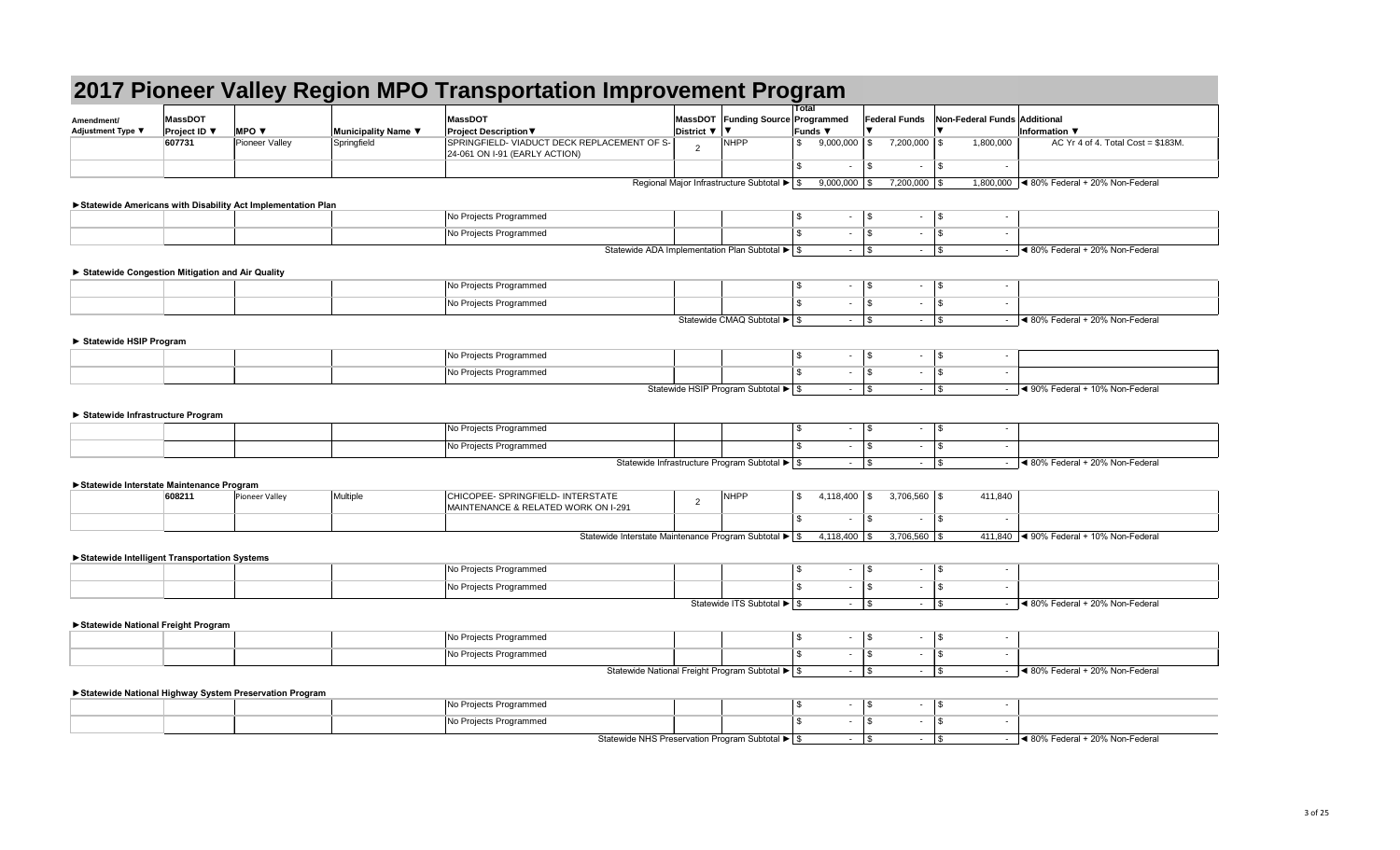| Amendment/<br><b>Adjustment Type ▼</b> | <b>MassDOT</b><br><b>Project ID</b> $\Psi$ | <b>MPO v</b> | Municipality Name $\blacktriangledown$ | MassDOT<br><b>Project Description <math>\nabla</math></b> | District $\nabla$   $\nabla$ | <b>MassDOT Funding Source</b>       |
|----------------------------------------|--------------------------------------------|--------------|----------------------------------------|-----------------------------------------------------------|------------------------------|-------------------------------------|
| ► Statewide Planning Program           |                                            |              |                                        |                                                           |                              |                                     |
|                                        |                                            |              |                                        | No Projects Programmed                                    |                              |                                     |
|                                        |                                            |              |                                        | No Projects Programmed                                    |                              |                                     |
|                                        |                                            |              |                                        |                                                           |                              | Statewide Planning Program Subtotal |

| Amendment/                               | <b>MassDOT</b>      |                                 |                     | <b>MassDOT</b>                                                             |                              | MassDOT Funding Source Programmed                                       | Total                    | <b>Federal Funds</b>              | Non-Federal Funds Additional                                     |                                                            |
|------------------------------------------|---------------------|---------------------------------|---------------------|----------------------------------------------------------------------------|------------------------------|-------------------------------------------------------------------------|--------------------------|-----------------------------------|------------------------------------------------------------------|------------------------------------------------------------|
| Adjustment Type ▼                        | <b>Project ID</b> ▼ | <b>MPO</b> $\blacktriangledown$ | Municipality Name ▼ | <b>Project Description ▼</b>                                               | District $\nabla$   $\nabla$ |                                                                         | <b>Funds ▼</b>           |                                   |                                                                  | Information ▼                                              |
| Statewide Planning Program               |                     |                                 |                     |                                                                            |                              |                                                                         |                          |                                   |                                                                  |                                                            |
|                                          |                     |                                 |                     | No Projects Programmed                                                     |                              |                                                                         | \$<br>$\sim$             | $\sqrt{3}$<br>$\sim$              | \$                                                               |                                                            |
|                                          |                     |                                 |                     | No Projects Programmed                                                     |                              |                                                                         | $\mathfrak{L}$<br>$\sim$ | <b>S</b><br>$\sim$                | $\mathfrak{S}$                                                   |                                                            |
|                                          |                     |                                 |                     |                                                                            |                              |                                                                         |                          |                                   |                                                                  |                                                            |
|                                          |                     |                                 |                     |                                                                            |                              | Statewide Planning Program Subtotal ▶ \$                                |                          |                                   | $-$ \$                                                           | $\sim$ 4 80% Federal + 20% Non-Federal                     |
| Statewide Railroad Grade Crossings       |                     |                                 |                     |                                                                            |                              |                                                                         |                          |                                   |                                                                  |                                                            |
|                                          |                     |                                 |                     | No Projects Programmed                                                     |                              |                                                                         | \$<br>$\sim$             | $\sqrt{3}$                        | $-$ \$<br>$\sim$                                                 |                                                            |
|                                          |                     |                                 |                     | No Projects Programmed                                                     |                              |                                                                         | \$.<br>$\sim$            | $\vert$ \$<br>$\sim$              | $\frac{1}{2}$<br>$\sim$                                          |                                                            |
|                                          |                     |                                 |                     |                                                                            |                              | Statewide RR Grade Crossings Subtotal ▶ \$                              |                          | $-$ \$                            | $\frac{1}{2}$<br>$\sim 100$                                      | $\sim$ 4 80% Federal + 20% Non-Federal                     |
|                                          |                     |                                 |                     |                                                                            |                              |                                                                         |                          |                                   |                                                                  |                                                            |
| Statewide Safe Routes to Schools Program |                     |                                 |                     |                                                                            |                              |                                                                         |                          |                                   |                                                                  |                                                            |
|                                          |                     |                                 |                     | No Projects Programmed                                                     |                              |                                                                         | \$<br>۰.                 | $\sqrt{3}$<br>$\sim$              | $\boldsymbol{\mathsf{S}}$                                        |                                                            |
|                                          |                     |                                 |                     | No Projects Programmed                                                     |                              |                                                                         | \$<br>$\sim$             | $\vert$ \$<br>$\sim$ $-$          | $\boldsymbol{\mathsf{S}}$<br>$\sim$                              |                                                            |
|                                          |                     |                                 |                     | Statewide Safe Routes to Schools Program Subtotal $\blacktriangleright$ \$ |                              |                                                                         |                          | $ \sqrt{ }$                       | $\frac{1}{2}$<br>$\sim$ $\sim$                                   | - <a> - <a> Gunding Split Varies by Funding Source</a></a> |
|                                          |                     |                                 |                     |                                                                            |                              |                                                                         |                          |                                   |                                                                  |                                                            |
| Statewide Stormwater Retrofits           |                     |                                 |                     |                                                                            |                              |                                                                         |                          |                                   |                                                                  |                                                            |
|                                          | 608192              | Pioneer Valley                  | Multiple            | AGAWAM- CHICOPEE- HOLYOKE- WEST<br>SPRINGFIELD- STORMWATER IMPROVEMENTS    | $\overline{2}$               | STP-TE                                                                  | $\sqrt[6]{\frac{1}{2}}$  | $1,020,850$ \$                    | 255,212                                                          |                                                            |
|                                          |                     |                                 |                     | ALONG I-91, I-391, ROUTE 57 AND ROUTE 5                                    |                              |                                                                         |                          |                                   |                                                                  |                                                            |
|                                          |                     |                                 |                     |                                                                            |                              |                                                                         | \$<br>$\sim$             | $\vert$ \$<br>$\sim$              | $\mathfrak{S}$<br>$\sim$                                         |                                                            |
|                                          |                     |                                 |                     |                                                                            |                              | Statewide Stormwater Retrofits Subtotal $\blacktriangleright$ $\mid$ \$ |                          | $1,020,850$ \ \$                  |                                                                  | 255,212 $\blacktriangleleft$ 80% Federal + 20% Non-Federal |
|                                          |                     |                                 |                     |                                                                            |                              |                                                                         |                          |                                   |                                                                  |                                                            |
| Statewide Transportation Enhancements    |                     |                                 |                     |                                                                            |                              |                                                                         |                          |                                   |                                                                  |                                                            |
|                                          |                     |                                 |                     | No Projects Programmed                                                     |                              |                                                                         | \$<br>۰.                 | $\sqrt{S}$                        | $\boldsymbol{\mathsf{S}}$                                        |                                                            |
|                                          |                     |                                 |                     | No Projects Programmed                                                     |                              |                                                                         | ৾ঌ<br>$\sim$             | $\frac{1}{3}$                     | $\sim$                                                           |                                                            |
|                                          |                     |                                 |                     | Statewide Transportation Enhancements Subtotal $\blacktriangleright$ \$    |                              |                                                                         |                          |                                   | $-$ \\$                                                          | $\sim$ 4 80% Federal + 20% Non-Federal                     |
|                                          |                     |                                 |                     |                                                                            |                              |                                                                         |                          |                                   |                                                                  |                                                            |
| Other Statewide Items                    |                     |                                 |                     | <b>ABP GANS Repayment</b>                                                  |                              |                                                                         | \$<br>$\sim$             | $\sqrt{3}$                        | \$<br>$\sim$ $\sim$                                              |                                                            |
|                                          |                     |                                 |                     | Award Adjustments, Change Orders, Project Value                            |                              |                                                                         | $\mathfrak{L}$<br>۰.     | $\vert$ \$<br>$\sim$ $-$          | $\mathfrak s$                                                    |                                                            |
|                                          |                     |                                 |                     | Changes, Etc.                                                              |                              |                                                                         |                          |                                   |                                                                  |                                                            |
|                                          |                     |                                 |                     | DBEs, FAPO, Pavement Lab Retrofits, and Misc.                              |                              |                                                                         | \$.<br>$\sim$            | $\sqrt{3}$<br>$\sim$ $-$          | $\frac{1}{2}$<br>$\sim$                                          |                                                            |
|                                          |                     |                                 |                     | Programs                                                                   |                              |                                                                         | \$                       | $\vert$ \$                        |                                                                  |                                                            |
|                                          |                     |                                 |                     | Planning<br>Statewide Design and Right of Way                              |                              |                                                                         | $\sim$                   | $\sim 10$<br>$-$ \$<br>$\sim$ $-$ | $\boldsymbol{\mathsf{S}}$<br>$\boldsymbol{\mathsf{S}}$<br>$\sim$ |                                                            |
|                                          |                     |                                 |                     | <b>Statewide Recreational Trails</b>                                       |                              |                                                                         |                          | $\vert$ \$<br>$\sim 100$          | $\boldsymbol{\mathsf{S}}$<br>$\sim$ $-$                          |                                                            |
|                                          |                     |                                 |                     |                                                                            |                              | Other Statewide Items Subtotal $\blacktriangleright$ \$                 |                          | $-$ \\$                           | $\sqrt[6]{\frac{1}{2}}$<br>$\sim 100$                            | - Get Tunding Split Varies by Funding Source               |
|                                          |                     |                                 |                     |                                                                            |                              |                                                                         |                          |                                   |                                                                  |                                                            |
|                                          |                     |                                 |                     |                                                                            |                              |                                                                         |                          |                                   |                                                                  |                                                            |
| Section 2A / Non-Federal Projects        |                     |                                 |                     |                                                                            |                              |                                                                         |                          |                                   |                                                                  |                                                            |
|                                          |                     |                                 |                     |                                                                            |                              |                                                                         |                          |                                   |                                                                  |                                                            |
| Non Federal Aid                          |                     |                                 |                     |                                                                            |                              |                                                                         |                          |                                   |                                                                  |                                                            |
|                                          |                     |                                 |                     | No Projects Programmed                                                     |                              | <b>NFA</b>                                                              | \$                       | $\sim$                            | $\mathfrak{F}$<br>$\sim$                                         |                                                            |

|  | No Projects Programmed | <b>AID</b><br><b>INFA</b>   |  |                   |
|--|------------------------|-----------------------------|--|-------------------|
|  | No Projects Programmed | <b>ALC</b><br><b>NFA</b>    |  |                   |
|  |                        | Non-Federal Aid Subtotal▶ S |  | ◀100% Non-Federal |

| Amendment/                               | <b>MassDOT</b>      |                          |                     | <b>MassDOT</b>                                                            |                            | MassDOT Funding Source Programmed                                       | Total                  | <b>Federal Funds</b>                                                  | Non-Federal Funds Additional                                                |                                                                 |
|------------------------------------------|---------------------|--------------------------|---------------------|---------------------------------------------------------------------------|----------------------------|-------------------------------------------------------------------------|------------------------|-----------------------------------------------------------------------|-----------------------------------------------------------------------------|-----------------------------------------------------------------|
| Adjustment Type ▼                        | <b>Project ID</b> ▼ | MPO $\blacktriangledown$ | Municipality Name ▼ | <b>Project Description ▼</b>                                              | District $\nabla$ $\nabla$ |                                                                         | Funds ▼                |                                                                       | $\blacktriangledown$                                                        | Information ▼                                                   |
| Statewide Planning Program               |                     |                          |                     |                                                                           |                            |                                                                         |                        |                                                                       |                                                                             |                                                                 |
|                                          |                     |                          |                     | No Projects Programmed                                                    |                            |                                                                         | \$                     | $\sqrt{3}$<br>$\sim$                                                  | $\sqrt{3}$<br>$\overline{\phantom{a}}$                                      |                                                                 |
|                                          |                     |                          |                     | No Projects Programmed                                                    |                            |                                                                         | -\$                    | $\mathbb{S}$<br>$\sim$                                                | $\boldsymbol{\mathsf{S}}$<br>$\sim$                                         |                                                                 |
|                                          |                     |                          |                     |                                                                           |                            | Statewide Planning Program Subtotal $\blacktriangleright$ $\mid$ \$     |                        | $-$ \$                                                                |                                                                             | $ \blacktriangleleft$ 80% Federal + 20% Non-Federal             |
|                                          |                     |                          |                     |                                                                           |                            |                                                                         |                        |                                                                       |                                                                             |                                                                 |
| Statewide Railroad Grade Crossings       |                     |                          |                     | No Projects Programmed                                                    |                            |                                                                         | \$                     | $-$ \$<br>$\sim 100$                                                  | $\sqrt{3}$<br>$\sim$                                                        |                                                                 |
|                                          |                     |                          |                     | No Projects Programmed                                                    |                            |                                                                         | \$                     | $\mathfrak{S}$<br>$\sim$                                              | $\sqrt[6]{\frac{1}{2}}$                                                     |                                                                 |
|                                          |                     |                          |                     |                                                                           |                            | Statewide RR Grade Crossings Subtotal $\blacktriangleright$ $\mid$ \$   |                        | $-$ \$<br>$\sim$ $-$                                                  | $\sqrt{3}$                                                                  | $\sim$ 4 80% Federal + 20% Non-Federal                          |
|                                          |                     |                          |                     |                                                                           |                            |                                                                         |                        |                                                                       |                                                                             |                                                                 |
| Statewide Safe Routes to Schools Program |                     |                          |                     |                                                                           |                            |                                                                         |                        |                                                                       |                                                                             |                                                                 |
|                                          |                     |                          |                     | No Projects Programmed                                                    |                            |                                                                         | \$<br>$\sim$           | $\sqrt{3}$<br>$\sim$                                                  | $\vert$ \$<br>$\sim$                                                        |                                                                 |
|                                          |                     |                          |                     | No Projects Programmed                                                    |                            |                                                                         | -\$<br>$\sim$          | $\mathfrak{S}$<br>$\sim$                                              | $\boldsymbol{\mathsf{S}}$<br>$\sim$                                         |                                                                 |
|                                          |                     |                          |                     | Statewide Safe Routes to Schools Program Subtotal ▶ \$                    |                            |                                                                         |                        | $-$ \$                                                                |                                                                             | - <a> - <a> G<br/>unding Split Varies by Funding Source</a></a> |
| Statewide Stormwater Retrofits           |                     |                          |                     |                                                                           |                            |                                                                         |                        |                                                                       |                                                                             |                                                                 |
|                                          | 608192              | Pioneer Valley           | Multiple            | AGAWAM- CHICOPEE- HOLYOKE- WEST                                           | 2                          | STP-TE                                                                  | \$<br>$1,276,062$ \$   | $1,020,850$ \$                                                        | 255,212                                                                     |                                                                 |
|                                          |                     |                          |                     | SPRINGFIELD- STORMWATER IMPROVEMENTS                                      |                            |                                                                         |                        |                                                                       |                                                                             |                                                                 |
|                                          |                     |                          |                     | ALONG I-91, I-391, ROUTE 57 AND ROUTE 5                                   |                            |                                                                         | \$                     | $\mathbb{S}$<br>$\sim$                                                | $\boldsymbol{\mathsf{S}}$<br>$\sim$                                         |                                                                 |
|                                          |                     |                          |                     |                                                                           |                            | Statewide Stormwater Retrofits Subtotal $\blacktriangleright$ $\mid$ \$ |                        |                                                                       |                                                                             | 255,212 $\blacktriangleleft$ 80% Federal + 20% Non-Federal      |
|                                          |                     |                          |                     |                                                                           |                            |                                                                         |                        | $1,020,850$ \ \$                                                      |                                                                             |                                                                 |
| Statewide Transportation Enhancements    |                     |                          |                     |                                                                           |                            |                                                                         |                        |                                                                       |                                                                             |                                                                 |
|                                          |                     |                          |                     | No Projects Programmed                                                    |                            |                                                                         | \$                     | \$<br>$\sim$                                                          | $\boldsymbol{\mathsf{\$}}$<br>$\sim$                                        |                                                                 |
|                                          |                     |                          |                     | No Projects Programmed                                                    |                            |                                                                         |                        | $-1$ \$                                                               | $-$   \$<br>$\sim$ $\sim$                                                   |                                                                 |
|                                          |                     |                          |                     | Statewide Transportation Enhancements Subtotal $\blacktriangleright$ \$   |                            |                                                                         |                        |                                                                       |                                                                             | $\sim$ 4 80% Federal + 20% Non-Federal                          |
| ▶ Other Statewide Items                  |                     |                          |                     |                                                                           |                            |                                                                         |                        |                                                                       |                                                                             |                                                                 |
|                                          |                     |                          |                     | <b>ABP GANS Repayment</b>                                                 |                            |                                                                         | \$                     | $-$ \$                                                                |                                                                             |                                                                 |
|                                          |                     |                          |                     | Award Adjustments, Change Orders, Project Value                           |                            |                                                                         | $\mathbb{S}$           | $\mathfrak{S}$<br>$\sim$ $-$                                          | $\sqrt{3}$<br>$\sim$                                                        |                                                                 |
|                                          |                     |                          |                     | Changes, Etc.<br>DBEs, FAPO, Pavement Lab Retrofits, and Misc.            |                            |                                                                         | -\$<br>$\sim$ 10 $\pm$ | $\sqrt{3}$<br>$\sim 100$                                              | $\sqrt{3}$<br>$\sim$                                                        |                                                                 |
|                                          |                     |                          |                     | Programs                                                                  |                            |                                                                         |                        |                                                                       |                                                                             |                                                                 |
|                                          |                     |                          |                     | Planning                                                                  |                            |                                                                         | \$<br>$\sim$           | $\mathfrak{S}$<br>$\sim$ $-$                                          | $\boldsymbol{\mathsf{S}}$<br>$\sim$                                         |                                                                 |
|                                          |                     |                          |                     | Statewide Design and Right of Way<br><b>Statewide Recreational Trails</b> |                            |                                                                         | $\sim$<br>$\sim$       | $\sqrt[6]{\frac{1}{2}}$<br>$\sim$ $-$<br>$\mathfrak{S}$<br>$\sim$ $-$ | $\boldsymbol{\mathsf{S}}$<br>$\sim$<br>$\boldsymbol{\mathsf{\$}}$<br>$\sim$ |                                                                 |
|                                          |                     |                          |                     |                                                                           |                            | Other Statewide Items Subtotal $\blacktriangleright$ \$                 |                        | $-$ \$                                                                |                                                                             | - Get Tunding Split Varies by Funding Source                    |
|                                          |                     |                          |                     |                                                                           |                            |                                                                         |                        |                                                                       |                                                                             |                                                                 |
|                                          |                     |                          |                     |                                                                           |                            |                                                                         |                        |                                                                       |                                                                             |                                                                 |
| Section 2A / Non-Federal Projects        |                     |                          |                     |                                                                           |                            |                                                                         |                        |                                                                       |                                                                             |                                                                 |
|                                          |                     |                          |                     |                                                                           |                            |                                                                         |                        |                                                                       |                                                                             |                                                                 |
| Non Federal Aid                          |                     |                          |                     | No Projects Programmed                                                    |                            |                                                                         |                        |                                                                       |                                                                             |                                                                 |
|                                          |                     |                          |                     |                                                                           |                            | <b>NFA</b>                                                              | \$<br>$\sim$           |                                                                       | $\boldsymbol{\mathsf{S}}$<br>$\sim$                                         |                                                                 |

| Amendment/<br>Adjustment Type ▼  | <b>MassDOT</b>                           |                          |                     | <b>MassDOT</b>                                                          |                              | MassDOT Funding Source Programmed                            |                       | <b>Federal Funds</b>       |                 | Non-Federal Funds Additional                           |                                                            |
|----------------------------------|------------------------------------------|--------------------------|---------------------|-------------------------------------------------------------------------|------------------------------|--------------------------------------------------------------|-----------------------|----------------------------|-----------------|--------------------------------------------------------|------------------------------------------------------------|
|                                  | <b>Project ID</b> ▼                      | MPO $\blacktriangledown$ | Municipality Name ▼ | <b>Project Description ▼</b>                                            | District $\nabla$   $\nabla$ |                                                              | <b>Funds</b> ▼        |                            |                 | $\blacktriangledown$                                   | Information ▼                                              |
| Statewide Planning Program       |                                          |                          |                     |                                                                         |                              |                                                              |                       |                            |                 |                                                        |                                                            |
|                                  |                                          |                          |                     | No Projects Programmed                                                  |                              |                                                              | \$                    | $\sqrt{3}$<br>$\sim$       | $\sim$          | $\sqrt{3}$<br>۰                                        |                                                            |
|                                  |                                          |                          |                     | No Projects Programmed                                                  |                              |                                                              | -\$                   | $\mathbb{S}$<br>$\sim$     | $\sim$          | \$<br>$\sim$                                           |                                                            |
|                                  |                                          |                          |                     |                                                                         |                              | Statewide Planning Program Subtotal $\blacktriangleright$ \$ |                       | $-$ \$                     |                 |                                                        | $\sim$ 4 80% Federal + 20% Non-Federal                     |
|                                  |                                          |                          |                     |                                                                         |                              |                                                              |                       |                            |                 |                                                        |                                                            |
|                                  | Statewide Railroad Grade Crossings       |                          |                     | No Projects Programmed                                                  |                              |                                                              | $\sqrt[6]{3}$         | $-$ \$                     |                 |                                                        |                                                            |
|                                  |                                          |                          |                     |                                                                         |                              |                                                              |                       |                            | $\sim$ $-$      | \$<br>$\overline{\phantom{a}}$                         |                                                            |
|                                  |                                          |                          |                     | No Projects Programmed                                                  |                              |                                                              | .\$                   | $\mathfrak{S}$             | $\sim$          | $\sqrt[6]{\frac{1}{2}}$                                |                                                            |
|                                  |                                          |                          |                     |                                                                         |                              | Statewide RR Grade Crossings Subtotal ▶ \$                   |                       | $-$ \$                     | $\sim$ $-$      | $\sqrt[6]{\frac{1}{2}}$                                | $\sim$ 4 80% Federal + 20% Non-Federal                     |
|                                  | Statewide Safe Routes to Schools Program |                          |                     |                                                                         |                              |                                                              |                       |                            |                 |                                                        |                                                            |
|                                  |                                          |                          |                     | No Projects Programmed                                                  |                              |                                                              | \$                    | $\sqrt{3}$<br>$\sim$       | $\sim$          | $\sqrt{3}$<br>$\sim$                                   |                                                            |
|                                  |                                          |                          |                     | No Projects Programmed                                                  |                              |                                                              | \$                    | $\mathfrak{S}$<br>$\sim$   | $\sim$          | \$<br>$\sim$                                           |                                                            |
|                                  |                                          |                          |                     | Statewide Safe Routes to Schools Program Subtotal ▶ \$                  |                              |                                                              |                       | $-$ \$                     | $\sim 100$      | $\sqrt{3}$                                             |                                                            |
|                                  |                                          |                          |                     |                                                                         |                              |                                                              |                       |                            |                 |                                                        |                                                            |
| ▶ Statewide Stormwater Retrofits |                                          |                          |                     |                                                                         |                              |                                                              |                       |                            |                 |                                                        |                                                            |
|                                  | 608192                                   | Pioneer Valley           | Multiple            | AGAWAM- CHICOPEE- HOLYOKE- WEST<br>SPRINGFIELD- STORMWATER IMPROVEMENTS | 2                            | STP-TE                                                       | -\$<br>1,276,062   \$ |                            | $1,020,850$ \$  | 255,212                                                |                                                            |
|                                  |                                          |                          |                     | ALONG I-91, I-391, ROUTE 57 AND ROUTE 5                                 |                              |                                                              |                       |                            |                 |                                                        |                                                            |
|                                  |                                          |                          |                     |                                                                         |                              |                                                              | -\$                   | $\mathbb{S}$               | $\sim$          | \$<br>$\sim$                                           |                                                            |
|                                  |                                          |                          |                     |                                                                         |                              | Statewide Stormwater Retrofits Subtotal ▶ \$                 | $1,276,062$ \ \ \$    |                            | $1,020,850$ \$  |                                                        | 255,212 $\blacktriangleleft$ 80% Federal + 20% Non-Federal |
|                                  |                                          |                          |                     |                                                                         |                              |                                                              |                       |                            |                 |                                                        |                                                            |
|                                  | Statewide Transportation Enhancements    |                          |                     |                                                                         |                              |                                                              |                       |                            |                 |                                                        |                                                            |
|                                  |                                          |                          |                     | No Projects Programmed                                                  |                              |                                                              | \$                    | \$<br>$\sim$               | $\sim$          | $\boldsymbol{\mathsf{\$}}$<br>$\overline{\phantom{a}}$ |                                                            |
|                                  |                                          |                          |                     | No Projects Programmed                                                  |                              |                                                              |                       | $-1$ \$                    | <b>Contract</b> | \$<br>$\sim$                                           |                                                            |
|                                  |                                          |                          |                     | Statewide Transportation Enhancements Subtotal $\blacktriangleright$ \$ |                              |                                                              |                       |                            |                 |                                                        | $\sim$ 4 80% Federal + 20% Non-Federal                     |
| ▶ Other Statewide Items          |                                          |                          |                     |                                                                         |                              |                                                              |                       |                            |                 |                                                        |                                                            |
|                                  |                                          |                          |                     | <b>ABP GANS Repayment</b>                                               |                              |                                                              | \$                    | $-$ \$                     | $\sim 100$      | $\sqrt{3}$                                             |                                                            |
|                                  |                                          |                          |                     | Award Adjustments, Change Orders, Project Value                         |                              |                                                              | $\mathbb{S}$          | $\mathfrak{S}$<br>$\sim$   | $\sim$ $-$      | $\sqrt[6]{\frac{1}{2}}$<br>$\blacksquare$              |                                                            |
|                                  |                                          |                          |                     | Changes, Etc.                                                           |                              |                                                              |                       |                            |                 |                                                        |                                                            |
|                                  |                                          |                          |                     | DBEs, FAPO, Pavement Lab Retrofits, and Misc.<br>Programs               |                              |                                                              | -\$                   |                            | $\sim 10$       | $\sqrt{3}$<br>$\sim$                                   |                                                            |
|                                  |                                          |                          |                     | Planning                                                                |                              |                                                              | \$                    | $\sqrt{3}$<br>$\sim$       | $\sim$          | \$<br>$\sim$                                           |                                                            |
|                                  |                                          |                          |                     | Statewide Design and Right of Way                                       |                              |                                                              |                       | $1$ \$<br>$\sim$ 100 $\mu$ | $\sim$ $-$      | $\sqrt[6]{\frac{1}{2}}$<br>$\sim$                      |                                                            |
|                                  |                                          |                          |                     |                                                                         |                              |                                                              |                       | $\mathfrak{S}$<br>$\sim$   | $\sim$ $-$      | $\boldsymbol{\mathsf{\$}}$<br>$\sim$                   |                                                            |
|                                  |                                          |                          |                     | <b>Statewide Recreational Trails</b>                                    |                              | Other Statewide Items Subtotal $\blacktriangleright$ \$      |                       | $-$ \$                     | $\sim 100$      | $\sqrt{3}$                                             | - Get Tunding Split Varies by Funding Source               |
|                                  |                                          |                          |                     |                                                                         |                              |                                                              |                       |                            |                 |                                                        |                                                            |
|                                  |                                          |                          |                     |                                                                         |                              |                                                              |                       |                            |                 |                                                        |                                                            |
|                                  | Section 2A / Non-Federal Projects        |                          |                     |                                                                         |                              |                                                              |                       |                            |                 |                                                        |                                                            |
|                                  |                                          |                          |                     |                                                                         |                              |                                                              |                       |                            |                 |                                                        |                                                            |
| Non Federal Aid                  |                                          |                          |                     |                                                                         |                              |                                                              |                       |                            |                 |                                                        |                                                            |
|                                  |                                          |                          |                     | No Projects Programmed                                                  |                              | <b>NFA</b>                                                   | $\sqrt{3}$            | $\sim$                     |                 | \$<br>$\sim$                                           |                                                            |

| Municipality Name ▼ | <b>Project Description ▼</b><br>No Projects Programmed<br>No Projects Programmed<br>No Projects Programmed<br>No Projects Programmed<br>No Projects Programmed | District $\nabla$   $\nabla$                                                                                                                                                                                                                                                                                                                                                               | MassDOT Funding Source Programmed<br>\$<br>\$<br>Statewide Planning Program Subtotal $\blacktriangleright$ $\mid$ \$<br>\$<br>\$.<br>Statewide RR Grade Crossings Subtotal ▶ \$ | Funds ▼<br>$\boldsymbol{\mathsf{\$}}$<br>$\sim$<br>$\mathfrak{S}$<br>$\sim$<br>$-$ \$<br>$\frac{1}{2}$<br>$\mathfrak{L}$<br>$\sim$ 100 $\pm$                                         | $\sqrt[6]{3}$<br>$\sim$<br>\$<br>$\sim$<br>$\sqrt{3}$<br>$\sim$<br>$\sqrt{3}$<br>$\sim 10$<br>$\sqrt[6]{3}$<br>$\sim$<br>$\mathfrak{F}$<br>$\sim$ | $\sim$                                                                                                                                                                                                                                                                                                     | <b>Information</b> ▼<br>$ \blacktriangleleft$ 80% Federal + 20% Non-Federal                                                          |
|---------------------|----------------------------------------------------------------------------------------------------------------------------------------------------------------|--------------------------------------------------------------------------------------------------------------------------------------------------------------------------------------------------------------------------------------------------------------------------------------------------------------------------------------------------------------------------------------------|---------------------------------------------------------------------------------------------------------------------------------------------------------------------------------|--------------------------------------------------------------------------------------------------------------------------------------------------------------------------------------|---------------------------------------------------------------------------------------------------------------------------------------------------|------------------------------------------------------------------------------------------------------------------------------------------------------------------------------------------------------------------------------------------------------------------------------------------------------------|--------------------------------------------------------------------------------------------------------------------------------------|
|                     |                                                                                                                                                                |                                                                                                                                                                                                                                                                                                                                                                                            |                                                                                                                                                                                 |                                                                                                                                                                                      |                                                                                                                                                   |                                                                                                                                                                                                                                                                                                            |                                                                                                                                      |
|                     |                                                                                                                                                                |                                                                                                                                                                                                                                                                                                                                                                                            |                                                                                                                                                                                 |                                                                                                                                                                                      |                                                                                                                                                   |                                                                                                                                                                                                                                                                                                            |                                                                                                                                      |
|                     |                                                                                                                                                                |                                                                                                                                                                                                                                                                                                                                                                                            |                                                                                                                                                                                 |                                                                                                                                                                                      |                                                                                                                                                   |                                                                                                                                                                                                                                                                                                            |                                                                                                                                      |
|                     |                                                                                                                                                                |                                                                                                                                                                                                                                                                                                                                                                                            |                                                                                                                                                                                 |                                                                                                                                                                                      |                                                                                                                                                   |                                                                                                                                                                                                                                                                                                            |                                                                                                                                      |
|                     |                                                                                                                                                                |                                                                                                                                                                                                                                                                                                                                                                                            |                                                                                                                                                                                 |                                                                                                                                                                                      |                                                                                                                                                   |                                                                                                                                                                                                                                                                                                            |                                                                                                                                      |
|                     |                                                                                                                                                                |                                                                                                                                                                                                                                                                                                                                                                                            |                                                                                                                                                                                 |                                                                                                                                                                                      |                                                                                                                                                   |                                                                                                                                                                                                                                                                                                            |                                                                                                                                      |
|                     |                                                                                                                                                                |                                                                                                                                                                                                                                                                                                                                                                                            |                                                                                                                                                                                 |                                                                                                                                                                                      |                                                                                                                                                   |                                                                                                                                                                                                                                                                                                            |                                                                                                                                      |
|                     |                                                                                                                                                                |                                                                                                                                                                                                                                                                                                                                                                                            |                                                                                                                                                                                 |                                                                                                                                                                                      |                                                                                                                                                   |                                                                                                                                                                                                                                                                                                            |                                                                                                                                      |
|                     |                                                                                                                                                                |                                                                                                                                                                                                                                                                                                                                                                                            |                                                                                                                                                                                 |                                                                                                                                                                                      |                                                                                                                                                   | $\sim$                                                                                                                                                                                                                                                                                                     | Sol% Federal + 20% Non-Federal                                                                                                       |
|                     |                                                                                                                                                                |                                                                                                                                                                                                                                                                                                                                                                                            |                                                                                                                                                                                 |                                                                                                                                                                                      |                                                                                                                                                   |                                                                                                                                                                                                                                                                                                            |                                                                                                                                      |
|                     |                                                                                                                                                                |                                                                                                                                                                                                                                                                                                                                                                                            | \$                                                                                                                                                                              | $\frac{1}{3}$<br>$\sim$                                                                                                                                                              | $\sqrt{3}$<br>$\sim$                                                                                                                              | $\blacksquare$                                                                                                                                                                                                                                                                                             |                                                                                                                                      |
|                     |                                                                                                                                                                |                                                                                                                                                                                                                                                                                                                                                                                            | $\mathfrak{L}$                                                                                                                                                                  |                                                                                                                                                                                      |                                                                                                                                                   |                                                                                                                                                                                                                                                                                                            |                                                                                                                                      |
|                     | No Projects Programmed                                                                                                                                         |                                                                                                                                                                                                                                                                                                                                                                                            |                                                                                                                                                                                 | $\mathfrak{S}$<br>$\sim$                                                                                                                                                             | \$<br>$\sim$                                                                                                                                      | $\sim$                                                                                                                                                                                                                                                                                                     |                                                                                                                                      |
|                     | Statewide Safe Routes to Schools Program Subtotal ▶ \$                                                                                                         |                                                                                                                                                                                                                                                                                                                                                                                            |                                                                                                                                                                                 |                                                                                                                                                                                      | $\sqrt{3}$<br>$\sim$ $-$                                                                                                                          |                                                                                                                                                                                                                                                                                                            | - <a>I<br/> I<br/> <a>I<br/> <a>I<br/> <a>I<br/> <a>I<br/> <a>I<br/> <a>I<br/> <a>I<br/></a></a>I<br/>Source</a></a></a></a></a></a> |
|                     |                                                                                                                                                                |                                                                                                                                                                                                                                                                                                                                                                                            |                                                                                                                                                                                 |                                                                                                                                                                                      |                                                                                                                                                   |                                                                                                                                                                                                                                                                                                            |                                                                                                                                      |
| Multiple            | AGAWAM- CHICOPEE- HOLYOKE- WEST                                                                                                                                | $\overline{2}$                                                                                                                                                                                                                                                                                                                                                                             | STP-TE<br>\$                                                                                                                                                                    | $1,276,062$ \$                                                                                                                                                                       | $1,020,850$ \$                                                                                                                                    | 255,212                                                                                                                                                                                                                                                                                                    |                                                                                                                                      |
|                     |                                                                                                                                                                |                                                                                                                                                                                                                                                                                                                                                                                            |                                                                                                                                                                                 |                                                                                                                                                                                      |                                                                                                                                                   |                                                                                                                                                                                                                                                                                                            |                                                                                                                                      |
|                     |                                                                                                                                                                |                                                                                                                                                                                                                                                                                                                                                                                            | \$                                                                                                                                                                              |                                                                                                                                                                                      | \$<br>$\sim$                                                                                                                                      | $\sim$                                                                                                                                                                                                                                                                                                     |                                                                                                                                      |
|                     |                                                                                                                                                                |                                                                                                                                                                                                                                                                                                                                                                                            |                                                                                                                                                                                 |                                                                                                                                                                                      |                                                                                                                                                   |                                                                                                                                                                                                                                                                                                            | 255,212 $\blacktriangleleft$ 80% Federal + 20% Non-Federal                                                                           |
|                     |                                                                                                                                                                |                                                                                                                                                                                                                                                                                                                                                                                            |                                                                                                                                                                                 |                                                                                                                                                                                      |                                                                                                                                                   |                                                                                                                                                                                                                                                                                                            |                                                                                                                                      |
|                     |                                                                                                                                                                |                                                                                                                                                                                                                                                                                                                                                                                            |                                                                                                                                                                                 |                                                                                                                                                                                      |                                                                                                                                                   |                                                                                                                                                                                                                                                                                                            |                                                                                                                                      |
|                     |                                                                                                                                                                |                                                                                                                                                                                                                                                                                                                                                                                            |                                                                                                                                                                                 |                                                                                                                                                                                      |                                                                                                                                                   |                                                                                                                                                                                                                                                                                                            |                                                                                                                                      |
|                     |                                                                                                                                                                |                                                                                                                                                                                                                                                                                                                                                                                            |                                                                                                                                                                                 |                                                                                                                                                                                      |                                                                                                                                                   |                                                                                                                                                                                                                                                                                                            |                                                                                                                                      |
|                     |                                                                                                                                                                |                                                                                                                                                                                                                                                                                                                                                                                            |                                                                                                                                                                                 |                                                                                                                                                                                      |                                                                                                                                                   |                                                                                                                                                                                                                                                                                                            | $ \blacktriangleleft$ 80% Federal + 20% Non-Federal                                                                                  |
|                     |                                                                                                                                                                |                                                                                                                                                                                                                                                                                                                                                                                            |                                                                                                                                                                                 |                                                                                                                                                                                      |                                                                                                                                                   |                                                                                                                                                                                                                                                                                                            |                                                                                                                                      |
|                     |                                                                                                                                                                |                                                                                                                                                                                                                                                                                                                                                                                            | \$                                                                                                                                                                              |                                                                                                                                                                                      | $\sim 10$                                                                                                                                         |                                                                                                                                                                                                                                                                                                            |                                                                                                                                      |
|                     |                                                                                                                                                                |                                                                                                                                                                                                                                                                                                                                                                                            |                                                                                                                                                                                 | $\sim$ $-$                                                                                                                                                                           |                                                                                                                                                   | $\sim$                                                                                                                                                                                                                                                                                                     |                                                                                                                                      |
|                     |                                                                                                                                                                |                                                                                                                                                                                                                                                                                                                                                                                            | \$.                                                                                                                                                                             | $\sim$ $\sim$ $\sim$                                                                                                                                                                 | $\sqrt[6]{3}$<br>$\sim$                                                                                                                           | $\sim$                                                                                                                                                                                                                                                                                                     |                                                                                                                                      |
|                     |                                                                                                                                                                |                                                                                                                                                                                                                                                                                                                                                                                            |                                                                                                                                                                                 |                                                                                                                                                                                      |                                                                                                                                                   |                                                                                                                                                                                                                                                                                                            |                                                                                                                                      |
|                     |                                                                                                                                                                |                                                                                                                                                                                                                                                                                                                                                                                            | \$                                                                                                                                                                              | $\sim$ $-$                                                                                                                                                                           | $\mathfrak{F}$<br>$\sim$                                                                                                                          | $\sim$                                                                                                                                                                                                                                                                                                     |                                                                                                                                      |
|                     |                                                                                                                                                                |                                                                                                                                                                                                                                                                                                                                                                                            |                                                                                                                                                                                 | $\sim$ $\sim$                                                                                                                                                                        | $\sim$                                                                                                                                            | ٠                                                                                                                                                                                                                                                                                                          |                                                                                                                                      |
|                     |                                                                                                                                                                |                                                                                                                                                                                                                                                                                                                                                                                            | Other Statewide Items Subtotal $\blacktriangleright$ $\mid$ \$                                                                                                                  | $\sim$<br>$-$ \$                                                                                                                                                                     | $\sim$                                                                                                                                            |                                                                                                                                                                                                                                                                                                            |                                                                                                                                      |
|                     |                                                                                                                                                                | SPRINGFIELD- STORMWATER IMPROVEMENTS<br>ALONG I-91, I-391, ROUTE 57 AND ROUTE 5<br>No Projects Programmed<br>No Projects Programmed<br><b>ABP GANS Repayment</b><br>Award Adjustments, Change Orders, Project Value<br>Changes, Etc.<br>DBEs, FAPO, Pavement Lab Retrofits, and Misc.<br>Programs<br>Planning<br>Statewide Design and Right of Way<br><b>Statewide Recreational Trails</b> |                                                                                                                                                                                 | Statewide Stormwater Retrofits Subtotal $\blacktriangleright$ $\mid$ \$<br>$\boldsymbol{\mathsf{s}}$<br>. ა<br>Statewide Transportation Enhancements Subtotal ▶ \$<br>$\mathfrak{L}$ | \$<br>$\sim$                                                                                                                                      | $\mathfrak{S}$<br>$1,276,062$ \ \ \$<br>$1,020,850$ \ \$<br>\$<br>$\sim$<br>  \$<br>$ \sqrt{ }$<br>$\sim$<br>$\sim$ 10 $\pm$<br>$\sqrt{3}$<br>$\mathbb{S}$<br>$\sim$<br>$\sqrt[6]{\frac{1}{2}}$<br>$\frac{1}{2}$<br>$\frac{1}{2}$<br>$\sqrt[6]{\frac{1}{2}}$<br>$\boldsymbol{\mathsf{S}}$<br>$\sqrt[6]{3}$ | ۰<br>$\sim$<br>$\vert$ \$<br>$\sqrt[6]{\frac{1}{2}}$                                                                                 |

| Amendment/                               | <b>MassDOT</b>                        |                          |                     | <b>MassDOT</b>                                            | MassDOT Funding Source Programmed                                       | Total                | <b>Federal Funds</b>                            | Non-Federal Funds Additional                           |                                                                                                               |
|------------------------------------------|---------------------------------------|--------------------------|---------------------|-----------------------------------------------------------|-------------------------------------------------------------------------|----------------------|-------------------------------------------------|--------------------------------------------------------|---------------------------------------------------------------------------------------------------------------|
| Adjustment Type ▼                        | Project ID ▼                          | MPO $\blacktriangledown$ | Municipality Name ▼ | <b>Project Description ▼</b>                              | District ▼ ▼                                                            | Funds ▼              |                                                 |                                                        | Information ▼                                                                                                 |
| Statewide Planning Program               |                                       |                          |                     |                                                           |                                                                         |                      |                                                 |                                                        |                                                                                                               |
|                                          |                                       |                          |                     | No Projects Programmed                                    |                                                                         | \$<br>$\sim$         | $\boldsymbol{\mathsf{\$}}$                      | $\boldsymbol{\mathsf{\$}}$<br>$\sim$<br>$\blacksquare$ |                                                                                                               |
|                                          |                                       |                          |                     | No Projects Programmed                                    |                                                                         | \$<br>$\sim$         | $\mathfrak{L}$                                  | \$<br>$\sim$<br>$\sim$                                 |                                                                                                               |
|                                          |                                       |                          |                     |                                                           | Statewide Planning Program Subtotal $\blacktriangleright$ $\mid$ \$     |                      |                                                 | $\sqrt{3}$<br>$\sim$                                   | $-$ 4 80% Federal + 20% Non-Federal                                                                           |
|                                          |                                       |                          |                     |                                                           |                                                                         |                      |                                                 |                                                        |                                                                                                               |
| Statewide Railroad Grade Crossings       |                                       |                          |                     | No Projects Programmed                                    |                                                                         | \$                   | $-$ \$                                          | $\sqrt{3}$<br>$\sim$<br>$\sim$                         |                                                                                                               |
|                                          |                                       |                          |                     | No Projects Programmed                                    |                                                                         | .\$                  | $\$\$<br>$\sim$ 10 $\pm$                        | $\sqrt[6]{3}$<br>$\sim$<br>٠                           |                                                                                                               |
|                                          |                                       |                          |                     |                                                           | Statewide RR Grade Crossings Subtotal ▶ \$                              |                      | $\mathfrak{F}$<br>$\sim$ $\sim$                 | $\sqrt[6]{\frac{1}{2}}$<br>$\sim$                      | $-$ 4 80% Federal + 20% Non-Federal                                                                           |
|                                          |                                       |                          |                     |                                                           |                                                                         |                      |                                                 |                                                        |                                                                                                               |
| Statewide Safe Routes to Schools Program |                                       |                          |                     |                                                           |                                                                         |                      |                                                 |                                                        |                                                                                                               |
|                                          |                                       |                          |                     | No Projects Programmed                                    |                                                                         | \$                   | $\boldsymbol{\mathsf{\$}}$                      | $\boldsymbol{\mathsf{\$}}$<br>$\sim$                   |                                                                                                               |
|                                          |                                       |                          |                     | No Projects Programmed                                    |                                                                         | $\mathfrak{L}$       | $\mathfrak{F}$                                  | $\sqrt[6]{3}$<br>$\sim$<br>$\sim$                      |                                                                                                               |
|                                          |                                       |                          |                     |                                                           | Statewide Safe Routes to Schools Program Subtotal ▶ \$                  |                      |                                                 | $\sqrt{3}$<br>$\sim$ $-$                               | - <a> - <a> G<br/>unding Split Varies by Funding Source</a></a>                                               |
| ▶ Statewide Stormwater Retrofits         |                                       |                          |                     |                                                           |                                                                         |                      |                                                 |                                                        |                                                                                                               |
|                                          | 608192                                | Pioneer Valley           | Multiple            | AGAWAM- CHICOPEE- HOLYOKE- WEST                           | STP-TE<br>2                                                             | $1,276,062$ \$<br>\$ | $1,020,850$ \$                                  | 255,212                                                |                                                                                                               |
|                                          |                                       |                          |                     | SPRINGFIELD- STORMWATER IMPROVEMENTS                      |                                                                         |                      |                                                 |                                                        |                                                                                                               |
|                                          |                                       |                          |                     | ALONG I-91, I-391, ROUTE 57 AND ROUTE 5                   |                                                                         | \$                   | $\$\$                                           | \$                                                     |                                                                                                               |
|                                          |                                       |                          |                     |                                                           |                                                                         |                      |                                                 | $\sim$<br>$\sim$                                       |                                                                                                               |
|                                          |                                       |                          |                     |                                                           | Statewide Stormwater Retrofits Subtotal $\blacktriangleright$ $\mid$ \$ | $1,276,062$ \ \$     | $1,020,850$ \$                                  |                                                        | 255,212 $\blacktriangleleft$ 80% Federal + 20% Non-Federal                                                    |
|                                          | Statewide Transportation Enhancements |                          |                     |                                                           |                                                                         |                      |                                                 |                                                        |                                                                                                               |
|                                          |                                       |                          |                     | No Projects Programmed                                    |                                                                         | \$                   | $\boldsymbol{\mathsf{s}}$                       | \$<br>$\sim$<br>$\blacksquare$                         |                                                                                                               |
|                                          |                                       |                          |                     | No Projects Programmed                                    |                                                                         | . ა                  | $-1$ \$                                         | \$<br>$\sim$<br>$\sim$                                 |                                                                                                               |
|                                          |                                       |                          |                     |                                                           | Statewide Transportation Enhancements Subtotal ▶ \$                     |                      |                                                 | $\sqrt{3}$<br>$\sim$ $-$                               | $ \blacktriangleleft$ 80% Federal + 20% Non-Federal                                                           |
|                                          |                                       |                          |                     |                                                           |                                                                         |                      |                                                 |                                                        |                                                                                                               |
| ▶ Other Statewide Items                  |                                       |                          |                     | <b>ABP GANS Repayment</b>                                 |                                                                         | \$                   | \$                                              | $\sqrt{3}$<br>$\sim$                                   |                                                                                                               |
|                                          |                                       |                          |                     | Award Adjustments, Change Orders, Project Value           |                                                                         | $\mathfrak{L}$       | $\mathfrak{S}$                                  | $\sqrt[6]{3}$<br>$\sim$                                |                                                                                                               |
|                                          |                                       |                          |                     | Changes, Etc.                                             |                                                                         |                      |                                                 |                                                        |                                                                                                               |
|                                          |                                       |                          |                     | DBEs, FAPO, Pavement Lab Retrofits, and Misc.<br>Programs |                                                                         | \$                   | $\frac{1}{2}$<br>$\sim$ 10 $\pm$                | $\sqrt[6]{3}$<br>$\sim$<br>$\sim$                      |                                                                                                               |
|                                          |                                       |                          |                     | Planning                                                  |                                                                         | $\mathfrak{L}$       | $\frac{1}{2}$<br>$\sim$ 10 $\pm$                | \$<br>$\sim$                                           |                                                                                                               |
|                                          |                                       |                          |                     | Statewide Design and Right of Way                         |                                                                         |                      | $\frac{1}{2}$                                   | $\sqrt[6]{3}$<br>$\sim$ $-$<br>$\sim$                  |                                                                                                               |
|                                          |                                       |                          |                     | Statewide Recreational Trails                             |                                                                         |                      | $\frac{1}{2}$<br>$\sim$ $-$                     | $\sqrt[6]{3}$<br>$\sim$                                |                                                                                                               |
|                                          |                                       |                          |                     |                                                           | Other Statewide Items Subtotal $\blacktriangleright$ $\mid$ \$          |                      | $\sqrt[6]{\frac{1}{2}}$<br>$\sim$ $\sim$ $\sim$ | $\sqrt[6]{3}$<br>$\sim$                                | - <a> - <a> d</a> <a> <a> d</a> <a> d</a> d</a> d</a> d d d d d d d d d d d d d d d d d d d d d d d d d d d d |
|                                          |                                       |                          |                     |                                                           |                                                                         |                      |                                                 |                                                        |                                                                                                               |
|                                          |                                       |                          |                     |                                                           |                                                                         |                      |                                                 |                                                        |                                                                                                               |
|                                          | Section 2A / Non-Federal Projects     |                          |                     |                                                           |                                                                         |                      |                                                 |                                                        |                                                                                                               |
|                                          |                                       |                          |                     |                                                           |                                                                         |                      |                                                 |                                                        |                                                                                                               |
| Non Federal Aid                          |                                       |                          |                     | No Projects Programmed                                    | <b>NFA</b>                                                              | $\sqrt{3}$           |                                                 | \$                                                     |                                                                                                               |
|                                          |                                       |                          |                     |                                                           |                                                                         |                      | $\sim$ 100 $\mu$                                | $\sim$                                                 |                                                                                                               |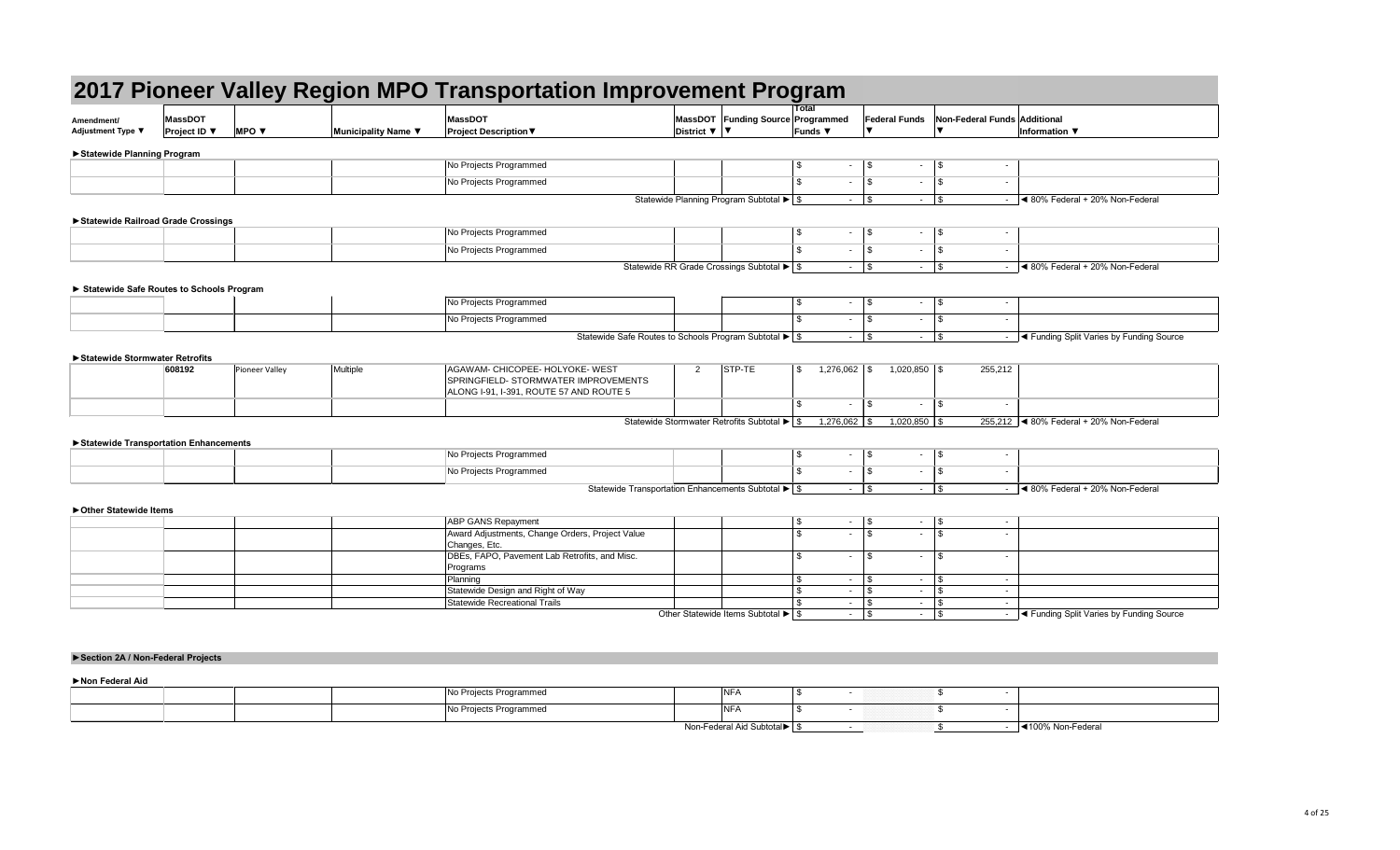| 2017 Pioneer Valley Region MPO Transportation Improvement Pro |  |  |
|---------------------------------------------------------------|--|--|
|                                                               |  |  |

| Amendment/<br><b>Adjustment Type ▼</b> | MassDOT<br><b>Project ID</b> \ | <b>MPO</b> | <b>Municipality Name</b> | MassDO <sup>T</sup><br>∣Proiect Description $\blacktriangledown$ | <b>MassDOT</b><br><b>District</b> | <b>Funding Source</b> |
|----------------------------------------|--------------------------------|------------|--------------------------|------------------------------------------------------------------|-----------------------------------|-----------------------|
|                                        |                                |            |                          |                                                                  |                                   |                       |

### **►Section 2B / Non-Federal Bridge Projects**

 $\sim$ 

701 CMR 7.00 Use of Road Flaggers and Police Details on Public Works Projects / 701 CMR 7.00 (the Regulation) was promulgated and became law on October 3, 2008. Under this Regulation, the CMR is applicable to any Public wo Limitation referenced in this Regulation is applicable only to projects where the Municipality is the Awarding Authority. For all projects contained in the TIP, the Commonwealth is the Awarding Authority. Therefore, all pr Guidelines. By placing a project on the TIP, the Municipality acknowledges that 701 CMR 7.00 is applicable to its project and design and construction will be fully compliant with this Regulation. This information and addit MassDOT Highway Division website: http://www.massdot.state.ma.us/Highway/flaggers/main.aspx

|                                          |                                                          |              |                     |                                                   | 2017 Pioneer Valley Region MPO Transportation Improvement Program |                                                              |                                            |                       |                                          |                              |                                                    |
|------------------------------------------|----------------------------------------------------------|--------------|---------------------|---------------------------------------------------|-------------------------------------------------------------------|--------------------------------------------------------------|--------------------------------------------|-----------------------|------------------------------------------|------------------------------|----------------------------------------------------|
| Amendment/<br><b>Adjustment Type ▼</b>   | <b>MassDOT</b><br><b>Project ID</b> $\blacktriangledown$ | <b>MPO ▼</b> | Municipality Name ▼ | <b>MassDOT</b><br><b>Project Description ▼</b>    | District $\nabla$   $\nabla$                                      | MassDOT Funding Source Programmed                            | Total<br><b>Funds</b> $\blacktriangledown$ | <b>Federal Funds</b>  |                                          | Non-Federal Funds Additional | Information $\blacktriangledown$                   |
| Section 2B / Non-Federal Bridge Projects |                                                          |              |                     |                                                   |                                                                   |                                                              |                                            |                       |                                          |                              |                                                    |
| Section 2B / Non-Federal Bridge Projects |                                                          |              |                     |                                                   |                                                                   |                                                              |                                            |                       |                                          |                              |                                                    |
|                                          |                                                          |              |                     | No Projects Programmed                            |                                                                   | <b>NFA</b>                                                   |                                            |                       |                                          |                              |                                                    |
|                                          |                                                          |              |                     | No Projects Programmed                            |                                                                   | <b>NFA</b>                                                   |                                            |                       |                                          |                              |                                                    |
|                                          |                                                          |              |                     |                                                   | Section 2B / Non-Federal Bridge Projects Subtotal▶   \$           |                                                              |                                            |                       |                                          |                              | ◀100% Non-Federal                                  |
|                                          |                                                          |              |                     | <b>2017 Pioneer Valley Region MPO TIP Summary</b> |                                                                   |                                                              | <b>TIP Section 1:</b>                      | <b>TIP Section 2:</b> | <b>Total of All</b><br><b>Projects</b> ▼ |                              |                                                    |
|                                          |                                                          |              |                     |                                                   |                                                                   | Total $\blacktriangleright$ $\mid$ \$                        | 54,286,858 \$                              |                       |                                          | 54,286,858                   | $\blacktriangleleft$ Total Spending in Region      |
|                                          |                                                          |              |                     |                                                   |                                                                   | Federal Funds $\blacktriangleright$ $\mid$ \$                | 43,949,426                                 |                       |                                          | 43,949,426                   | Sel < Total Federal Spending in Region             |
|                                          |                                                          |              |                     |                                                   |                                                                   | Non-Federal Funds $\blacktriangleright$   \$ 10,337,432   \$ |                                            |                       |                                          |                              | 10,337,432  ◀ Total Non-Federal Spending in Region |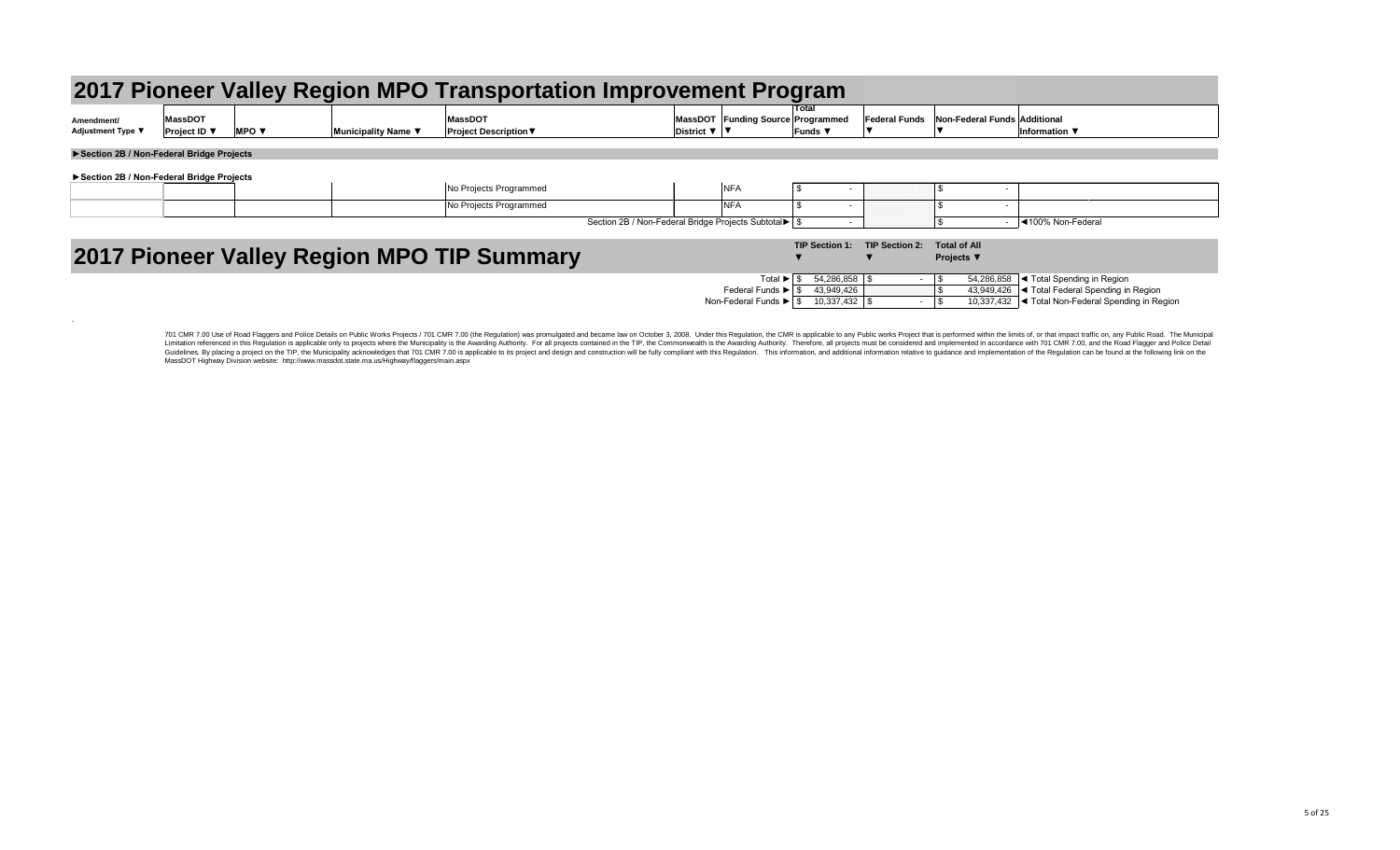| Amendment/        | MassDO1           |            |                    | $M$ assDO $T$          | <b>MassDOT</b>  | <b>Funding Source</b> |
|-------------------|-------------------|------------|--------------------|------------------------|-----------------|-----------------------|
| Adjustment Type ▼ | <b>Project ID</b> | <b>MPO</b> | ⊪Municipalitv Name | ∣Proiect Description ♥ | <b>District</b> |                       |

| gram                       |                                            |               |
|----------------------------|--------------------------------------------|---------------|
| <b>Total</b>               |                                            |               |
| e∣Programmed               | Federal Funds Non-Federal Funds Additional |               |
| Funds $\blacktriangledown$ |                                            | Information ▼ |
|                            |                                            |               |

| 604203 | <sup>1</sup> Pioneer Valley | Agawam | AGAWAM- INTERSECTION IMPROVEMENTS AT<br>ROUTE 187 & ROUTE 57 | <b>HSIF</b>     | 1,080,992 | $972,893  $ \$ | 108,099 | 58 TEC, Pre 25% (YOE \$2,288,000) HSIP, STP |
|--------|-----------------------------|--------|--------------------------------------------------------------|-----------------|-----------|----------------|---------|---------------------------------------------|
|        |                             |        |                                                              |                 |           |                |         |                                             |
|        |                             |        |                                                              | HSIP Subtotal ▶ | 1,080,992 | 972,893        |         | 108,099  ◀ 90% Federal + 10% Non-Federal    |

| 604597 | Pioneer Valley | Northampton | <b>NORTHAMPTON-IMPROVEMENTS ON I-91</b><br>INTERCHANGE 19 AT ROUTE 9 AND DAMON ROAD | <b>CMAQ</b>     | 2,702,480 |                | 540,496 63 TEC 25% (YOE \$5,742,322) STP, TAP, CMAQ |  |
|--------|----------------|-------------|-------------------------------------------------------------------------------------|-----------------|-----------|----------------|-----------------------------------------------------|--|
|        |                |             |                                                                                     |                 |           |                |                                                     |  |
|        |                |             |                                                                                     | CMAQ Subtotal ▶ | 2,702,480 | $2,161,984$ \$ | 540,496  ◀ 80% Federal + 20% Non-Federal            |  |

| 604597 | <b>Pioneer Valley</b> | Northampton | NORTHAMPTON-IMPROVEMENTS ON I-91<br>INTERCHANGE 19 AT ROUTE 9 AND DAMON ROAD | <b>TAP</b>     | 540,000 | 432,000 | 108,000 | 63 TEC 25% (YOE \$5,742,322) STP, TAP,<br>Northampton |
|--------|-----------------------|-------------|------------------------------------------------------------------------------|----------------|---------|---------|---------|-------------------------------------------------------|
|        |                       |             |                                                                              |                |         |         |         |                                                       |
|        |                       |             |                                                                              | TAP Subtotal ▶ | 540,000 | 432,000 | 108,000 | $\blacktriangleleft$ 80% Federal + 20% Non-Federal    |

| Non-CMAQ/HSIP/TAP (Other) |        |                       |             |                                                                                                                                                                  |                |            |                       |                                                                           |           |                                                                                             |
|---------------------------|--------|-----------------------|-------------|------------------------------------------------------------------------------------------------------------------------------------------------------------------|----------------|------------|-----------------------|---------------------------------------------------------------------------|-----------|---------------------------------------------------------------------------------------------|
|                           | 603449 | Pioneer Valley        | Westfield   | WESTFIELD- ROUTE 20 ACCESS IMPROVEMENTS<br>ON COURT STREET & WESTERN AVENUE, FROM<br>LLEWELLYN DRIVE EASTERLY TO LLOYDS HILL<br>ROAD (PHASE I)                   | 2              | STP        | \$<br>$2,488,312$ \\$ | $1,990,650$ \ \$                                                          | 497,662   | 57.5 TEC, 25% Design, (HPP-4287 \$2,503,688<br>Total with Match) (YOE \$4,992,000) HPP, STP |
|                           | 604738 | Pioneer Valley        | Southampton | SOUTHAMPTON- RECONSTRUCTION OF GLENDALE<br>ROAD (PHASE II) FROM COLLEGE HIGHWAY (RT 10)<br>NORTHWESTERLY TO POMEROY MEADOW RD<br>$(3,801$ FEET)                  | $\overline{2}$ | <b>STP</b> | 2,386,800             | $1,909,440$ \\$                                                           | 477,360   | 18.8 TEC Score 75% (YOE \$2,386,800) STP                                                    |
|                           | 604597 | <b>Pioneer Valley</b> | Northampton | NORTHAMPTON-IMPROVEMENTS ON I-91<br>INTERCHANGE 19 AT ROUTE 9 AND DAMON ROAD                                                                                     | 2              | <b>STP</b> | $2,499,842$ \$        | $1,999,874$ \\$                                                           |           | 499,968 63 TEC 25% (YOE \$5,742,322) STP, TAP, CMAQ                                         |
|                           | 608236 | Pioneer Valley        | Northampton | NORTHAMPTON- RECONSTRUCTION OF DAMON<br>ROAD, FROM ROUTE 9 TO ROUTE 5, INCLUDES<br>DRAINAGE SYSTEM REPAIRS & SLOPE<br>STABILIZATION AT THE NORWOTTUCK RAIL TRAIL | 2              | STP        | 5,400,620             | $4,320,496$ \\$                                                           | 1,080,124 | 64.5 TEC 25% (YOE \$5,400,620) CMAQ                                                         |
|                           | 604203 | <b>Pioneer Valley</b> | Agawam      | AGAWAM-INTERSECTION IMPROVEMENTS AT<br>ROUTE 187 & ROUTE 57                                                                                                      |                | STP        |                       | $965,606$ \$                                                              | 241,402   | 58 TEC, Pre 25% (YOE \$2,288,000) HSIP, STP                                                 |
|                           | 608253 | <b>Pioneer Valley</b> | Palmer      | PALMER-RESURFACING AND RELATED WORK ON<br>ROUTE 67, FROM 0.3 MILES EAST OF ROUTE 20 TO<br>THE WARREN T.L. (5 MILES)                                              |                | STP        | 3,138,441             | $2,510,753$ \\$<br>- 95                                                   | 627,688   | 15.5 TEC 0% (YOE \$3,138,441) STP                                                           |
|                           |        |                       |             |                                                                                                                                                                  |                |            |                       | Non-CMAQ/HSIP/TAP (Other) Subtotal ▶   \$ 17,121,023   \$ 13,696,818   \$ |           | 3,424,205 $\blacktriangleleft$ 80% Federal + 20% Non-Federal                                |

## **►Section 1A / Federal Aid Target Projects**

### **►HSIP - Highway Safety Improvement Program**

### **►CMAQ - Congestion Mitigation and Air Quality Improvement Program**

### **►TAP - Transportation Alternatives Program**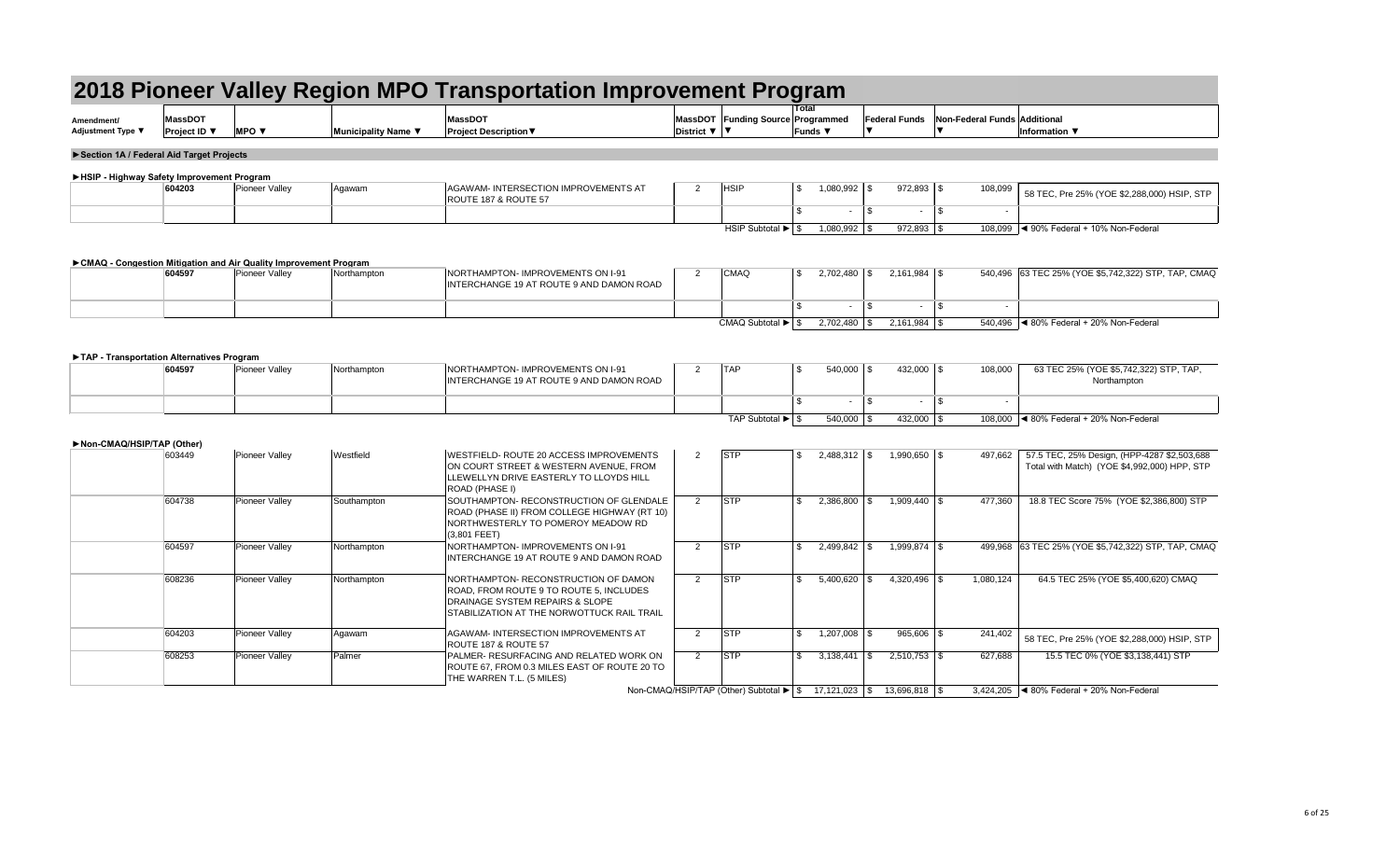| Amendment/                                       | <b>MoccDOT</b> |            |                          |                      | <b>MassDOT</b> | <b>Funding Source</b> |
|--------------------------------------------------|----------------|------------|--------------------------|----------------------|----------------|-----------------------|
| <b>Adjustment Type ▼</b>                         | Proiect ID ▼   | <b>MPO</b> | <b>Municipality Name</b> | ∶oiect Description \ | District       |                       |
| <b>B</b> Section 1A / Fiscal Constraint Analysis |                |            |                          |                      |                |                       |

|                            | gram                       |                      |                                     |    |                                  |                               |
|----------------------------|----------------------------|----------------------|-------------------------------------|----|----------------------------------|-------------------------------|
| <b>Total</b>               |                            |                      |                                     |    |                                  |                               |
|                            | Programmed                 | <b>Federal Funds</b> | <b>Non-Federal Funds Additional</b> |    |                                  |                               |
|                            | Funds $\blacktriangledown$ |                      |                                     |    | Information $\blacktriangledown$ |                               |
|                            |                            |                      |                                     |    |                                  |                               |
| $\boldsymbol{\mathsf{\$}}$ | 21,444,495                 | \$<br>22,303,483     | <b>∢Total Target</b>                | \$ | 858,988                          | <b>Target Funds Available</b> |
| \$                         | 17,121,023                 | \$<br>17,980,011     | ◀ Max. Non-                         | \$ | 858,988                          | Non-CMAQ/HSIP/TAP (Other)     |
|                            |                            |                      | <b>CMAQ/HSIP/TAP</b>                |    |                                  | Available                     |
| \$                         | 1,080,992                  | \$<br>1,080,992      | $\triangleleft$ Min. HSIP           | \$ | $\blacksquare$                   | <b>HSIP Recommended Met</b>   |
| \$                         | 2,702,480                  | \$<br>2,702,480      | ◀ Min. CMAQ                         | S  | $\blacksquare$                   | <b>CMAQ Recommended Met</b>   |
| \$                         | 540,000                    | \$<br>540,000        | $\blacktriangleleft$ Min. TAP       | S  | $\blacksquare$                   | <b>TAP Recommended Met</b>    |

## **Remaining HSIP, CMAQ, and TAP Funds** \$ -

## **►Statewide Systematic Maintenance Program**

| 607939 | <b>Pioneer Valley</b> | ummington: | CUMMINGTON- BRIDGE MAINTENANCE, C-21-025,<br><b>ROUTE 9 OVER THE WESTFIELD RIVER</b>          | <b>NHPP</b> | 312,000 | 249,600 | 62,400             |                                 |
|--------|-----------------------|------------|-----------------------------------------------------------------------------------------------|-------------|---------|---------|--------------------|---------------------------------|
|        |                       |            |                                                                                               |             |         |         |                    |                                 |
|        |                       |            | Statewide Bridge Maintenance Program Subtotal ▶ Statewide Bridge Maintenance Program Subtotal |             | 312,000 | 249,600 | 62,40 <sub>L</sub> | ◀ 80% Federal + 20% Non-Federal |

### **►On System**

### **►Off-System**

### **►Statewide Bridge Inspection Program**

| 600936 | Pioneer Valle | Holyoke | HOLYOKE- BRIDGE REPLACEMENT, H-21-018,<br>LYMAN STREET OVER FIRST LEVEL CANAL | <b>NHPP</b>          | 12,233,107 | 1786,486  | 2,446,621 |                                                    |
|--------|---------------|---------|-------------------------------------------------------------------------------|----------------------|------------|-----------|-----------|----------------------------------------------------|
|        |               |         |                                                                               |                      |            |           |           |                                                    |
|        |               |         |                                                                               | On System Subtotal ▶ | 12,233,107 | 7,786,486 | 2,446,621 | $\blacktriangleleft$ 80% Federal + 20% Non-Federal |

| No Projects Programmed              |                                                         |  |  |                                         |
|-------------------------------------|---------------------------------------------------------|--|--|-----------------------------------------|
| <sup>∣</sup> No Projects Programmed |                                                         |  |  |                                         |
|                                     | Off-System Subtotal $\blacktriangleright$ $\frac{1}{3}$ |  |  | $\vert$ < 80% Federal + 20% Non-Federal |

**►Section 1A / Fiscal Constraint Analysis**

|  | ↑ Projects Programmed         |                                                  |  |  |                                                    |
|--|-------------------------------|--------------------------------------------------|--|--|----------------------------------------------------|
|  | <b>Vo Projects Programmed</b> |                                                  |  |  |                                                    |
|  |                               | Statewide Bridge Inspection Program Subtotal ▶ S |  |  | $\blacktriangleleft$ 80% Federal + 20% Non-Federal |

**Total Federal Aid Target Funds Programmed ►** Total Non-CMAQ/HSIP/TAP (Other) Programmed ►

> Total HSIP Programmed ► Total CMAQ Programmed ► Total TAP Programmed ►

**►Section 1B / Federal Aid Bridge Projects**

| 603449 | <b>Pioneer Valley</b> | Westfield | WESTFIELD-ROUTE 20 ACCESS IMPROVEMENTS                                                                     | <b>HPP</b>                     | 2,503,688 | $2,002,950$ \$ | 500,738 37.5 TEC, 25% Design, (HPP-4287 \$2,503,688 |
|--------|-----------------------|-----------|------------------------------------------------------------------------------------------------------------|--------------------------------|-----------|----------------|-----------------------------------------------------|
|        |                       |           | ON COURT STREET & WESTERN AVENUE, FROM<br>LLEWELLYN DRIVE EASTERLY TO LLOYDS HILL<br><b>ROAD (PHASE I)</b> |                                |           |                | Total with Match) (YOE \$4,992,000) HPP, STP        |
|        |                       |           |                                                                                                            |                                |           |                |                                                     |
|        |                       |           |                                                                                                            | Other Federal Aid Subtotal ▶ S |           | $2,002,950$ \$ | 500,738  ◀ Funding Split Varies by Funding Source   |

### **►Section 1C / Federal Aid Non-Target Projects**

**►Other Federal Aid**

**►Section 1D / Federal Aid Major & State Category Projects**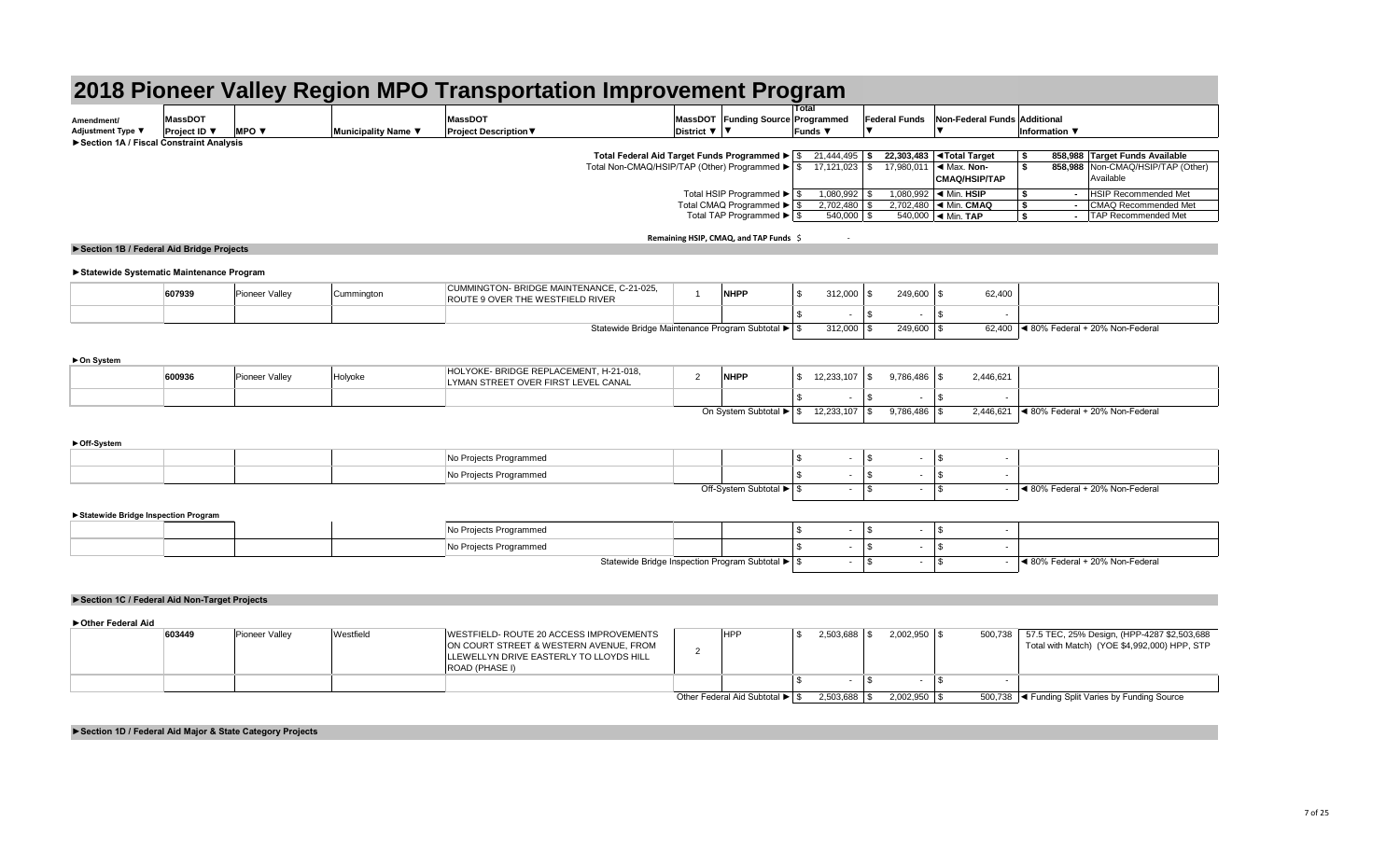| gram                       |                                                   |               |
|----------------------------|---------------------------------------------------|---------------|
| Total                      |                                                   |               |
| <b>Programmed</b>          | <b>Federal Funds</b> Non-Federal Funds Additional |               |
| Funds $\blacktriangledown$ |                                                   | Information ▼ |
|                            |                                                   |               |

| - 11 | $\overline{\phantom{a}}$ | - | $\overline{\phantom{0}}$ |                                 |
|------|--------------------------|---|--------------------------|---------------------------------|
|      |                          |   | $\,$                     |                                 |
|      | -                        |   | $\overline{\phantom{a}}$ | ◀ 80% Federal + 20% Non-Federal |

| Amendment/<br><b>Adjustment Type ▼</b> | <b>MassDOT</b><br><b>Project ID</b> $\blacktriangledown$ | <b>MPO</b> $\blacktriangledown$ | Municipality Name $\blacktriangledown$ | <b>MassDOT</b><br><b>Project Description ▼</b> | District $\nabla$ | MassDOT Funding Source Programmed                                                                                    | ι υιαι<br><b>Funds</b> ▼ | <b>Federal Funds</b> | Non-Federal Fund |  |
|----------------------------------------|----------------------------------------------------------|---------------------------------|----------------------------------------|------------------------------------------------|-------------------|----------------------------------------------------------------------------------------------------------------------|--------------------------|----------------------|------------------|--|
| ▶ Regional Major Infrastructure        |                                                          |                                 |                                        |                                                |                   |                                                                                                                      |                          |                      |                  |  |
|                                        |                                                          |                                 |                                        | No Projects Programmed                         |                   |                                                                                                                      |                          |                      |                  |  |
|                                        |                                                          |                                 |                                        | No Projects Programmed                         |                   |                                                                                                                      |                          | . .                  |                  |  |
|                                        |                                                          |                                 |                                        |                                                |                   | $D_{\text{c}}$ and $\alpha$ and $M_{\text{c}}$ is an Influential continuous $D_{\text{c}}$ defined as $\mathbb{R}$ . |                          |                      |                  |  |

Regional Major Infrastructure Subtotal ▶

|  | No Projects Programmed |                                                                                |  |  |                                                    |
|--|------------------------|--------------------------------------------------------------------------------|--|--|----------------------------------------------------|
|  | No Projects Programmed |                                                                                |  |  |                                                    |
|  |                        | Statewide ADA Implementation Plan Subtotal ▶ Statewide ADA Implementation Plan |  |  | $\blacktriangleleft$ 80% Federal + 20% Non-Federal |

| 607589 | Pioneer Valley | Springfield | SPRINGFIELD- NORTH END PEDESTRIAN PATH<br>CONSTRUCTION (UNDER THE CONNECTICUT RIVER)<br>RAILROAD), BETWEEN PLAINFIELD STREET AND<br>BIRNIE AVENUE, INCLUDES CONSTRUCTION OF<br>NEW BRIDGE S-24-044 | <b>CMAQ</b>                    | 4,492,800 | $3,594,240$ \\$ | 898,560 | <b>TEC 24</b>                                                |
|--------|----------------|-------------|----------------------------------------------------------------------------------------------------------------------------------------------------------------------------------------------------|--------------------------------|-----------|-----------------|---------|--------------------------------------------------------------|
|        |                |             |                                                                                                                                                                                                    |                                |           |                 |         |                                                              |
|        |                |             |                                                                                                                                                                                                    | Statewide CMAQ Subtotal ▶   \$ | 4,492,800 | $3,594,240$ \\$ |         | $898,560$ $\blacktriangleleft$ 80% Federal + 20% Non-Federal |

| 607736 | Pioneer Valley | Chicopee | CHICOPEE- SIGNAL & INTERSECTION<br><b>IMPROVEMENTS AT 11 INTERSECTIONS ALONG</b><br>ROUTE 33 (MEMORIAL DRIVE), FROM FULLER ROAD<br><b>TO BRITTON STREET</b> | <b>HSIF</b>                         | $3,968,619$ \$  | $3,571,757$ \$  | 396,862 | TEC 40.5                                 |
|--------|----------------|----------|-------------------------------------------------------------------------------------------------------------------------------------------------------------|-------------------------------------|-----------------|-----------------|---------|------------------------------------------|
|        |                |          |                                                                                                                                                             |                                     |                 |                 |         |                                          |
|        |                |          |                                                                                                                                                             | Statewide HSIP Program Subtotal ▶ S | $3,968,619$ \\$ | $3,571,757$ \\$ |         | 396,862  ◀ 90% Federal + 10% Non-Federal |

| $\triangleright$ Statewide National Figult Flogram |  |  |  |  |
|----------------------------------------------------|--|--|--|--|
|                                                    |  |  |  |  |
|                                                    |  |  |  |  |

### **►Statewide Americans with Disability Act Implementation Plan**

| No Projects Programmed |                                                                           |  |  |                                                    |
|------------------------|---------------------------------------------------------------------------|--|--|----------------------------------------------------|
| No Projects Programmed |                                                                           |  |  |                                                    |
|                        | Statewide Infrastructure Program Subtotal $\blacktriangleright$ $\mid$ \$ |  |  | $\blacktriangleleft$ 80% Federal + 20% Non-Federal |

|  |  | INo Proiects Programmed |                                                       |  |  |                                                    |
|--|--|-------------------------|-------------------------------------------------------|--|--|----------------------------------------------------|
|  |  | INo Projects Programmed |                                                       |  |  |                                                    |
|  |  |                         | Statewide Interstate Maintenance Program Subtotal ▶ S |  |  | $\blacktriangleleft$ 90% Federal + 10% Non-Federal |

### **► Statewide Congestion Mitigation and Air Quality**

| No Projects Programmed |                               |  |                                                    |
|------------------------|-------------------------------|--|----------------------------------------------------|
| No Projects Programmed |                               |  |                                                    |
|                        | Statewide ITS Subtotal ▶   \$ |  | $\blacktriangleleft$ 80% Federal + 20% Non-Federal |

### **► Statewide HSIP Program**

### **► Statewide Infrastructure Program**

### **►Statewide Interstate Maintenance Program**

### **►Statewide Intelligent Transportation Systems**

### **►Statewide National Freight Program**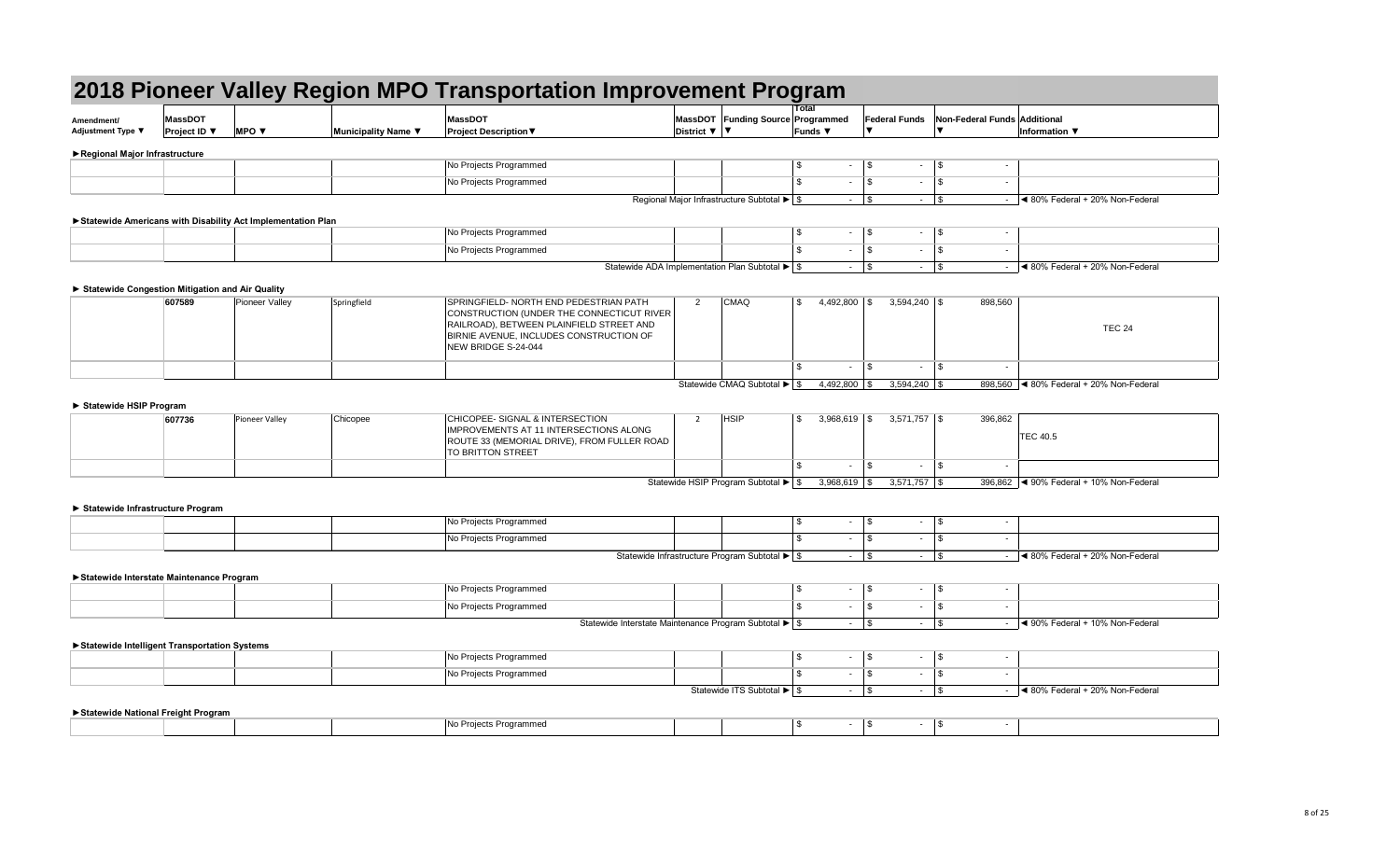|                                          |                     |                                                        |                     | 2018 Pioneer Valley Region MPO Transportation Improvement Program                                                                                                   |                                                                                |                                                                |                                             |                      |                                      |                          |                              |                                                |
|------------------------------------------|---------------------|--------------------------------------------------------|---------------------|---------------------------------------------------------------------------------------------------------------------------------------------------------------------|--------------------------------------------------------------------------------|----------------------------------------------------------------|---------------------------------------------|----------------------|--------------------------------------|--------------------------|------------------------------|------------------------------------------------|
|                                          | <b>MassDOT</b>      |                                                        |                     | <b>MassDOT</b>                                                                                                                                                      |                                                                                | MassDOT Funding Source Programmed                              | Total                                       |                      | <b>Federal Funds</b>                 |                          | Non-Federal Funds Additional |                                                |
| Amendment/<br>Adjustment Type ▼          | <b>Project ID</b> ▼ | <b>MPO V</b>                                           | Municipality Name ▼ | <b>Project Description ▼</b>                                                                                                                                        | District $\nabla$   $\nabla$                                                   |                                                                | Funds ▼                                     |                      |                                      |                          |                              | Information ▼                                  |
|                                          |                     |                                                        |                     | No Projects Programmed                                                                                                                                              |                                                                                |                                                                | -\$                                         | $\sim$               | \$<br>$\sim$                         | - \$                     | $\sim$                       |                                                |
|                                          |                     |                                                        |                     |                                                                                                                                                                     | Statewide National Freight Program Subtotal ▶ \$                               |                                                                |                                             | $\sim$               | $\vert$ \$                           | \$<br>$\sim$             | $\sim$                       | ◀ 80% Federal + 20% Non-Federal                |
|                                          |                     |                                                        |                     |                                                                                                                                                                     |                                                                                |                                                                |                                             |                      |                                      |                          |                              |                                                |
|                                          |                     | Statewide National Highway System Preservation Program |                     |                                                                                                                                                                     |                                                                                |                                                                |                                             |                      |                                      |                          |                              |                                                |
|                                          | 607474              | <b>Pioneer Valley</b>                                  | Multiple            | <b>GRANBY- SOUTH HADLEY- RESURFACING &amp;</b><br>RELATED WORK ON ROUTE 202, FROM LYMAN<br><b>STREET SOUTH HADLEY TO PLEASANT STREET</b><br><b>GRANBY (2 MILES)</b> | 2                                                                              | <b>NHPP</b>                                                    | $\boldsymbol{\mathsf{S}}$                   | 1,946,880            | $1,557,504$ \$<br>$\sqrt{3}$         |                          | 389,376   TEC 20.5           |                                                |
|                                          |                     |                                                        |                     |                                                                                                                                                                     |                                                                                |                                                                | \$                                          | $\sim$               | <b>S</b><br>$\sim$                   | \$                       | $\sim$                       |                                                |
|                                          |                     |                                                        |                     |                                                                                                                                                                     | Statewide NHS Preservation Program Subtotal $\blacktriangleright$ \$           |                                                                |                                             | $1,946,880$ \ \$     | $1,557,504$ \\$                      |                          |                              | 389,376   4 80% Federal + 20% Non-Federal      |
|                                          |                     |                                                        |                     |                                                                                                                                                                     |                                                                                |                                                                |                                             |                      |                                      |                          |                              |                                                |
| ▶ Statewide Planning Program             |                     |                                                        |                     | No Projects Programmed                                                                                                                                              |                                                                                |                                                                | - \$                                        | $\sim$               | <b>S</b><br>$\sim$                   | $\sqrt{3}$               | $\blacksquare$               |                                                |
|                                          |                     |                                                        |                     | No Projects Programmed                                                                                                                                              |                                                                                |                                                                |                                             | $\sim$               | <b>S</b><br>$\sim$                   | <b>S</b>                 | $\overline{\phantom{a}}$     |                                                |
|                                          |                     |                                                        |                     |                                                                                                                                                                     |                                                                                |                                                                |                                             |                      |                                      |                          |                              |                                                |
|                                          |                     |                                                        |                     |                                                                                                                                                                     |                                                                                | Statewide Planning Program Subtotal $\blacktriangleright$ \$   |                                             | $\sim$ $-$           | $\vert$ \$<br>$\sim$                 | $\sqrt{3}$               | $\sim$                       | ◀ 80% Federal + 20% Non-Federal                |
| Statewide Railroad Grade Crossings       |                     |                                                        |                     |                                                                                                                                                                     |                                                                                |                                                                |                                             |                      |                                      |                          |                              |                                                |
|                                          |                     |                                                        |                     | No Projects Programmed                                                                                                                                              |                                                                                |                                                                | -\$                                         | $\sim$               | <b>\$</b><br>$\sim$                  | $\sqrt{3}$               | $\sim$                       |                                                |
|                                          |                     |                                                        |                     | No Projects Programmed                                                                                                                                              |                                                                                |                                                                | £.                                          | $\blacksquare$       | <b>S</b><br>$\sim$                   | $\sqrt{3}$               | $\overline{\phantom{a}}$     |                                                |
|                                          |                     |                                                        |                     |                                                                                                                                                                     | Statewide RR Grade Crossings Subtotal $\blacktriangleright$ \$                 |                                                                |                                             | $\sim$ $-$           | $\vert$ \$                           | $\vert$ \$<br>$\sim$ $-$ | $\sim$                       | ◀ 80% Federal + 20% Non-Federal                |
|                                          |                     |                                                        |                     |                                                                                                                                                                     |                                                                                |                                                                |                                             |                      |                                      |                          |                              |                                                |
| Statewide Safe Routes to Schools Program |                     |                                                        |                     |                                                                                                                                                                     |                                                                                |                                                                |                                             |                      |                                      |                          |                              |                                                |
|                                          |                     |                                                        |                     | No Projects Programmed                                                                                                                                              |                                                                                | <b>SRTS</b>                                                    | $\mathfrak{S}$                              | $\sim$               | $\sqrt{3}$<br>$\sim$                 | \$                       | $\sim$                       |                                                |
|                                          |                     |                                                        |                     | No Projects Programmed                                                                                                                                              |                                                                                | <b>SRTS</b>                                                    | \$                                          | $\sim$               | \$                                   | \$<br>$\sim$             | $\sim$                       |                                                |
|                                          |                     |                                                        |                     |                                                                                                                                                                     | Statewide Safe Routes to Schools Program Subtotal $\blacktriangleright$ \$     |                                                                |                                             | $\sim$               | $\vert$ \$<br>$\sim$                 | $\sqrt{3}$               | $\sim$                       | √ Funding Split Varies by Funding Source       |
|                                          |                     |                                                        |                     |                                                                                                                                                                     |                                                                                |                                                                |                                             |                      |                                      |                          |                              |                                                |
| ▶ Statewide Stormwater Retrofits         |                     |                                                        |                     | No Projects Programmed                                                                                                                                              |                                                                                |                                                                | \$                                          | $\sim$               | $\sqrt{3}$<br>$\sim$                 | \$                       | $\sim$                       |                                                |
|                                          |                     |                                                        |                     |                                                                                                                                                                     |                                                                                |                                                                |                                             |                      |                                      |                          |                              |                                                |
|                                          |                     |                                                        |                     | No Projects Programmed                                                                                                                                              |                                                                                |                                                                |                                             | $\sim$               | <b>S</b><br>$\sim$                   | $\sqrt{3}$               | $\sim$                       |                                                |
|                                          |                     |                                                        |                     |                                                                                                                                                                     | Statewide Stormwater Retrofits Subtotal $\blacktriangleright$ \$               |                                                                |                                             | $\sim 10^{-1}$       | $\vert$ \$<br>$\sim$                 | $\sqrt{3}$               | $\sim$                       | <b>EXECUSE 4 80% Federal + 20% Non-Federal</b> |
| Statewide Transportation Enhancements    |                     |                                                        |                     |                                                                                                                                                                     |                                                                                |                                                                |                                             |                      |                                      |                          |                              |                                                |
|                                          |                     |                                                        |                     | No Projects Programmed                                                                                                                                              |                                                                                |                                                                | \$                                          | $\sim$               | $\vert$ \$<br>$\sim$                 | $\vert$ \$               | $\sim$                       |                                                |
|                                          |                     |                                                        |                     | No Projects Programmed                                                                                                                                              |                                                                                |                                                                | £.                                          | $\sim$               | <b>S</b><br>$\sim$                   | $\sqrt{3}$               | $\sim$                       |                                                |
|                                          |                     |                                                        |                     |                                                                                                                                                                     | Statewide Transportation Enhancements Subtotal $\blacktriangleright$ $\mid$ \$ |                                                                |                                             |                      |                                      | $-$   \$                 | $\sim$                       | Sol% Federal + 20% Non-Federal                 |
|                                          |                     |                                                        |                     |                                                                                                                                                                     |                                                                                |                                                                |                                             |                      |                                      |                          |                              |                                                |
| ▶ Other Statewide Items                  |                     |                                                        |                     |                                                                                                                                                                     |                                                                                |                                                                |                                             |                      |                                      |                          |                              |                                                |
|                                          |                     |                                                        |                     | <b>ABP GANS Repayment</b>                                                                                                                                           |                                                                                |                                                                | $\boldsymbol{\mathsf{s}}$<br>$\mathfrak{L}$ | $\sim$               | $\sqrt{3}$<br>$\sim$<br>$\mathbf{s}$ | $\sqrt{3}$               | $\sim$                       |                                                |
|                                          |                     |                                                        |                     | Award Adjustments, Change Orders, Project Value<br>Changes, Etc.                                                                                                    |                                                                                |                                                                |                                             | $\sim$               | $\sim$                               | $\sqrt{3}$               | $\overline{\phantom{a}}$     |                                                |
|                                          |                     |                                                        |                     | DBEs, FAPO, Pavement Lab Retrofits, and Misc.                                                                                                                       |                                                                                |                                                                | \$                                          | $\sim$               | $\sqrt{3}$<br>$\sim$                 | $\sqrt{3}$               | $\sim$                       |                                                |
|                                          |                     |                                                        |                     | Programs                                                                                                                                                            |                                                                                |                                                                |                                             |                      |                                      |                          |                              |                                                |
|                                          |                     |                                                        |                     | Planning                                                                                                                                                            |                                                                                |                                                                | \$                                          | $\sim$               | $\sqrt{3}$<br>$\sim$                 | $\sqrt{3}$               | $\sim$                       |                                                |
|                                          |                     |                                                        |                     | Statewide Design and Right of Way<br>Statewide Recreational Trails                                                                                                  |                                                                                |                                                                | \$                                          | $\sim$               | $\sqrt{3}$<br>$\sim$<br>$\sqrt{3}$   | $\sqrt{3}$<br>-\$        | $\sim$<br>$\sim$             |                                                |
|                                          |                     |                                                        |                     |                                                                                                                                                                     |                                                                                | Other Statewide Items Subtotal $\blacktriangleright$ $\mid$ \$ |                                             | $\sim$<br>$\sim$ $-$ | $\sim$<br>$\sqrt{3}$                 | $\sqrt{3}$<br>$\sim 10$  | $\sim$                       | √ Funding Split Varies by Funding Source       |

| <b>MassDOT</b><br><b>MassDOT</b><br>MassDOT Funding Source Programmed<br><b>Federal Funds</b><br>Non-Federal Funds Additional<br>Amendment/<br><b>MPO V</b><br><b>Project ID</b> ▼<br>District $\nabla$   $\nabla$<br>Funds ▼<br>Adjustment Type ▼<br>Municipality Name ▼<br><b>Project Description ▼</b><br>Information ▼<br>No Projects Programmed<br>\$<br>- \$<br>-\$<br>$\sim$<br>$\sim$<br>$\sim$<br>Statewide National Freight Program Subtotal ▶ \$<br>◀ 80% Federal + 20% Non-Federal<br>$\vert$ \$<br>  \$<br>$\sim$<br>$\sim$<br>$\sim$<br>Statewide National Highway System Preservation Program<br>Multiple<br><b>NHPP</b><br>607474<br><b>GRANBY- SOUTH HADLEY- RESURFACING &amp;</b><br>$\boldsymbol{\mathsf{S}}$<br>1,946,880<br>$1,557,504$ \$<br>389,376   TEC 20.5<br>2<br>$\sqrt{3}$<br><b>Pioneer Valley</b><br>RELATED WORK ON ROUTE 202, FROM LYMAN<br><b>STREET SOUTH HADLEY TO PLEASANT STREET</b><br><b>GRANBY (2 MILES)</b><br><b>S</b><br>  \$<br>\$<br>$\sim$<br>$\sim$<br>$\sim$<br>389,376   4 80% Federal + 20% Non-Federal<br>Statewide NHS Preservation Program Subtotal $\blacktriangleright$ \$<br>$1,946,880$ \ \$<br>$1,557,504$ \\$<br>▶ Statewide Planning Program<br>No Projects Programmed<br><b>S</b><br>$\sqrt{3}$<br>- \$<br>$\sim$<br>$\sim$<br>$\blacksquare$<br>No Projects Programmed<br><b>S</b><br><b>S</b><br>$\sim$<br>$\sim$<br>$\overline{\phantom{a}}$<br>Statewide Planning Program Subtotal $\blacktriangleright$ \$<br>$\vert$ \$<br>$\sqrt{3}$<br>◀ 80% Federal + 20% Non-Federal<br>$\sim$ $-$<br>$\sim$<br>$\sim$<br>Statewide Railroad Grade Crossings<br>No Projects Programmed<br>$\sqrt{3}$<br><b>\$</b><br>-\$<br>$\sim$<br>$\sim$<br>$\sim$<br>No Projects Programmed<br><b>S</b><br>$\sqrt{3}$<br>£.<br>$\blacksquare$<br>$\sim$<br>$\overline{\phantom{a}}$<br>Statewide RR Grade Crossings Subtotal $\blacktriangleright$ \$<br>$\vert$ \$<br>$\vert$ \$<br>◀ 80% Federal + 20% Non-Federal<br>$\sim$ $-$<br>$\sim$ $-$<br>$\sim$<br>Statewide Safe Routes to Schools Program<br>No Projects Programmed<br><b>SRTS</b><br>$\mathfrak{S}$<br>$\sqrt{3}$<br>  \$<br>$\sim$<br>$\sim$<br>$\sim$<br><b>SRTS</b><br>No Projects Programmed<br>\$<br>  \$<br>  \$<br>$\sim$<br>$\sim$<br>$\sim$<br>Statewide Safe Routes to Schools Program Subtotal $\blacktriangleright$ \$<br>$\sqrt{3}$<br>√ Funding Split Varies by Funding Source<br>$\vert$ \$<br>$\sim$<br>$\sim$<br>$\sim$<br>▶ Statewide Stormwater Retrofits<br>No Projects Programmed<br>$\sqrt{3}$<br>  \$<br>\$<br>$\sim$<br>$\sim$<br>$\sim$<br>No Projects Programmed<br>l \$<br>$\sqrt{3}$<br>$\sim$<br>$\sim$<br>$\sim$<br>Statewide Stormwater Retrofits Subtotal $\blacktriangleright$ \$<br>$\vert$ \$<br><b>EXECUSE 4 80% Federal + 20% Non-Federal</b><br>$\sqrt{3}$<br>$\sim 10^{-1}$<br>$\sim$<br>$\sim$<br>Statewide Transportation Enhancements<br>No Projects Programmed<br>$\vert$ \$<br>$\vert$ \$<br>\$<br>$\sim$<br>$\sim$<br>$\sim$<br>No Projects Programmed<br>l \$<br>$\sqrt{3}$<br>£.<br>$\sim$<br>$\sim$<br>$\sim$<br>Statewide Transportation Enhancements Subtotal $\blacktriangleright$ $\mid$ \$<br>$-1$ \$<br>$-$   \$<br>$\blacktriangleleft$ 80% Federal + 20% Non-Federal<br>$\sim$<br>▶ Other Statewide Items<br><b>ABP GANS Repayment</b><br>$\sqrt{3}$<br>$\sqrt{3}$<br>$\boldsymbol{\mathsf{s}}$<br>$\sim$<br>$\sim$<br>$\sim$<br>$\mathbf{s}$<br>$\sqrt{3}$<br>Award Adjustments, Change Orders, Project Value<br>$\mathfrak{L}$<br>$\sim$<br>$\sim$<br>$\overline{\phantom{a}}$<br>Changes, Etc.<br>DBEs, FAPO, Pavement Lab Retrofits, and Misc.<br>$\sqrt{3}$<br>$\sqrt{3}$<br>\$.<br>$\sim$<br>$\sim$<br>$\sim$<br>Programs<br>$\sqrt{3}$<br>Planning<br>\$<br>$\sqrt{3}$<br>$\sim$<br>$\sim$<br>$\sim$<br>$\sqrt{3}$<br>$\sqrt{3}$<br>Statewide Design and Right of Way<br>\$<br>$\sim$<br>$\sim$<br>$\sim$<br>$\sqrt{3}$<br>Statewide Recreational Trails<br>-\$<br>$\sim$<br>$\sim$<br>$\sim$<br>- Get Tunding Split Varies by Funding Source<br>$\sqrt{ }$<br>$\sim$ |  |  | 2018 Pioneer Valley Region MPO Transportation Improvement Program |  |       |        |              |  |
|--------------------------------------------------------------------------------------------------------------------------------------------------------------------------------------------------------------------------------------------------------------------------------------------------------------------------------------------------------------------------------------------------------------------------------------------------------------------------------------------------------------------------------------------------------------------------------------------------------------------------------------------------------------------------------------------------------------------------------------------------------------------------------------------------------------------------------------------------------------------------------------------------------------------------------------------------------------------------------------------------------------------------------------------------------------------------------------------------------------------------------------------------------------------------------------------------------------------------------------------------------------------------------------------------------------------------------------------------------------------------------------------------------------------------------------------------------------------------------------------------------------------------------------------------------------------------------------------------------------------------------------------------------------------------------------------------------------------------------------------------------------------------------------------------------------------------------------------------------------------------------------------------------------------------------------------------------------------------------------------------------------------------------------------------------------------------------------------------------------------------------------------------------------------------------------------------------------------------------------------------------------------------------------------------------------------------------------------------------------------------------------------------------------------------------------------------------------------------------------------------------------------------------------------------------------------------------------------------------------------------------------------------------------------------------------------------------------------------------------------------------------------------------------------------------------------------------------------------------------------------------------------------------------------------------------------------------------------------------------------------------------------------------------------------------------------------------------------------------------------------------------------------------------------------------------------------------------------------------------------------------------------------------------------------------------------------------------------------------------------------------------------------------------------------------------------------------------------------------------------------------------------------------------------------------------------------------------------------------------------------------------------------------------------------------------------------------------------------------------------------------------------------------------------------------------------------------------------------------------------------------------------------------------------------------------------------------------------------------------------------------------------------------------------------|--|--|-------------------------------------------------------------------|--|-------|--------|--------------|--|
|                                                                                                                                                                                                                                                                                                                                                                                                                                                                                                                                                                                                                                                                                                                                                                                                                                                                                                                                                                                                                                                                                                                                                                                                                                                                                                                                                                                                                                                                                                                                                                                                                                                                                                                                                                                                                                                                                                                                                                                                                                                                                                                                                                                                                                                                                                                                                                                                                                                                                                                                                                                                                                                                                                                                                                                                                                                                                                                                                                                                                                                                                                                                                                                                                                                                                                                                                                                                                                                                                                                                                                                                                                                                                                                                                                                                                                                                                                                                                                                                                                                  |  |  |                                                                   |  | Total |        |              |  |
|                                                                                                                                                                                                                                                                                                                                                                                                                                                                                                                                                                                                                                                                                                                                                                                                                                                                                                                                                                                                                                                                                                                                                                                                                                                                                                                                                                                                                                                                                                                                                                                                                                                                                                                                                                                                                                                                                                                                                                                                                                                                                                                                                                                                                                                                                                                                                                                                                                                                                                                                                                                                                                                                                                                                                                                                                                                                                                                                                                                                                                                                                                                                                                                                                                                                                                                                                                                                                                                                                                                                                                                                                                                                                                                                                                                                                                                                                                                                                                                                                                                  |  |  |                                                                   |  |       |        |              |  |
|                                                                                                                                                                                                                                                                                                                                                                                                                                                                                                                                                                                                                                                                                                                                                                                                                                                                                                                                                                                                                                                                                                                                                                                                                                                                                                                                                                                                                                                                                                                                                                                                                                                                                                                                                                                                                                                                                                                                                                                                                                                                                                                                                                                                                                                                                                                                                                                                                                                                                                                                                                                                                                                                                                                                                                                                                                                                                                                                                                                                                                                                                                                                                                                                                                                                                                                                                                                                                                                                                                                                                                                                                                                                                                                                                                                                                                                                                                                                                                                                                                                  |  |  |                                                                   |  |       |        |              |  |
|                                                                                                                                                                                                                                                                                                                                                                                                                                                                                                                                                                                                                                                                                                                                                                                                                                                                                                                                                                                                                                                                                                                                                                                                                                                                                                                                                                                                                                                                                                                                                                                                                                                                                                                                                                                                                                                                                                                                                                                                                                                                                                                                                                                                                                                                                                                                                                                                                                                                                                                                                                                                                                                                                                                                                                                                                                                                                                                                                                                                                                                                                                                                                                                                                                                                                                                                                                                                                                                                                                                                                                                                                                                                                                                                                                                                                                                                                                                                                                                                                                                  |  |  |                                                                   |  |       |        |              |  |
|                                                                                                                                                                                                                                                                                                                                                                                                                                                                                                                                                                                                                                                                                                                                                                                                                                                                                                                                                                                                                                                                                                                                                                                                                                                                                                                                                                                                                                                                                                                                                                                                                                                                                                                                                                                                                                                                                                                                                                                                                                                                                                                                                                                                                                                                                                                                                                                                                                                                                                                                                                                                                                                                                                                                                                                                                                                                                                                                                                                                                                                                                                                                                                                                                                                                                                                                                                                                                                                                                                                                                                                                                                                                                                                                                                                                                                                                                                                                                                                                                                                  |  |  |                                                                   |  |       |        |              |  |
|                                                                                                                                                                                                                                                                                                                                                                                                                                                                                                                                                                                                                                                                                                                                                                                                                                                                                                                                                                                                                                                                                                                                                                                                                                                                                                                                                                                                                                                                                                                                                                                                                                                                                                                                                                                                                                                                                                                                                                                                                                                                                                                                                                                                                                                                                                                                                                                                                                                                                                                                                                                                                                                                                                                                                                                                                                                                                                                                                                                                                                                                                                                                                                                                                                                                                                                                                                                                                                                                                                                                                                                                                                                                                                                                                                                                                                                                                                                                                                                                                                                  |  |  |                                                                   |  |       |        |              |  |
|                                                                                                                                                                                                                                                                                                                                                                                                                                                                                                                                                                                                                                                                                                                                                                                                                                                                                                                                                                                                                                                                                                                                                                                                                                                                                                                                                                                                                                                                                                                                                                                                                                                                                                                                                                                                                                                                                                                                                                                                                                                                                                                                                                                                                                                                                                                                                                                                                                                                                                                                                                                                                                                                                                                                                                                                                                                                                                                                                                                                                                                                                                                                                                                                                                                                                                                                                                                                                                                                                                                                                                                                                                                                                                                                                                                                                                                                                                                                                                                                                                                  |  |  |                                                                   |  |       |        |              |  |
|                                                                                                                                                                                                                                                                                                                                                                                                                                                                                                                                                                                                                                                                                                                                                                                                                                                                                                                                                                                                                                                                                                                                                                                                                                                                                                                                                                                                                                                                                                                                                                                                                                                                                                                                                                                                                                                                                                                                                                                                                                                                                                                                                                                                                                                                                                                                                                                                                                                                                                                                                                                                                                                                                                                                                                                                                                                                                                                                                                                                                                                                                                                                                                                                                                                                                                                                                                                                                                                                                                                                                                                                                                                                                                                                                                                                                                                                                                                                                                                                                                                  |  |  |                                                                   |  |       |        |              |  |
|                                                                                                                                                                                                                                                                                                                                                                                                                                                                                                                                                                                                                                                                                                                                                                                                                                                                                                                                                                                                                                                                                                                                                                                                                                                                                                                                                                                                                                                                                                                                                                                                                                                                                                                                                                                                                                                                                                                                                                                                                                                                                                                                                                                                                                                                                                                                                                                                                                                                                                                                                                                                                                                                                                                                                                                                                                                                                                                                                                                                                                                                                                                                                                                                                                                                                                                                                                                                                                                                                                                                                                                                                                                                                                                                                                                                                                                                                                                                                                                                                                                  |  |  |                                                                   |  |       |        |              |  |
|                                                                                                                                                                                                                                                                                                                                                                                                                                                                                                                                                                                                                                                                                                                                                                                                                                                                                                                                                                                                                                                                                                                                                                                                                                                                                                                                                                                                                                                                                                                                                                                                                                                                                                                                                                                                                                                                                                                                                                                                                                                                                                                                                                                                                                                                                                                                                                                                                                                                                                                                                                                                                                                                                                                                                                                                                                                                                                                                                                                                                                                                                                                                                                                                                                                                                                                                                                                                                                                                                                                                                                                                                                                                                                                                                                                                                                                                                                                                                                                                                                                  |  |  |                                                                   |  |       |        |              |  |
|                                                                                                                                                                                                                                                                                                                                                                                                                                                                                                                                                                                                                                                                                                                                                                                                                                                                                                                                                                                                                                                                                                                                                                                                                                                                                                                                                                                                                                                                                                                                                                                                                                                                                                                                                                                                                                                                                                                                                                                                                                                                                                                                                                                                                                                                                                                                                                                                                                                                                                                                                                                                                                                                                                                                                                                                                                                                                                                                                                                                                                                                                                                                                                                                                                                                                                                                                                                                                                                                                                                                                                                                                                                                                                                                                                                                                                                                                                                                                                                                                                                  |  |  |                                                                   |  |       |        |              |  |
|                                                                                                                                                                                                                                                                                                                                                                                                                                                                                                                                                                                                                                                                                                                                                                                                                                                                                                                                                                                                                                                                                                                                                                                                                                                                                                                                                                                                                                                                                                                                                                                                                                                                                                                                                                                                                                                                                                                                                                                                                                                                                                                                                                                                                                                                                                                                                                                                                                                                                                                                                                                                                                                                                                                                                                                                                                                                                                                                                                                                                                                                                                                                                                                                                                                                                                                                                                                                                                                                                                                                                                                                                                                                                                                                                                                                                                                                                                                                                                                                                                                  |  |  |                                                                   |  |       |        |              |  |
|                                                                                                                                                                                                                                                                                                                                                                                                                                                                                                                                                                                                                                                                                                                                                                                                                                                                                                                                                                                                                                                                                                                                                                                                                                                                                                                                                                                                                                                                                                                                                                                                                                                                                                                                                                                                                                                                                                                                                                                                                                                                                                                                                                                                                                                                                                                                                                                                                                                                                                                                                                                                                                                                                                                                                                                                                                                                                                                                                                                                                                                                                                                                                                                                                                                                                                                                                                                                                                                                                                                                                                                                                                                                                                                                                                                                                                                                                                                                                                                                                                                  |  |  |                                                                   |  |       |        |              |  |
|                                                                                                                                                                                                                                                                                                                                                                                                                                                                                                                                                                                                                                                                                                                                                                                                                                                                                                                                                                                                                                                                                                                                                                                                                                                                                                                                                                                                                                                                                                                                                                                                                                                                                                                                                                                                                                                                                                                                                                                                                                                                                                                                                                                                                                                                                                                                                                                                                                                                                                                                                                                                                                                                                                                                                                                                                                                                                                                                                                                                                                                                                                                                                                                                                                                                                                                                                                                                                                                                                                                                                                                                                                                                                                                                                                                                                                                                                                                                                                                                                                                  |  |  |                                                                   |  |       |        |              |  |
|                                                                                                                                                                                                                                                                                                                                                                                                                                                                                                                                                                                                                                                                                                                                                                                                                                                                                                                                                                                                                                                                                                                                                                                                                                                                                                                                                                                                                                                                                                                                                                                                                                                                                                                                                                                                                                                                                                                                                                                                                                                                                                                                                                                                                                                                                                                                                                                                                                                                                                                                                                                                                                                                                                                                                                                                                                                                                                                                                                                                                                                                                                                                                                                                                                                                                                                                                                                                                                                                                                                                                                                                                                                                                                                                                                                                                                                                                                                                                                                                                                                  |  |  |                                                                   |  |       |        |              |  |
|                                                                                                                                                                                                                                                                                                                                                                                                                                                                                                                                                                                                                                                                                                                                                                                                                                                                                                                                                                                                                                                                                                                                                                                                                                                                                                                                                                                                                                                                                                                                                                                                                                                                                                                                                                                                                                                                                                                                                                                                                                                                                                                                                                                                                                                                                                                                                                                                                                                                                                                                                                                                                                                                                                                                                                                                                                                                                                                                                                                                                                                                                                                                                                                                                                                                                                                                                                                                                                                                                                                                                                                                                                                                                                                                                                                                                                                                                                                                                                                                                                                  |  |  |                                                                   |  |       |        |              |  |
|                                                                                                                                                                                                                                                                                                                                                                                                                                                                                                                                                                                                                                                                                                                                                                                                                                                                                                                                                                                                                                                                                                                                                                                                                                                                                                                                                                                                                                                                                                                                                                                                                                                                                                                                                                                                                                                                                                                                                                                                                                                                                                                                                                                                                                                                                                                                                                                                                                                                                                                                                                                                                                                                                                                                                                                                                                                                                                                                                                                                                                                                                                                                                                                                                                                                                                                                                                                                                                                                                                                                                                                                                                                                                                                                                                                                                                                                                                                                                                                                                                                  |  |  |                                                                   |  |       |        |              |  |
|                                                                                                                                                                                                                                                                                                                                                                                                                                                                                                                                                                                                                                                                                                                                                                                                                                                                                                                                                                                                                                                                                                                                                                                                                                                                                                                                                                                                                                                                                                                                                                                                                                                                                                                                                                                                                                                                                                                                                                                                                                                                                                                                                                                                                                                                                                                                                                                                                                                                                                                                                                                                                                                                                                                                                                                                                                                                                                                                                                                                                                                                                                                                                                                                                                                                                                                                                                                                                                                                                                                                                                                                                                                                                                                                                                                                                                                                                                                                                                                                                                                  |  |  |                                                                   |  |       |        |              |  |
|                                                                                                                                                                                                                                                                                                                                                                                                                                                                                                                                                                                                                                                                                                                                                                                                                                                                                                                                                                                                                                                                                                                                                                                                                                                                                                                                                                                                                                                                                                                                                                                                                                                                                                                                                                                                                                                                                                                                                                                                                                                                                                                                                                                                                                                                                                                                                                                                                                                                                                                                                                                                                                                                                                                                                                                                                                                                                                                                                                                                                                                                                                                                                                                                                                                                                                                                                                                                                                                                                                                                                                                                                                                                                                                                                                                                                                                                                                                                                                                                                                                  |  |  |                                                                   |  |       |        |              |  |
|                                                                                                                                                                                                                                                                                                                                                                                                                                                                                                                                                                                                                                                                                                                                                                                                                                                                                                                                                                                                                                                                                                                                                                                                                                                                                                                                                                                                                                                                                                                                                                                                                                                                                                                                                                                                                                                                                                                                                                                                                                                                                                                                                                                                                                                                                                                                                                                                                                                                                                                                                                                                                                                                                                                                                                                                                                                                                                                                                                                                                                                                                                                                                                                                                                                                                                                                                                                                                                                                                                                                                                                                                                                                                                                                                                                                                                                                                                                                                                                                                                                  |  |  |                                                                   |  |       |        |              |  |
|                                                                                                                                                                                                                                                                                                                                                                                                                                                                                                                                                                                                                                                                                                                                                                                                                                                                                                                                                                                                                                                                                                                                                                                                                                                                                                                                                                                                                                                                                                                                                                                                                                                                                                                                                                                                                                                                                                                                                                                                                                                                                                                                                                                                                                                                                                                                                                                                                                                                                                                                                                                                                                                                                                                                                                                                                                                                                                                                                                                                                                                                                                                                                                                                                                                                                                                                                                                                                                                                                                                                                                                                                                                                                                                                                                                                                                                                                                                                                                                                                                                  |  |  |                                                                   |  |       |        |              |  |
|                                                                                                                                                                                                                                                                                                                                                                                                                                                                                                                                                                                                                                                                                                                                                                                                                                                                                                                                                                                                                                                                                                                                                                                                                                                                                                                                                                                                                                                                                                                                                                                                                                                                                                                                                                                                                                                                                                                                                                                                                                                                                                                                                                                                                                                                                                                                                                                                                                                                                                                                                                                                                                                                                                                                                                                                                                                                                                                                                                                                                                                                                                                                                                                                                                                                                                                                                                                                                                                                                                                                                                                                                                                                                                                                                                                                                                                                                                                                                                                                                                                  |  |  |                                                                   |  |       |        |              |  |
|                                                                                                                                                                                                                                                                                                                                                                                                                                                                                                                                                                                                                                                                                                                                                                                                                                                                                                                                                                                                                                                                                                                                                                                                                                                                                                                                                                                                                                                                                                                                                                                                                                                                                                                                                                                                                                                                                                                                                                                                                                                                                                                                                                                                                                                                                                                                                                                                                                                                                                                                                                                                                                                                                                                                                                                                                                                                                                                                                                                                                                                                                                                                                                                                                                                                                                                                                                                                                                                                                                                                                                                                                                                                                                                                                                                                                                                                                                                                                                                                                                                  |  |  |                                                                   |  |       |        |              |  |
|                                                                                                                                                                                                                                                                                                                                                                                                                                                                                                                                                                                                                                                                                                                                                                                                                                                                                                                                                                                                                                                                                                                                                                                                                                                                                                                                                                                                                                                                                                                                                                                                                                                                                                                                                                                                                                                                                                                                                                                                                                                                                                                                                                                                                                                                                                                                                                                                                                                                                                                                                                                                                                                                                                                                                                                                                                                                                                                                                                                                                                                                                                                                                                                                                                                                                                                                                                                                                                                                                                                                                                                                                                                                                                                                                                                                                                                                                                                                                                                                                                                  |  |  |                                                                   |  |       |        |              |  |
|                                                                                                                                                                                                                                                                                                                                                                                                                                                                                                                                                                                                                                                                                                                                                                                                                                                                                                                                                                                                                                                                                                                                                                                                                                                                                                                                                                                                                                                                                                                                                                                                                                                                                                                                                                                                                                                                                                                                                                                                                                                                                                                                                                                                                                                                                                                                                                                                                                                                                                                                                                                                                                                                                                                                                                                                                                                                                                                                                                                                                                                                                                                                                                                                                                                                                                                                                                                                                                                                                                                                                                                                                                                                                                                                                                                                                                                                                                                                                                                                                                                  |  |  |                                                                   |  |       |        |              |  |
|                                                                                                                                                                                                                                                                                                                                                                                                                                                                                                                                                                                                                                                                                                                                                                                                                                                                                                                                                                                                                                                                                                                                                                                                                                                                                                                                                                                                                                                                                                                                                                                                                                                                                                                                                                                                                                                                                                                                                                                                                                                                                                                                                                                                                                                                                                                                                                                                                                                                                                                                                                                                                                                                                                                                                                                                                                                                                                                                                                                                                                                                                                                                                                                                                                                                                                                                                                                                                                                                                                                                                                                                                                                                                                                                                                                                                                                                                                                                                                                                                                                  |  |  |                                                                   |  |       |        |              |  |
|                                                                                                                                                                                                                                                                                                                                                                                                                                                                                                                                                                                                                                                                                                                                                                                                                                                                                                                                                                                                                                                                                                                                                                                                                                                                                                                                                                                                                                                                                                                                                                                                                                                                                                                                                                                                                                                                                                                                                                                                                                                                                                                                                                                                                                                                                                                                                                                                                                                                                                                                                                                                                                                                                                                                                                                                                                                                                                                                                                                                                                                                                                                                                                                                                                                                                                                                                                                                                                                                                                                                                                                                                                                                                                                                                                                                                                                                                                                                                                                                                                                  |  |  |                                                                   |  |       |        |              |  |
|                                                                                                                                                                                                                                                                                                                                                                                                                                                                                                                                                                                                                                                                                                                                                                                                                                                                                                                                                                                                                                                                                                                                                                                                                                                                                                                                                                                                                                                                                                                                                                                                                                                                                                                                                                                                                                                                                                                                                                                                                                                                                                                                                                                                                                                                                                                                                                                                                                                                                                                                                                                                                                                                                                                                                                                                                                                                                                                                                                                                                                                                                                                                                                                                                                                                                                                                                                                                                                                                                                                                                                                                                                                                                                                                                                                                                                                                                                                                                                                                                                                  |  |  |                                                                   |  |       |        |              |  |
|                                                                                                                                                                                                                                                                                                                                                                                                                                                                                                                                                                                                                                                                                                                                                                                                                                                                                                                                                                                                                                                                                                                                                                                                                                                                                                                                                                                                                                                                                                                                                                                                                                                                                                                                                                                                                                                                                                                                                                                                                                                                                                                                                                                                                                                                                                                                                                                                                                                                                                                                                                                                                                                                                                                                                                                                                                                                                                                                                                                                                                                                                                                                                                                                                                                                                                                                                                                                                                                                                                                                                                                                                                                                                                                                                                                                                                                                                                                                                                                                                                                  |  |  |                                                                   |  |       |        |              |  |
|                                                                                                                                                                                                                                                                                                                                                                                                                                                                                                                                                                                                                                                                                                                                                                                                                                                                                                                                                                                                                                                                                                                                                                                                                                                                                                                                                                                                                                                                                                                                                                                                                                                                                                                                                                                                                                                                                                                                                                                                                                                                                                                                                                                                                                                                                                                                                                                                                                                                                                                                                                                                                                                                                                                                                                                                                                                                                                                                                                                                                                                                                                                                                                                                                                                                                                                                                                                                                                                                                                                                                                                                                                                                                                                                                                                                                                                                                                                                                                                                                                                  |  |  |                                                                   |  |       |        |              |  |
|                                                                                                                                                                                                                                                                                                                                                                                                                                                                                                                                                                                                                                                                                                                                                                                                                                                                                                                                                                                                                                                                                                                                                                                                                                                                                                                                                                                                                                                                                                                                                                                                                                                                                                                                                                                                                                                                                                                                                                                                                                                                                                                                                                                                                                                                                                                                                                                                                                                                                                                                                                                                                                                                                                                                                                                                                                                                                                                                                                                                                                                                                                                                                                                                                                                                                                                                                                                                                                                                                                                                                                                                                                                                                                                                                                                                                                                                                                                                                                                                                                                  |  |  |                                                                   |  |       |        |              |  |
|                                                                                                                                                                                                                                                                                                                                                                                                                                                                                                                                                                                                                                                                                                                                                                                                                                                                                                                                                                                                                                                                                                                                                                                                                                                                                                                                                                                                                                                                                                                                                                                                                                                                                                                                                                                                                                                                                                                                                                                                                                                                                                                                                                                                                                                                                                                                                                                                                                                                                                                                                                                                                                                                                                                                                                                                                                                                                                                                                                                                                                                                                                                                                                                                                                                                                                                                                                                                                                                                                                                                                                                                                                                                                                                                                                                                                                                                                                                                                                                                                                                  |  |  |                                                                   |  |       |        |              |  |
|                                                                                                                                                                                                                                                                                                                                                                                                                                                                                                                                                                                                                                                                                                                                                                                                                                                                                                                                                                                                                                                                                                                                                                                                                                                                                                                                                                                                                                                                                                                                                                                                                                                                                                                                                                                                                                                                                                                                                                                                                                                                                                                                                                                                                                                                                                                                                                                                                                                                                                                                                                                                                                                                                                                                                                                                                                                                                                                                                                                                                                                                                                                                                                                                                                                                                                                                                                                                                                                                                                                                                                                                                                                                                                                                                                                                                                                                                                                                                                                                                                                  |  |  |                                                                   |  |       |        |              |  |
|                                                                                                                                                                                                                                                                                                                                                                                                                                                                                                                                                                                                                                                                                                                                                                                                                                                                                                                                                                                                                                                                                                                                                                                                                                                                                                                                                                                                                                                                                                                                                                                                                                                                                                                                                                                                                                                                                                                                                                                                                                                                                                                                                                                                                                                                                                                                                                                                                                                                                                                                                                                                                                                                                                                                                                                                                                                                                                                                                                                                                                                                                                                                                                                                                                                                                                                                                                                                                                                                                                                                                                                                                                                                                                                                                                                                                                                                                                                                                                                                                                                  |  |  |                                                                   |  |       |        |              |  |
|                                                                                                                                                                                                                                                                                                                                                                                                                                                                                                                                                                                                                                                                                                                                                                                                                                                                                                                                                                                                                                                                                                                                                                                                                                                                                                                                                                                                                                                                                                                                                                                                                                                                                                                                                                                                                                                                                                                                                                                                                                                                                                                                                                                                                                                                                                                                                                                                                                                                                                                                                                                                                                                                                                                                                                                                                                                                                                                                                                                                                                                                                                                                                                                                                                                                                                                                                                                                                                                                                                                                                                                                                                                                                                                                                                                                                                                                                                                                                                                                                                                  |  |  |                                                                   |  |       |        |              |  |
|                                                                                                                                                                                                                                                                                                                                                                                                                                                                                                                                                                                                                                                                                                                                                                                                                                                                                                                                                                                                                                                                                                                                                                                                                                                                                                                                                                                                                                                                                                                                                                                                                                                                                                                                                                                                                                                                                                                                                                                                                                                                                                                                                                                                                                                                                                                                                                                                                                                                                                                                                                                                                                                                                                                                                                                                                                                                                                                                                                                                                                                                                                                                                                                                                                                                                                                                                                                                                                                                                                                                                                                                                                                                                                                                                                                                                                                                                                                                                                                                                                                  |  |  |                                                                   |  |       |        |              |  |
|                                                                                                                                                                                                                                                                                                                                                                                                                                                                                                                                                                                                                                                                                                                                                                                                                                                                                                                                                                                                                                                                                                                                                                                                                                                                                                                                                                                                                                                                                                                                                                                                                                                                                                                                                                                                                                                                                                                                                                                                                                                                                                                                                                                                                                                                                                                                                                                                                                                                                                                                                                                                                                                                                                                                                                                                                                                                                                                                                                                                                                                                                                                                                                                                                                                                                                                                                                                                                                                                                                                                                                                                                                                                                                                                                                                                                                                                                                                                                                                                                                                  |  |  |                                                                   |  |       |        |              |  |
|                                                                                                                                                                                                                                                                                                                                                                                                                                                                                                                                                                                                                                                                                                                                                                                                                                                                                                                                                                                                                                                                                                                                                                                                                                                                                                                                                                                                                                                                                                                                                                                                                                                                                                                                                                                                                                                                                                                                                                                                                                                                                                                                                                                                                                                                                                                                                                                                                                                                                                                                                                                                                                                                                                                                                                                                                                                                                                                                                                                                                                                                                                                                                                                                                                                                                                                                                                                                                                                                                                                                                                                                                                                                                                                                                                                                                                                                                                                                                                                                                                                  |  |  |                                                                   |  |       |        |              |  |
|                                                                                                                                                                                                                                                                                                                                                                                                                                                                                                                                                                                                                                                                                                                                                                                                                                                                                                                                                                                                                                                                                                                                                                                                                                                                                                                                                                                                                                                                                                                                                                                                                                                                                                                                                                                                                                                                                                                                                                                                                                                                                                                                                                                                                                                                                                                                                                                                                                                                                                                                                                                                                                                                                                                                                                                                                                                                                                                                                                                                                                                                                                                                                                                                                                                                                                                                                                                                                                                                                                                                                                                                                                                                                                                                                                                                                                                                                                                                                                                                                                                  |  |  |                                                                   |  |       |        |              |  |
|                                                                                                                                                                                                                                                                                                                                                                                                                                                                                                                                                                                                                                                                                                                                                                                                                                                                                                                                                                                                                                                                                                                                                                                                                                                                                                                                                                                                                                                                                                                                                                                                                                                                                                                                                                                                                                                                                                                                                                                                                                                                                                                                                                                                                                                                                                                                                                                                                                                                                                                                                                                                                                                                                                                                                                                                                                                                                                                                                                                                                                                                                                                                                                                                                                                                                                                                                                                                                                                                                                                                                                                                                                                                                                                                                                                                                                                                                                                                                                                                                                                  |  |  |                                                                   |  |       |        |              |  |
|                                                                                                                                                                                                                                                                                                                                                                                                                                                                                                                                                                                                                                                                                                                                                                                                                                                                                                                                                                                                                                                                                                                                                                                                                                                                                                                                                                                                                                                                                                                                                                                                                                                                                                                                                                                                                                                                                                                                                                                                                                                                                                                                                                                                                                                                                                                                                                                                                                                                                                                                                                                                                                                                                                                                                                                                                                                                                                                                                                                                                                                                                                                                                                                                                                                                                                                                                                                                                                                                                                                                                                                                                                                                                                                                                                                                                                                                                                                                                                                                                                                  |  |  |                                                                   |  |       |        |              |  |
|                                                                                                                                                                                                                                                                                                                                                                                                                                                                                                                                                                                                                                                                                                                                                                                                                                                                                                                                                                                                                                                                                                                                                                                                                                                                                                                                                                                                                                                                                                                                                                                                                                                                                                                                                                                                                                                                                                                                                                                                                                                                                                                                                                                                                                                                                                                                                                                                                                                                                                                                                                                                                                                                                                                                                                                                                                                                                                                                                                                                                                                                                                                                                                                                                                                                                                                                                                                                                                                                                                                                                                                                                                                                                                                                                                                                                                                                                                                                                                                                                                                  |  |  |                                                                   |  |       |        |              |  |
|                                                                                                                                                                                                                                                                                                                                                                                                                                                                                                                                                                                                                                                                                                                                                                                                                                                                                                                                                                                                                                                                                                                                                                                                                                                                                                                                                                                                                                                                                                                                                                                                                                                                                                                                                                                                                                                                                                                                                                                                                                                                                                                                                                                                                                                                                                                                                                                                                                                                                                                                                                                                                                                                                                                                                                                                                                                                                                                                                                                                                                                                                                                                                                                                                                                                                                                                                                                                                                                                                                                                                                                                                                                                                                                                                                                                                                                                                                                                                                                                                                                  |  |  |                                                                   |  |       | $\sim$ | $\mathbb{R}$ |  |

|  | Projects Programmed   |  |
|--|-----------------------|--|
|  | erojects Programmed ו |  |
|  |                       |  |

|                                          |                     |                                                                                   |                     | 2018 Pioneer Valley Region MPO Transportation Improvement Program |                                                                            |                                                                     |                            |                  |                         |                                      |                                    |                                                    |
|------------------------------------------|---------------------|-----------------------------------------------------------------------------------|---------------------|-------------------------------------------------------------------|----------------------------------------------------------------------------|---------------------------------------------------------------------|----------------------------|------------------|-------------------------|--------------------------------------|------------------------------------|----------------------------------------------------|
|                                          |                     |                                                                                   |                     |                                                                   |                                                                            |                                                                     | Total                      |                  |                         |                                      |                                    |                                                    |
| Amendment/                               | <b>MassDOT</b>      |                                                                                   |                     | <b>MassDOT</b>                                                    |                                                                            | MassDOT Funding Source Programmed                                   |                            |                  | <b>Federal Funds</b>    |                                      | Non-Federal Funds Additional       |                                                    |
| Adjustment Type ▼                        | <b>Project ID</b> ▼ | <b>MPO ▼</b>                                                                      | Municipality Name ▼ | <b>Project Description ▼</b>                                      |                                                                            | District $\nabla$   $\nabla$                                        | $\mathcal{F}$              | <b>Funds ▼</b>   | -\$                     | -\$                                  |                                    | Information ▼                                      |
|                                          |                     |                                                                                   |                     | No Projects Programmed                                            |                                                                            |                                                                     |                            | $\sim$           |                         | $\sim$                               | $\sim$                             |                                                    |
|                                          |                     |                                                                                   |                     |                                                                   | Statewide National Freight Program Subtotal ▶ \$                           |                                                                     |                            | $\sim 10$        | $\mathsf{S}$            | \$<br>$\sim$                         | $\sim$                             | ◀ 80% Federal + 20% Non-Federal                    |
|                                          |                     |                                                                                   |                     |                                                                   |                                                                            |                                                                     |                            |                  |                         |                                      |                                    |                                                    |
|                                          | 607474              | ▶ Statewide National Highway System Preservation Program<br><b>Pioneer Valley</b> | Multiple            | <b>GRANBY- SOUTH HADLEY- RESURFACING &amp;</b>                    | 2                                                                          | <b>NHPP</b>                                                         | \$                         | $1,946,880$ \$   |                         | $1,557,504$ \$                       | 389,376  TEC 20.5                  |                                                    |
|                                          |                     |                                                                                   |                     | RELATED WORK ON ROUTE 202, FROM LYMAN                             |                                                                            |                                                                     |                            |                  |                         |                                      |                                    |                                                    |
|                                          |                     |                                                                                   |                     | STREET SOUTH HADLEY TO PLEASANT STREET                            |                                                                            |                                                                     |                            |                  |                         |                                      |                                    |                                                    |
|                                          |                     |                                                                                   |                     | <b>GRANBY (2 MILES)</b>                                           |                                                                            |                                                                     |                            |                  |                         |                                      |                                    |                                                    |
|                                          |                     |                                                                                   |                     |                                                                   |                                                                            |                                                                     | \$                         | $\sim$           | l \$                    | \$<br>$\sim$                         | $\overline{\phantom{a}}$           |                                                    |
|                                          |                     |                                                                                   |                     |                                                                   | Statewide NHS Preservation Program Subtotal $\blacktriangleright$ \$       |                                                                     |                            | $1,946,880$ \ \$ |                         | $1,557,504$ \\$                      |                                    | 389,376   4 80% Federal + 20% Non-Federal          |
|                                          |                     |                                                                                   |                     |                                                                   |                                                                            |                                                                     |                            |                  |                         |                                      |                                    |                                                    |
| ▶ Statewide Planning Program             |                     |                                                                                   |                     | No Projects Programmed                                            |                                                                            |                                                                     | -\$                        | $\sim$           | \$                      | \$<br>$\sim$                         | $\overline{\phantom{a}}$           |                                                    |
|                                          |                     |                                                                                   |                     |                                                                   |                                                                            |                                                                     |                            |                  |                         |                                      |                                    |                                                    |
|                                          |                     |                                                                                   |                     | No Projects Programmed                                            |                                                                            |                                                                     |                            | $\sim$           | $\sqrt{3}$              | \$<br>$\sim$                         | $\overline{\phantom{a}}$           |                                                    |
|                                          |                     |                                                                                   |                     |                                                                   |                                                                            | Statewide Planning Program Subtotal $\blacktriangleright$ $\mid$ \$ |                            | $\sim$ $-$       | $\vert$ \$              | \$<br>$\sim$                         | $\sim$                             | ◀ 80% Federal + 20% Non-Federal                    |
|                                          |                     |                                                                                   |                     |                                                                   |                                                                            |                                                                     |                            |                  |                         |                                      |                                    |                                                    |
| Statewide Railroad Grade Crossings       |                     |                                                                                   |                     |                                                                   |                                                                            |                                                                     |                            |                  |                         |                                      |                                    |                                                    |
|                                          |                     |                                                                                   |                     | No Projects Programmed                                            |                                                                            |                                                                     | -\$                        | $\blacksquare$   | \$                      | \$<br>$\sim$                         | $\overline{\phantom{a}}$           |                                                    |
|                                          |                     |                                                                                   |                     | No Projects Programmed                                            |                                                                            |                                                                     |                            | $\blacksquare$   | <b>S</b>                | \$<br>$\sim$                         | $\overline{\phantom{a}}$           |                                                    |
|                                          |                     |                                                                                   |                     |                                                                   | Statewide RR Grade Crossings Subtotal $\blacktriangleright$ $\mid$ \$      |                                                                     |                            |                  |                         | $\sqrt{3}$<br>$\sim$ $-$             | $\sim$                             | ◀ 80% Federal + 20% Non-Federal                    |
| Statewide Safe Routes to Schools Program |                     |                                                                                   |                     | No Projects Programmed<br>No Projects Programmed                  |                                                                            | SRTS<br><b>SRTS</b>                                                 | \$<br>\$.                  | $\sim$<br>$\sim$ | \$<br>$\sqrt{3}$        | \$<br>$\sim$<br>$\sqrt{3}$<br>$\sim$ | $\overline{\phantom{a}}$<br>$\sim$ |                                                    |
|                                          |                     |                                                                                   |                     |                                                                   | Statewide Safe Routes to Schools Program Subtotal $\blacktriangleright$ \$ |                                                                     |                            | $\sim$           | $\sqrt{3}$              | \$<br>$\sim$                         | $\sim$                             | √ Funding Split Varies by Funding Source           |
|                                          |                     |                                                                                   |                     |                                                                   |                                                                            |                                                                     |                            |                  |                         |                                      |                                    |                                                    |
| ▶ Statewide Stormwater Retrofits         |                     |                                                                                   |                     |                                                                   |                                                                            |                                                                     |                            |                  |                         |                                      |                                    |                                                    |
|                                          |                     |                                                                                   |                     | No Projects Programmed                                            |                                                                            |                                                                     | -\$                        | $\sim$           | <b>S</b>                | $\sqrt{3}$<br>$\sim$                 | $\sim$                             |                                                    |
|                                          |                     |                                                                                   |                     | No Projects Programmed                                            |                                                                            |                                                                     |                            | $\sim$           | \$                      | \$<br>$\sim$                         | $\overline{\phantom{a}}$           |                                                    |
|                                          |                     |                                                                                   |                     |                                                                   | Statewide Stormwater Retrofits Subtotal $\blacktriangleright$ \$           |                                                                     |                            |                  |                         | \$<br>$\sim$                         | $\sim$                             | $\mid$ < 80% Federal + 20% Non-Federal             |
|                                          |                     |                                                                                   |                     |                                                                   |                                                                            |                                                                     |                            |                  |                         |                                      |                                    |                                                    |
| Statewide Transportation Enhancements    |                     |                                                                                   |                     |                                                                   |                                                                            |                                                                     |                            |                  |                         |                                      |                                    |                                                    |
|                                          |                     |                                                                                   |                     | No Projects Programmed                                            |                                                                            |                                                                     | S.                         | $\sim$           | \$                      | \$<br>$\sim$                         | $\sim$                             |                                                    |
|                                          |                     |                                                                                   |                     | No Projects Programmed                                            |                                                                            |                                                                     |                            | $\sim$           | \$                      | $\vert$ \$<br>$\sim$                 | $\sim$                             |                                                    |
|                                          |                     |                                                                                   |                     |                                                                   | Statewide Transportation Enhancements Subtotal $\blacktriangleright$ \$    |                                                                     |                            |                  |                         | $-$ \$                               | $\sim$                             | $\blacktriangleleft$ 80% Federal + 20% Non-Federal |
|                                          |                     |                                                                                   |                     |                                                                   |                                                                            |                                                                     |                            |                  |                         |                                      |                                    |                                                    |
| ▶ Other Statewide Items                  |                     |                                                                                   |                     |                                                                   |                                                                            |                                                                     |                            |                  |                         |                                      |                                    |                                                    |
|                                          |                     |                                                                                   |                     | <b>ABP GANS Repayment</b>                                         |                                                                            |                                                                     | $\boldsymbol{\mathsf{\$}}$ | $\sim$           | $\sqrt{3}$              | \$<br>$\sim$                         | $\sim$                             |                                                    |
|                                          |                     |                                                                                   |                     | Award Adjustments, Change Orders, Project Value                   |                                                                            |                                                                     | $\mathfrak{L}$             | $\sim$           | $\overline{\mathbf{s}}$ | $\vert$ \$<br>$\sim$                 | $\overline{\phantom{a}}$           |                                                    |
|                                          |                     |                                                                                   |                     | Changes, Etc.<br>DBEs, FAPO, Pavement Lab Retrofits, and Misc.    |                                                                            |                                                                     | \$.                        | $\sim$           | $\sqrt{3}$              | $\vert$ \$<br>$\sim$                 | $\overline{\phantom{a}}$           |                                                    |
|                                          |                     |                                                                                   |                     | Programs                                                          |                                                                            |                                                                     |                            |                  |                         |                                      |                                    |                                                    |
|                                          |                     |                                                                                   |                     | Planning                                                          |                                                                            |                                                                     | \$                         | $\sim$           | \$                      | \$<br>$\sim$                         | $\sim$                             |                                                    |
|                                          |                     |                                                                                   |                     | Statewide Design and Right of Way                                 |                                                                            |                                                                     | \$                         | $\sim 100$       | $\vert$ \$              | $\vert$ \$<br>$\sim$                 | $\sim$                             |                                                    |
|                                          |                     |                                                                                   |                     | <b>Statewide Recreational Trails</b>                              |                                                                            |                                                                     |                            | $\sim$           | $\sqrt{3}$              | \$<br>$\sim$                         | $\sim$                             |                                                    |
|                                          |                     |                                                                                   |                     |                                                                   |                                                                            | Other Statewide Items Subtotal $\blacktriangleright$ \$             |                            | $\sim$ 10 $\pm$  | l ¢                     | $\sqrt{ }$<br>$\sim$ 10 $\pm$        |                                    | - Get Tunding Split Varies by Funding Source       |

|                                                        |                     |                          |                     | 2018 Pioneer Valley Region MPO Transportation Improvement Program |                              |                                                                            |                                  |                     |                                              |                  |                                    |                                              |
|--------------------------------------------------------|---------------------|--------------------------|---------------------|-------------------------------------------------------------------|------------------------------|----------------------------------------------------------------------------|----------------------------------|---------------------|----------------------------------------------|------------------|------------------------------------|----------------------------------------------|
|                                                        |                     |                          |                     |                                                                   |                              |                                                                            | Total                            |                     |                                              |                  |                                    |                                              |
| Amendment/                                             | <b>MassDOT</b>      | MPO $\blacktriangledown$ |                     | <b>MassDOT</b>                                                    |                              | MassDOT Funding Source Programmed                                          |                                  |                     | <b>Federal Funds</b>                         |                  | Non-Federal Funds Additional       |                                              |
| Adjustment Type ▼                                      | <b>Project ID</b> ▼ |                          | Municipality Name ▼ | <b>Project Description ▼</b><br>No Projects Programmed            | District $\nabla$   $\nabla$ |                                                                            | <b>Funds ▼</b><br>$\mathfrak{L}$ | $\sim$              | $\sqrt{3}$<br>$\sim$                         | -\$              | $\sim$                             | Information ▼                                |
|                                                        |                     |                          |                     |                                                                   |                              |                                                                            |                                  |                     |                                              |                  |                                    |                                              |
|                                                        |                     |                          |                     |                                                                   |                              | Statewide National Freight Program Subtotal ▶ \$                           |                                  | $\sim 100$          | $\sqrt{3}$<br>$\sim$                         | $\sqrt{3}$       | $\sim$                             | Sol% Federal + 20% Non-Federal               |
| Statewide National Highway System Preservation Program |                     |                          |                     |                                                                   |                              |                                                                            |                                  |                     |                                              |                  |                                    |                                              |
|                                                        | 607474              | <b>Pioneer Valley</b>    | Multiple            | <b>GRANBY- SOUTH HADLEY- RESURFACING &amp;</b>                    | 2                            | <b>NHPP</b>                                                                | \$                               | $1,946,880$ \$      | $1,557,504$ \$                               |                  | 389,376   TEC 20.5                 |                                              |
|                                                        |                     |                          |                     | RELATED WORK ON ROUTE 202, FROM LYMAN                             |                              |                                                                            |                                  |                     |                                              |                  |                                    |                                              |
|                                                        |                     |                          |                     | STREET SOUTH HADLEY TO PLEASANT STREET                            |                              |                                                                            |                                  |                     |                                              |                  |                                    |                                              |
|                                                        |                     |                          |                     | <b>GRANBY (2 MILES)</b>                                           |                              |                                                                            |                                  |                     |                                              |                  |                                    |                                              |
|                                                        |                     |                          |                     |                                                                   |                              |                                                                            | S.                               | $\sim$              | l \$<br>$\sim$                               | \$               | $\overline{\phantom{a}}$           |                                              |
|                                                        |                     |                          |                     |                                                                   |                              | Statewide NHS Preservation Program Subtotal $\blacktriangleright$ \$       |                                  | $1,946,880$ \$      | $1,557,504$ \$                               |                  |                                    | 389,376   4 80% Federal + 20% Non-Federal    |
|                                                        |                     |                          |                     |                                                                   |                              |                                                                            |                                  |                     |                                              |                  |                                    |                                              |
| Statewide Planning Program                             |                     |                          |                     |                                                                   |                              |                                                                            |                                  |                     |                                              |                  |                                    |                                              |
|                                                        |                     |                          |                     | No Projects Programmed                                            |                              |                                                                            | \$                               | $\sim$              | l \$<br>$\sim$                               | \$               | $\overline{\phantom{a}}$           |                                              |
|                                                        |                     |                          |                     | No Projects Programmed                                            |                              |                                                                            | \$.                              | $\sim$              | $\sqrt{3}$<br>$\sim$                         | $\sqrt{3}$       | $\overline{\phantom{a}}$           |                                              |
|                                                        |                     |                          |                     |                                                                   |                              | Statewide Planning Program Subtotal $\blacktriangleright$ $\mid$ \$        |                                  | $\sim 10^{-1}$      | $\mathsf{S}$<br>$\sim$                       | \$               | $\sim$                             | ◀ 80% Federal + 20% Non-Federal              |
|                                                        |                     |                          |                     |                                                                   |                              |                                                                            |                                  |                     |                                              |                  |                                    |                                              |
| Statewide Railroad Grade Crossings                     |                     |                          |                     |                                                                   |                              |                                                                            |                                  |                     |                                              |                  |                                    |                                              |
|                                                        |                     |                          |                     | No Projects Programmed                                            |                              |                                                                            | \$                               | $\blacksquare$      | \$<br>$\sim$                                 | \$               | $\overline{\phantom{a}}$           |                                              |
|                                                        |                     |                          |                     | No Projects Programmed                                            |                              |                                                                            |                                  | $\sim$              | <b>S</b><br>$\sim$                           | l \$             | $\overline{\phantom{a}}$           |                                              |
|                                                        |                     |                          |                     |                                                                   |                              | Statewide RR Grade Crossings Subtotal $\blacktriangleright$ $\mid$ \$      |                                  |                     | $\sim$ $-$                                   | $\sqrt{3}$       | $\sim$                             | ◀ 80% Federal + 20% Non-Federal              |
|                                                        |                     |                          |                     | No Projects Programmed<br>No Projects Programmed                  |                              | SRTS<br>SRTS                                                               | \$<br>$\mathfrak{L}$             | $\sim$<br>$\sim 10$ | $\sqrt{3}$<br>$\sim$<br>$\sqrt{3}$<br>$\sim$ | \$<br>$\sqrt{3}$ | $\overline{\phantom{a}}$<br>$\sim$ |                                              |
|                                                        |                     |                          |                     |                                                                   |                              | Statewide Safe Routes to Schools Program Subtotal $\blacktriangleright$ \$ |                                  | $\sim 10$           | \$<br>$\sim$                                 | $\sqrt{3}$       | $\sim$                             | ↓ Funding Split Varies by Funding Source     |
|                                                        |                     |                          |                     |                                                                   |                              |                                                                            |                                  |                     |                                              |                  |                                    |                                              |
| Statewide Stormwater Retrofits                         |                     |                          |                     |                                                                   |                              |                                                                            |                                  |                     |                                              |                  |                                    |                                              |
|                                                        |                     |                          |                     | No Projects Programmed                                            |                              |                                                                            | \$                               | $\sim$              | $\sqrt{3}$<br>$\sim$                         | l \$             | $\sim$                             |                                              |
|                                                        |                     |                          |                     | No Projects Programmed                                            |                              |                                                                            |                                  | $\sim$              | l \$<br>$\sim$                               | \$               | $\overline{\phantom{a}}$           |                                              |
|                                                        |                     |                          |                     |                                                                   |                              | Statewide Stormwater Retrofits Subtotal $\blacktriangleright$ $\mid$ \$    |                                  |                     | $\sim$                                       | \$               | $\sim$                             | Sol% Federal + 20% Non-Federal               |
|                                                        |                     |                          |                     |                                                                   |                              |                                                                            |                                  |                     |                                              |                  |                                    |                                              |
| Statewide Transportation Enhancements                  |                     |                          |                     |                                                                   |                              |                                                                            |                                  |                     |                                              |                  |                                    |                                              |
|                                                        |                     |                          |                     | No Projects Programmed                                            |                              |                                                                            | \$                               | $\sim$              | $\sqrt{3}$<br>$\sim$                         | $\sqrt{3}$       | $\sim$                             |                                              |
|                                                        |                     |                          |                     | No Projects Programmed                                            |                              |                                                                            |                                  | $\sim$              | l \$<br>$\sim$                               | \$               | $\sim$                             |                                              |
|                                                        |                     |                          |                     |                                                                   |                              | Statewide Transportation Enhancements Subtotal $\blacktriangleright$ \$    |                                  |                     |                                              |                  | $\sim$                             | Sol% Federal + 20% Non-Federal               |
|                                                        |                     |                          |                     |                                                                   |                              |                                                                            |                                  |                     |                                              |                  |                                    |                                              |
| ▶ Other Statewide Items                                |                     |                          |                     |                                                                   |                              |                                                                            |                                  |                     |                                              |                  |                                    |                                              |
|                                                        |                     |                          |                     | <b>ABP GANS Repayment</b>                                         |                              |                                                                            | $\mathfrak{F}$                   | $\sim$              | $\sqrt{3}$<br>$\sim$                         | $\sqrt{3}$       | $\sim$                             |                                              |
|                                                        |                     |                          |                     | Award Adjustments, Change Orders, Project Value                   |                              |                                                                            | $\mathcal{L}$                    | $\sim$              | $\sqrt{s}$<br>$\sim$                         | $\sqrt{3}$       | $\overline{\phantom{a}}$           |                                              |
|                                                        |                     |                          |                     | Changes, Etc.                                                     |                              |                                                                            |                                  |                     |                                              |                  |                                    |                                              |
|                                                        |                     |                          |                     | DBEs, FAPO, Pavement Lab Retrofits, and Misc.                     |                              |                                                                            | $\mathfrak{L}$                   | $\sim$ 10 $\pm$     | <b>S</b><br>$\sim$                           | \$               | $\overline{\phantom{a}}$           |                                              |
|                                                        |                     |                          |                     | Programs<br>Planning                                              |                              |                                                                            | \$                               | $\sim$ $-$          | $\sqrt{3}$<br>$\sim$                         | $\sqrt{3}$       | $\sim$                             |                                              |
|                                                        |                     |                          |                     | Statewide Design and Right of Way                                 |                              |                                                                            | \$                               | $\sim$              | $\vert$ \$<br>$\sim$                         | $\vert$ \$       | $\sim$                             |                                              |
|                                                        |                     |                          |                     | Statewide Recreational Trails                                     |                              |                                                                            | \$                               | $\sim$              | $\sqrt{3}$<br>$\sim$                         | \$               | $\sim$                             |                                              |
|                                                        |                     |                          |                     |                                                                   |                              |                                                                            |                                  | $\sim$ 10 $\pm$     | $\sqrt{2}$                                   | $ \overline{\$}$ |                                    | - Get Tunding Split Varies by Funding Source |

|                                          |                     |                                                                                 |                     | 2018 Pioneer Valley Region MPO Transportation Improvement Program |                                                                                |                                                                       |                           |                  |                                        |                              |                                                    |
|------------------------------------------|---------------------|---------------------------------------------------------------------------------|---------------------|-------------------------------------------------------------------|--------------------------------------------------------------------------------|-----------------------------------------------------------------------|---------------------------|------------------|----------------------------------------|------------------------------|----------------------------------------------------|
|                                          |                     |                                                                                 |                     |                                                                   |                                                                                |                                                                       | Total                     |                  |                                        |                              |                                                    |
| Amendment/                               | <b>MassDOT</b>      |                                                                                 |                     | <b>MassDOT</b>                                                    |                                                                                | MassDOT Funding Source Programmed                                     |                           |                  | <b>Federal Funds</b>                   | Non-Federal Funds Additional |                                                    |
| <b>Adjustment Type ▼</b>                 | <b>Project ID</b> ▼ | <b>MPO</b> $\blacktriangledown$                                                 | Municipality Name ▼ | <b>Project Description ▼</b><br>No Projects Programmed            |                                                                                | District $\nabla$   $\nabla$                                          | Funds ▼<br>\$             | $\sim$           | \$                                     | - \$                         | Information ▼                                      |
|                                          |                     |                                                                                 |                     |                                                                   |                                                                                |                                                                       |                           |                  | $\sim$                                 |                              | $\sim$                                             |
|                                          |                     |                                                                                 |                     |                                                                   | Statewide National Freight Program Subtotal $\blacktriangleright$ \$           |                                                                       |                           | $\sim 100$       | $\sqrt{3}$<br>$\sim$                   | $\sqrt{3}$                   | ◀ 80% Federal + 20% Non-Federal<br>$\sim$          |
|                                          |                     |                                                                                 |                     |                                                                   |                                                                                |                                                                       |                           |                  |                                        |                              |                                                    |
|                                          | 607474              | Statewide National Highway System Preservation Program<br><b>Pioneer Valley</b> | Multiple            | <b>GRANBY- SOUTH HADLEY- RESURFACING &amp;</b>                    |                                                                                | 2<br><b>NHPP</b>                                                      | $\boldsymbol{\mathsf{S}}$ | 1,946,880        | $1,557,504$ \$<br>$\sqrt{3}$           |                              | 389,376   TEC 20.5                                 |
|                                          |                     |                                                                                 |                     | RELATED WORK ON ROUTE 202, FROM LYMAN                             |                                                                                |                                                                       |                           |                  |                                        |                              |                                                    |
|                                          |                     |                                                                                 |                     | <b>STREET SOUTH HADLEY TO PLEASANT STREET</b>                     |                                                                                |                                                                       |                           |                  |                                        |                              |                                                    |
|                                          |                     |                                                                                 |                     | <b>GRANBY (2 MILES)</b>                                           |                                                                                |                                                                       |                           |                  |                                        |                              |                                                    |
|                                          |                     |                                                                                 |                     |                                                                   |                                                                                |                                                                       | \$                        | $\sim$           | <b>S</b><br>$\sim$                     | \$                           | $\overline{\phantom{a}}$                           |
|                                          |                     |                                                                                 |                     |                                                                   | Statewide NHS Preservation Program Subtotal $\blacktriangleright$ $\mid$ \$    |                                                                       |                           | $1,946,880$ \\$  | $1,557,504$ \\$                        | 389,376                      | $\leq 80\%$ Federal + 20% Non-Federal              |
|                                          |                     |                                                                                 |                     |                                                                   |                                                                                |                                                                       |                           |                  |                                        |                              |                                                    |
| ▶ Statewide Planning Program             |                     |                                                                                 |                     |                                                                   |                                                                                |                                                                       |                           |                  |                                        |                              |                                                    |
|                                          |                     |                                                                                 |                     | No Projects Programmed                                            |                                                                                |                                                                       | -S                        | $\sim$           | \$<br>$\sim$                           | \$                           | $\blacksquare$                                     |
|                                          |                     |                                                                                 |                     | No Projects Programmed                                            |                                                                                |                                                                       |                           | $\sim$           | $\sqrt{3}$<br>$\sim$                   | \$                           | $\overline{\phantom{a}}$                           |
|                                          |                     |                                                                                 |                     |                                                                   |                                                                                | Statewide Planning Program Subtotal $\blacktriangleright$ $\mid$ \$   |                           | $\sim 10$        | $\vert$ \$<br>$\sim$                   | \$                           | ◀ 80% Federal + 20% Non-Federal<br>$\sim$          |
|                                          |                     |                                                                                 |                     |                                                                   |                                                                                |                                                                       |                           |                  |                                        |                              |                                                    |
| Statewide Railroad Grade Crossings       |                     |                                                                                 |                     |                                                                   |                                                                                |                                                                       |                           |                  |                                        |                              |                                                    |
|                                          |                     |                                                                                 |                     | No Projects Programmed                                            |                                                                                |                                                                       | -S                        | $\sim$           | <b>\$</b><br>$\sim$                    | \$                           | $\overline{\phantom{a}}$                           |
|                                          |                     |                                                                                 |                     | No Projects Programmed                                            |                                                                                |                                                                       |                           | $\blacksquare$   | <b>S</b><br>$\sim$                     | \$                           | $\overline{\phantom{a}}$                           |
|                                          |                     |                                                                                 |                     |                                                                   |                                                                                | Statewide RR Grade Crossings Subtotal $\blacktriangleright$ $\mid$ \$ |                           | $\sim$ $-$       | $\vert$ \$<br>$\sim$ $-$               | $\sqrt{3}$                   | ◀ 80% Federal + 20% Non-Federal<br>$\sim$          |
| Statewide Safe Routes to Schools Program |                     |                                                                                 |                     | No Projects Programmed<br>No Projects Programmed                  |                                                                                | <b>SRTS</b><br><b>SRTS</b>                                            | $\mathfrak{S}$<br>\$      | $\sim$<br>$\sim$ | $\sqrt{3}$<br>$\sim$<br>  \$<br>$\sim$ | $\sqrt{3}$<br>$\sqrt{3}$     | $\sim$<br>$\sim$                                   |
|                                          |                     |                                                                                 |                     |                                                                   | Statewide Safe Routes to Schools Program Subtotal $\blacktriangleright$ \$     |                                                                       |                           | $\sim$           | $\sqrt{3}$<br>$\sim$                   | \$                           | √ Funding Split Varies by Funding Source<br>$\sim$ |
|                                          |                     |                                                                                 |                     |                                                                   |                                                                                |                                                                       |                           |                  |                                        |                              |                                                    |
| ▶ Statewide Stormwater Retrofits         |                     |                                                                                 |                     |                                                                   |                                                                                |                                                                       |                           |                  |                                        |                              |                                                    |
|                                          |                     |                                                                                 |                     | No Projects Programmed                                            |                                                                                |                                                                       | \$                        | $\sim$           | \$<br>$\sim$                           | $\sqrt{3}$                   | $\sim$                                             |
|                                          |                     |                                                                                 |                     | No Projects Programmed                                            |                                                                                |                                                                       |                           | $\sim$           | l \$<br>$\sim$                         | \$                           | $\sim$                                             |
|                                          |                     |                                                                                 |                     |                                                                   |                                                                                | Statewide Stormwater Retrofits Subtotal $\blacktriangleright$ \$      |                           | $\sim 100$       | $\vert$ \$<br>$\sim$                   | \$                           | ◀ 80% Federal + 20% Non-Federal<br>$\sim$          |
|                                          |                     |                                                                                 |                     |                                                                   |                                                                                |                                                                       |                           |                  |                                        |                              |                                                    |
| Statewide Transportation Enhancements    |                     |                                                                                 |                     |                                                                   |                                                                                |                                                                       |                           |                  |                                        |                              |                                                    |
|                                          |                     |                                                                                 |                     | No Projects Programmed                                            |                                                                                |                                                                       | \$                        | $\sim$           | $\sqrt{3}$<br>$\sim$                   | \$                           | $\sim$                                             |
|                                          |                     |                                                                                 |                     | No Projects Programmed                                            |                                                                                |                                                                       | £.                        | $\sim$           | l \$<br>$\sim$                         | \$                           | $\blacksquare$                                     |
|                                          |                     |                                                                                 |                     |                                                                   |                                                                                |                                                                       |                           |                  |                                        | $-$   \$                     | Sol% Federal + 20% Non-Federal                     |
|                                          |                     |                                                                                 |                     |                                                                   | Statewide Transportation Enhancements Subtotal $\blacktriangleright$ $\mid$ \$ |                                                                       |                           |                  |                                        |                              | $\sim$                                             |
| ▶ Other Statewide Items                  |                     |                                                                                 |                     |                                                                   |                                                                                |                                                                       |                           |                  |                                        |                              |                                                    |
|                                          |                     |                                                                                 |                     | <b>ABP GANS Repayment</b>                                         |                                                                                |                                                                       | \$                        | $\sim$           | $\sqrt{3}$<br>$\sim$                   | \$                           | $\sim$                                             |
|                                          |                     |                                                                                 |                     | Award Adjustments, Change Orders, Project Value                   |                                                                                |                                                                       | $\mathfrak{L}$            | $\sim$           | $\mathcal{S}$<br>$\sim$                | $\vert$ \$                   | $\overline{\phantom{a}}$                           |
|                                          |                     |                                                                                 |                     | Changes, Etc.                                                     |                                                                                |                                                                       |                           |                  |                                        |                              |                                                    |
|                                          |                     |                                                                                 |                     | DBEs, FAPO, Pavement Lab Retrofits, and Misc.                     |                                                                                |                                                                       | $\mathfrak{L}$            | $\sim$           | $\sqrt{3}$<br>$\sim$                   | $\sqrt{3}$                   | $\sim$                                             |
|                                          |                     |                                                                                 |                     | Programs<br>Planning                                              |                                                                                |                                                                       | \$                        | $\sim$           | $\sqrt{3}$<br>$\sim$                   | \$                           | $\sim$                                             |
|                                          |                     |                                                                                 |                     | Statewide Design and Right of Way                                 |                                                                                |                                                                       | \$                        | $\sim$           | $\sqrt{3}$<br>$\sim$                   | $\vert$ \$                   | $\sim$                                             |
|                                          |                     |                                                                                 |                     | <b>Statewide Recreational Trails</b>                              |                                                                                |                                                                       |                           | $\sim$           | \$<br>$\sim$                           | -\$                          | $\sim$                                             |
|                                          |                     |                                                                                 |                     |                                                                   |                                                                                | Other Statewide Items Subtotal $\blacktriangleright$ $\mid$ \$        |                           | $\sim$           | ቁ<br>$\sim$                            | $\mathbb{R}$                 | - Get Tunding Split Varies by Funding Source       |

|                                          |                     |                                                                                 |                     | 2018 Pioneer Valley Region MPO Transportation Improvement Program |                                                                                |                                                                       |                           |                  |                                        |                              |                                                    |
|------------------------------------------|---------------------|---------------------------------------------------------------------------------|---------------------|-------------------------------------------------------------------|--------------------------------------------------------------------------------|-----------------------------------------------------------------------|---------------------------|------------------|----------------------------------------|------------------------------|----------------------------------------------------|
|                                          |                     |                                                                                 |                     |                                                                   |                                                                                |                                                                       | Total                     |                  |                                        |                              |                                                    |
| Amendment/                               | <b>MassDOT</b>      |                                                                                 |                     | <b>MassDOT</b>                                                    |                                                                                | MassDOT Funding Source Programmed                                     |                           |                  | <b>Federal Funds</b>                   | Non-Federal Funds Additional |                                                    |
| <b>Adjustment Type ▼</b>                 | <b>Project ID</b> ▼ | <b>MPO</b> $\blacktriangledown$                                                 | Municipality Name ▼ | <b>Project Description ▼</b><br>No Projects Programmed            |                                                                                | District $\nabla$   $\nabla$                                          | Funds ▼<br>\$             | $\sim$           | \$                                     | - \$                         | Information ▼                                      |
|                                          |                     |                                                                                 |                     |                                                                   |                                                                                |                                                                       |                           |                  | $\sim$                                 |                              | $\sim$                                             |
|                                          |                     |                                                                                 |                     |                                                                   | Statewide National Freight Program Subtotal $\blacktriangleright$ \$           |                                                                       |                           | $\sim 100$       | $\sqrt{3}$<br>$\sim$                   | $\sqrt{3}$                   | ◀ 80% Federal + 20% Non-Federal<br>$\sim$          |
|                                          |                     |                                                                                 |                     |                                                                   |                                                                                |                                                                       |                           |                  |                                        |                              |                                                    |
|                                          | 607474              | Statewide National Highway System Preservation Program<br><b>Pioneer Valley</b> | Multiple            | <b>GRANBY- SOUTH HADLEY- RESURFACING &amp;</b>                    |                                                                                | 2<br><b>NHPP</b>                                                      | $\boldsymbol{\mathsf{S}}$ | 1,946,880        | $1,557,504$ \$<br>$\sqrt{3}$           |                              | 389,376   TEC 20.5                                 |
|                                          |                     |                                                                                 |                     | RELATED WORK ON ROUTE 202, FROM LYMAN                             |                                                                                |                                                                       |                           |                  |                                        |                              |                                                    |
|                                          |                     |                                                                                 |                     | <b>STREET SOUTH HADLEY TO PLEASANT STREET</b>                     |                                                                                |                                                                       |                           |                  |                                        |                              |                                                    |
|                                          |                     |                                                                                 |                     | <b>GRANBY (2 MILES)</b>                                           |                                                                                |                                                                       |                           |                  |                                        |                              |                                                    |
|                                          |                     |                                                                                 |                     |                                                                   |                                                                                |                                                                       | \$                        | $\sim$           | <b>S</b><br>$\sim$                     | \$                           | $\overline{\phantom{a}}$                           |
|                                          |                     |                                                                                 |                     |                                                                   | Statewide NHS Preservation Program Subtotal $\blacktriangleright$ $\mid$ \$    |                                                                       |                           | $1,946,880$ \\$  | $1,557,504$ \\$                        | 389,376                      | $\leq 80\%$ Federal + 20% Non-Federal              |
|                                          |                     |                                                                                 |                     |                                                                   |                                                                                |                                                                       |                           |                  |                                        |                              |                                                    |
| ▶ Statewide Planning Program             |                     |                                                                                 |                     |                                                                   |                                                                                |                                                                       |                           |                  |                                        |                              |                                                    |
|                                          |                     |                                                                                 |                     | No Projects Programmed                                            |                                                                                |                                                                       | \$                        | $\sim$           | \$<br>$\sim$                           | \$                           | $\blacksquare$                                     |
|                                          |                     |                                                                                 |                     | No Projects Programmed                                            |                                                                                |                                                                       |                           | $\sim$           | $\sqrt{3}$<br>$\sim$                   | \$                           | $\overline{\phantom{a}}$                           |
|                                          |                     |                                                                                 |                     |                                                                   |                                                                                | Statewide Planning Program Subtotal $\blacktriangleright$ $\mid$ \$   |                           | $\sim 10$        | $\vert$ \$<br>$\sim$                   | \$                           | ◀ 80% Federal + 20% Non-Federal<br>$\sim$          |
|                                          |                     |                                                                                 |                     |                                                                   |                                                                                |                                                                       |                           |                  |                                        |                              |                                                    |
| Statewide Railroad Grade Crossings       |                     |                                                                                 |                     |                                                                   |                                                                                |                                                                       |                           |                  |                                        |                              |                                                    |
|                                          |                     |                                                                                 |                     | No Projects Programmed                                            |                                                                                |                                                                       | \$                        | $\sim$           | <b>\$</b><br>$\sim$                    | \$                           | $\overline{\phantom{a}}$                           |
|                                          |                     |                                                                                 |                     | No Projects Programmed                                            |                                                                                |                                                                       |                           | $\blacksquare$   | <b>S</b><br>$\sim$                     | \$                           | $\overline{\phantom{a}}$                           |
|                                          |                     |                                                                                 |                     |                                                                   |                                                                                | Statewide RR Grade Crossings Subtotal $\blacktriangleright$ $\mid$ \$ |                           | $\sim$ $-$       | $\vert$ \$<br>$\sim$ $-$               | $\sqrt{3}$                   | ◀ 80% Federal + 20% Non-Federal<br>$\sim$          |
| Statewide Safe Routes to Schools Program |                     |                                                                                 |                     | No Projects Programmed<br>No Projects Programmed                  |                                                                                | <b>SRTS</b><br><b>SRTS</b>                                            | $\mathfrak{S}$<br>\$      | $\sim$<br>$\sim$ | $\sqrt{3}$<br>$\sim$<br>  \$<br>$\sim$ | $\sqrt{3}$<br>$\sqrt{3}$     | $\sim$<br>$\sim$                                   |
|                                          |                     |                                                                                 |                     |                                                                   | Statewide Safe Routes to Schools Program Subtotal $\blacktriangleright$ \$     |                                                                       |                           | $\sim$           | $\sqrt{3}$<br>$\sim$                   | \$                           | √ Funding Split Varies by Funding Source<br>$\sim$ |
|                                          |                     |                                                                                 |                     |                                                                   |                                                                                |                                                                       |                           |                  |                                        |                              |                                                    |
| ▶ Statewide Stormwater Retrofits         |                     |                                                                                 |                     |                                                                   |                                                                                |                                                                       |                           |                  |                                        |                              |                                                    |
|                                          |                     |                                                                                 |                     | No Projects Programmed                                            |                                                                                |                                                                       | \$                        | $\sim$           | \$<br>$\sim$                           | $\sqrt{3}$                   | $\sim$                                             |
|                                          |                     |                                                                                 |                     | No Projects Programmed                                            |                                                                                |                                                                       |                           | $\sim$           | l \$<br>$\sim$                         | \$                           | $\sim$                                             |
|                                          |                     |                                                                                 |                     |                                                                   |                                                                                | Statewide Stormwater Retrofits Subtotal $\blacktriangleright$ \$      |                           | $\sim 100$       | $\vert$ \$<br>$\sim$                   | \$                           | ◀ 80% Federal + 20% Non-Federal<br>$\sim$          |
|                                          |                     |                                                                                 |                     |                                                                   |                                                                                |                                                                       |                           |                  |                                        |                              |                                                    |
| Statewide Transportation Enhancements    |                     |                                                                                 |                     |                                                                   |                                                                                |                                                                       |                           |                  |                                        |                              |                                                    |
|                                          |                     |                                                                                 |                     | No Projects Programmed                                            |                                                                                |                                                                       | \$                        | $\sim$           | $\sqrt{3}$<br>$\sim$                   | \$                           | $\sim$                                             |
|                                          |                     |                                                                                 |                     | No Projects Programmed                                            |                                                                                |                                                                       | £.                        | $\sim$           | l \$<br>$\sim$                         | \$                           | $\blacksquare$                                     |
|                                          |                     |                                                                                 |                     |                                                                   |                                                                                |                                                                       |                           |                  |                                        | $-$   \$                     | Sol% Federal + 20% Non-Federal                     |
|                                          |                     |                                                                                 |                     |                                                                   | Statewide Transportation Enhancements Subtotal $\blacktriangleright$ $\mid$ \$ |                                                                       |                           |                  |                                        |                              | $\sim$                                             |
| ▶ Other Statewide Items                  |                     |                                                                                 |                     |                                                                   |                                                                                |                                                                       |                           |                  |                                        |                              |                                                    |
|                                          |                     |                                                                                 |                     | <b>ABP GANS Repayment</b>                                         |                                                                                |                                                                       | \$                        | $\sim$           | $\sqrt{3}$<br>$\sim$                   | \$                           | $\sim$                                             |
|                                          |                     |                                                                                 |                     | Award Adjustments, Change Orders, Project Value                   |                                                                                |                                                                       | $\mathfrak{L}$            | $\sim$           | $\mathcal{S}$<br>$\sim$                | $\vert$ \$                   | $\overline{\phantom{a}}$                           |
|                                          |                     |                                                                                 |                     | Changes, Etc.                                                     |                                                                                |                                                                       |                           |                  |                                        |                              |                                                    |
|                                          |                     |                                                                                 |                     | DBEs, FAPO, Pavement Lab Retrofits, and Misc.                     |                                                                                |                                                                       | $\mathfrak{L}$            | $\sim$           | $\sqrt{3}$<br>$\sim$                   | $\sqrt{3}$                   | $\sim$                                             |
|                                          |                     |                                                                                 |                     | Programs<br>Planning                                              |                                                                                |                                                                       | \$                        | $\sim$           | $\sqrt{3}$<br>$\sim$                   | \$                           | $\sim$                                             |
|                                          |                     |                                                                                 |                     | Statewide Design and Right of Way                                 |                                                                                |                                                                       | \$                        | $\sim$           | $\sqrt{3}$<br>$\sim$                   | $\vert$ \$                   | $\sim$                                             |
|                                          |                     |                                                                                 |                     | <b>Statewide Recreational Trails</b>                              |                                                                                |                                                                       |                           | $\sim$           | \$<br>$\sim$                           | -\$                          | $\sim$                                             |
|                                          |                     |                                                                                 |                     |                                                                   |                                                                                | Other Statewide Items Subtotal $\blacktriangleright$ $\mid$ \$        |                           | $\sim$           | ቁ<br>$\sim$                            | $\mathbb{R}$                 | - Get Tunding Split Varies by Funding Source       |

|                                                        |                     |                                 |                     | 2018 Pioneer Valley Region MPO Transportation Improvement Program |                                                                                   |                              |                                                                         |                      |                     |                                      |                  |                              |                                                    |
|--------------------------------------------------------|---------------------|---------------------------------|---------------------|-------------------------------------------------------------------|-----------------------------------------------------------------------------------|------------------------------|-------------------------------------------------------------------------|----------------------|---------------------|--------------------------------------|------------------|------------------------------|----------------------------------------------------|
| Amendment/                                             | <b>MassDOT</b>      |                                 |                     | <b>MassDOT</b>                                                    |                                                                                   |                              | MassDOT Funding Source Programmed                                       | Total                |                     | <b>Federal Funds</b>                 |                  | Non-Federal Funds Additional |                                                    |
| Adjustment Type ▼                                      | <b>Project ID</b> ▼ | <b>MPO</b> $\blacktriangledown$ | Municipality Name ▼ | <b>Project Description ▼</b>                                      |                                                                                   | District $\nabla$   $\nabla$ |                                                                         | <b>Funds ▼</b>       |                     |                                      |                  |                              | Information ▼                                      |
|                                                        |                     |                                 |                     | No Projects Programmed                                            |                                                                                   |                              |                                                                         | $\mathfrak{L}$       | $\sim$              | $\mathcal{S}$<br>$\sim$              | $\sqrt{3}$       | $\sim$                       |                                                    |
|                                                        |                     |                                 |                     |                                                                   |                                                                                   |                              |                                                                         |                      |                     |                                      |                  |                              |                                                    |
|                                                        |                     |                                 |                     |                                                                   |                                                                                   |                              | Statewide National Freight Program Subtotal ▶ \$                        |                      |                     | $\sim$ $-$                           | $\vert$ \$       | $\sim$                       | Sol% Federal + 20% Non-Federal                     |
| Statewide National Highway System Preservation Program |                     |                                 |                     |                                                                   |                                                                                   |                              |                                                                         |                      |                     |                                      |                  |                              |                                                    |
|                                                        | 607474              | Pioneer Valley                  | Multiple            | <b>GRANBY- SOUTH HADLEY- RESURFACING &amp;</b>                    |                                                                                   | $\overline{2}$               | <b>NHPP</b>                                                             | $\mathbb{S}$         | $1,946,880$ \$      | $1,557,504$ \$                       |                  | 389,376   TEC 20.5           |                                                    |
|                                                        |                     |                                 |                     | RELATED WORK ON ROUTE 202, FROM LYMAN                             |                                                                                   |                              |                                                                         |                      |                     |                                      |                  |                              |                                                    |
|                                                        |                     |                                 |                     | <b>STREET SOUTH HADLEY TO PLEASANT STREET</b>                     |                                                                                   |                              |                                                                         |                      |                     |                                      |                  |                              |                                                    |
|                                                        |                     |                                 |                     | <b>GRANBY (2 MILES)</b>                                           |                                                                                   |                              |                                                                         |                      |                     |                                      |                  |                              |                                                    |
|                                                        |                     |                                 |                     |                                                                   |                                                                                   |                              |                                                                         | $\mathfrak{L}$       | $\sim$              | l \$<br>$\sim$                       | \$               | $\sim$                       |                                                    |
|                                                        |                     |                                 |                     |                                                                   | Statewide NHS Preservation Program Subtotal $\blacktriangleright$ $\mid$ \$       |                              |                                                                         |                      | $1,946,880$ \ \$    | $1,557,504$ \\$                      |                  |                              | 389,376 4 80% Federal + 20% Non-Federal            |
|                                                        |                     |                                 |                     |                                                                   |                                                                                   |                              |                                                                         |                      |                     |                                      |                  |                              |                                                    |
| Statewide Planning Program                             |                     |                                 |                     | No Projects Programmed                                            |                                                                                   |                              |                                                                         | \$.                  | $\sim$              | $\vert$ \$<br>$\sim$                 | \$               | $\overline{\phantom{a}}$     |                                                    |
|                                                        |                     |                                 |                     |                                                                   |                                                                                   |                              |                                                                         |                      |                     |                                      |                  |                              |                                                    |
|                                                        |                     |                                 |                     | No Projects Programmed                                            |                                                                                   |                              |                                                                         | \$.                  | $\sim$              | l \$<br>$\sim$                       | $\sqrt{3}$       | $\blacksquare$               |                                                    |
|                                                        |                     |                                 |                     |                                                                   |                                                                                   |                              | Statewide Planning Program Subtotal $\blacktriangleright$ $\mid$ \$     |                      | $\sim 10$           | $\vert$ \$<br>$\sim$                 | $\sqrt{3}$       | $\sim$                       | ◀ 80% Federal + 20% Non-Federal                    |
|                                                        |                     |                                 |                     |                                                                   |                                                                                   |                              |                                                                         |                      |                     |                                      |                  |                              |                                                    |
| Statewide Railroad Grade Crossings                     |                     |                                 |                     |                                                                   |                                                                                   |                              |                                                                         |                      |                     |                                      |                  |                              |                                                    |
|                                                        |                     |                                 |                     | No Projects Programmed                                            |                                                                                   |                              |                                                                         | \$                   | $\sim$              | $\vert$ \$<br>$\sim$                 | \$               | $\blacksquare$               |                                                    |
|                                                        |                     |                                 |                     | No Projects Programmed                                            |                                                                                   |                              |                                                                         |                      | $\sim$              | $\sqrt{3}$<br>$\sim$                 | $\sqrt{3}$       | $\blacksquare$               |                                                    |
|                                                        |                     |                                 |                     |                                                                   |                                                                                   |                              | Statewide RR Grade Crossings Subtotal $\blacktriangleright$ $\mid$ \$   |                      |                     | $\sim$ $-$                           | \$               | $\sim$                       | ◀ 80% Federal + 20% Non-Federal                    |
|                                                        |                     |                                 |                     | No Projects Programmed<br>No Projects Programmed                  |                                                                                   |                              | SRTS<br>SRTS                                                            | \$<br>$\mathfrak{L}$ | $\sim$<br>$\sim 10$ | \$<br>$\sim$<br>$\vert$ \$<br>$\sim$ | \$<br>$\vert$ \$ | $\blacksquare$<br>$\sim$     |                                                    |
|                                                        |                     |                                 |                     |                                                                   | Statewide Safe Routes to Schools Program Subtotal $\blacktriangleright$ $\mid$ \$ |                              |                                                                         |                      | $\sim 100$          | $\vert$ \$<br>$\sim$                 | $\sqrt{3}$       | $\sim$                       | ↓ Funding Split Varies by Funding Source           |
|                                                        |                     |                                 |                     |                                                                   |                                                                                   |                              |                                                                         |                      |                     |                                      |                  |                              |                                                    |
| Statewide Stormwater Retrofits                         |                     |                                 |                     |                                                                   |                                                                                   |                              |                                                                         | \$.                  |                     |                                      |                  |                              |                                                    |
|                                                        |                     |                                 |                     | No Projects Programmed                                            |                                                                                   |                              |                                                                         |                      | $\sim$              | $\vert$ \$<br>$\sim$                 | \$               | $\sim$                       |                                                    |
|                                                        |                     |                                 |                     | No Projects Programmed                                            |                                                                                   |                              |                                                                         |                      | $\sim$              | l \$<br>$\sim$                       | \$               | $\sim$                       |                                                    |
|                                                        |                     |                                 |                     |                                                                   |                                                                                   |                              | Statewide Stormwater Retrofits Subtotal $\blacktriangleright$ $\mid$ \$ |                      |                     | $\sim$                               | \$               | $\sim$ $-$                   | $\vert$ < 80% Federal + 20% Non-Federal            |
|                                                        |                     |                                 |                     |                                                                   |                                                                                   |                              |                                                                         |                      |                     |                                      |                  |                              |                                                    |
| Statewide Transportation Enhancements                  |                     |                                 |                     |                                                                   |                                                                                   |                              |                                                                         |                      |                     |                                      |                  |                              |                                                    |
|                                                        |                     |                                 |                     | No Projects Programmed                                            |                                                                                   |                              |                                                                         | \$                   | $\sim$ 10 $\pm$     | $\vert$ \$<br>$\sim$                 | $\vert$ \$       | $\sim$                       |                                                    |
|                                                        |                     |                                 |                     | No Projects Programmed                                            |                                                                                   |                              |                                                                         |                      | $\sim$              | $\vert$ \$<br>$\sim$ $-$             | \$               | $\sim$                       |                                                    |
|                                                        |                     |                                 |                     |                                                                   | Statewide Transportation Enhancements Subtotal $\blacktriangleright$ \$           |                              |                                                                         |                      |                     | $\sim$ $-$                           | $\vert$ \$       | $\sim$                       | $\blacktriangleleft$ 80% Federal + 20% Non-Federal |
|                                                        |                     |                                 |                     |                                                                   |                                                                                   |                              |                                                                         |                      |                     |                                      |                  |                              |                                                    |
| ▶ Other Statewide Items                                |                     |                                 |                     |                                                                   |                                                                                   |                              |                                                                         |                      |                     |                                      |                  |                              |                                                    |
|                                                        |                     |                                 |                     | ABP GANS Repayment                                                |                                                                                   |                              |                                                                         | $\mathfrak{S}$       | $\sim$              | \$<br>$\sim$                         | \$               | $\sim$                       |                                                    |
|                                                        |                     |                                 |                     | Award Adjustments, Change Orders, Project Value                   |                                                                                   |                              |                                                                         | $\mathcal{L}$        | $\sim$ 1.           | l \$<br>$\sim$                       | l \$             | $\blacksquare$               |                                                    |
|                                                        |                     |                                 |                     | Changes, Etc.<br>DBEs, FAPO, Pavement Lab Retrofits, and Misc.    |                                                                                   |                              |                                                                         | $\mathfrak{L}$       |                     | $\vert$ \$                           | $\vert$ \$       |                              |                                                    |
|                                                        |                     |                                 |                     | Programs                                                          |                                                                                   |                              |                                                                         |                      | $\sim 10$           | $\sim$                               |                  | $\blacksquare$               |                                                    |
|                                                        |                     |                                 |                     | Planning                                                          |                                                                                   |                              |                                                                         | \$                   | $\sim$ $-$          | $\sqrt{3}$<br>$\sim$                 | \$               | $\sim$                       |                                                    |
|                                                        |                     |                                 |                     | Statewide Design and Right of Way                                 |                                                                                   |                              |                                                                         | \$                   | $\sim 10$           | $\vert$ \$<br>$\sim$                 | $\sqrt{3}$       | $\sim$                       |                                                    |
|                                                        |                     |                                 |                     | <b>Statewide Recreational Trails</b>                              |                                                                                   |                              |                                                                         |                      | $\sim$              | $\sqrt{3}$<br>$\sim$                 | -\$              | $\sim$                       |                                                    |
|                                                        |                     |                                 |                     |                                                                   |                                                                                   |                              |                                                                         |                      | $\sim$ 10 $\pm$     | $\bullet$<br>$\sim$                  | $\sqrt{ }$       |                              | - Get Tunding Split Varies by Funding Source       |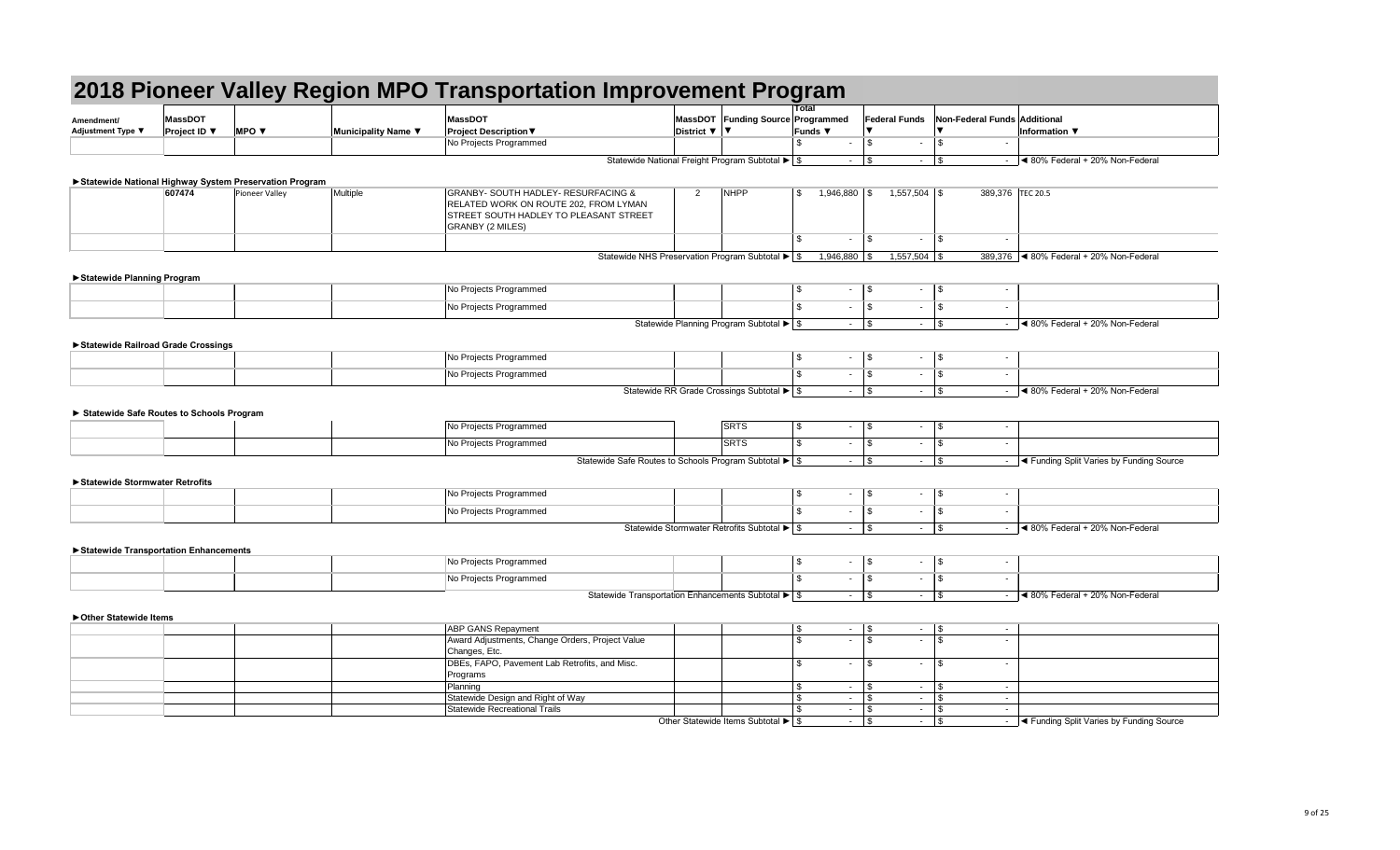|                                          |                                |                                 |                     | 2018 Pioneer Valley Region MPO Transportation Improvement Program |                              |                                                          |                                     |                      |                  |
|------------------------------------------|--------------------------------|---------------------------------|---------------------|-------------------------------------------------------------------|------------------------------|----------------------------------------------------------|-------------------------------------|----------------------|------------------|
| Amendment/<br>Adjustment Type ▼          | <b>MassDOT</b><br>Project ID ▼ | <b>MPO</b> $\blacktriangledown$ | Municipality Name ▼ | <b>MassDOT</b><br><b>Project Description ▼</b>                    | District $\nabla$   $\nabla$ | MassDOT Funding Source Programmed                        | Total<br>Funds $\blacktriangledown$ | <b>Federal Funds</b> | Non-Federal Fund |
| Section 2A / Non-Federal Projects        |                                |                                 |                     |                                                                   |                              |                                                          |                                     |                      |                  |
| Non Federal Aid                          |                                |                                 |                     |                                                                   |                              |                                                          |                                     |                      |                  |
|                                          |                                |                                 |                     | No Projects Programmed                                            |                              | <b>NFA</b>                                               | \$                                  |                      | \$               |
|                                          |                                |                                 |                     | No Projects Programmed                                            |                              | <b>NFA</b>                                               | $\mathfrak{L}$                      |                      |                  |
|                                          |                                |                                 |                     |                                                                   |                              | Non-Federal Aid Subtotal $\blacktriangleright$ $\mid$ \$ | $\sim$                              |                      |                  |
| Section 2B / Non-Federal Bridge Projects |                                |                                 |                     |                                                                   |                              |                                                          |                                     |                      |                  |
| Section 2B / Non-Federal Bridge Projects |                                |                                 |                     |                                                                   |                              |                                                          |                                     |                      |                  |
|                                          |                                |                                 |                     | No Projects Programmed                                            |                              | <b>NFA</b>                                               |                                     |                      |                  |
|                                          |                                |                                 |                     | No Projects Programmed                                            |                              | <b>NFA</b>                                               | $\boldsymbol{\mathsf{S}}$<br>$\sim$ |                      | $\sim$           |

**Section 2B / Non-Federal Bridge Projects Subtotal** 

# **2018 Pioneer Valley Region MPO TIP Summary**

701 CMR 7.00 Use of Road Flaggers and Police Details on Public Works Projects / 701 CMR 7.00 (the Regulation) was promulgated and became law on October 3, 2008. Under this Regulation, the CMR is applicable to any Public wo Limitation referenced in this Regulation is applicable only to projects where the Municipality is the Awarding Authority. For all projects contained in the TIP, the Commonwealth is the Awarding Authority. Therefore, all pr Guidelines. By placing a project on the TIP, the Municipality acknowledges that 701 CMR 7.00 is applicable to its project and design and construction will be fully compliant with this Regulation. This information, and addi MassDOT Highway Division website: http://www.massdot.state.ma.us/Highway/flaggers/main.aspx

|                    | ement Program                            |                                |                           |                                          |                                        |
|--------------------|------------------------------------------|--------------------------------|---------------------------|------------------------------------------|----------------------------------------|
| assDOT<br>strict ▼ | <b>Funding Source Programmed</b><br>▼    | <b>Total</b><br><b>Funds ▼</b> | <b>Federal Funds</b><br>▼ | <b>Non-Federal Funds Additional</b><br>▼ | Information ▼                          |
|                    |                                          |                                |                           |                                          |                                        |
|                    |                                          |                                |                           |                                          |                                        |
|                    |                                          |                                |                           |                                          |                                        |
|                    | <b>NFA</b>                               | \$                             |                           | \$                                       |                                        |
|                    | <b>NFA</b>                               | \$<br>۰                        |                           | \$<br>$\blacksquare$                     |                                        |
|                    | Non-Federal Aid Subtotal <sup>&gt;</sup> | $\boldsymbol{\mathsf{S}}$<br>٠ |                           | $\boldsymbol{\mathsf{S}}$<br>$\sim$      | ◀100% Non-Federal                      |
|                    |                                          |                                |                           |                                          |                                        |
|                    |                                          |                                |                           |                                          |                                        |
|                    | <b>NFA</b>                               | \$                             |                           | $\boldsymbol{\mathsf{\$}}$               |                                        |
|                    | <b>NFA</b>                               | \$<br>۰                        |                           | \$<br>$\blacksquare$                     |                                        |
|                    |                                          |                                |                           |                                          |                                        |
|                    | Bridge Projects Subtotal                 | $\sqrt[6]{\frac{1}{2}}$        |                           | \$<br>$\sim$                             | ◀100% Non-Federal                      |
|                    |                                          | <b>TIP Section 1:</b>          | <b>TIP Section 2:</b>     | <b>Total of All</b>                      |                                        |
|                    |                                          |                                | $\blacktriangledown$      | Projects ▼                               |                                        |
|                    | Total ▶                                  | \$<br>46,901,589               | \$                        | \$<br>46,901,589                         | ◀ Total Spending in Region             |
|                    | Federal Funds $\blacktriangleright$      | $\mathfrak{S}$<br>38,026,232   |                           | \$<br>38,026,232                         | ◀ Total Federal Spending in Region     |
|                    | Non-Federal Funds ▶                      | $\mathfrak{S}$<br>8,875,357    | \$<br>$\blacksquare$      | \$<br>8,875,357                          | ◀ Total Non-Federal Spending in Region |
|                    |                                          |                                |                           |                                          |                                        |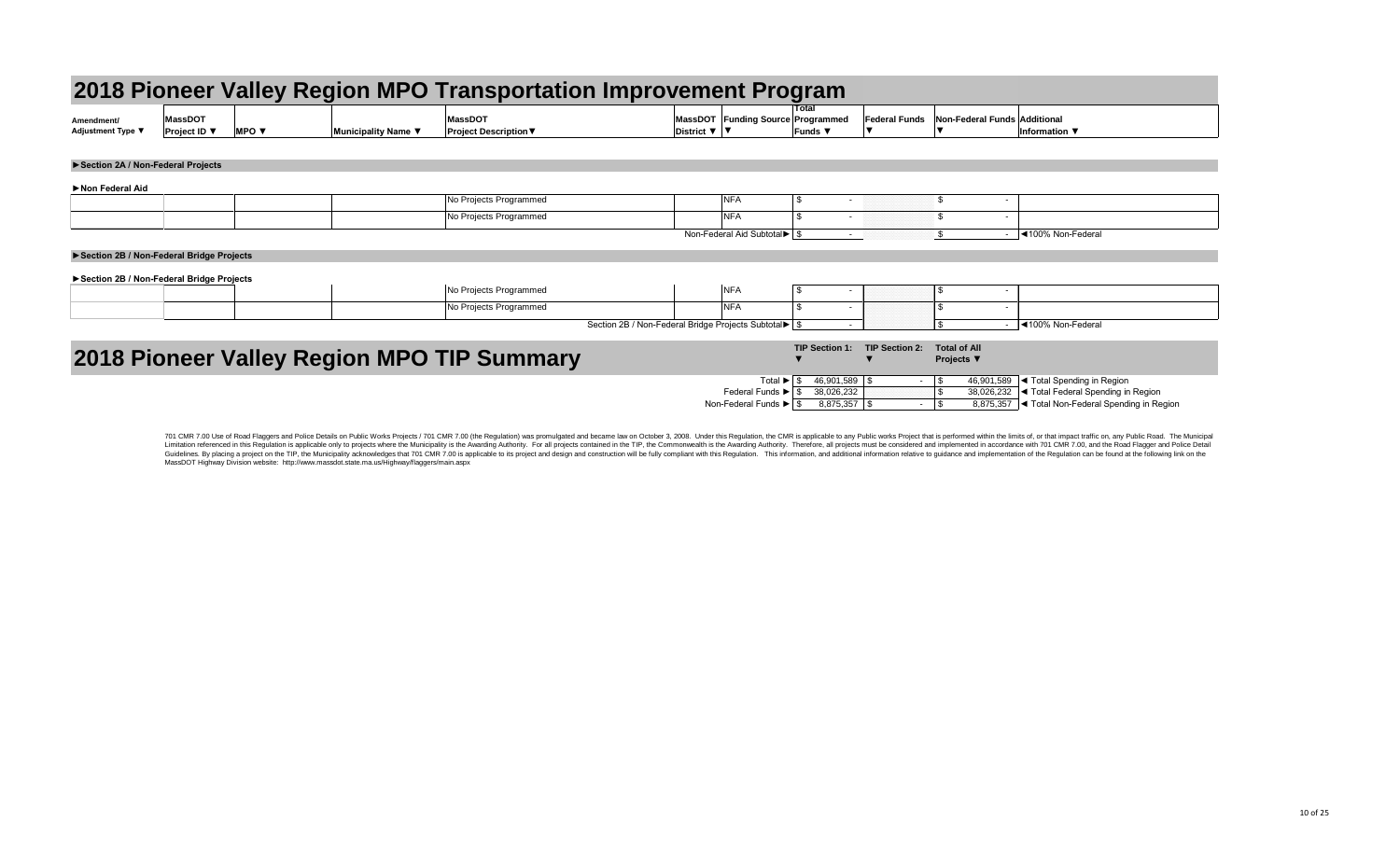| Amendment/        | $M$ 3eeDC <sup><math>-</math></sup> |            |                          | <b>MassDOT</b>             | <b>MassDOT</b> | Fundinq Sour∈ |
|-------------------|-------------------------------------|------------|--------------------------|----------------------------|----------------|---------------|
| Adjustment Type ▼ | <b>Project ID</b>                   | <b>MPO</b> | <b>Municipality Name</b> | <b>Project Description</b> | Distric        |               |
|                   |                                     |            |                          |                            |                |               |

| Amendment/<br><b>Adjustment Type ▼</b>    | <b>MassDOT</b><br><b>Project ID</b> ▼ | <b>MPO</b> $\blacktriangledown$                                    | Municipality Name ▼ | <b>MassDOT</b><br><b>Project Description ▼</b>                                                                                                                                                                       | District $\nabla$   $\nabla$ | MassDOT Funding Source Programmed                          |     | Funds $\blacktriangledown$       |              | <b>Federal Funds</b>               | Non-Federal Funds Additional | Information $\blacktriangledown$                                                                           |
|-------------------------------------------|---------------------------------------|--------------------------------------------------------------------|---------------------|----------------------------------------------------------------------------------------------------------------------------------------------------------------------------------------------------------------------|------------------------------|------------------------------------------------------------|-----|----------------------------------|--------------|------------------------------------|------------------------------|------------------------------------------------------------------------------------------------------------|
| Section 1A / Federal Aid Target Projects  |                                       |                                                                    |                     |                                                                                                                                                                                                                      |                              |                                                            |     |                                  |              |                                    |                              |                                                                                                            |
| HSIP - Highway Safety Improvement Program |                                       |                                                                    |                     |                                                                                                                                                                                                                      |                              |                                                            |     |                                  |              |                                    |                              |                                                                                                            |
|                                           | 606156                                | Pioneer Valley                                                     | Holyoke             | HOLYOKE-RECONSTRUCTION OF 1-91<br><b>INTERCHANGE 17 &amp; ROUTE 141</b>                                                                                                                                              | 2                            | <b>HSIP</b>                                                | \$  | $1,080,992$ \\$                  |              | $972,893$ \$                       | 108,099                      | 46.5 TEC Score Pre 25% (YOE \$3,229,986)<br>HSIP, CMAQ, STP                                                |
|                                           |                                       |                                                                    |                     |                                                                                                                                                                                                                      |                              |                                                            | \$. |                                  | $\mathbb{S}$ | $\sim$                             | $\vert$ \$                   |                                                                                                            |
|                                           |                                       |                                                                    |                     |                                                                                                                                                                                                                      |                              | HSIP Subtotal $\blacktriangleright$ $\mid$ \$              |     | $1,080,992$ \$                   |              | $972,893$ \$                       | 108,099                      | $\sim$ 90% Federal + 10% Non-Federal                                                                       |
|                                           |                                       | ► CMAQ - Congestion Mitigation and Air Quality Improvement Program |                     |                                                                                                                                                                                                                      |                              |                                                            |     |                                  |              |                                    |                              |                                                                                                            |
|                                           | 606156                                | Pioneer Valley                                                     | Holyoke             | HOLYOKE-RECONSTRUCTION OF I-91<br><b>INTERCHANGE 17 &amp; ROUTE 141</b>                                                                                                                                              | $\overline{2}$               | <b>CMAQ</b>                                                | \$  |                                  |              | $1,381,606$ \\$                    | 345,402                      | 46.5 TEC Score Pre 25% (YOE \$3,229,986)<br>HSIP, CMAQ, STP                                                |
|                                           | 607987                                | Pioneer Valley                                                     | Ware                | WARE- INTERSECTION IMPROVEMENTS @ MAIN<br>STREET, WEST STREET, NORTH STREET, SOUTH<br><b>STREET &amp; CHURCH STREET</b>                                                                                              | $\overline{2}$               | <b>CMAQ</b>                                                | \$  | $975,472$ \$                     |              | 780,378 \$                         | 195,094                      | 54.5 TEC Score 25% (YOE \$2,138,400) STP,<br>TAP, CMAQ                                                     |
|                                           |                                       |                                                                    |                     |                                                                                                                                                                                                                      |                              | CMAQ Subtotal $\blacktriangleright$ $\mid$ \$              |     | $2,702,480$ \ \$                 |              |                                    | 540,496                      | $\blacktriangleleft$ 80% Federal + 20% Non-Federal                                                         |
| TAP - Transportation Alternatives Program |                                       |                                                                    |                     |                                                                                                                                                                                                                      |                              |                                                            |     |                                  |              |                                    |                              |                                                                                                            |
|                                           | 607987                                | Pioneer Valley                                                     | Ware                | WARE- INTERSECTION IMPROVEMENTS @ MAIN<br>STREET, WEST STREET, NORTH STREET, SOUTH<br><b>STREET &amp; CHURCH STREET</b>                                                                                              | $\mathbf{2}$                 | <b>TAP</b>                                                 | \$  | $573,500$ \\$                    |              | $458,800$ \ \$                     | 114,700                      | 54.5 TEC Score 25% (YOE \$2,138,400) STP,<br>TAP, Ware                                                     |
|                                           |                                       |                                                                    |                     |                                                                                                                                                                                                                      |                              |                                                            | £.  | ٠.                               | - \$         | $\sim$                             | l \$                         | 68 TEC Score Pre 25% (YOE \$1,568,000)<br>$CMAO$ T <sub>A</sub> D                                          |
| Non-CMAQ/HSIP/TAP (Other)                 | 600513                                | <b>Pioneer Valley</b>                                              | Agawam              | AGAWAM-RECONSTRUCTION OF ROUTE 187 FROM<br>425 FT. SOUTH OF S. WESTFIELD STREET TO                                                                                                                                   | $\overline{2}$               | TAP Subtotal $\blacktriangleright$ $\mid$ \$<br><b>STP</b> | \$  | $573,500$ \\$<br>$1,933,200$ \\$ |              | $458,800$ \ \$<br>$1,546,560$ \ \$ | 114,700                      | $\blacktriangleleft$ 80% Federal + 20% Non-Federal<br>386,640   27 TEC Score PRE 25% (YOE \$1,933,200) STP |
|                                           | 607987                                | Pioneer Valley                                                     | Ware                | ROUTE 57 (0.3 MILES - PHASE I)<br>WARE- INTERSECTION IMPROVEMENTS @ MAIN<br>STREET, WEST STREET, NORTH STREET, SOUTH<br><b>STREET &amp; CHURCH STREET</b>                                                            | $\overline{2}$               | <b>STP</b>                                                 | \$. | $589,428$ \\$                    |              | $471,542$ \\$                      | 117,886                      | 54.5 TEC Score 25% (YOE \$2,138,400) STP,<br>TAP, CMAQ                                                     |
|                                           | 607773                                | Pioneer Valley                                                     | Westfield           | WESTFIELD- IMPROVEMENTS & RELATED WORK ON<br>ROUTE 20, COURT STEET & WESTERN AVENUE,<br>LLOYDS HILL ROAD TO HIGH STREET/MILL STREET<br><b>INTERSECTION (PHASE II)</b>                                                | $2^{\circ}$                  | <b>STP</b>                                                 | \$  | $6,480,000$ \ \$                 |              | $5,184,000$ \ \$                   | 1,296,000                    | 48.5 TEC Score 25% (YOE 6,480,000) STP,<br>(HPP will be used for Phase I)                                  |
|                                           | 604209                                | Pioneer Valley                                                     | Multiple            | HOLYOKE- WEST SPRINGFIELD- REHABILITATION<br>OF ROUTE 5 (RIVERDALE ROAD), FROM I-91<br>(INTERCHANGE 13) TO MAIN STREET IN HOLYOKE &<br>FROM ELM STREET TO NORTH ELM STREET IN<br><b>WEST SPRINGFIELD (3.2 MILES)</b> | $\overline{2}$               | <b>STP</b>                                                 | \$. | $4,814,456$ \\$                  |              | $3,851,565$ \\$                    | 962,891                      | 50 TEC Score Pre 25% (YOE \$4,814,456) STP                                                                 |
|                                           | 607256                                | <b>Pioneer Valley</b>                                              | Holyoke             | HOLYOKE- RESURFACING & RELATED WORK ON<br>HERITAGE STREET, FRONT STREET & DWIGHT<br>STREET FROM MAPLE ST TO THE 1ST LEVEL CANAL<br>$(.54$ MILES)                                                                     | $\overline{2}$               | <b>STP</b>                                                 | \$. |                                  |              | $2,483,219$ \$                     | 620,805                      | 46 TEC Score 25% (YOE \$3,104,024) STP                                                                     |
|                                           | 608084                                | Pioneer Valley                                                     | Amherst             | AMHERST- IMPROVEMENTS & RELATED WORK ON<br>ROUTES 9 & 116, FROM UNIVERSITY DRIVE TO<br>SOUTH PLEASANT STREET (0.8 MILES)                                                                                             | $\overline{2}$               | <b>STP</b>                                                 | \$. | $1,356,113$ \\$                  |              | $1,084,890$ \ \$                   |                              | 271,223   48.5 TEC Score Pre 25% (YOE \$1,356,113) STP                                                     |

|                                           |                                |                                                                    |                     | 2019 Pioneer Valley Region MPO Transportation Improvement Program                                                                                                                                           |                              |                                               | Total   |                  |                      |                  |                              |                                                                               |
|-------------------------------------------|--------------------------------|--------------------------------------------------------------------|---------------------|-------------------------------------------------------------------------------------------------------------------------------------------------------------------------------------------------------------|------------------------------|-----------------------------------------------|---------|------------------|----------------------|------------------|------------------------------|-------------------------------------------------------------------------------|
| Amendment/<br><b>Adjustment Type ▼</b>    | <b>MassDOT</b><br>Project ID ▼ | <b>MPO ▼</b>                                                       | Municipality Name ▼ | <b>MassDOT</b><br><b>Project Description ▼</b>                                                                                                                                                              | District $\nabla$   $\nabla$ | MassDOT Funding Source Programmed             | Funds ▼ |                  | <b>Federal Funds</b> |                  | Non-Federal Funds Additional | Information $\Psi$                                                            |
| Section 1A / Federal Aid Target Projects  |                                |                                                                    |                     |                                                                                                                                                                                                             |                              |                                               |         |                  |                      |                  |                              |                                                                               |
| HSIP - Highway Safety Improvement Program |                                |                                                                    |                     |                                                                                                                                                                                                             |                              |                                               |         |                  |                      |                  |                              |                                                                               |
|                                           | 606156                         | Pioneer Valley                                                     | Holyoke             | HOLYOKE-RECONSTRUCTION OF I-91<br><b>INTERCHANGE 17 &amp; ROUTE 141</b>                                                                                                                                     | 2                            | <b>HSIP</b>                                   | \$      | $1,080,992$ \\$  |                      | $972,893$ \$     | 108,099                      | 46.5 TEC Score Pre 25% (YOE \$3,229,986)<br>HSIP, CMAQ, STP                   |
|                                           |                                |                                                                    |                     |                                                                                                                                                                                                             |                              |                                               | \$      |                  | $\sqrt{3}$           | $\sim$           | l \$                         |                                                                               |
|                                           |                                |                                                                    |                     |                                                                                                                                                                                                             |                              | HSIP Subtotal $\blacktriangleright$ $\mid$ \$ |         | $1,080,992$ \\$  |                      | $972,893$ \$     | 108,099                      | $\sim$ 90% Federal + 10% Non-Federal                                          |
|                                           |                                | ► CMAQ - Congestion Mitigation and Air Quality Improvement Program |                     |                                                                                                                                                                                                             |                              |                                               |         |                  |                      |                  |                              |                                                                               |
|                                           | 606156                         | Pioneer Valley                                                     | Holyoke             | HOLYOKE-RECONSTRUCTION OF I-91<br><b>INTERCHANGE 17 &amp; ROUTE 141</b>                                                                                                                                     | 2                            | <b>CMAQ</b>                                   | \$      |                  |                      | 1,381,606 \$     | 345,402                      | 46.5 TEC Score Pre 25% (YOE \$3,229,986)<br>HSIP, CMAQ, STP                   |
|                                           | 607987                         | Pioneer Valley                                                     | Ware                | WARE- INTERSECTION IMPROVEMENTS @ MAIN<br>STREET, WEST STREET, NORTH STREET, SOUTH<br><b>STREET &amp; CHURCH STREET</b>                                                                                     | $\overline{2}$               | <b>CMAQ</b>                                   | \$      | $975,472$ \\$    |                      | 780,378 \$       | 195,094                      | 54.5 TEC Score 25% (YOE \$2,138,400) STP,<br>TAP, CMAQ                        |
|                                           |                                |                                                                    |                     |                                                                                                                                                                                                             |                              | CMAQ Subtotal $\blacktriangleright$ $\mid$ \$ |         | $2,702,480$ \ \$ |                      |                  |                              | 540,496 $\blacktriangleleft$ 80% Federal + 20% Non-Federal                    |
|                                           |                                |                                                                    |                     |                                                                                                                                                                                                             |                              |                                               |         |                  |                      |                  |                              |                                                                               |
| TAP - Transportation Alternatives Program | 607987                         | Pioneer Valley                                                     | Ware                | WARE- INTERSECTION IMPROVEMENTS @ MAIN<br>STREET, WEST STREET, NORTH STREET, SOUTH<br><b>STREET &amp; CHURCH STREET</b>                                                                                     | $\overline{2}$               | <b>TAP</b>                                    | \$      | $573,500$ \ \$   |                      | $458,800$ \\$    | 114,700                      | 54.5 TEC Score 25% (YOE \$2,138,400) STP,<br>TAP, Ware                        |
|                                           |                                |                                                                    |                     |                                                                                                                                                                                                             |                              |                                               | \$.     | $\sim$           | $\sqrt{3}$           | $\sim$           | l \$                         | 68 TEC Score Pre 25% (YOE \$1,568,000)                                        |
|                                           |                                |                                                                    |                     |                                                                                                                                                                                                             |                              | TAP Subtotal $\blacktriangleright$ $\mid$ \$  |         | $573,500$ \\$    |                      | 458,800 \$       | 114,700                      | $CMAO$ T <sub>A</sub> D<br>$\blacktriangleleft$ 80% Federal + 20% Non-Federal |
| Non-CMAQ/HSIP/TAP (Other)                 |                                |                                                                    |                     |                                                                                                                                                                                                             |                              |                                               |         |                  |                      |                  |                              |                                                                               |
|                                           | 600513                         | <b>Pioneer Valley</b>                                              | Agawam              | AGAWAM-RECONSTRUCTION OF ROUTE 187 FROM<br>425 FT. SOUTH OF S. WESTFIELD STREET TO<br>ROUTE 57 (0.3 MILES - PHASE I)                                                                                        | $\overline{2}$               | <b>STP</b>                                    | \$      | $1,933,200$ \ \$ |                      | $1,546,560$ \ \$ |                              | 386,640   27 TEC Score PRE 25% (YOE \$1,933,200) STP                          |
|                                           | 607987                         | <b>Pioneer Valley</b>                                              | Ware                | WARE- INTERSECTION IMPROVEMENTS @ MAIN<br>STREET, WEST STREET, NORTH STREET, SOUTH<br><b>STREET &amp; CHURCH STREET</b>                                                                                     | $\overline{2}$               | <b>STP</b>                                    | \$      | $589,428$ \\$    |                      | $471,542$ \\$    | 117,886                      | 54.5 TEC Score 25% (YOE \$2,138,400) STP,<br>TAP, CMAQ                        |
|                                           | 607773                         | Pioneer Valley                                                     | Westfield           | WESTFIELD- IMPROVEMENTS & RELATED WORK ON<br>ROUTE 20, COURT STEET & WESTERN AVENUE,<br>LLOYDS HILL ROAD TO HIGH STREET/MILL STREET<br><b>INTERSECTION (PHASE II)</b>                                       | $\overline{2}$               | <b>STP</b>                                    | \$      | $6,480,000$ \\$  |                      | $5,184,000$ \ \$ | 1,296,000                    | 48.5 TEC Score 25% (YOE 6,480,000) STP,<br>(HPP will be used for Phase I)     |
|                                           | 604209                         | <b>Pioneer Valley</b>                                              | Multiple            | HOLYOKE-WEST SPRINGFIELD-REHABILITATION<br>OF ROUTE 5 (RIVERDALE ROAD), FROM I-91<br>(INTERCHANGE 13) TO MAIN STREET IN HOLYOKE &<br>FROM ELM STREET TO NORTH ELM STREET IN<br>WEST SPRINGFIELD (3.2 MILES) | 2                            | <b>STP</b>                                    | \$      |                  |                      | $3,851,565$ \\$  | 962,891                      | 50 TEC Score Pre 25% (YOE \$4,814,456) STP                                    |
|                                           | 607256                         | <b>Pioneer Valley</b>                                              | Holyoke             | HOLYOKE- RESURFACING & RELATED WORK ON<br>HERITAGE STREET, FRONT STREET & DWIGHT<br>STREET FROM MAPLE ST TO THE 1ST LEVEL CANAL<br>$(.54$ MILES $)$                                                         | $\overline{2}$               | <b>STP</b>                                    | \$      | $3,104,024$ \\$  |                      | $2,483,219$ \$   | 620,805                      | 46 TEC Score 25% (YOE \$3,104,024) STP                                        |
|                                           | 608084                         | <b>Pioneer Valley</b>                                              | Amherst             | AMHERST- IMPROVEMENTS & RELATED WORK ON<br>ROUTES 9 & 116, FROM UNIVERSITY DRIVE TO<br>SOUTH PLEASANT STREET (0.8 MILES)                                                                                    | 2                            | <b>STP</b>                                    | \$      | $1,356,113$ \$   |                      | $1,084,890$ \ \$ |                              | 271,223   48.5 TEC Score Pre 25% (YOE \$1,356,113) STP                        |

|                                                                    |                                       |                                 |                     | 2019 Pioneer Valley Region MPO Transportation Improvement Program                                                                                                                                             |                              |                                                         |                                     |                                  |                      |                                |                              |                                                                                                            |
|--------------------------------------------------------------------|---------------------------------------|---------------------------------|---------------------|---------------------------------------------------------------------------------------------------------------------------------------------------------------------------------------------------------------|------------------------------|---------------------------------------------------------|-------------------------------------|----------------------------------|----------------------|--------------------------------|------------------------------|------------------------------------------------------------------------------------------------------------|
| Amendment/<br>Adjustment Type ▼                                    | <b>MassDOT</b><br><b>Project ID</b> ▼ | <b>MPO</b> $\blacktriangledown$ | Municipality Name ▼ | <b>MassDOT</b><br><b>Project Description ▼</b>                                                                                                                                                                | District $\nabla$   $\nabla$ | MassDOT Funding Source Programmed                       | Total<br>Funds $\blacktriangledown$ |                                  | <b>Federal Funds</b> |                                | Non-Federal Funds Additional | Information ▼                                                                                              |
| Section 1A / Federal Aid Target Projects                           |                                       |                                 |                     |                                                                                                                                                                                                               |                              |                                                         |                                     |                                  |                      |                                |                              |                                                                                                            |
| HSIP - Highway Safety Improvement Program                          |                                       |                                 |                     |                                                                                                                                                                                                               |                              |                                                         |                                     |                                  |                      |                                |                              |                                                                                                            |
|                                                                    | 606156                                | <b>Pioneer Valley</b>           | Holyoke             | HOLYOKE- RECONSTRUCTION OF I-91<br><b>INTERCHANGE 17 &amp; ROUTE 141</b>                                                                                                                                      | 2                            | <b>HSIP</b>                                             | $\mathfrak{S}$                      | $1,080,992$ \\$                  |                      | $972,893$ \$                   | 108,099                      | 46.5 TEC Score Pre 25% (YOE \$3,229,986)<br>HSIP, CMAQ, STP                                                |
|                                                                    |                                       |                                 |                     |                                                                                                                                                                                                               |                              |                                                         | $\mathcal{L}$                       |                                  | \$                   | $\blacksquare$                 | $\sqrt{3}$                   |                                                                                                            |
|                                                                    |                                       |                                 |                     |                                                                                                                                                                                                               |                              | HSIP Subtotal $\blacktriangleright$ $\mid$ \$           |                                     | $1,080,992$ \$                   |                      | $972,893$ \$                   | 108,099                      | $\sim$ 90% Federal + 10% Non-Federal                                                                       |
| ► CMAQ - Congestion Mitigation and Air Quality Improvement Program |                                       |                                 |                     |                                                                                                                                                                                                               |                              |                                                         |                                     |                                  |                      |                                |                              |                                                                                                            |
|                                                                    | 606156                                | Pioneer Valley                  | Holyoke             | HOLYOKE-RECONSTRUCTION OF I-91<br><b>INTERCHANGE 17 &amp; ROUTE 141</b>                                                                                                                                       | 2                            | <b>CMAQ</b>                                             | \$                                  | $1,727,008$ \ \$                 |                      | $1,381,606$ \$                 | 345,402                      | 46.5 TEC Score Pre 25% (YOE \$3,229,986)<br>HSIP, CMAQ, STP                                                |
|                                                                    | 607987                                | Pioneer Valley                  | Ware                | WARE- INTERSECTION IMPROVEMENTS @ MAIN<br>STREET, WEST STREET, NORTH STREET, SOUTH<br><b>STREET &amp; CHURCH STREET</b>                                                                                       | $\overline{2}$               | <b>CMAQ</b>                                             | $\mathfrak{L}$                      | $975,472$ \$                     |                      | 780,378 \$                     | 195,094                      | 54.5 TEC Score 25% (YOE \$2,138,400) STP,<br>TAP, CMAQ                                                     |
|                                                                    |                                       |                                 |                     |                                                                                                                                                                                                               |                              | CMAQ Subtotal $\blacktriangleright$ $\mid$ \$           |                                     | $2,702,480$ \\$                  |                      |                                | 540,496                      | $\blacktriangleleft$ 80% Federal + 20% Non-Federal                                                         |
|                                                                    |                                       |                                 |                     |                                                                                                                                                                                                               |                              |                                                         |                                     |                                  |                      |                                |                              |                                                                                                            |
| TAP - Transportation Alternatives Program                          | 607987                                | <b>Pioneer Valley</b>           | Ware                | WARE- INTERSECTION IMPROVEMENTS @ MAIN<br>STREET, WEST STREET, NORTH STREET, SOUTH<br><b>STREET &amp; CHURCH STREET</b>                                                                                       | $\overline{2}$               | <b>TAP</b>                                              | \$                                  | $573,500$ \\$                    |                      | 458,800 \$                     | 114,700                      | 54.5 TEC Score 25% (YOE \$2,138,400) STP,<br>TAP, Ware                                                     |
|                                                                    |                                       |                                 |                     |                                                                                                                                                                                                               |                              |                                                         | ደ                                   | $\sim$                           | \$                   | $\blacksquare$                 | \$                           | 68 TEC Score Pre 25% (YOE \$1,568,000)<br>$CMAO$ T <sub>A</sub> D                                          |
| Non-CMAQ/HSIP/TAP (Other)                                          | 600513                                | <b>Pioneer Valley</b>           | Agawam              | AGAWAM-RECONSTRUCTION OF ROUTE 187 FROM<br>425 FT. SOUTH OF S. WESTFIELD STREET TO<br>ROUTE 57 (0.3 MILES - PHASE I)                                                                                          | $\overline{2}$               | TAP Subtotal $\blacktriangleright$ $\frac{1}{9}$<br>STP | \$                                  | $573,500$ \\$<br>$1,933,200$ \\$ |                      | 458,800 \$<br>$1,546,560$ \ \$ | 114,700                      | $\blacktriangleleft$ 80% Federal + 20% Non-Federal<br>386,640   27 TEC Score PRE 25% (YOE \$1,933,200) STP |
|                                                                    | 607987                                | Pioneer Valley                  | Ware                | WARE- INTERSECTION IMPROVEMENTS @ MAIN<br>STREET, WEST STREET, NORTH STREET, SOUTH<br><b>STREET &amp; CHURCH STREET</b>                                                                                       | $\overline{2}$               | <b>STP</b>                                              | $\mathfrak{L}$                      | $589,428$ \$                     |                      | $471,542$ \\$                  | 117,886                      | 54.5 TEC Score 25% (YOE \$2,138,400) STP,<br>TAP, CMAQ                                                     |
|                                                                    | 607773                                | Pioneer Valley                  | Westfield           | WESTFIELD- IMPROVEMENTS & RELATED WORK ON<br>ROUTE 20, COURT STEET & WESTERN AVENUE,<br>LLOYDS HILL ROAD TO HIGH STREET/MILL STREET<br>INTERSECTION (PHASE II)                                                | $2^{\circ}$                  | STP                                                     | $\mathfrak{L}$                      | 6,480,000 $\frac{1}{9}$          |                      | $5,184,000$ \ \$               | 1,296,000                    | 48.5 TEC Score 25% (YOE 6,480,000) STP,<br>(HPP will be used for Phase I)                                  |
|                                                                    | 604209                                | Pioneer Valley                  | Multiple            | HOLYOKE- WEST SPRINGFIELD- REHABILITATION<br>OF ROUTE 5 (RIVERDALE ROAD), FROM I-91<br>(INTERCHANGE 13) TO MAIN STREET IN HOLYOKE &<br>FROM ELM STREET TO NORTH ELM STREET IN<br>WEST SPRINGFIELD (3.2 MILES) | 2                            | <b>STP</b>                                              | \$                                  | $4,814,456$ \\$                  |                      | $3,851,565$ \\$                | 962,891                      | 50 TEC Score Pre 25% (YOE \$4,814,456) STP                                                                 |
|                                                                    | 607256                                | Pioneer Valley                  | Holyoke             | HOLYOKE- RESURFACING & RELATED WORK ON<br>HERITAGE STREET, FRONT STREET & DWIGHT<br>STREET FROM MAPLE ST TO THE 1ST LEVEL CANAL<br>(.54 MILES)                                                                | $2^{\circ}$                  | STP                                                     | $\mathfrak{L}$                      |                                  |                      | $2,483,219$ \$                 | 620,805                      | 46 TEC Score 25% (YOE \$3,104,024) STP                                                                     |
|                                                                    | 608084                                | <b>Pioneer Valley</b>           | Amherst             | AMHERST- IMPROVEMENTS & RELATED WORK ON<br>ROUTES 9 & 116, FROM UNIVERSITY DRIVE TO<br>SOUTH PLEASANT STREET (0.8 MILES)                                                                                      | 2                            | <b>STP</b>                                              | \$.                                 | $1,356,113$ \\$                  |                      | $1,084,890$ \\$                |                              | 271,223   48.5 TEC Score Pre 25% (YOE \$1,356,113) STP                                                     |

|                                            |                                       |                                                                    |                     | 2019 Pioneer Valley Region MPO Transportation Improvement Program                                                                                                                                           |                              |                                                            |                  |                                  |                                 |                              |                                                                                                            |
|--------------------------------------------|---------------------------------------|--------------------------------------------------------------------|---------------------|-------------------------------------------------------------------------------------------------------------------------------------------------------------------------------------------------------------|------------------------------|------------------------------------------------------------|------------------|----------------------------------|---------------------------------|------------------------------|------------------------------------------------------------------------------------------------------------|
| Amendment/<br><b>Adjustment Type ▼</b>     | <b>MassDOT</b><br><b>Project ID</b> ▼ | <b>MPO V</b>                                                       | Municipality Name ▼ | <b>MassDOT</b><br><b>Project Description ▼</b>                                                                                                                                                              | District $\nabla$   $\nabla$ | MassDOT Funding Source Programmed                          | Total<br>Funds ▼ |                                  | <b>Federal Funds</b>            | Non-Federal Funds Additional | Information $\Psi$                                                                                         |
| Section 1A / Federal Aid Target Projects   |                                       |                                                                    |                     |                                                                                                                                                                                                             |                              |                                                            |                  |                                  |                                 |                              |                                                                                                            |
| ▶HSIP - Highway Safety Improvement Program |                                       |                                                                    |                     |                                                                                                                                                                                                             |                              |                                                            |                  |                                  |                                 |                              |                                                                                                            |
|                                            | 606156                                | Pioneer Valley                                                     | Holyoke             | HOLYOKE- RECONSTRUCTION OF I-91<br><b>INTERCHANGE 17 &amp; ROUTE 141</b>                                                                                                                                    | $\overline{2}$               | <b>HSIP</b>                                                | \$               | $1,080,992$ \\$                  | $972,893$ \$                    | 108,099                      | 46.5 TEC Score Pre 25% (YOE \$3,229,986)<br>HSIP, CMAQ, STP                                                |
|                                            |                                       |                                                                    |                     |                                                                                                                                                                                                             |                              |                                                            | $\mathfrak{L}$   |                                  | $\sqrt{3}$<br>$\sim$            | <b>S</b>                     |                                                                                                            |
|                                            |                                       |                                                                    |                     |                                                                                                                                                                                                             |                              | HSIP Subtotal $\blacktriangleright$ $\mid$ \$              |                  | $1,080,992$ \\$                  | $972,893$ \$                    | 108,099                      | $\sim$ 90% Federal + 10% Non-Federal                                                                       |
|                                            |                                       | ► CMAQ - Congestion Mitigation and Air Quality Improvement Program |                     |                                                                                                                                                                                                             |                              |                                                            |                  |                                  |                                 |                              |                                                                                                            |
|                                            | 606156                                | Pioneer Valley                                                     | Holyoke             | HOLYOKE-RECONSTRUCTION OF I-91<br><b>INTERCHANGE 17 &amp; ROUTE 141</b>                                                                                                                                     | 2                            | <b>CMAQ</b>                                                | \$               | $1,727,008$ \ \$                 | 1,381,606 \$                    | 345,402                      | 46.5 TEC Score Pre 25% (YOE \$3,229,986)<br>HSIP, CMAQ, STP                                                |
|                                            | 607987                                | Pioneer Valley                                                     | Ware                | WARE- INTERSECTION IMPROVEMENTS @ MAIN<br>STREET, WEST STREET, NORTH STREET, SOUTH<br><b>STREET &amp; CHURCH STREET</b>                                                                                     | $\overline{2}$               | <b>CMAQ</b>                                                | $\mathfrak{L}$   | $975,472$ \\$                    | 780,378 \$                      | 195,094                      | 54.5 TEC Score 25% (YOE \$2,138,400) STP,<br>TAP, CMAQ                                                     |
|                                            |                                       |                                                                    |                     |                                                                                                                                                                                                             |                              | CMAQ Subtotal $\blacktriangleright$ $\mid$ \$              |                  | $2,702,480$ \\$                  | $2,161,984$ \\$                 |                              | 540,496 $\blacktriangleleft$ 80% Federal + 20% Non-Federal                                                 |
|                                            |                                       |                                                                    |                     |                                                                                                                                                                                                             |                              |                                                            |                  |                                  |                                 |                              |                                                                                                            |
| TAP - Transportation Alternatives Program  | 607987                                | Pioneer Valley                                                     | Ware                | WARE- INTERSECTION IMPROVEMENTS @ MAIN<br>STREET, WEST STREET, NORTH STREET, SOUTH<br><b>STREET &amp; CHURCH STREET</b>                                                                                     | $\mathbf{2}$                 | TAP                                                        | \$               | $573,500$ \ \$                   | $458,800$ \ \$                  | 114,700                      | 54.5 TEC Score 25% (YOE \$2,138,400) STP,<br>TAP, Ware                                                     |
|                                            |                                       |                                                                    |                     |                                                                                                                                                                                                             |                              |                                                            | \$.              | l \$<br>$\sim$ 10 $\,$           | $\sim$                          | l \$                         | 68 TEC Score Pre 25% (YOE \$1,568,000)<br>$CMAO$ T <sub>A</sub> D                                          |
| Non-CMAQ/HSIP/TAP (Other)                  | 600513                                | Pioneer Valley                                                     | Agawam              | AGAWAM-RECONSTRUCTION OF ROUTE 187 FROM<br>425 FT. SOUTH OF S. WESTFIELD STREET TO<br>ROUTE 57 (0.3 MILES - PHASE I)                                                                                        | $\overline{2}$               | TAP Subtotal $\blacktriangleright$ $\mid$ \$<br><b>STP</b> | \$               | $573,500$ \\$<br>$1,933,200$ \\$ | $458,800$ \\$<br>$1,546,560$ \$ | 114,700                      | $\blacktriangleleft$ 80% Federal + 20% Non-Federal<br>386,640   27 TEC Score PRE 25% (YOE \$1,933,200) STP |
|                                            | 607987                                | Pioneer Valley                                                     | Ware                | WARE- INTERSECTION IMPROVEMENTS @ MAIN<br>STREET, WEST STREET, NORTH STREET, SOUTH<br><b>STREET &amp; CHURCH STREET</b>                                                                                     | $\overline{2}$               | <b>STP</b>                                                 | \$.              | $589,428$ \\$                    | $471,542$ \$                    | 117,886                      | 54.5 TEC Score 25% (YOE \$2,138,400) STP,<br>TAP, CMAQ                                                     |
|                                            | 607773                                | Pioneer Valley                                                     | Westfield           | WESTFIELD- IMPROVEMENTS & RELATED WORK ON<br>ROUTE 20, COURT STEET & WESTERN AVENUE,<br>LLOYDS HILL ROAD TO HIGH STREET/MILL STREET<br><b>INTERSECTION (PHASE II)</b>                                       | $\overline{2}$               | <b>STP</b>                                                 | \$               | $6,480,000$ \\$                  | $5,184,000$ \ \$                | 1,296,000                    | 48.5 TEC Score 25% (YOE 6,480,000) STP,<br>(HPP will be used for Phase I)                                  |
|                                            | 604209                                | Pioneer Valley                                                     | Multiple            | HOLYOKE-WEST SPRINGFIELD-REHABILITATION<br>OF ROUTE 5 (RIVERDALE ROAD), FROM I-91<br>(INTERCHANGE 13) TO MAIN STREET IN HOLYOKE &<br>FROM ELM STREET TO NORTH ELM STREET IN<br>WEST SPRINGFIELD (3.2 MILES) | $2^{\circ}$                  | <b>STP</b>                                                 | $\mathbf{S}$     |                                  | $3,851,565$ \\$                 | 962,891                      | 50 TEC Score Pre 25% (YOE \$4,814,456) STP                                                                 |
|                                            | 607256                                | <b>Pioneer Valley</b>                                              | Holyoke             | HOLYOKE- RESURFACING & RELATED WORK ON<br>HERITAGE STREET, FRONT STREET & DWIGHT<br>STREET FROM MAPLE ST TO THE 1ST LEVEL CANAL<br>(.54 MILES)                                                              | $\overline{2}$               | <b>STP</b>                                                 | $\mathbf{S}$     | $3,104,024$ \\$                  | $2,483,219$ \\$                 | 620,805                      | 46 TEC Score 25% (YOE \$3,104,024) STP                                                                     |
|                                            | 608084                                | Pioneer Valley                                                     | Amherst             | AMHERST- IMPROVEMENTS & RELATED WORK ON<br>ROUTES 9 & 116, FROM UNIVERSITY DRIVE TO<br>SOUTH PLEASANT STREET (0.8 MILES)                                                                                    | $\overline{2}$               | <b>STP</b>                                                 | \$               | $1,356,113$ \$                   | $1,084,890$ \\$                 |                              | 271,223   48.5 TEC Score Pre 25% (YOE \$1,356,113) STP                                                     |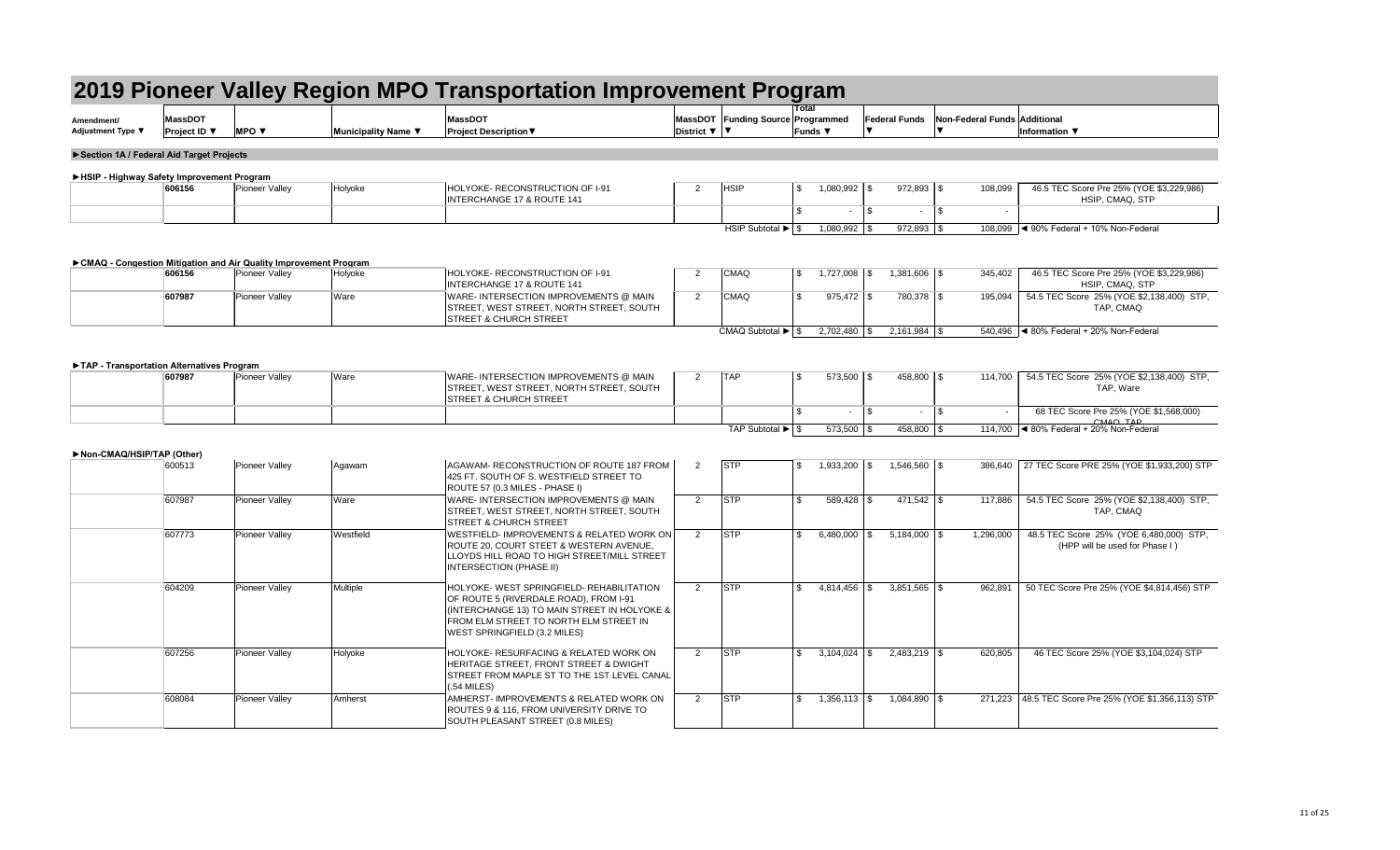| S    | 23,056,179 | S    |           | 23,303,483   Total Target                 |                | 247,304 Target Funds Available      |
|------|------------|------|-----------|-------------------------------------------|----------------|-------------------------------------|
| - \$ | 18,699,207 | -SS  |           | 18,946,511 $\blacktriangleleft$ Max. Non- |                | 247,304   Non-CMAQ/HSIP/TAP (Other) |
|      |            |      |           | <b>CMAQ/HSIP/TAP</b>                      |                | Available                           |
| \$.  | 1,080,992  |      |           | 1.080.992 $\blacksquare$ Min. HSIP        | $\blacksquare$ | <b>HSIP Recommended Met</b>         |
| \$   | 2,702,480  | \$   | 2,702,480 | $\blacktriangleleft$ Min. CMAQ            | $\blacksquare$ | CMAQ Recommended Met                |
| - \$ | 573,500    | - \$ | 573,500   | $\triangleleft$ Min. TAP                  | $\blacksquare$ | <b>TAP Recommended Met</b>          |

### **Remaining HSIP, CMAQ, and TAP Funds** \$ -

### **►Statewide Systematic Maintenance Program**

|                          |                     |                |                     | 2019 Pioneer Valley Region MPO Transportation Improvement Program        |                                         |               |                |                                            |                                                             |
|--------------------------|---------------------|----------------|---------------------|--------------------------------------------------------------------------|-----------------------------------------|---------------|----------------|--------------------------------------------|-------------------------------------------------------------|
| Amendment/               | <b>MassDOT</b>      |                |                     | <b>MassDOT</b>                                                           | MassDOT Funding Source Programmed       | Total         |                | Federal Funds Non-Federal Funds Additional |                                                             |
| <b>Adjustment Type ▼</b> | <b>Project ID</b> ▼ | <b>MPO ▼</b>   | Municipality Name ▼ | <b>Project Description <math>\nabla</math></b>                           | District $\nabla$   $\nabla$            | Funds $\Psi$  |                |                                            | Information $\blacktriangledown$                            |
|                          | 606156              | Pioneer Valley | Holyoke             | HOLYOKE- RECONSTRUCTION OF I-91<br><b>INTERCHANGE 17 &amp; ROUTE 141</b> | <b>STP</b>                              | 421,986       | $337,589$ \ \$ | 84,397                                     | 46.5 TEC Score Pre 25% (YOE \$3,229,986)<br>HSIP, CMAQ, STP |
|                          |                     |                |                     |                                                                          | Non-CMAQ/HSIP/TAP (Other) Subtotal ▶ \$ | 18,699,207 \$ | 14,959,366 \$  |                                            | $3,739,841$  ◀ 80% Federal + 20% Non-Federal                |

### **►On System**

### **►Off-System**

| 608258 | Pioneer Valley | Huntington | N, BRIDGE PRESERVATION, BRIDGE<br>HUNTINGTON<br>JO. H-27-007 | <b>NHPP</b>                                  | 53,000  | 0.00    | 90,600                                    |
|--------|----------------|------------|--------------------------------------------------------------|----------------------------------------------|---------|---------|-------------------------------------------|
|        |                |            |                                                              |                                              |         |         |                                           |
|        |                |            | Statew.                                                      | wide Bridge Maintenance Program Subtotal ▶ S | 453,000 | 362.400 | ◀ 80% Federal + 20% Non-Federal<br>90,600 |

### **►Statewide Bridge Inspection Program**

| 606552 | Pioneer Valley | Northampton | NORTHAMPTON- BRIDGE RECONSTRUCTION, N-19-<br>059, I-91 OVER US 5/BMRR & N-19-060, I-91 OVER<br><b>HOCKANUM ROAD</b> | <b>NHPP</b>             | 57,206,767 \$ | 45,765,414 \$   | 11,441,353 |                                                               |
|--------|----------------|-------------|---------------------------------------------------------------------------------------------------------------------|-------------------------|---------------|-----------------|------------|---------------------------------------------------------------|
|        |                |             |                                                                                                                     |                         |               |                 |            |                                                               |
|        |                |             |                                                                                                                     | On System Subtotal ▶ \$ | 57,206,767 \$ | $45,765,414$ \$ |            | 11,441,353 $\blacktriangleleft$ 80% Federal + 20% Non-Federal |

| No Projects Programmed<br>the contract of the contract of<br>No Projects Programmed |  |  |
|-------------------------------------------------------------------------------------|--|--|
|                                                                                     |  |  |
|                                                                                     |  |  |

|  | 608249 | Pioneer Valley | Middlefield | MIDDLEFIELD- BRIDGE REPLACEMENT, M-19-010,<br>CHESTER ROAD OVER SMART BROOK | <b>STP-BR-OFF</b>          | 1,411,344 |          | 282,269                                                                |
|--|--------|----------------|-------------|-----------------------------------------------------------------------------|----------------------------|-----------|----------|------------------------------------------------------------------------|
|  |        |                |             |                                                                             |                            |           |          |                                                                        |
|  |        |                |             |                                                                             | Off-System Subtotal ▶   \$ | 1,411,344 | ,129,075 | 282,269<br>$\log$   $\blacktriangleleft$ 80% Federal + 20% Non-Federal |

### **►Section 1A / Fiscal Constraint Analysis**

### **Total Federal Aid Target Funds Programmed ►**

Total Non-CMAQ/HSIP/TAP (Other) Programmed ►

|  | rojects Programmeo                               |  |  |  |                                 |
|--|--------------------------------------------------|--|--|--|---------------------------------|
|  | p Projects Programmed                            |  |  |  |                                 |
|  | Statewide Bridge Inspection Program Subtotal ▶ ↓ |  |  |  | ◀ 80% Federal + 20% Non-Federal |

Total HSIP Programmed ►

- 
- Total CMAQ Programmed ►
- Total TAP Programmed ►

### **►Section 1B / Federal Aid Bridge Projects**

### **►Section 1C / Federal Aid Non-Target Projects**

### **►Other Federal Aid**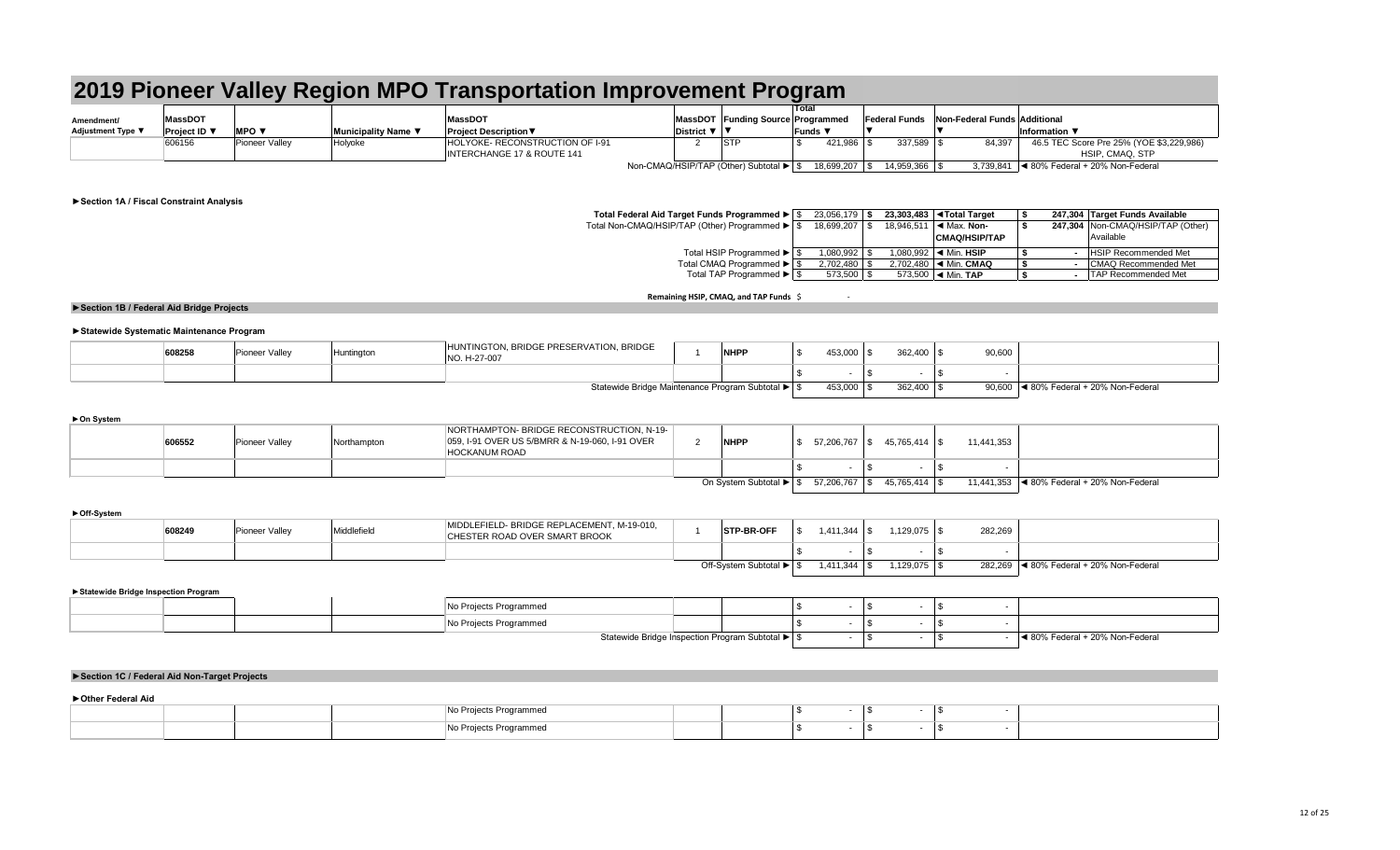| Amendment                | 38500                                  |            |                          | MassDO <sup>-</sup>                                  | <b>MassDOT</b>  | Funding Source |
|--------------------------|----------------------------------------|------------|--------------------------|------------------------------------------------------|-----------------|----------------|
| <b>Adjustment Type ▼</b> | <b>Project ID</b> $\blacktriangledown$ | <b>MPO</b> | <b>Municipality Name</b> | . Description $\blacktriangledown$<br><b>Project</b> | <b>District</b> |                |
|                          |                                        |            |                          |                                                      |                 |                |

Other Federal Aid Subtotal ▶

| gram              |                      |                              |                                                                                                                                                        |
|-------------------|----------------------|------------------------------|--------------------------------------------------------------------------------------------------------------------------------------------------------|
| <b>Total</b>      |                      |                              |                                                                                                                                                        |
| <b>Programmed</b> | <b>Federal Funds</b> | Non-Federal Funds Additional |                                                                                                                                                        |
| Funds ▼           |                      |                              | Information $\blacktriangledown$                                                                                                                       |
| ۰.                | ۰                    |                              | - <a> - <a> I<br/> <a> I<br/> <a> I<br/> <a> I<br/> <a> I<br/> A</a> Funding Source</a> I</a> I</a> I</a> I</a> I I I I I I I I I I I I I I I I I I I< |

|  | - | $\overline{\phantom{a}}$ | $\overline{\phantom{a}}$<br>-11 |                                 |
|--|---|--------------------------|---------------------------------|---------------------------------|
|  | - | $\overline{\phantom{a}}$ | $\blacksquare$<br>-11           |                                 |
|  | - | $\overline{\phantom{a}}$ | ۰.<br>м.                        | ◀ 80% Federal + 20% Non-Federal |

| ▶ Regional Major Infrastructure |                                              |  |  |                                 |
|---------------------------------|----------------------------------------------|--|--|---------------------------------|
|                                 | No Projects Programmed                       |  |  |                                 |
|                                 | No Projects Programmed                       |  |  |                                 |
|                                 | Regional Major Infrastructure Subtotal ▶   1 |  |  | ◀ 80% Federal + 20% Non-Federal |

| 602911 | Pioneer Valley | Chicopee    | CHICOPEE- CONNECTICUT RIVERWALK & BIKEWAY<br>CONSTRUCTION, FROM BOAT RAMP NEAR I-90 TO<br>NASH FIELD (2.5 MILES), INCLUDES NEW BRIDGE C-<br>13-060 OVER OVERFLOW CHANNEL                                         | <b>CMAQ</b>                 | 4,052,959         | $3,242,367$ \\$ | 810,592   | TEC 27 - 25% Design                              |
|--------|----------------|-------------|------------------------------------------------------------------------------------------------------------------------------------------------------------------------------------------------------------------|-----------------------------|-------------------|-----------------|-----------|--------------------------------------------------|
| 603783 | Pioneer Valley | Westfield   | <b>WESTFIELD- COLUMBIA GREENWAY RAIL TRAIL</b><br>CONSTRUCTION (CENTER DOWNTOWN SECTION),<br>FROM EAST SILVER STREET TO COWLES COURT,<br>INCLUDES W-25,014, W-25-015, W-25-016, W-25-017,<br>W-25-018 & W-25-019 | <b>CMAQ</b>                 | $6,784,161$ \\$   | $5,427,329$ \\$ | 1,356,832 | TEC 36.6 - 75% Desing                            |
| 606555 | Pioneer Valley | Northampton | NORTHAMPTON- ROUNDABOUT CONSTRUCTION AT<br>INTERSECTION ROUTES 5/10 (NORTH KING<br><b>STREET) &amp; HATFIELD STREET</b>                                                                                          | <b>CMAQ</b>                 | 2,985,469         | $2,388,375$ \\$ | 597,094   | TEC 52 - 25% Design                              |
|        |                |             |                                                                                                                                                                                                                  | Statewide CMAQ Subtotal ▶ S | $13,822,589$ \ \$ | 11,058,071   \$ |           | 2,764,518 $\mid$ ◀ 80% Federal + 20% Non-Federal |

|  | No Projects Programmed                                              |                                        |  |  |                                                    |
|--|---------------------------------------------------------------------|----------------------------------------|--|--|----------------------------------------------------|
|  | No Projects Programmed<br>$\sim$ $\sim$ $\sim$ $\sim$ $\sim$ $\sim$ |                                        |  |  |                                                    |
|  |                                                                     | Statewide HSIP Program Subtotal ▶   \$ |  |  | $\blacktriangleleft$ 90% Federal + 10% Non-Federal |

### **►Section 1D / Federal Aid Major & State Category Projects**

| 608600 | <b>Pioneer Valley</b> | Multiple | Chicopee - West Springfield- Highway Lighting Upgrade<br>on I-91 | <b>STP</b> |                                                | 2,991,497       | $2,393,198$ \$ | 598,299 |                                          |
|--------|-----------------------|----------|------------------------------------------------------------------|------------|------------------------------------------------|-----------------|----------------|---------|------------------------------------------|
|        |                       |          |                                                                  |            |                                                |                 |                |         |                                          |
|        |                       |          |                                                                  |            | Statewide Infrastructure Program Subtotal ▶ \$ | $2,991,497$ \\$ | $2,393,198$ \$ |         | 598,299  ◀ 80% Federal + 20% Non-Federal |

### **►Statewide Americans with Disability Act Implementation Plan**

|  | No Projects Programmed     |  |  |  |
|--|----------------------------|--|--|--|
|  | Projects Programmed<br> NO |  |  |  |

**Statewide ADA Implementation Plan Subtotal ▶** 

| 607560 | Pioneer Valley | Multiple | CHICOPEE- HOLYOKE- INTERSTATE MAINTENANCE<br>RELATED WORK ON I-391 |                                                          | <b>NHPP</b> | 9,927,072 | 8,934,365 | 992,707 |                                                            |  |
|--------|----------------|----------|--------------------------------------------------------------------|----------------------------------------------------------|-------------|-----------|-----------|---------|------------------------------------------------------------|--|
|        |                |          |                                                                    |                                                          |             |           |           |         |                                                            |  |
|        |                |          |                                                                    | Statewide Interstate Maintenance Program Subtotal ▶   \$ |             | 9,927,072 | 8,934,365 |         | 992,707 $\blacktriangleleft$ 90% Federal + 10% Non-Federal |  |

### **► Statewide Congestion Mitigation and Air Quality**

### **► Statewide HSIP Program**

### **► Statewide Infrastructure Program**

### **►Statewide Interstate Maintenance Program**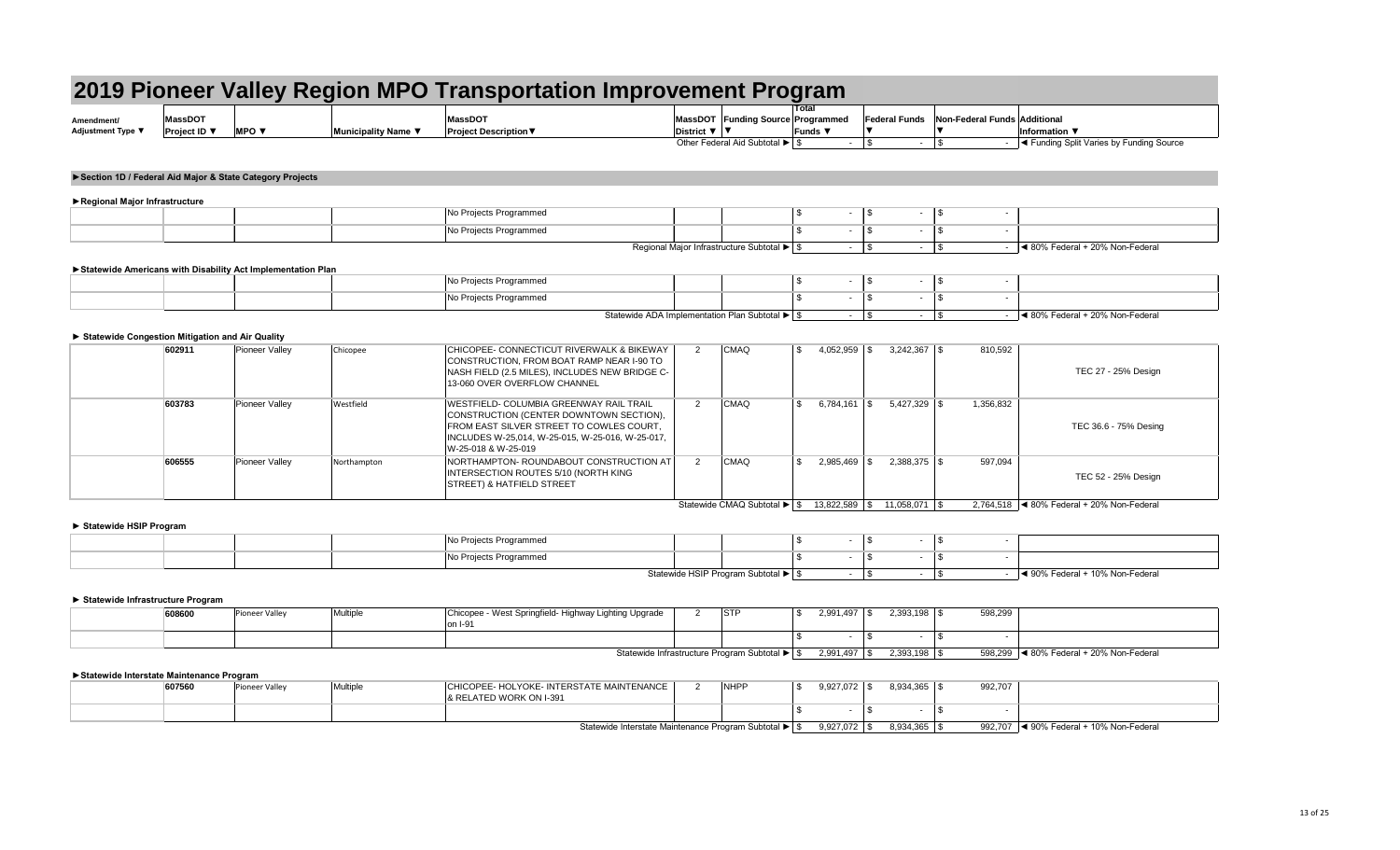| 608466 | Pioneer Valley | ∵^hertown | BELCHERTOWN- GRANBY- RESURFACING AND<br>LATED WORK ON ROUTE 202 | NILIDD<br>INI |
|--------|----------------|-----------|-----------------------------------------------------------------|---------------|
|        |                |           |                                                                 |               |

| Amendment/<br>Adjustment Type ▼                | <b>MassDOT</b><br><b>Project ID</b> $\blacktriangledown$ | <b>MPO</b> $\blacktriangledown$ | Municipality Name ▼ | <b>MassDOT</b><br><b>Project Description ▼</b> | District $\nabla$   $\nabla$ | <b>MassDOT Funding Sourc</b> |
|------------------------------------------------|----------------------------------------------------------|---------------------------------|---------------------|------------------------------------------------|------------------------------|------------------------------|
| ▶ Statewide Intelligent Transportation Systems |                                                          |                                 |                     |                                                |                              |                              |
|                                                |                                                          |                                 |                     | No Projects Programmed                         |                              |                              |
|                                                |                                                          |                                 |                     | No Projects Programmed                         |                              |                              |
|                                                |                                                          |                                 |                     |                                                |                              | Statewide ITS Subtotal I     |

| No Projects Programmed |   |
|------------------------|---|
| No Projects Programmed |   |
| $\sim$ $\sim$          | . |

|                                                        |                                       |                                 | 2019 Pioneer Valley Region MPO Transportation Improvement Program |                                                                      |                                                                         |                                                                     |                             |                                     |                      |                                |                              |                                                            |
|--------------------------------------------------------|---------------------------------------|---------------------------------|-------------------------------------------------------------------|----------------------------------------------------------------------|-------------------------------------------------------------------------|---------------------------------------------------------------------|-----------------------------|-------------------------------------|----------------------|--------------------------------|------------------------------|------------------------------------------------------------|
| Amendment/<br><b>Adjustment Type ▼</b>                 | <b>MassDOT</b><br><b>Project ID</b> ▼ | <b>MPO</b> $\blacktriangledown$ | Municipality Name ▼                                               | <b>MassDOT</b><br><b>Project Description ▼</b>                       |                                                                         | MassDOT Funding Source Programmed<br>District $\nabla$ $\nabla$     |                             | <b>Total</b><br>Funds ▼             | <b>Federal Funds</b> |                                | Non-Federal Funds Additional | Information $\blacktriangledown$                           |
|                                                        |                                       |                                 |                                                                   |                                                                      |                                                                         |                                                                     |                             |                                     |                      |                                |                              |                                                            |
| ▶ Statewide Intelligent Transportation Systems         |                                       |                                 |                                                                   | No Projects Programmed                                               |                                                                         |                                                                     |                             | \$<br>$\sim$                        | $\sqrt{3}$           | $\vert$ \$<br>$\sim$           | $\overline{\phantom{a}}$     |                                                            |
|                                                        |                                       |                                 |                                                                   | No Projects Programmed                                               |                                                                         |                                                                     |                             | $\mathfrak{L}$<br>$\sim$            | $\sqrt{3}$           | \$<br>$\sim$                   | $\overline{\phantom{a}}$     |                                                            |
|                                                        |                                       |                                 |                                                                   |                                                                      |                                                                         |                                                                     | Statewide ITS Subtotal ▶ \$ | $\sim 10$                           | $\sqrt{3}$           | $\sqrt{3}$<br>$\sim$           | $\sim$                       | Sol% Federal + 20% Non-Federal                             |
|                                                        |                                       |                                 |                                                                   |                                                                      |                                                                         |                                                                     |                             |                                     |                      |                                |                              |                                                            |
| Statewide National Freight Program                     |                                       |                                 |                                                                   | No Projects Programmed                                               |                                                                         |                                                                     |                             | \$<br>$\sim$                        | $\sqrt{3}$           | \$<br>$\sim$                   | $\overline{\phantom{a}}$     |                                                            |
|                                                        |                                       |                                 |                                                                   | No Projects Programmed                                               |                                                                         |                                                                     |                             | $\mathfrak{L}$<br>$\sim$            | $\sqrt{3}$           | \$<br>$\sim$                   | $\sim$                       |                                                            |
|                                                        |                                       |                                 |                                                                   |                                                                      | Statewide National Freight Program Subtotal ▶ \$                        |                                                                     |                             | $\sim 100$                          | $\sqrt{3}$           | $\vert$ \$<br>$\sim$           | $\sim$                       | Sol% Federal + 20% Non-Federal                             |
|                                                        |                                       |                                 |                                                                   |                                                                      |                                                                         |                                                                     |                             |                                     |                      |                                |                              |                                                            |
| Statewide National Highway System Preservation Program | 608466                                | Pioneer Valley                  | Belchertown                                                       | BELCHERTOWN- GRANBY- RESURFACING AND                                 |                                                                         | $\overline{2}$<br><b>NHPP</b>                                       |                             | $\mathfrak{S}$<br>4,850,591         | l \$                 | $3,880,473$ \$                 | 970,118                      |                                                            |
|                                                        |                                       |                                 |                                                                   | <b>RELATED WORK ON ROUTE 202</b>                                     |                                                                         |                                                                     |                             | $\mathbb{S}$<br>$\sim$              | <b>S</b>             | $\sqrt{3}$<br>$\sim$           | $\sim$                       |                                                            |
|                                                        |                                       |                                 |                                                                   |                                                                      | Statewide NHS Preservation Program Subtotal $\blacktriangleright$ \$    |                                                                     |                             | $4,850,591$ \\$                     |                      | $3,880,473$ \$                 |                              | 970,118   4 80% Federal + 20% Non-Federal                  |
|                                                        |                                       |                                 |                                                                   |                                                                      |                                                                         |                                                                     |                             |                                     |                      |                                |                              |                                                            |
| ▶ Statewide Planning Program                           |                                       |                                 |                                                                   | No Projects Programmed                                               |                                                                         |                                                                     |                             | \$<br>$\sim$                        | \$                   | \$<br>$\sim$                   | $\sim$                       |                                                            |
|                                                        |                                       |                                 |                                                                   | No Projects Programmed                                               |                                                                         |                                                                     |                             | $\mathfrak{L}$<br>$\sim$            | $\vert$ \$           | \$<br>$\sim$                   | $\sim$                       |                                                            |
|                                                        |                                       |                                 |                                                                   |                                                                      |                                                                         | Statewide Planning Program Subtotal $\blacktriangleright$ $\mid$ \$ |                             | $\sim$                              | $\sqrt{3}$           | $\sqrt{3}$<br>$\sim$           |                              | ◀ 80% Federal + 20% Non-Federal                            |
|                                                        |                                       |                                 |                                                                   |                                                                      |                                                                         |                                                                     |                             |                                     |                      |                                |                              |                                                            |
| Statewide Railroad Grade Crossings                     |                                       |                                 |                                                                   | No Projects Programmed                                               |                                                                         |                                                                     |                             | \$<br>$\sim$                        | <b>\$</b>            | \$<br>$\sim$                   | $\overline{\phantom{a}}$     |                                                            |
|                                                        |                                       |                                 |                                                                   | No Projects Programmed                                               |                                                                         |                                                                     |                             | \$<br>$\sim$                        | $\sqrt{3}$           | $\vert$ \$<br>$\sim$           | $\sim$                       |                                                            |
|                                                        |                                       |                                 |                                                                   |                                                                      |                                                                         | Statewide RR Grade Crossings Subtotal ▶ \$                          |                             | $\sim$                              | $\sqrt{3}$           | $\sqrt{3}$                     |                              | ◀ 80% Federal + 20% Non-Federal                            |
|                                                        |                                       |                                 |                                                                   |                                                                      |                                                                         |                                                                     |                             |                                     |                      |                                |                              |                                                            |
| Statewide Safe Routes to Schools Program               |                                       |                                 |                                                                   | No Projects Programmed                                               |                                                                         | <b>SRTS</b>                                                         |                             | \$<br>$\sim$                        | $\sqrt{3}$           | \$<br>$\sim$                   | $\overline{\phantom{a}}$     |                                                            |
|                                                        |                                       |                                 |                                                                   |                                                                      |                                                                         | <b>SRTS</b>                                                         |                             | $\mathfrak{L}$                      | $\sqrt{3}$           |                                |                              |                                                            |
|                                                        |                                       |                                 |                                                                   | No Projects Programmed                                               |                                                                         |                                                                     |                             | $\sim 10$                           |                      | \$<br>$\sim$                   | $\sim$                       |                                                            |
|                                                        |                                       |                                 |                                                                   |                                                                      | Statewide Safe Routes to Schools Program Subtotal ▶ \$                  |                                                                     |                             | $\sim 100$                          | $\vert$ \$           | $\vert \mathfrak{s}$<br>$\sim$ | $\sim$                       | I < Funding Split Varies by Funding Source                 |
| ▶ Statewide Stormwater Retrofits                       |                                       |                                 |                                                                   |                                                                      |                                                                         |                                                                     |                             |                                     |                      |                                |                              |                                                            |
|                                                        | 607560                                | Pioneer Valley                  | Multiple                                                          | CHICOPEE- HOLYOKE- INTERSTATE MAINTENANCE<br>& RELATED WORK ON I-391 |                                                                         | STP-TE<br>$\overline{2}$                                            |                             | $\mathfrak{S}$<br>$1,281,255$ \\$   |                      | $1,025,004$ \$                 | 256,251                      |                                                            |
|                                                        |                                       |                                 |                                                                   | No Projects Programmed                                               |                                                                         |                                                                     |                             | \$<br>$\sim$                        | $\sqrt{3}$           | $\sqrt{3}$<br>$\sim$           | $\blacksquare$               |                                                            |
|                                                        |                                       |                                 |                                                                   |                                                                      |                                                                         | Statewide Stormwater Retrofits Subtotal ▶   \$                      |                             |                                     |                      | $1,025,004$ \$                 |                              | 256,251 $\blacktriangleleft$ 80% Federal + 20% Non-Federal |
| Statewide Transportation Enhancements                  |                                       |                                 |                                                                   |                                                                      |                                                                         |                                                                     |                             |                                     |                      |                                |                              |                                                            |
|                                                        |                                       |                                 |                                                                   | No Projects Programmed                                               |                                                                         |                                                                     |                             | $\sim$                              | $\sqrt{3}$           | $\vert$ \$<br>$\sim$           | $\overline{\phantom{a}}$     |                                                            |
|                                                        |                                       |                                 |                                                                   | No Projects Programmed                                               |                                                                         |                                                                     |                             | $\sim 100$                          | $\sqrt{3}$           | \$<br>$\sim$                   | $\sim$                       |                                                            |
|                                                        |                                       |                                 |                                                                   |                                                                      | Statewide Transportation Enhancements Subtotal $\blacktriangleright$ \$ |                                                                     |                             | $\sim 10$                           | $\vert$ \$           | $\sqrt{3}$<br>$\sim$           | $\sim$                       | Sol% Federal + 20% Non-Federal                             |
| ▶ Other Statewide Items                                |                                       |                                 |                                                                   |                                                                      |                                                                         |                                                                     |                             |                                     |                      |                                |                              |                                                            |
|                                                        |                                       |                                 |                                                                   | <b>ABP GANS Repayment</b>                                            |                                                                         |                                                                     |                             | $\boldsymbol{\mathsf{S}}$<br>$\sim$ | $\sqrt{3}$           | $\vert \$$<br>$\sim$ $-$       | $\sim$                       |                                                            |

|                                                |                     |                                                          |                     | 2019 Pioneer Valley Region MPO Transportation Improvement Program       |                            |                                                                         |                            |                 |                          |                                        |                                                            |
|------------------------------------------------|---------------------|----------------------------------------------------------|---------------------|-------------------------------------------------------------------------|----------------------------|-------------------------------------------------------------------------|----------------------------|-----------------|--------------------------|----------------------------------------|------------------------------------------------------------|
| Amendment/                                     | <b>MassDOT</b>      |                                                          |                     | <b>MassDOT</b>                                                          |                            | MassDOT Funding Source Programmed                                       | Total                      |                 | <b>Federal Funds</b>     | Non-Federal Funds Additional           |                                                            |
| <b>Adjustment Type ▼</b>                       | <b>Project ID</b> ▼ | <b>MPO</b> $\blacktriangledown$                          | Municipality Name ▼ | <b>Project Description ▼</b>                                            | District $\nabla$ $\nabla$ |                                                                         | Funds $\blacktriangledown$ |                 |                          |                                        | Information $\blacktriangledown$                           |
| ▶ Statewide Intelligent Transportation Systems |                     |                                                          |                     |                                                                         |                            |                                                                         |                            |                 |                          |                                        |                                                            |
|                                                |                     |                                                          |                     | No Projects Programmed                                                  |                            |                                                                         | $\mathfrak{S}$             | $\sim 10$       | $\vert$ \$<br>$\sim$ $-$ | \$<br>$\sim$                           |                                                            |
|                                                |                     |                                                          |                     | No Projects Programmed                                                  |                            |                                                                         | $\mathfrak{L}$             | $\sim 10$       | $\vert$ \$<br>$\sim$     | $\sqrt{3}$<br>$\overline{\phantom{a}}$ |                                                            |
|                                                |                     |                                                          |                     |                                                                         |                            | Statewide ITS Subtotal $\blacktriangleright$ $\frac{1}{9}$              |                            |                 | $\sim$ $-$               | \$                                     | Sol% Federal + 20% Non-Federal<br>$\sim$                   |
|                                                |                     |                                                          |                     |                                                                         |                            |                                                                         |                            |                 |                          |                                        |                                                            |
| Statewide National Freight Program             |                     |                                                          |                     | No Projects Programmed                                                  |                            |                                                                         | $\boldsymbol{\mathsf{S}}$  | $\sim$          | $\vert$ \$<br>$\sim$     | \$<br>$\sim$                           |                                                            |
|                                                |                     |                                                          |                     | No Projects Programmed                                                  |                            |                                                                         | $\mathfrak{S}$             | $\sim 10$       | $\vert$ \$<br>$\sim$     | \$                                     | $\sim$                                                     |
|                                                |                     |                                                          |                     |                                                                         |                            | Statewide National Freight Program Subtotal ▶ \$                        |                            |                 | $\sim$                   | \$                                     | $\vert$ < 80% Federal + 20% Non-Federal<br>$\sim$ $-$      |
|                                                |                     |                                                          |                     |                                                                         |                            |                                                                         |                            |                 |                          |                                        |                                                            |
|                                                |                     | ▶ Statewide National Highway System Preservation Program |                     | BELCHERTOWN- GRANBY- RESURFACING AND                                    |                            | <b>NHPP</b>                                                             |                            |                 |                          |                                        |                                                            |
|                                                | 608466              | <b>Pioneer Valley</b>                                    | Belchertown         | <b>RELATED WORK ON ROUTE 202</b>                                        | $\overline{2}$             |                                                                         | $\mathbb{S}$               | $4,850,591$ \\$ | $3,880,473$ \$           | 970,118                                |                                                            |
|                                                |                     |                                                          |                     |                                                                         |                            |                                                                         | $\mathfrak{S}$             | $\sim$ $-$      | $\vert$ \$<br>$\sim$     | \$<br>$\sim$                           |                                                            |
|                                                |                     |                                                          |                     | Statewide NHS Preservation Program Subtotal $\blacktriangleright$ \$    |                            |                                                                         |                            | $4,850,591$ \$  | $3,880,473$ \$           |                                        | 970,118 $\blacktriangleleft$ 80% Federal + 20% Non-Federal |
| Statewide Planning Program                     |                     |                                                          |                     |                                                                         |                            |                                                                         |                            |                 |                          |                                        |                                                            |
|                                                |                     |                                                          |                     | No Projects Programmed                                                  |                            |                                                                         | \$                         | $\sim$          | $\vert$ \$<br>$\sim$     | \$<br>$\sim$                           |                                                            |
|                                                |                     |                                                          |                     | No Projects Programmed                                                  |                            |                                                                         | $\mathfrak{L}$             | $\sim 100$      | $\vert$ \$<br>$\sim$     | $\sqrt{3}$<br>$\sim$                   |                                                            |
|                                                |                     |                                                          |                     |                                                                         |                            | Statewide Planning Program Subtotal $\blacktriangleright$ $\mid$ \$     |                            | $\sim 10$       | $\vert$ \$<br>$\sim$     | \$                                     | Sol% Federal + 20% Non-Federal<br>$\sim$                   |
|                                                |                     |                                                          |                     |                                                                         |                            |                                                                         |                            |                 |                          |                                        |                                                            |
| Statewide Railroad Grade Crossings             |                     |                                                          |                     | No Projects Programmed                                                  |                            |                                                                         | \$                         | $\sim$          | $\vert$ \$<br>$\sim$     | $\sqrt{3}$<br>$\sim$                   |                                                            |
|                                                |                     |                                                          |                     |                                                                         |                            |                                                                         |                            |                 |                          |                                        |                                                            |
|                                                |                     |                                                          |                     | No Projects Programmed                                                  |                            |                                                                         | \$                         | $\sim$          | $\sqrt{3}$<br>$\sim$     | \$                                     | $\sim$                                                     |
|                                                |                     |                                                          |                     |                                                                         |                            | Statewide RR Grade Crossings Subtotal $\blacktriangleright$ $\mid$ \$   |                            |                 |                          | $\sqrt{3}$                             | ◀ 80% Federal + 20% Non-Federal                            |
| Statewide Safe Routes to Schools Program       |                     |                                                          |                     |                                                                         |                            |                                                                         |                            |                 |                          |                                        |                                                            |
|                                                |                     |                                                          |                     | No Projects Programmed                                                  |                            | SRTS                                                                    | \$                         | $\sim$          | $\vert$ \$<br>$\sim$     | \$<br>$\overline{\phantom{a}}$         |                                                            |
|                                                |                     |                                                          |                     | No Projects Programmed                                                  |                            | SRTS                                                                    | $\mathfrak{L}$             | $\sim 10$       | $\vert$ \$<br>$\sim$     | $\sqrt{3}$                             | $\sim$                                                     |
|                                                |                     |                                                          |                     | Statewide Safe Routes to Schools Program Subtotal ▶ \$                  |                            |                                                                         |                            |                 | $\sim$                   | \$                                     | ◀ Funding Split Varies by Funding Source<br>$\sim$         |
| Statewide Stormwater Retrofits                 |                     |                                                          |                     |                                                                         |                            |                                                                         |                            |                 |                          |                                        |                                                            |
|                                                | 607560              | Pioneer Valley                                           | Multiple            | CHICOPEE- HOLYOKE- INTERSTATE MAINTENANCE<br>& RELATED WORK ON I-391    | $\overline{2}$             | STP-TE                                                                  | $\mathbb{S}$               | $1,281,255$ \$  | $1,025,004$ \$           | 256,251                                |                                                            |
|                                                |                     |                                                          |                     | No Projects Programmed                                                  |                            |                                                                         | $\mathfrak{S}$             |                 | $\sim$                   | $\vert$ \$<br>$\blacksquare$           |                                                            |
|                                                |                     |                                                          |                     |                                                                         |                            | Statewide Stormwater Retrofits Subtotal $\blacktriangleright$ $\mid$ \$ |                            |                 |                          |                                        | 256,251 $\blacktriangleleft$ 80% Federal + 20% Non-Federal |
|                                                |                     |                                                          |                     |                                                                         |                            |                                                                         |                            |                 |                          |                                        |                                                            |
| Statewide Transportation Enhancements          |                     |                                                          |                     | No Projects Programmed                                                  |                            |                                                                         | $\mathfrak{L}$             | $\sim$          | \$<br>$\sim$ $-$         | \$                                     | $\sim$                                                     |
|                                                |                     |                                                          |                     | No Projects Programmed                                                  |                            |                                                                         | $\mathfrak{L}$             | $\sim 10$       | $\vert$ \$<br>$\sim$     | \$                                     | $\blacksquare$                                             |
|                                                |                     |                                                          |                     | Statewide Transportation Enhancements Subtotal $\blacktriangleright$ \$ |                            |                                                                         |                            | $-$ \$          | $\sim$                   | $\sqrt{3}$                             | Sol% Federal + 20% Non-Federal<br>$\sim$                   |
|                                                |                     |                                                          |                     |                                                                         |                            |                                                                         |                            |                 |                          |                                        |                                                            |
| ▶ Other Statewide Items                        |                     |                                                          |                     |                                                                         |                            |                                                                         |                            |                 |                          |                                        |                                                            |
|                                                |                     |                                                          |                     | <b>ABP GANS Repayment</b>                                               |                            |                                                                         | \$                         |                 | $\sim$ $-$               | \$                                     | $\sim$                                                     |

|                                                        |                                       |                                 | 2019 Pioneer Valley Region MPO Transportation Improvement Program |                                                                      |                                                                         |                                                                     |                             |                                     |                      |                                |                              |                                                            |
|--------------------------------------------------------|---------------------------------------|---------------------------------|-------------------------------------------------------------------|----------------------------------------------------------------------|-------------------------------------------------------------------------|---------------------------------------------------------------------|-----------------------------|-------------------------------------|----------------------|--------------------------------|------------------------------|------------------------------------------------------------|
| Amendment/<br><b>Adjustment Type ▼</b>                 | <b>MassDOT</b><br><b>Project ID</b> ▼ | <b>MPO</b> $\blacktriangledown$ | Municipality Name ▼                                               | <b>MassDOT</b><br><b>Project Description ▼</b>                       |                                                                         | MassDOT Funding Source Programmed<br>District $\nabla$ $\nabla$     |                             | <b>Total</b><br>Funds ▼             | <b>Federal Funds</b> |                                | Non-Federal Funds Additional | Information $\blacktriangledown$                           |
|                                                        |                                       |                                 |                                                                   |                                                                      |                                                                         |                                                                     |                             |                                     |                      |                                |                              |                                                            |
| ▶ Statewide Intelligent Transportation Systems         |                                       |                                 |                                                                   | No Projects Programmed                                               |                                                                         |                                                                     |                             | \$<br>$\sim$                        | $\sqrt{3}$           | $\vert$ \$<br>$\sim$           | $\overline{\phantom{a}}$     |                                                            |
|                                                        |                                       |                                 |                                                                   | No Projects Programmed                                               |                                                                         |                                                                     |                             | $\mathfrak{L}$<br>$\sim$            | $\sqrt{3}$           | \$<br>$\sim$                   | $\overline{\phantom{a}}$     |                                                            |
|                                                        |                                       |                                 |                                                                   |                                                                      |                                                                         |                                                                     | Statewide ITS Subtotal ▶ \$ | $\sim 10$                           | $\sqrt{3}$           | $\sqrt{3}$<br>$\sim$           | $\sim$                       | Sol% Federal + 20% Non-Federal                             |
|                                                        |                                       |                                 |                                                                   |                                                                      |                                                                         |                                                                     |                             |                                     |                      |                                |                              |                                                            |
| Statewide National Freight Program                     |                                       |                                 |                                                                   | No Projects Programmed                                               |                                                                         |                                                                     |                             | \$<br>$\sim$                        | $\sqrt{3}$           | \$<br>$\sim$                   | $\overline{\phantom{a}}$     |                                                            |
|                                                        |                                       |                                 |                                                                   | No Projects Programmed                                               |                                                                         |                                                                     |                             | $\mathfrak{L}$<br>$\sim$            | $\sqrt{3}$           | \$<br>$\sim$                   | $\sim$                       |                                                            |
|                                                        |                                       |                                 |                                                                   |                                                                      | Statewide National Freight Program Subtotal ▶ \$                        |                                                                     |                             | $\sim 100$                          | $\sqrt{3}$           | $\vert$ \$<br>$\sim$           | $\sim$                       | Sol% Federal + 20% Non-Federal                             |
|                                                        |                                       |                                 |                                                                   |                                                                      |                                                                         |                                                                     |                             |                                     |                      |                                |                              |                                                            |
| Statewide National Highway System Preservation Program | 608466                                | Pioneer Valley                  | Belchertown                                                       | BELCHERTOWN- GRANBY- RESURFACING AND                                 |                                                                         | $\overline{2}$<br><b>NHPP</b>                                       |                             | $\mathfrak{S}$<br>4,850,591         | l \$                 | $3,880,473$ \$                 | 970,118                      |                                                            |
|                                                        |                                       |                                 |                                                                   | <b>RELATED WORK ON ROUTE 202</b>                                     |                                                                         |                                                                     |                             | $\mathbb{S}$<br>$\sim$              | <b>S</b>             | $\sqrt{3}$<br>$\sim$           | $\sim$                       |                                                            |
|                                                        |                                       |                                 |                                                                   |                                                                      | Statewide NHS Preservation Program Subtotal $\blacktriangleright$ \$    |                                                                     |                             | $4,850,591$ \\$                     |                      | $3,880,473$ \$                 |                              | 970,118   4 80% Federal + 20% Non-Federal                  |
|                                                        |                                       |                                 |                                                                   |                                                                      |                                                                         |                                                                     |                             |                                     |                      |                                |                              |                                                            |
| ▶ Statewide Planning Program                           |                                       |                                 |                                                                   | No Projects Programmed                                               |                                                                         |                                                                     |                             | \$<br>$\sim$                        | \$                   | \$<br>$\sim$                   | $\sim$                       |                                                            |
|                                                        |                                       |                                 |                                                                   | No Projects Programmed                                               |                                                                         |                                                                     |                             | $\mathfrak{L}$<br>$\sim$            | $\vert$ \$           | \$<br>$\sim$                   | $\sim$                       |                                                            |
|                                                        |                                       |                                 |                                                                   |                                                                      |                                                                         | Statewide Planning Program Subtotal $\blacktriangleright$ $\mid$ \$ |                             | $\sim$                              | $\sqrt{3}$           | $\sqrt{3}$<br>$\sim$           |                              | ◀ 80% Federal + 20% Non-Federal                            |
|                                                        |                                       |                                 |                                                                   |                                                                      |                                                                         |                                                                     |                             |                                     |                      |                                |                              |                                                            |
| Statewide Railroad Grade Crossings                     |                                       |                                 |                                                                   | No Projects Programmed                                               |                                                                         |                                                                     |                             | \$<br>$\sim$                        | <b>\$</b>            | \$<br>$\sim$                   | $\overline{\phantom{a}}$     |                                                            |
|                                                        |                                       |                                 |                                                                   | No Projects Programmed                                               |                                                                         |                                                                     |                             | \$<br>$\sim$                        | $\sqrt{3}$           | $\vert$ \$<br>$\sim$           | $\sim$                       |                                                            |
|                                                        |                                       |                                 |                                                                   |                                                                      |                                                                         | Statewide RR Grade Crossings Subtotal ▶ \$                          |                             | $\sim$                              | $\sqrt{3}$           | $\sqrt{3}$                     |                              | ◀ 80% Federal + 20% Non-Federal                            |
|                                                        |                                       |                                 |                                                                   |                                                                      |                                                                         |                                                                     |                             |                                     |                      |                                |                              |                                                            |
| Statewide Safe Routes to Schools Program               |                                       |                                 |                                                                   | No Projects Programmed                                               |                                                                         | <b>SRTS</b>                                                         |                             | \$<br>$\sim$                        | $\sqrt{3}$           | \$<br>$\sim$                   | $\overline{\phantom{a}}$     |                                                            |
|                                                        |                                       |                                 |                                                                   |                                                                      |                                                                         | <b>SRTS</b>                                                         |                             | $\mathfrak{L}$                      | $\sqrt{3}$           |                                |                              |                                                            |
|                                                        |                                       |                                 |                                                                   | No Projects Programmed                                               |                                                                         |                                                                     |                             | $\sim 10$                           |                      | \$<br>$\sim$                   | $\sim$                       |                                                            |
|                                                        |                                       |                                 |                                                                   |                                                                      | Statewide Safe Routes to Schools Program Subtotal ▶ \$                  |                                                                     |                             | $\sim 100$                          | $\vert$ \$           | $\vert \mathfrak{s}$<br>$\sim$ | $\sim$                       | I < Funding Split Varies by Funding Source                 |
| ▶ Statewide Stormwater Retrofits                       |                                       |                                 |                                                                   |                                                                      |                                                                         |                                                                     |                             |                                     |                      |                                |                              |                                                            |
|                                                        | 607560                                | Pioneer Valley                  | Multiple                                                          | CHICOPEE- HOLYOKE- INTERSTATE MAINTENANCE<br>& RELATED WORK ON I-391 |                                                                         | STP-TE<br>$\overline{2}$                                            |                             | $\mathfrak{S}$<br>$1,281,255$ \\$   |                      | $1,025,004$ \$                 | 256,251                      |                                                            |
|                                                        |                                       |                                 |                                                                   | No Projects Programmed                                               |                                                                         |                                                                     |                             | \$<br>$\sim$                        | $\sqrt{3}$           | $\sqrt{3}$<br>$\sim$           | $\blacksquare$               |                                                            |
|                                                        |                                       |                                 |                                                                   |                                                                      |                                                                         | Statewide Stormwater Retrofits Subtotal ▶   \$                      |                             |                                     |                      | $1,025,004$ \$                 |                              | 256,251 $\blacktriangleleft$ 80% Federal + 20% Non-Federal |
| Statewide Transportation Enhancements                  |                                       |                                 |                                                                   |                                                                      |                                                                         |                                                                     |                             |                                     |                      |                                |                              |                                                            |
|                                                        |                                       |                                 |                                                                   | No Projects Programmed                                               |                                                                         |                                                                     |                             | $\sim$                              | $\sqrt{3}$           | $\vert$ \$<br>$\sim$           | $\overline{\phantom{a}}$     |                                                            |
|                                                        |                                       |                                 |                                                                   | No Projects Programmed                                               |                                                                         |                                                                     |                             | $\sim 100$                          | $\sqrt{3}$           | \$<br>$\sim$                   | $\sim$                       |                                                            |
|                                                        |                                       |                                 |                                                                   |                                                                      | Statewide Transportation Enhancements Subtotal $\blacktriangleright$ \$ |                                                                     |                             | $\sim 10$                           | $\vert$ \$           | $\sqrt{3}$<br>$\sim$           | $\sim$                       | Sol% Federal + 20% Non-Federal                             |
| ▶ Other Statewide Items                                |                                       |                                 |                                                                   |                                                                      |                                                                         |                                                                     |                             |                                     |                      |                                |                              |                                                            |
|                                                        |                                       |                                 |                                                                   | <b>ABP GANS Repayment</b>                                            |                                                                         |                                                                     |                             | $\boldsymbol{\mathsf{S}}$<br>$\sim$ | $\sqrt{3}$           | $\vert \$$<br>$\sim$ $-$       | $\sim$                       |                                                            |

|                                                        |                     |                                 |                     | 2019 Pioneer Valley Region MPO Transportation Improvement Program    |                                                                         |                                     |                            |                                        |                                                            |
|--------------------------------------------------------|---------------------|---------------------------------|---------------------|----------------------------------------------------------------------|-------------------------------------------------------------------------|-------------------------------------|----------------------------|----------------------------------------|------------------------------------------------------------|
| Amendment/                                             | <b>MassDOT</b>      |                                 |                     | <b>MassDOT</b>                                                       | MassDOT Funding Source Programmed                                       | Total                               | <b>Federal Funds</b>       | Non-Federal Funds Additional           |                                                            |
| <b>Adjustment Type ▼</b>                               | <b>Project ID</b> ▼ | <b>MPO</b> $\blacktriangledown$ | Municipality Name ▼ | <b>Project Description ▼</b>                                         | District ▼ ▼                                                            | Funds $\blacktriangledown$          |                            |                                        | Information ▼                                              |
| Statewide Intelligent Transportation Systems           |                     |                                 |                     |                                                                      |                                                                         |                                     |                            |                                        |                                                            |
|                                                        |                     |                                 |                     | No Projects Programmed                                               |                                                                         | \$<br>$\sim$                        | $\vert$ \$<br>$\sim 10$    | \$<br>$\sim$                           |                                                            |
|                                                        |                     |                                 |                     | No Projects Programmed                                               |                                                                         | \$.<br>$\sim$                       | $\sqrt{3}$<br>$\sim$       | $\sqrt{3}$<br>$\overline{\phantom{a}}$ |                                                            |
|                                                        |                     |                                 |                     |                                                                      | Statewide ITS Subtotal ▶ \$                                             | $\sim$ $-$                          | $\vert$ \$<br>$\sim$       | $\sqrt{3}$<br>$\sim$                   | ◀ 80% Federal + 20% Non-Federal                            |
|                                                        |                     |                                 |                     |                                                                      |                                                                         |                                     |                            |                                        |                                                            |
| Statewide National Freight Program                     |                     |                                 |                     | No Projects Programmed                                               |                                                                         | \$<br>$\sim$                        | $\sqrt{3}$<br>$\sim$       | \$<br>$\overline{\phantom{a}}$         |                                                            |
|                                                        |                     |                                 |                     | No Projects Programmed                                               |                                                                         | $\mathbb{S}$<br>$\sim$              | $\sqrt{3}$<br>$\sim$       | $\sqrt{3}$<br>$\sim$                   |                                                            |
|                                                        |                     |                                 |                     |                                                                      |                                                                         |                                     |                            |                                        |                                                            |
|                                                        |                     |                                 |                     |                                                                      | Statewide National Freight Program Subtotal ▶ \$                        | $\sim$                              | $\vert$ \$<br>$\sim$       | $\sqrt{3}$<br>$\sim$                   | ◀ 80% Federal + 20% Non-Federal                            |
| Statewide National Highway System Preservation Program |                     |                                 |                     |                                                                      |                                                                         |                                     |                            |                                        |                                                            |
|                                                        | 608466              | Pioneer Valley                  | Belchertown         | BELCHERTOWN- GRANBY- RESURFACING AND<br>RELATED WORK ON ROUTE 202    | <b>NHPP</b><br>2                                                        | $\mathfrak{S}$<br>4,850,591         | $3,880,473$ \$<br><b>S</b> | 970,118                                |                                                            |
|                                                        |                     |                                 |                     |                                                                      |                                                                         | $\mathbb{S}$<br>$\sim$              | $\sqrt{3}$<br>$\sim$       | \$<br>$\sim$                           |                                                            |
|                                                        |                     |                                 |                     |                                                                      | Statewide NHS Preservation Program Subtotal $\blacktriangleright$ \$    | $4,850,591$ \\$                     | $3,880,473$ \$             |                                        | 970,118   4 80% Federal + 20% Non-Federal                  |
|                                                        |                     |                                 |                     |                                                                      |                                                                         |                                     |                            |                                        |                                                            |
| Statewide Planning Program                             |                     |                                 |                     | No Projects Programmed                                               |                                                                         | \$<br>$\sim$                        | $\sqrt{3}$<br>$\sim$       | \$<br>$\overline{\phantom{a}}$         |                                                            |
|                                                        |                     |                                 |                     | No Projects Programmed                                               |                                                                         | \$<br>$\sim$                        | $\sqrt{3}$<br>$\sim$       | $\sqrt{3}$                             |                                                            |
|                                                        |                     |                                 |                     |                                                                      |                                                                         |                                     |                            | $\overline{\phantom{a}}$               |                                                            |
|                                                        |                     |                                 |                     |                                                                      | Statewide Planning Program Subtotal $\blacktriangleright$ \$            | $\sim$                              | $\vert$ \$<br>$\sim$       | $\sqrt{3}$                             | ◀ 80% Federal + 20% Non-Federal                            |
| Statewide Railroad Grade Crossings                     |                     |                                 |                     |                                                                      |                                                                         |                                     |                            |                                        |                                                            |
|                                                        |                     |                                 |                     | No Projects Programmed                                               |                                                                         | \$<br>$\sim$                        | $\sqrt{3}$<br>$\sim$       | $\sqrt{3}$<br>$\overline{\phantom{a}}$ |                                                            |
|                                                        |                     |                                 |                     | No Projects Programmed                                               |                                                                         | $\sim$                              | \$<br>$\sim$               | \$<br>$\sim$                           |                                                            |
|                                                        |                     |                                 |                     |                                                                      | Statewide RR Grade Crossings Subtotal $\blacktriangleright$ \$          | $\sim$                              | $\sqrt{S}$                 | $\sqrt{3}$                             | ◀ 80% Federal + 20% Non-Federal                            |
| Statewide Safe Routes to Schools Program               |                     |                                 |                     |                                                                      |                                                                         |                                     |                            |                                        |                                                            |
|                                                        |                     |                                 |                     | No Projects Programmed                                               | <b>SRTS</b>                                                             | \$<br>$\sim$                        | $\sqrt{3}$<br>$\sim$       | $\sqrt{3}$<br>$\overline{\phantom{a}}$ |                                                            |
|                                                        |                     |                                 |                     | No Projects Programmed                                               | <b>SRTS</b>                                                             | $\mathfrak{L}$<br>$\sim$            | $\sqrt{3}$<br>$\sim$       | $\sqrt{3}$<br>$\sim$                   |                                                            |
|                                                        |                     |                                 |                     |                                                                      |                                                                         |                                     |                            |                                        | I < Funding Split Varies by Funding Source                 |
|                                                        |                     |                                 |                     |                                                                      | Statewide Safe Routes to Schools Program Subtotal ▶ \$                  | $\sim$                              | $\vert$ \$<br>$\sim$       | $\sqrt{3}$<br>$\sim$                   |                                                            |
| ▶ Statewide Stormwater Retrofits                       |                     |                                 |                     |                                                                      |                                                                         |                                     |                            |                                        |                                                            |
|                                                        | 607560              | Pioneer Valley                  | Multiple            | CHICOPEE- HOLYOKE- INTERSTATE MAINTENANCE<br>& RELATED WORK ON I-391 | STP-TE<br>$\overline{2}$                                                | $\mathfrak{S}$<br>$1,281,255$ \\$   | $1,025,004$ \$             | 256,251                                |                                                            |
|                                                        |                     |                                 |                     | No Projects Programmed                                               |                                                                         | \$<br>$\sim$                        | $\vert$ \$<br>$\sim$       | $\sqrt{5}$<br>$\overline{\phantom{a}}$ |                                                            |
|                                                        |                     |                                 |                     |                                                                      | Statewide Stormwater Retrofits Subtotal $\blacktriangleright$ $\mid$ \$ |                                     | $1,025,004$ \$             |                                        | 256,251 $\blacktriangleleft$ 80% Federal + 20% Non-Federal |
| Statewide Transportation Enhancements                  |                     |                                 |                     |                                                                      |                                                                         |                                     |                            |                                        |                                                            |
|                                                        |                     |                                 |                     | No Projects Programmed                                               |                                                                         | \$<br>$\sim$                        | $\sqrt{3}$<br>$\sim$       | $\sqrt{3}$<br>$\overline{\phantom{a}}$ |                                                            |
|                                                        |                     |                                 |                     | No Projects Programmed                                               |                                                                         | \$.<br>$\sim$                       | $\sqrt{3}$<br>$\sim$       | $\sqrt{3}$<br>$\sim$                   |                                                            |
|                                                        |                     |                                 |                     |                                                                      | Statewide Transportation Enhancements Subtotal $\blacktriangleright$ \$ | $\sim$                              | $\vert$ \$<br>$\sim$       | \$<br>$\sim$                           | ◀ 80% Federal + 20% Non-Federal                            |
|                                                        |                     |                                 |                     |                                                                      |                                                                         |                                     |                            |                                        |                                                            |
| ▶ Other Statewide Items                                |                     |                                 |                     |                                                                      |                                                                         |                                     |                            |                                        |                                                            |
|                                                        |                     |                                 |                     | <b>ABP GANS Repayment</b>                                            |                                                                         | $\boldsymbol{\mathsf{S}}$<br>$\sim$ | $\sqrt{3}$<br>$\sim$       | $\vert \$$<br>$\sim$                   |                                                            |

|                                              |                                       |                                                                          |                     | 2019 Pioneer Valley Region MPO Transportation Improvement Program        |                                                                         |                                            |                     |                          |                                        |                                                            |
|----------------------------------------------|---------------------------------------|--------------------------------------------------------------------------|---------------------|--------------------------------------------------------------------------|-------------------------------------------------------------------------|--------------------------------------------|---------------------|--------------------------|----------------------------------------|------------------------------------------------------------|
| Amendment/<br><b>Adjustment Type ▼</b>       | <b>MassDOT</b><br><b>Project ID</b> ▼ | <b>MPO</b> $\blacktriangledown$                                          | Municipality Name ▼ | <b>MassDOT</b><br><b>Project Description ▼</b>                           | MassDOT Funding Source Programmed<br>District $\nabla$ $\nabla$         | <b>Total</b><br>Funds $\blacktriangledown$ |                     | <b>Federal Funds</b>     | Non-Federal Funds Additional           | Information $\blacktriangledown$                           |
|                                              |                                       |                                                                          |                     |                                                                          |                                                                         |                                            |                     |                          |                                        |                                                            |
| Statewide Intelligent Transportation Systems |                                       |                                                                          |                     | No Projects Programmed                                                   |                                                                         | \$                                         | $\sim$ $-$          | $\sqrt{3}$<br>$\sim$     | $\sqrt{3}$<br>$\sim$                   |                                                            |
|                                              |                                       |                                                                          |                     | No Projects Programmed                                                   |                                                                         | $\mathfrak{L}$                             | $\sim$              | $\sqrt{3}$<br>$\sim$     | $\sqrt{3}$<br>$\overline{\phantom{a}}$ |                                                            |
|                                              |                                       |                                                                          |                     |                                                                          | Statewide ITS Subtotal ▶ \$                                             |                                            | $\sim 10$           | $\sqrt{3}$<br>$\sim$     | \$                                     | Sol% Federal + 20% Non-Federal<br>$\sim$                   |
|                                              |                                       |                                                                          |                     |                                                                          |                                                                         |                                            |                     |                          |                                        |                                                            |
| ▶ Statewide National Freight Program         |                                       |                                                                          |                     | No Projects Programmed                                                   |                                                                         | \$                                         | $\sim$              | \$<br>$\sim$             | \$<br>$\blacksquare$                   |                                                            |
|                                              |                                       |                                                                          |                     | No Projects Programmed                                                   |                                                                         | \$.                                        | $\sim 10$           | $\sqrt{3}$<br>$\sim$     | $\sqrt{3}$<br>$\blacksquare$           |                                                            |
|                                              |                                       |                                                                          |                     |                                                                          | Statewide National Freight Program Subtotal ▶ \$                        |                                            | $\sim$ 10 $\pm$     | $\vert$ \$<br>$\sim$     | \$                                     | Sol% Federal + 20% Non-Federal<br>$\sim$                   |
|                                              |                                       |                                                                          |                     |                                                                          |                                                                         |                                            |                     |                          |                                        |                                                            |
|                                              | 608466                                | Statewide National Highway System Preservation Program<br>Pioneer Valley | Belchertown         | BELCHERTOWN- GRANBY- RESURFACING AND<br><b>RELATED WORK ON ROUTE 202</b> | $\overline{2}$<br><b>NHPP</b>                                           | $\mathsf{\$}$                              | $4,850,591$ \\$     | $3,880,473$ \$           | 970,118                                |                                                            |
|                                              |                                       |                                                                          |                     |                                                                          |                                                                         | $\mathbb{S}$                               | $\sim$              | \$<br>$\sim$             | $\sqrt{3}$<br>$\sim$                   |                                                            |
|                                              |                                       |                                                                          |                     |                                                                          | Statewide NHS Preservation Program Subtotal $\blacktriangleright$ \$    |                                            | $4,850,591$ \\$     | $3,880,473$ \$           |                                        | 970,118 $\blacktriangleleft$ 80% Federal + 20% Non-Federal |
|                                              |                                       |                                                                          |                     |                                                                          |                                                                         |                                            |                     |                          |                                        |                                                            |
| ▶ Statewide Planning Program                 |                                       |                                                                          |                     | No Projects Programmed                                                   |                                                                         | \$                                         | $\sim$              | $\sqrt{3}$<br>$\sim$     | $\sqrt{3}$<br>$\overline{\phantom{a}}$ |                                                            |
|                                              |                                       |                                                                          |                     | No Projects Programmed                                                   |                                                                         | \$.                                        | $\sim$              | $\vert$ \$<br>$\sim$     | \$<br>$\overline{\phantom{a}}$         |                                                            |
|                                              |                                       |                                                                          |                     |                                                                          | Statewide Planning Program Subtotal $\blacktriangleright$ $\mid$ \$     |                                            | $\sim$ $-$          | $\sqrt{3}$<br>$\sim$     | $\sqrt{3}$                             | ◀ 80% Federal + 20% Non-Federal                            |
|                                              |                                       |                                                                          |                     |                                                                          |                                                                         |                                            |                     |                          |                                        |                                                            |
| Statewide Railroad Grade Crossings           |                                       |                                                                          |                     | No Projects Programmed                                                   |                                                                         | \$                                         | $\sim$              | \$<br>$\sim$             | $\sqrt{3}$<br>$\overline{\phantom{a}}$ |                                                            |
|                                              |                                       |                                                                          |                     | No Projects Programmed                                                   |                                                                         |                                            | $\sim$              | $\sqrt{3}$<br>$\sim$     | \$<br>$\sim$                           |                                                            |
|                                              |                                       |                                                                          |                     |                                                                          | Statewide RR Grade Crossings Subtotal $\blacktriangleright$ $\mid$ \$   |                                            | $\sim$              | $\sqrt{3}$               | $\sqrt{3}$                             | ◀ 80% Federal + 20% Non-Federal                            |
|                                              |                                       |                                                                          |                     |                                                                          |                                                                         |                                            |                     |                          |                                        |                                                            |
| Statewide Safe Routes to Schools Program     |                                       |                                                                          |                     |                                                                          |                                                                         |                                            |                     |                          |                                        |                                                            |
|                                              |                                       |                                                                          |                     | No Projects Programmed                                                   | <b>SRTS</b>                                                             | \$                                         | $\sim$              | \$<br>$\sim$             | \$<br>$\overline{\phantom{a}}$         |                                                            |
|                                              |                                       |                                                                          |                     | No Projects Programmed                                                   | <b>SRTS</b>                                                             | $\mathfrak{L}$                             | $\omega_{\rm{eff}}$ | $\sqrt{3}$<br>$\sim$     | $\sqrt{3}$<br>$\blacksquare$           |                                                            |
|                                              |                                       |                                                                          |                     |                                                                          | Statewide Safe Routes to Schools Program Subtotal ▶ \$                  |                                            | $\sim 10$           | $\vert$ \$<br>$\sim$     | \$                                     | ◯ Funding Split Varies by Funding Source<br>$\sim$         |
| ▶ Statewide Stormwater Retrofits             |                                       |                                                                          |                     |                                                                          |                                                                         |                                            |                     |                          |                                        |                                                            |
|                                              | 607560                                | Pioneer Valley                                                           | Multiple            | CHICOPEE- HOLYOKE- INTERSTATE MAINTENANCE<br>& RELATED WORK ON I-391     | STP-TE<br>$\overline{2}$                                                | $\mathfrak{S}$                             | $1,281,255$ \\$     | $1,025,004$ \$           | 256,251                                |                                                            |
|                                              |                                       |                                                                          |                     | No Projects Programmed                                                   |                                                                         | \$                                         | $\sim$              | $\sqrt{3}$<br>$\sim$     | $\vert$ \$<br>$\blacksquare$           |                                                            |
|                                              |                                       |                                                                          |                     |                                                                          | Statewide Stormwater Retrofits Subtotal $\blacktriangleright$ \$        |                                            |                     | $1,025,004$ \\$          |                                        | 256,251 $\blacktriangleleft$ 80% Federal + 20% Non-Federal |
| Statewide Transportation Enhancements        |                                       |                                                                          |                     |                                                                          |                                                                         |                                            |                     |                          |                                        |                                                            |
|                                              |                                       |                                                                          |                     | No Projects Programmed                                                   |                                                                         |                                            | $\sim$              | $\sqrt{3}$<br>$\sim$     | \$<br>$\blacksquare$                   |                                                            |
|                                              |                                       |                                                                          |                     | No Projects Programmed                                                   |                                                                         | $\mathfrak{L}$                             | $\sim$              | $\vert$ \$<br>$\sim$     | \$<br>$\sim$                           |                                                            |
|                                              |                                       |                                                                          |                     |                                                                          | Statewide Transportation Enhancements Subtotal $\blacktriangleright$ \$ |                                            | $\Delta \sim 10$    | $\vert$ \$<br>$\sim$     | $\sqrt{3}$                             | Sol% Federal + 20% Non-Federal<br>$\sim$                   |
| ▶ Other Statewide Items                      |                                       |                                                                          |                     |                                                                          |                                                                         |                                            |                     |                          |                                        |                                                            |
|                                              |                                       |                                                                          |                     | <b>ABP GANS Repayment</b>                                                |                                                                         | $\boldsymbol{\mathsf{\$}}$                 | $\sim 10$           | $\vert$ \$<br>$\sim$ $-$ | $\vert \$<br>$\sim$                    |                                                            |
|                                              |                                       |                                                                          |                     |                                                                          |                                                                         |                                            |                     |                          |                                        |                                                            |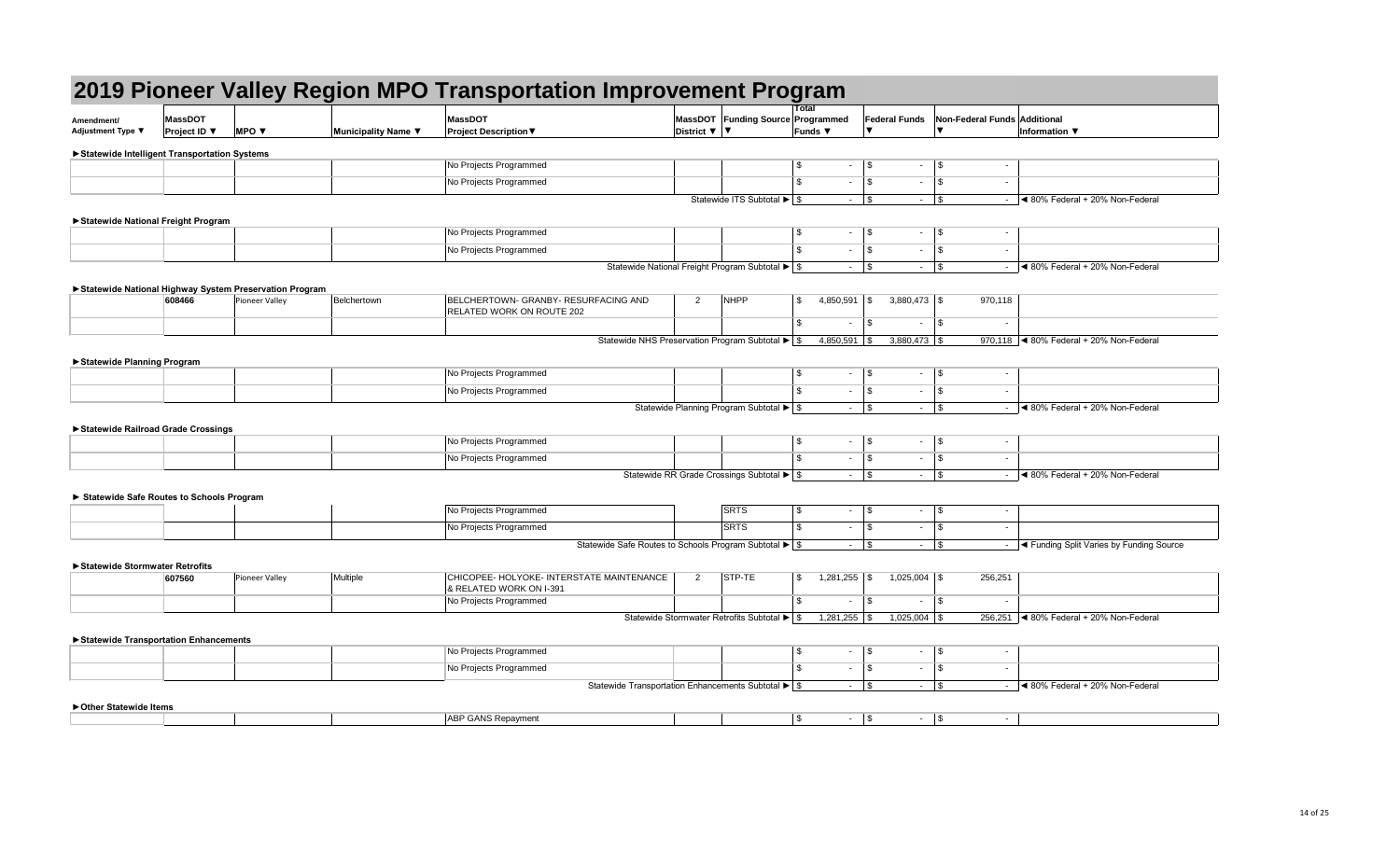|                                        | 2019 Pioneer Valley Region MPO Transportation Improvement Program |                          |                     |                                                 |                                                                |  |                                   |  |                      |  |                              |                                          |  |  |
|----------------------------------------|-------------------------------------------------------------------|--------------------------|---------------------|-------------------------------------------------|----------------------------------------------------------------|--|-----------------------------------|--|----------------------|--|------------------------------|------------------------------------------|--|--|
|                                        | <b>MassDOT</b>                                                    |                          |                     | <b>MassDOT</b>                                  |                                                                |  | MassDOT Funding Source Programmed |  | <b>Federal Funds</b> |  | Non-Federal Funds Additional |                                          |  |  |
| Amendment/<br><b>Adjustment Type ▼</b> | <b>Project ID</b> $\blacktriangledown$                            | MPO $\blacktriangledown$ | Municipality Name ▼ | <b>Project Description ▼</b>                    | District $\nabla$   $\nabla$                                   |  | <b>Funds</b> $\blacktriangledown$ |  |                      |  |                              | Information $\Psi$                       |  |  |
|                                        |                                                                   |                          |                     | Award Adjustments, Change Orders, Project Value |                                                                |  |                                   |  |                      |  |                              |                                          |  |  |
|                                        |                                                                   |                          |                     | Changes, Etc.                                   |                                                                |  |                                   |  |                      |  |                              |                                          |  |  |
|                                        |                                                                   |                          |                     | DBEs, FAPO, Pavement Lab Retrofits, and Misc.   |                                                                |  |                                   |  |                      |  |                              |                                          |  |  |
|                                        |                                                                   |                          |                     | Programs                                        |                                                                |  |                                   |  |                      |  |                              |                                          |  |  |
|                                        |                                                                   |                          |                     | Planning                                        |                                                                |  |                                   |  |                      |  |                              |                                          |  |  |
|                                        |                                                                   |                          |                     | Statewide Design and Right of Way               |                                                                |  |                                   |  |                      |  |                              |                                          |  |  |
|                                        |                                                                   |                          |                     | Statewide Recreational Trails                   |                                                                |  |                                   |  |                      |  |                              |                                          |  |  |
|                                        |                                                                   |                          |                     |                                                 | Other Statewide Items Subtotal $\blacktriangleright$ $\mid$ \$ |  |                                   |  |                      |  |                              | √ Funding Split Varies by Funding Source |  |  |

| Non Federal Aid |                                                        |  |                            |  |
|-----------------|--------------------------------------------------------|--|----------------------------|--|
|                 | $\blacksquare$<br>No Projects Programmed<br><b>NFA</b> |  |                            |  |
|                 | No Projects Programmed<br><b>NFA</b>                   |  |                            |  |
|                 |                                                        |  | <u>I</u> ◀100% Non-Federal |  |

| <b>NFA</b><br>No Projects Programmed                    |  |                  |
|---------------------------------------------------------|--|------------------|
| No Projects Programmed<br>$\overline{ }$<br><b>INFA</b> |  |                  |
| Section 2B / Non-Federal Bridge Projects Subtotal▶   \$ |  | 100% Non-Federal |

### **►Section 2A / Non-Federal Projects**

# **2019 Pioneer Valley Region MPO TIP Summary**

701 CMR 7.00 Use of Road Flaggers and Police Details on Public Works Projects / 701 CMR 7.00 (the Regulation) was promulgated and became law on October 3, 2008. Under this Regulation, the CMR is applicable to any Public wo Limitation referenced in this Regulation is applicable only to projects where the Municipality is the Awarding Authority. For all projects contained in the TIP, the Commonwealth is the Awarding Authority. Therefore, all pr Guidelines. By placing a project on the TIP, the Municipality acknowledges that 701 CMR 7.00 is applicable to its project and design and construction will be fully compliant with this Regulation. This information and addit MassDOT Highway Division website: http://www.massdot.state.ma.us/Highway/flaggers/main.aspx

Federal Funds ▶ Non-Federal Funds ▶

### **►Section 2B / Non-Federal Bridge Projects**

### **►Section 2B / Non-Federal Bridge Projects**

|                                       | <b>TIP Section 1:</b> | <b>TIP Section 2:</b> |   | <b>Total of All</b><br><b>Projects</b> ▼ |                                                           |
|---------------------------------------|-----------------------|-----------------------|---|------------------------------------------|-----------------------------------------------------------|
| Total $\blacktriangleright$ $\mid$ \$ | $115,000,294$ \\$     |                       | ٠ |                                          | 115,000,294 $\blacktriangleleft$ Total Spending in Region |
| unds $\blacktriangleright$ $\mid$ \$  | 93,101,042            |                       |   |                                          | 93,101,042  ◀ Total Federal Spending in Region            |
| unds $\blacktriangleright$            | 21,899,252            | - \$                  |   |                                          | 21,899,252   ◀ Total Non-Federal Spending in Region       |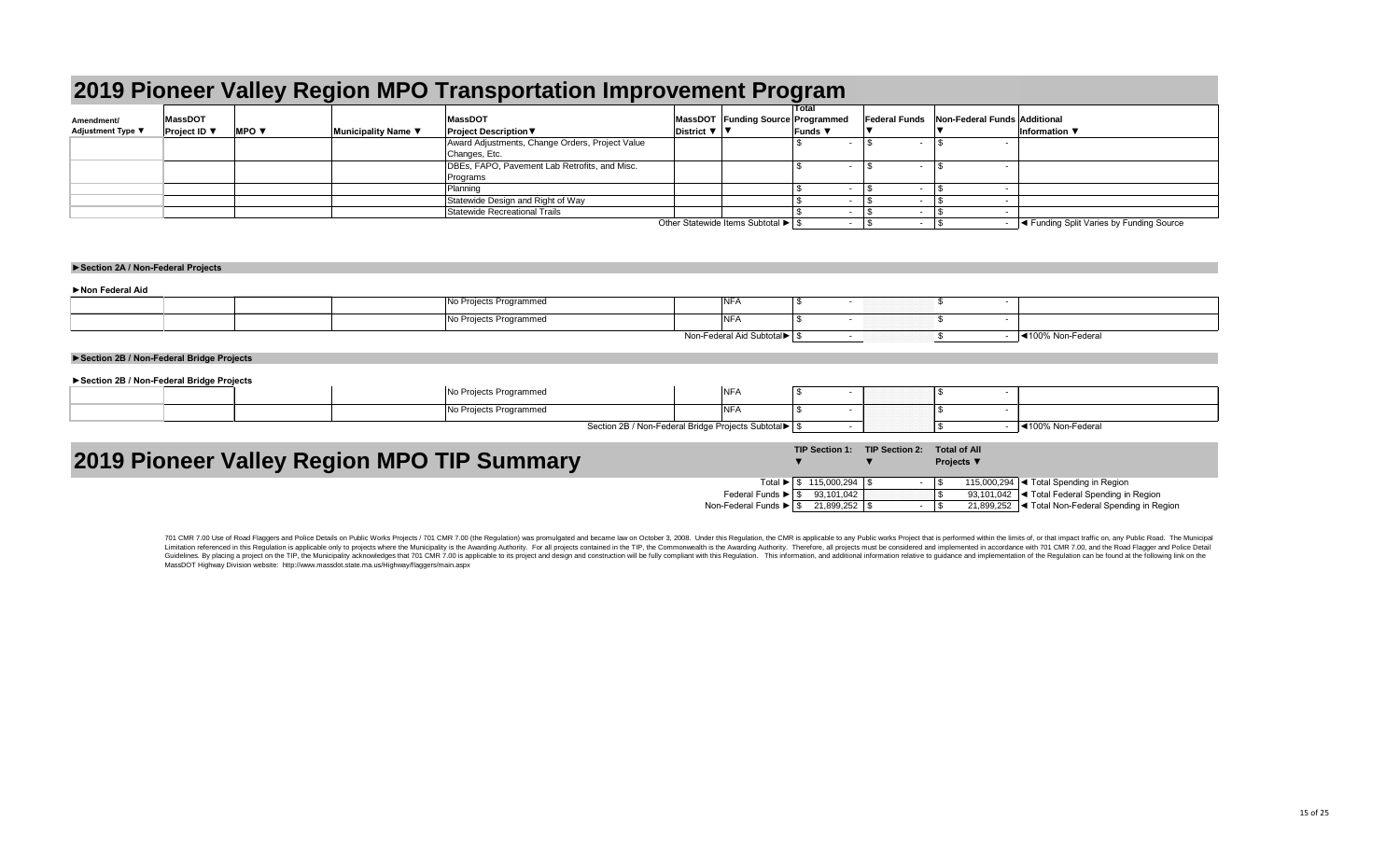|                                            |                                            |                                                                    |                     | 2020 Pioneer Valley Region MPO Transportation Improvement Pro                    |                                          |                            |
|--------------------------------------------|--------------------------------------------|--------------------------------------------------------------------|---------------------|----------------------------------------------------------------------------------|------------------------------------------|----------------------------|
| Amendment/<br>Adjustment Type ▼            | <b>MassDOT</b><br><b>Project ID</b> $\Psi$ | <b>MPO</b> $\blacktriangledown$                                    | Municipality Name ▼ | <b>MassDOT</b><br><b>Project Description ▼</b>                                   | MassDOT<br>District $\blacktriangledown$ | <b>Funding Source</b><br>V |
| Section 1A / Federal Aid Target Projects   |                                            |                                                                    |                     |                                                                                  |                                          |                            |
| ▶HSIP - Highway Safety Improvement Program |                                            |                                                                    |                     |                                                                                  |                                          |                            |
|                                            |                                            |                                                                    |                     | No Projects Programmed                                                           |                                          |                            |
|                                            |                                            |                                                                    |                     |                                                                                  |                                          | <b>HSIP Subtotal ▶</b>     |
|                                            |                                            | ► CMAQ - Congestion Mitigation and Air Quality Improvement Program |                     |                                                                                  |                                          |                            |
|                                            | 606895                                     | <b>Pioneer Valley</b>                                              | Granby              | GRANBY- IMPROVEMENTS @ 2 LOCATIONS ON<br>ROUTE 202: SCHOOL STREET & FIVE CORNERS | $\overline{2}$                           | <b>CMAQ</b>                |
|                                            |                                            |                                                                    |                     |                                                                                  |                                          | CMAQ Subtotal ▶            |
| TAP - Transportation Alternatives Program  |                                            |                                                                    |                     |                                                                                  |                                          |                            |
|                                            |                                            |                                                                    |                     |                                                                                  | ົ                                        |                            |

**Remaining HSIP, CMAQ, and TAP Funds** \$ 3,042,025

### **►Statewide Systematic Maintenance Program**

|                                           |                                                          |                                                                                             |                     | 2020 Pioneer Valley Region MPO Transportation Improvement Program                                                         |                              |                                                                        |                         |                 |                      |                      |                                                                   |                                                        |
|-------------------------------------------|----------------------------------------------------------|---------------------------------------------------------------------------------------------|---------------------|---------------------------------------------------------------------------------------------------------------------------|------------------------------|------------------------------------------------------------------------|-------------------------|-----------------|----------------------|----------------------|-------------------------------------------------------------------|--------------------------------------------------------|
| Amendment/<br><b>Adjustment Type ▼</b>    | <b>MassDOT</b><br><b>Project ID</b> $\blacktriangledown$ | <b>MPO</b> $\blacktriangledown$                                                             | Municipality Name ▼ | <b>MassDOT</b><br><b>Project Description ▼</b>                                                                            | District $\nabla$   $\nabla$ | MassDOT Funding Source Programmed                                      | Total<br><b>Funds ▼</b> |                 | <b>Federal Funds</b> |                      | Non-Federal Funds Additional                                      | Information $\nabla$                                   |
| Section 1A / Federal Aid Target Projects  |                                                          |                                                                                             |                     |                                                                                                                           |                              |                                                                        |                         |                 |                      |                      |                                                                   |                                                        |
| HSIP - Highway Safety Improvement Program |                                                          |                                                                                             |                     |                                                                                                                           |                              |                                                                        |                         |                 |                      |                      |                                                                   |                                                        |
|                                           |                                                          |                                                                                             |                     |                                                                                                                           |                              |                                                                        |                         |                 |                      |                      |                                                                   |                                                        |
|                                           |                                                          |                                                                                             |                     | No Projects Programmed                                                                                                    |                              |                                                                        |                         |                 | -\$                  |                      | \$                                                                |                                                        |
|                                           |                                                          |                                                                                             |                     |                                                                                                                           |                              | $\overline{H}$ SIP Subtotal $\blacktriangleright$ $\mid$ \$            |                         |                 |                      | $\sim$ $-$           | $\vert$ \$                                                        | ◀ 90% Federal + 10% Non-Federal                        |
|                                           | 606895                                                   | ► CMAQ - Congestion Mitigation and Air Quality Improvement Program<br><b>Pioneer Valley</b> | Granby              | GRANBY- IMPROVEMENTS @ 2 LOCATIONS ON<br><b>ROUTE 202: SCHOOL STREET &amp; FIVE CORNERS</b>                               | $\overline{2}$               | <b>CMAQ</b>                                                            | \$                      | $1,371,297$ \\$ |                      |                      | 274,259                                                           | 42 TEC 25% (YOE \$1,371,297) CMAQ                      |
|                                           |                                                          |                                                                                             |                     |                                                                                                                           |                              | CMAQ Subtotal $\blacktriangleright$ $\mid$ \$                          |                         | $1,371,297$ \\$ |                      | $1,097,038$ \ \ \$   |                                                                   | 274,259   < 80% Federal + 20% Non-Federal              |
| TAP - Transportation Alternatives Program |                                                          |                                                                                             |                     |                                                                                                                           |                              |                                                                        |                         |                 |                      |                      |                                                                   |                                                        |
|                                           |                                                          |                                                                                             |                     |                                                                                                                           | $\overline{2}$               |                                                                        |                         |                 | - \$<br>$\mathbb{S}$ | $\sim$ $-$<br>$\sim$ | $\boldsymbol{\mathsf{S}}$<br>$\sim$<br>$\mathbb{S}$               |                                                        |
|                                           |                                                          |                                                                                             |                     | No Projects Programmed                                                                                                    |                              |                                                                        |                         |                 |                      |                      | $\sim$                                                            |                                                        |
|                                           |                                                          |                                                                                             |                     |                                                                                                                           |                              | TAP Subtotal $\blacktriangleright$ $\frac{1}{3}$                       |                         |                 |                      | $-$ \$               |                                                                   | $\blacktriangleleft$ 80% Federal + 20% Non-Federal     |
| Non-CMAQ/HSIP/TAP (Other)                 |                                                          |                                                                                             |                     |                                                                                                                           |                              |                                                                        |                         |                 |                      |                      |                                                                   |                                                        |
|                                           | 605032                                                   | Pioneer Valley                                                                              | Hadley              | HADLEY- RECONSTRUCTION ON ROUTE 9, FROM<br><b>EAST STREET TO MAPLE/SOUTH MAPLE ST</b>                                     | $\overline{2}$               | <b>STP</b>                                                             | \$                      | $5,396,160$ \\$ |                      | $4,316,928$ \$       | 1,079,232                                                         | 46 TEC 25% (YOE \$5,396,160) STP                       |
|                                           | 607626                                                   | Pioneer Valley                                                                              | Agawam              | AGAWAM- RESURFACING & RELATED WORK ON<br>ROUTE 159, FROM MEADOW STREET TO 150 FT.<br>SOUTH OF SUFFIELD STREET (1.1 MILES) | $\overline{2}$               | <b>STP</b>                                                             | \$                      | $1,624,731$ \\$ |                      | $1,299,785$ \$       | 324,946                                                           | 31.5 TEC 75% (YOE \$1,624,731) STP, TAP                |
|                                           |                                                          |                                                                                             |                     |                                                                                                                           |                              | Non-CMAQ/HSIP/TAP (Other) Subtotal $\blacktriangleright$ $\frac{1}{3}$ |                         | $7,020,891$ \$  |                      | $5,616,713$ \\$      |                                                                   | 1,404,178 $\vert$ < 80% Federal + 20% Non-Federal      |
| Section 1A / Fiscal Constraint Analysis   |                                                          |                                                                                             |                     |                                                                                                                           |                              |                                                                        |                         |                 |                      |                      |                                                                   |                                                        |
|                                           |                                                          |                                                                                             |                     | Total Federal Aid Target Funds Programmed ▶   \$                                                                          |                              |                                                                        |                         | $8,392,188$ \$  |                      |                      | 23,855,357   ◀Total Target                                        | 15,463,169 Target Funds Available                      |
|                                           |                                                          |                                                                                             |                     | Total Non-CMAQ/HSIP/TAP (Other) Programmed ▶ S                                                                            |                              |                                                                        |                         | $7,020,891$ \$  |                      |                      | 19,442,035 $\blacktriangleleft$ Max. Non-<br><b>CMAQ/HSIP/TAP</b> | \$ 12,421,144   Non-CMAQ/HSIP/TAP (Other)<br>Available |
|                                           |                                                          |                                                                                             |                     |                                                                                                                           |                              | Total HSIP Programmed ▶   \$                                           |                         | $\sim$          |                      |                      | 1,080,992 $\blacktriangleleft$ Min. HSIP                          | 1,080,992 HSIP Recommended Not Met                     |
|                                           |                                                          |                                                                                             |                     |                                                                                                                           |                              | Total CMAQ Programmed ▶                                                |                         | $1,371,297$ \$  |                      |                      | 2,702,480   < Min. CMAQ                                           | 1,331,183 CMAQ Recommended Not Met                     |
|                                           |                                                          |                                                                                             |                     |                                                                                                                           |                              | Total TAP Programmed ▶   \$                                            |                         | $-1$ \$         |                      |                      | 629,850 $\blacktriangleleft$ Min. TAP                             | 629,850 TAP Recommended Not Met<br>\$                  |

| NON-UMAQ/HOIP/TAP (UTHEL) |        |                |        |                                                                                                                           |            |
|---------------------------|--------|----------------|--------|---------------------------------------------------------------------------------------------------------------------------|------------|
|                           | 605032 | Pioneer Valley | Hadley | HADLEY- RECONSTRUCTION ON ROUTE 9, FROM<br><b>EAST STREET TO MAPLE/SOUTH MAPLE ST</b>                                     | <b>STP</b> |
|                           | 607626 | Pioneer Valley | Agawam | AGAWAM- RESURFACING & RELATED WORK ON<br>ROUTE 159, FROM MEADOW STREET TO 150 FT.<br>SOUTH OF SUFFIELD STREET (1.1 MILES) | <b>STP</b> |

**►On System**

|  |  | Statewide Bridge Maintenance Program Subtotal ▶ Statewide Bridge Maintenance Program Subtotal |  |  | 20% Non-Federal<br>. Federal + |
|--|--|-----------------------------------------------------------------------------------------------|--|--|--------------------------------|

## **►Section 1B / Federal Aid Bridge Projects**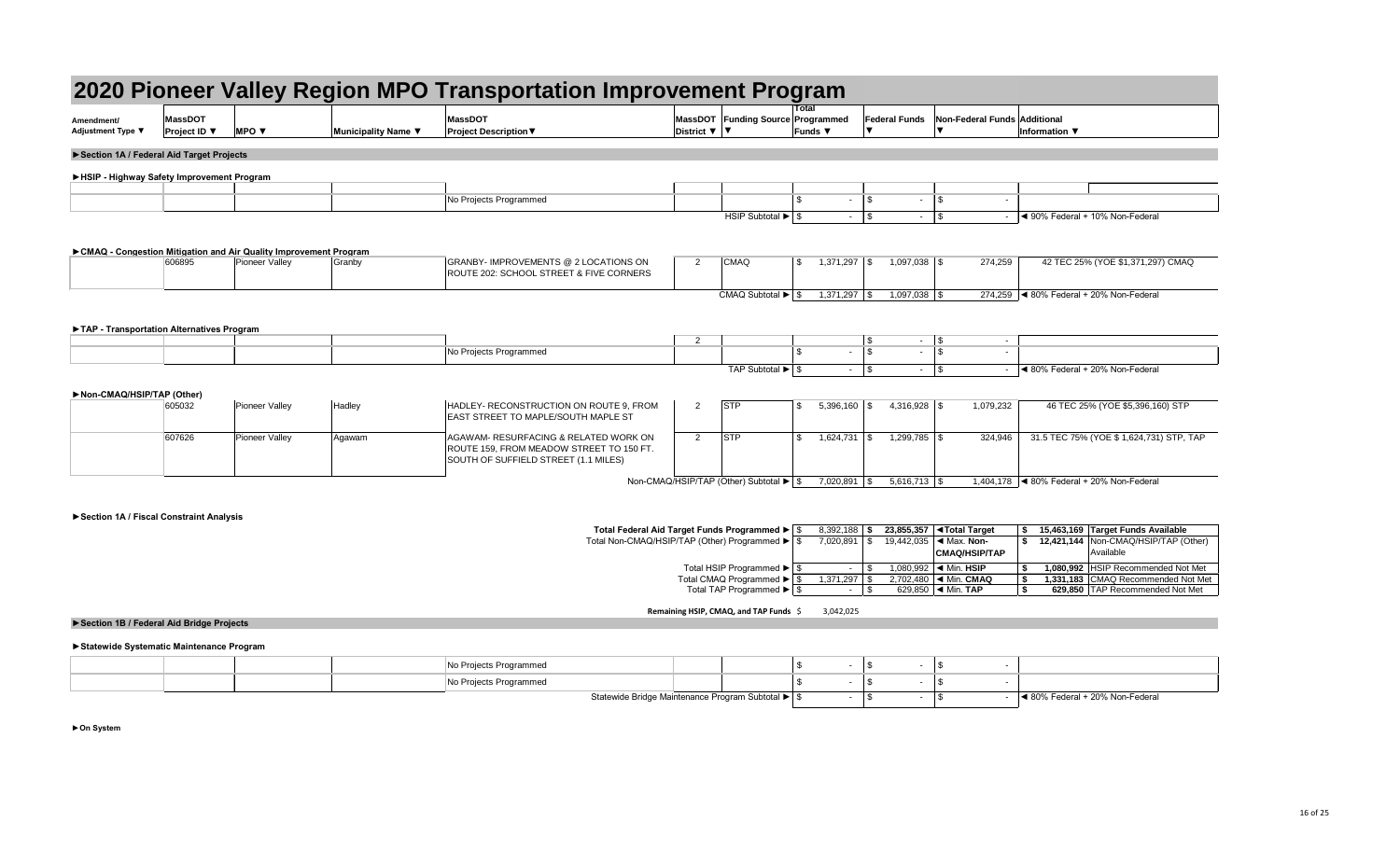### **►Off-System**

|                                 | 2020 Pioneer Valley Region MPO Transportation Improvement Program |                          |                     |                                                                                                           |                              |                                   |                                     |                      |                              |                                                    |  |  |  |  |
|---------------------------------|-------------------------------------------------------------------|--------------------------|---------------------|-----------------------------------------------------------------------------------------------------------|------------------------------|-----------------------------------|-------------------------------------|----------------------|------------------------------|----------------------------------------------------|--|--|--|--|
| Amendment/<br>Adjustment Type ▼ | <b>MassDOT</b><br>Project ID ▼                                    | MPO $\blacktriangledown$ | Municipality Name ▼ | <b>MassDOT</b><br><b>Project Description ▼</b>                                                            | District $\nabla$   $\nabla$ | MassDOT Funding Source Programmed | Total<br>Funds $\blacktriangledown$ | <b>Federal Funds</b> | Non-Federal Funds Additional | Information $\blacktriangledown$                   |  |  |  |  |
|                                 | 608460                                                            | Pioneer Valley           | Hadley              | HADLEY - BRIDGE REPLACEMENT, H01005, ROUTE<br>47 (BAY ROAD) OVER FORT RIVER                               |                              | <b>NHPP</b>                       | 4,853,092                           |                      | 970,618                      |                                                    |  |  |  |  |
|                                 | 400103                                                            | <b>Pioneer Valley</b>    | Westfield           | WESTFIELD- BRIDGE REPLACEMENT, W-25-006,<br>ROUTE 10/202 (SOUTHWICK ROAD) OVER THE<br><b>LITTLE RIVER</b> |                              | <b>NHPP</b>                       | $14,260,460$ \ \$                   | 11,408,368 \$        | 2,852,092                    | 25% Design                                         |  |  |  |  |
|                                 |                                                                   |                          |                     |                                                                                                           |                              | On System Subtotal ▶   1          | 19,113,552                          | $15,290,842$ \\$     | 3,822,710                    | $\blacktriangleleft$ 80% Federal + 20% Non-Federal |  |  |  |  |

### **►Statewide Bridge Inspection Program**

|  | No Projects Programmed |                                                     |  |  |                                 |
|--|------------------------|-----------------------------------------------------|--|--|---------------------------------|
|  | No Projects Programmed |                                                     |  |  |                                 |
|  |                        | Statewide Bridge Inspection Program Subtotal ▶   \$ |  |  | 4 80% Federal + 20% Non-Federal |

| 608631 | Pioneer Valley | Westhampton | WESTHAMPTON - BRIDGE REPLACEMENT, W-27-<br>005, KINGS HIGHWAY OVER N BRANCH MANAHN<br><b>RIVER</b> | <b>STP-BR-OFF</b>          | 3,071,040 |  | 614,208                                                      |
|--------|----------------|-------------|----------------------------------------------------------------------------------------------------|----------------------------|-----------|--|--------------------------------------------------------------|
|        |                |             |                                                                                                    |                            |           |  |                                                              |
|        |                |             |                                                                                                    | Off-System Subtotal ▶   \$ | 3,071,040 |  | $614,208$ $\blacktriangleleft$ 80% Federal + 20% Non-Federal |

| 602912 | Pioneer Valle <sup>®</sup> | Chicopee | CHICOPEE- CHICOPEE RIVER RIVERWALK MULTI- | <b>CMAQ</b> |  | 2,273,911 | ,819,129 | 454,782 |  |
|--------|----------------------------|----------|-------------------------------------------|-------------|--|-----------|----------|---------|--|
|        |                            |          | USE PATH CONSTRUCTION, FROM GRAPE STREET  |             |  |           |          |         |  |
|        |                            |          | TO FRONT STREET (NEAR ELLERTON STREET) (1 |             |  |           |          |         |  |
|        |                            |          | <b>MILE</b>                               |             |  |           |          |         |  |

|  | No Projects Programmed |                              |  |  |                                                    |
|--|------------------------|------------------------------|--|--|----------------------------------------------------|
|  | No Projects Programmed |                              |  |  |                                                    |
|  |                        | Other Federal Aid Subtotal ▶ |  |  | <b>Example 3 Tellet</b> Varies by Funding Source I |

|  | <b>No Projects Programmed</b>              |  |  |                                 |
|--|--------------------------------------------|--|--|---------------------------------|
|  | No Projects Programmed                     |  |  |                                 |
|  | Regional Major Infrastructure Subtotal ▶ S |  |  | ◀ 80% Federal + 20% Non-Federal |

|  |  | No Projects Programmed |                                                                            |  |  |                                                    |
|--|--|------------------------|----------------------------------------------------------------------------|--|--|----------------------------------------------------|
|  |  | No Projects Programmed |                                                                            |  |  |                                                    |
|  |  |                        | Statewide ADA Implementation Plan Subtotal $\blacktriangleright$ $\mid$ \$ |  |  | $\blacktriangleleft$ 80% Federal + 20% Non-Federal |

### **►Section 1C / Federal Aid Non-Target Projects**

### **►Other Federal Aid**

## **►Section 1D / Federal Aid Major & State Category Projects**

### **►Regional Major Infrastructure**

### **►Statewide Americans with Disability Act Implementation Plan**

### **► Statewide Congestion Mitigation and Air Quality**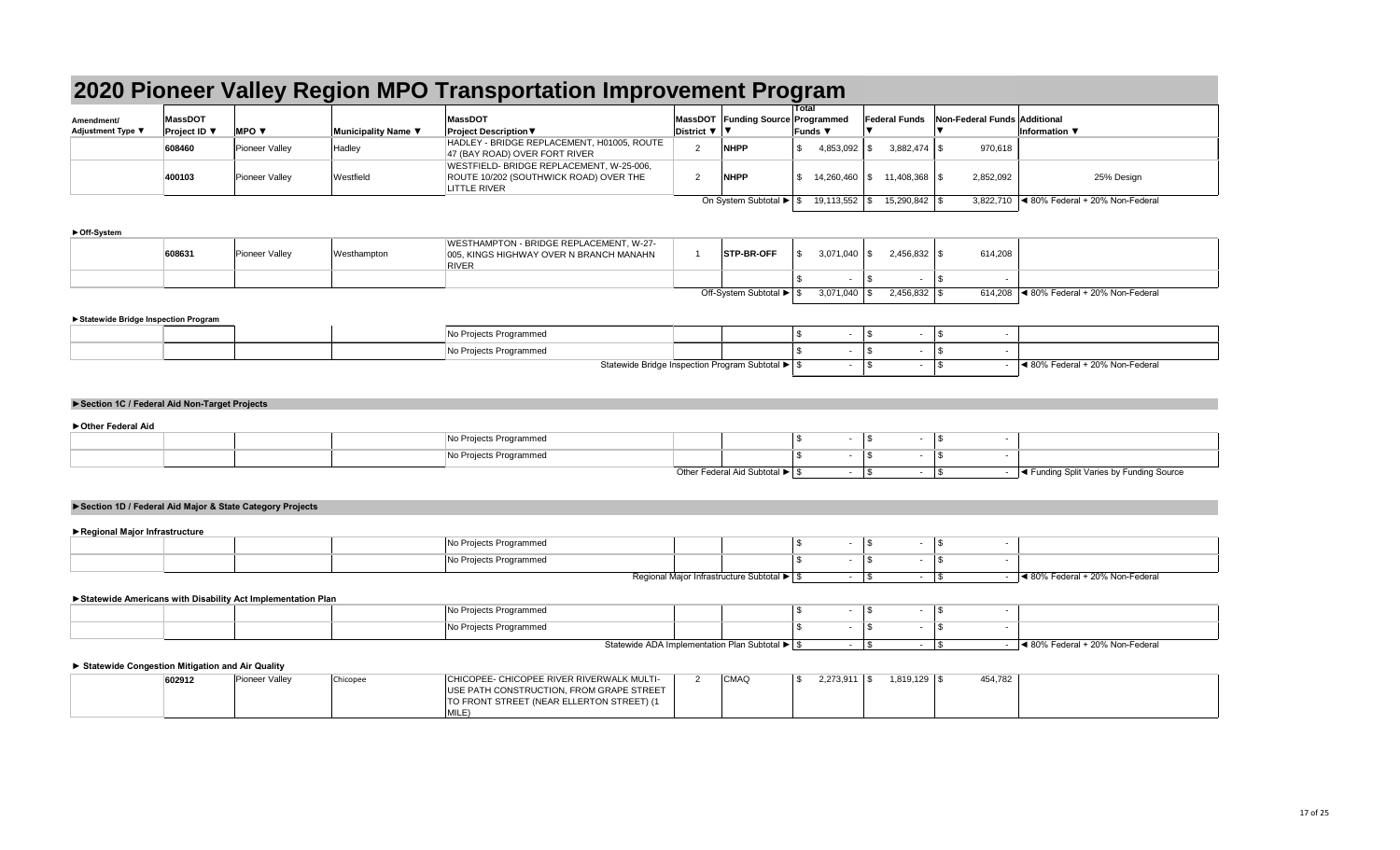|                                              |                                       |                                                        |                     | 2020 Pioneer Valley Region MPO Transportation Improvement Program                  |                                                                      |                         |                          |                  |                         |                                                                    |
|----------------------------------------------|---------------------------------------|--------------------------------------------------------|---------------------|------------------------------------------------------------------------------------|----------------------------------------------------------------------|-------------------------|--------------------------|------------------|-------------------------|--------------------------------------------------------------------|
| Amendment/<br><b>Adjustment Type ▼</b>       | <b>MassDOT</b><br><b>Project ID</b> ▼ | <b>MPO V</b>                                           | Municipality Name ▼ | <b>MassDOT</b><br><b>Project Description ▼</b>                                     | MassDOT Funding Source Programmed<br>District ▼                      | <b>Total</b><br>Funds ▼ |                          |                  |                         | Federal Funds Non-Federal Funds Additional<br><b>Information ▼</b> |
|                                              | 606450                                | Pioneer Valley                                         | Holyoke             | HOLYOKE- TRAFFIC SIGNAL UPGRADES AT 15<br>INTERSECTIONS ALONG HIGH & MAPLE STREETS | <b>CMAQ</b><br>$\overline{2}$                                        | $\mathfrak{S}$          | $4,234,543$ \\$          | $3,387,634$ \$   |                         | 846,909                                                            |
|                                              |                                       |                                                        |                     |                                                                                    | Statewide CMAQ Subtotal $\blacktriangleright$ $\mid$ \$              |                         | $6,508,454$ \\$          | $5,206,763$ \$   |                         | 1,301,691 $\vert$ < 80% Federal + 20% Non-Federal                  |
| Statewide HSIP Program                       |                                       |                                                        |                     |                                                                                    |                                                                      |                         |                          |                  |                         |                                                                    |
|                                              | 608575                                | Pioneer Valley                                         | Multiple            | CHICOPEE TO HOLYOKE - GUIDE AND TRAFFIC<br>SIGN REPLACEMENT ON I-391               | <b>HSIP</b><br>-2                                                    | \$                      | $562,979$ \\$            | $506,681$ \$     |                         | 56,298                                                             |
|                                              |                                       |                                                        |                     |                                                                                    |                                                                      | $\mathbb{S}$            | l \$<br>$\blacksquare$   | $\sim$           | \$                      | $\overline{\phantom{a}}$                                           |
|                                              |                                       |                                                        |                     |                                                                                    | Statewide HSIP Program Subtotal ▶ \$                                 |                         | $562,979$ \$             | $506,681$ \\$    |                         | 56,298   < 90% Federal + 10% Non-Federal                           |
| ▶ Statewide Infrastructure Program           |                                       |                                                        |                     |                                                                                    |                                                                      |                         |                          |                  |                         |                                                                    |
|                                              |                                       |                                                        |                     | No Projects Programmed                                                             |                                                                      | $\sqrt[6]{\frac{1}{2}}$ | $\vert$ \$<br>$\sim$     | $\sim$           | $\vert$ \$              | $\sim$                                                             |
|                                              |                                       |                                                        |                     | No Projects Programmed                                                             |                                                                      | $\mathfrak{L}$          | $\vert$ \$<br>$\sim$     | $\sim$           | $\vert$ \$              | $\sim$                                                             |
|                                              |                                       |                                                        |                     |                                                                                    | Statewide Infrastructure Program Subtotal $\blacktriangleright$ \$   |                         | $\vert$ \$<br>$\sim$     | $\sim$           | $\vert$ \$              | ◀ 80% Federal + 20% Non-Federal                                    |
| Statewide Interstate Maintenance Program     |                                       |                                                        |                     |                                                                                    |                                                                      |                         |                          |                  |                         |                                                                    |
|                                              |                                       |                                                        |                     | No Projects Programmed                                                             |                                                                      | \$                      | $\vert$ \$<br>$\sim$     | $\sim$           | $\vert$ \$              | $\sim$                                                             |
|                                              |                                       |                                                        |                     | No Projects Programmed                                                             |                                                                      | $\mathbb{S}$            | l \$<br>$\sim$           | $\sim$           | \$                      | $\sim$                                                             |
|                                              |                                       |                                                        |                     |                                                                                    | Statewide Interstate Maintenance Program Subtotal ▶ \$               |                         | $\vert$ \$<br>$\sim 10$  | $\sim$           | $\sqrt{3}$              | Sol 4 90% Federal + 10% Non-Federal<br>$\sim$                      |
| Statewide Intelligent Transportation Systems |                                       |                                                        |                     |                                                                                    |                                                                      |                         |                          |                  |                         |                                                                    |
|                                              |                                       |                                                        |                     | No Projects Programmed                                                             |                                                                      | -\$                     | $\vert$ \$<br>$\sim$     | $\sim$           | $\vert$ \$              | $\sim$                                                             |
|                                              |                                       |                                                        |                     | No Projects Programmed                                                             |                                                                      | £.                      | $\vert$ \$<br>$\sim$ $-$ | $\sim$           | $\vert$ \$              | $\sim$                                                             |
|                                              |                                       |                                                        |                     |                                                                                    | Statewide ITS Subtotal ▶ \$                                          |                         | $\vert$ \$<br>$\sim$     | $\sim$           | $\overline{\mathbf{3}}$ | $\vert$ < 80% Federal + 20% Non-Federal<br>$\sim$                  |
| Statewide National Freight Program           |                                       |                                                        |                     |                                                                                    |                                                                      |                         |                          |                  |                         |                                                                    |
|                                              |                                       |                                                        |                     | No Projects Programmed                                                             |                                                                      | -\$                     | \$<br>$\sim$             | $\sim$           | $\vert$ \$              | $\sim$                                                             |
|                                              |                                       |                                                        |                     | No Projects Programmed                                                             |                                                                      | \$.                     | $\vert$ \$<br>$\sim$     | $\sim$           | $\vert$ \$              | $\sim$                                                             |
|                                              |                                       |                                                        |                     |                                                                                    | Statewide National Freight Program Subtotal ▶ \$                     |                         | $\sqrt{3}$<br>$\sim 10$  | $\sim$ $-$       | $\vert$ \$              | <b>EXEC</b> 4 80% Federal + 20% Non-Federal<br>$\sim$              |
|                                              |                                       | Statewide National Highway System Preservation Program |                     |                                                                                    |                                                                      |                         |                          |                  |                         |                                                                    |
|                                              | 608473                                | Pioneer Valley                                         | South Hadley        | SOUTH HADLEY- RESURFACING AND RELATED<br><b>WORK ON ROUTE 116</b>                  | <b>NHPP</b><br>2                                                     | $\mathfrak{L}$          | $2,619,187$ \\$          | $2,095,350$ \ \$ |                         | 523,837                                                            |
|                                              |                                       |                                                        |                     |                                                                                    |                                                                      | $\mathbb{S}$            | l \$<br>$\sim$           | $\sim$           | $\vert$ \$              | $\sim$                                                             |
|                                              |                                       |                                                        |                     |                                                                                    | Statewide NHS Preservation Program Subtotal $\blacktriangleright$ \$ |                         | $2,619,187$ \\$          | $2,095,350$ \$   |                         | 523,837 $\blacktriangleleft$ 80% Federal + 20% Non-Federal         |
| ▶ Statewide Planning Program                 |                                       |                                                        |                     |                                                                                    |                                                                      |                         |                          |                  |                         |                                                                    |
|                                              |                                       |                                                        |                     | No Projects Programmed                                                             |                                                                      | -\$                     | $\vert$ \$<br>$\sim$     | $\sim$           | $\frac{1}{2}$           | $\sim$                                                             |
|                                              |                                       |                                                        |                     | No Projects Programmed                                                             |                                                                      | ୍ୟ                      | $\vert$ \$<br>$\sim$     | $\sim$           | $\vert$ \$              | $\sim$                                                             |
|                                              |                                       |                                                        |                     |                                                                                    | Statewide Planning Program Subtotal $\blacktriangleright$ $\mid$ \$  |                         | $-$ \$                   |                  |                         | Sol% Federal + 20% Non-Federal<br>$\sim$                           |
| Statewide Railroad Grade Crossings           |                                       |                                                        |                     |                                                                                    |                                                                      |                         |                          |                  |                         |                                                                    |
|                                              |                                       |                                                        |                     | No Projects Programmed                                                             |                                                                      | -\$                     | $\vert$ \$<br>$\sim$     | $\sim$           | $\vert$ \$              | $\sim$                                                             |
|                                              |                                       |                                                        |                     | No Projects Programmed                                                             |                                                                      | .\$                     | \$<br>$\sim$             | $\sim$           | \$                      | $\sim$                                                             |
|                                              |                                       |                                                        |                     |                                                                                    | Statewide RR Grade Crossings Subtotal $\blacktriangleright$ \$       |                         | $\vert$ \$<br>$\sim 10$  |                  |                         | Sol% Federal + 20% Non-Federal<br>$\sim$                           |

|                                              |                               |                                                          |                                | 2020 Pioneer Valley Region MPO Transportation Improvement Program      |                                                                      |                                              |                          |                                            |               |                          |                                                            |
|----------------------------------------------|-------------------------------|----------------------------------------------------------|--------------------------------|------------------------------------------------------------------------|----------------------------------------------------------------------|----------------------------------------------|--------------------------|--------------------------------------------|---------------|--------------------------|------------------------------------------------------------|
| Amendment/                                   | <b>MassDOT</b>                |                                                          |                                | <b>MassDOT</b>                                                         | MassDOT Funding Source Programmed<br>$\overline{\mathbf{v}}$         | <b>Total</b>                                 |                          | Federal Funds Non-Federal Funds Additional |               |                          |                                                            |
| Adjustment Type ▼                            | <b>Project ID</b> ▼<br>606450 | <b>MPO</b> $\blacktriangledown$<br><b>Pioneer Valley</b> | Municipality Name ▼<br>Holyoke | <b>Project Description ▼</b><br>HOLYOKE- TRAFFIC SIGNAL UPGRADES AT 15 | District $\blacktriangledown$<br><b>CMAQ</b><br>2                    | Funds $\blacktriangledown$<br>$\mathfrak{S}$ | $4,234,543$ \$           | $3,387,634$ \$                             |               | 846,909                  | Information ▼                                              |
|                                              |                               |                                                          |                                | INTERSECTIONS ALONG HIGH & MAPLE STREETS                               |                                                                      |                                              |                          |                                            |               |                          |                                                            |
|                                              |                               |                                                          |                                |                                                                        | Statewide CMAQ Subtotal $\blacktriangleright$ $\mid$ \$              |                                              | $6,508,454$ \\$          | $5,206,763$ \\$                            |               |                          | 1,301,691 $\vert$ < 80% Federal + 20% Non-Federal          |
|                                              |                               |                                                          |                                |                                                                        |                                                                      |                                              |                          |                                            |               |                          |                                                            |
| Statewide HSIP Program                       | 608575                        | Pioneer Valley                                           | Multiple                       | CHICOPEE TO HOLYOKE - GUIDE AND TRAFFIC                                | <b>HSIP</b><br>-2                                                    | $\mathfrak{F}$                               | $562,979$ \$             | $506,681$ \$                               |               | 56,298                   |                                                            |
|                                              |                               |                                                          |                                | SIGN REPLACEMENT ON I-391                                              |                                                                      |                                              |                          |                                            |               |                          |                                                            |
|                                              |                               |                                                          |                                |                                                                        |                                                                      | $\mathfrak{L}$                               | l \$<br>$\sim$           |                                            | $\sqrt[6]{3}$ | $\overline{\phantom{a}}$ |                                                            |
|                                              |                               |                                                          |                                |                                                                        | Statewide HSIP Program Subtotal ► \$                                 |                                              | $562,979$ \$             | $506,681$ \\$                              |               |                          | 56,298   < 90% Federal + 10% Non-Federal                   |
|                                              |                               |                                                          |                                |                                                                        |                                                                      |                                              |                          |                                            |               |                          |                                                            |
| Statewide Infrastructure Program             |                               |                                                          |                                | No Projects Programmed                                                 |                                                                      | $\sqrt[6]{2}$                                | $\vert$ \$<br>$\sim$ $-$ | $\sim$                                     | $\vert$ \$    | $\sim$                   |                                                            |
|                                              |                               |                                                          |                                | No Projects Programmed                                                 |                                                                      | $\mathfrak{L}$                               | $\vert$ \$<br>$\sim$     | $\sim$                                     | \$            | $\sim$                   |                                                            |
|                                              |                               |                                                          |                                |                                                                        | Statewide Infrastructure Program Subtotal $\blacktriangleright$ \$   |                                              | \$                       |                                            | $\sqrt{3}$    |                          | ◀ 80% Federal + 20% Non-Federal                            |
|                                              |                               |                                                          |                                |                                                                        |                                                                      |                                              | $\sim$                   | $\sim$                                     |               | $\sim$                   |                                                            |
| Statewide Interstate Maintenance Program     |                               |                                                          |                                |                                                                        |                                                                      |                                              |                          |                                            |               |                          |                                                            |
|                                              |                               |                                                          |                                | No Projects Programmed                                                 |                                                                      | $\sqrt[6]{2}$                                | $\vert$ \$<br>$\sim$     | $\sim$                                     | $\vert$ \$    | $\sim$                   |                                                            |
|                                              |                               |                                                          |                                | No Projects Programmed                                                 |                                                                      | $\mathfrak{L}$                               | l \$<br>$\sim$           | $\sim$                                     | \$            | $\sim$                   |                                                            |
|                                              |                               |                                                          |                                |                                                                        | Statewide Interstate Maintenance Program Subtotal ▶ \$               |                                              | $\vert$ \$<br>$\sim 10$  | $\sim$ $-$                                 | $\sqrt{3}$    | $\sim$                   | Sol 4 90% Federal + 10% Non-Federal                        |
| Statewide Intelligent Transportation Systems |                               |                                                          |                                |                                                                        |                                                                      |                                              |                          |                                            |               |                          |                                                            |
|                                              |                               |                                                          |                                | No Projects Programmed                                                 |                                                                      | \$                                           | $\vert$ \$<br>$\sim$     | $\sim$                                     | $\vert$ \$    | $\sim$                   |                                                            |
|                                              |                               |                                                          |                                | No Projects Programmed                                                 |                                                                      | . ድ                                          | $\vert$ \$<br>$\sim$ $-$ | $\sim$                                     | \$            | $\sim$                   |                                                            |
|                                              |                               |                                                          |                                |                                                                        | Statewide ITS Subtotal ▶   \$                                        |                                              | $\vert$ \$<br>$\sim$     | $\sim$                                     | \$            | $\sim$                   | $\vert$ < 80% Federal + 20% Non-Federal                    |
| ▶ Statewide National Freight Program         |                               |                                                          |                                |                                                                        |                                                                      |                                              |                          |                                            |               |                          |                                                            |
|                                              |                               |                                                          |                                | No Projects Programmed                                                 |                                                                      | -\$                                          | \$<br>$\sim$             | $\sim$                                     | $\sqrt{3}$    | $\sim$                   |                                                            |
|                                              |                               |                                                          |                                | No Projects Programmed                                                 |                                                                      | -\$                                          | $\vert$ \$<br>$\sim$     | $\sim$                                     | $\vert$ \$    | $\sim$                   |                                                            |
|                                              |                               |                                                          |                                |                                                                        | Statewide National Freight Program Subtotal ▶ \$                     |                                              | $\vert$ \$<br>$\sim 10$  | $\sim$ $-$                                 | $\sqrt{3}$    | $\sim$                   | Sol% Federal + 20% Non-Federal                             |
|                                              |                               | ▶ Statewide National Highway System Preservation Program |                                |                                                                        |                                                                      |                                              |                          |                                            |               |                          |                                                            |
|                                              | 608473                        | Pioneer Valley                                           | South Hadley                   | SOUTH HADLEY- RESURFACING AND RELATED                                  | <b>NHPP</b><br>$\overline{2}$                                        | \$                                           | $2,619,187$ \\$          | $2,095,350$ \ \$                           |               | 523,837                  |                                                            |
|                                              |                               |                                                          |                                | <b>WORK ON ROUTE 116</b>                                               |                                                                      |                                              |                          |                                            |               |                          |                                                            |
|                                              |                               |                                                          |                                |                                                                        |                                                                      | $\mathfrak{L}$                               | l \$<br>$\sim$           | $\sim$                                     | $\sqrt{3}$    | $\sim$                   |                                                            |
|                                              |                               |                                                          |                                |                                                                        | Statewide NHS Preservation Program Subtotal $\blacktriangleright$ \$ |                                              | $2,619,187$ \\$          | $2,095,350$ \$                             |               |                          | 523,837 $\blacktriangleleft$ 80% Federal + 20% Non-Federal |
| ▶ Statewide Planning Program                 |                               |                                                          |                                |                                                                        |                                                                      |                                              |                          |                                            |               |                          |                                                            |
|                                              |                               |                                                          |                                | No Projects Programmed                                                 |                                                                      | -\$                                          | $\vert$ \$<br>$\sim$     | $\sim$                                     | $\vert$ \$    | $\sim$                   |                                                            |
|                                              |                               |                                                          |                                | No Projects Programmed                                                 |                                                                      | . ድ                                          | $\vert$ \$<br>$\sim$     | $\sim$                                     | \$            | $\sim$                   |                                                            |
|                                              |                               |                                                          |                                |                                                                        | Statewide Planning Program Subtotal $\blacktriangleright$ $\mid$ \$  |                                              | $\sqrt{3}$<br>$\sim 10$  |                                            |               | $\sim$                   | Sol% Federal + 20% Non-Federal                             |
| Statewide Railroad Grade Crossings           |                               |                                                          |                                |                                                                        |                                                                      |                                              |                          |                                            |               |                          |                                                            |
|                                              |                               |                                                          |                                | No Projects Programmed                                                 |                                                                      | -\$                                          | $\vert \$$<br>$\sim$     | $\sim$                                     | $\vert$ \$    | $\sim$                   |                                                            |
|                                              |                               |                                                          |                                | No Projects Programmed                                                 |                                                                      | . ጽ                                          | \$<br>$\sim$             | $\sim$                                     | \$            | $\sim$                   |                                                            |
|                                              |                               |                                                          |                                |                                                                        | Statewide RR Grade Crossings Subtotal $\blacktriangleright$ \$       |                                              | $\vert$ \$<br>$\sim 10$  |                                            |               | $\sim$                   | Sol% Federal + 20% Non-Federal                             |

|                                              |                |                                                          |                     | 2020 Pioneer Valley Region MPO Transportation Improvement Program                             |                                                                      |                |                 |            |                  |                                            |                                                            |
|----------------------------------------------|----------------|----------------------------------------------------------|---------------------|-----------------------------------------------------------------------------------------------|----------------------------------------------------------------------|----------------|-----------------|------------|------------------|--------------------------------------------|------------------------------------------------------------|
|                                              | <b>MassDOT</b> |                                                          |                     | <b>MassDOT</b>                                                                                | MassDOT Funding Source Programmed                                    |                | <b>Total</b>    |            |                  | Federal Funds Non-Federal Funds Additional |                                                            |
| Amendment/<br>Adjustment Type ▼              | Project ID ▼   | <b>MPO V</b>                                             | Municipality Name ▼ | <b>Project Description ▼</b>                                                                  | District ▼                                                           |                | Funds ▼         |            |                  |                                            | Information ▼                                              |
|                                              | 606450         | <b>Pioneer Valley</b>                                    | Holyoke             | HOLYOKE- TRAFFIC SIGNAL UPGRADES AT 15<br><b>INTERSECTIONS ALONG HIGH &amp; MAPLE STREETS</b> | <b>CMAQ</b><br>2                                                     | $\mathfrak{S}$ | $4,234,543$ \$  |            | $3,387,634$ \$   | 846,909                                    |                                                            |
|                                              |                |                                                          |                     |                                                                                               | Statewide CMAQ Subtotal $\blacktriangleright$ $\mid$ \$              |                | $6,508,454$ \\$ |            | $5,206,763$ \$   |                                            | 1,301,691 $\vert$ < 80% Federal + 20% Non-Federal          |
| Statewide HSIP Program                       |                |                                                          |                     |                                                                                               |                                                                      |                |                 |            |                  |                                            |                                                            |
|                                              | 608575         | <b>Pioneer Valley</b>                                    | Multiple            | CHICOPEE TO HOLYOKE - GUIDE AND TRAFFIC<br>SIGN REPLACEMENT ON I-391                          | <b>HSIP</b><br>2                                                     | \$             | $562,979$ \$    |            | $506,681$ \$     | 56,298                                     |                                                            |
|                                              |                |                                                          |                     |                                                                                               |                                                                      | $\mathfrak{L}$ | $\sim$          | $\sqrt{3}$ | $\sim$           | $\sqrt{3}$<br>$\sim$                       |                                                            |
|                                              |                |                                                          |                     |                                                                                               | Statewide HSIP Program Subtotal $\blacktriangleright$ \$             |                | $562,979$ \$    |            | $506,681$ \$     | 56,298                                     | $\sim$ 90% Federal + 10% Non-Federal                       |
| Statewide Infrastructure Program             |                |                                                          |                     |                                                                                               |                                                                      |                |                 |            |                  |                                            |                                                            |
|                                              |                |                                                          |                     | No Projects Programmed                                                                        |                                                                      | \$             | $\sim$          | $\sqrt{3}$ | $\sim$           | $\vert$ \$<br>$\sim$                       |                                                            |
|                                              |                |                                                          |                     | No Projects Programmed                                                                        |                                                                      | \$             | $\sim$          | $\sqrt{3}$ | $\sim$           | $\sqrt{3}$<br>$\overline{\phantom{a}}$     |                                                            |
|                                              |                |                                                          |                     |                                                                                               | Statewide Infrastructure Program Subtotal ▶ \$                       |                | $\sim$ $-$      | $\vert$ \$ | $\sim$           | $\sqrt{3}$                                 | ◀ 80% Federal + 20% Non-Federal                            |
| Statewide Interstate Maintenance Program     |                |                                                          |                     |                                                                                               |                                                                      |                |                 |            |                  |                                            |                                                            |
|                                              |                |                                                          |                     | No Projects Programmed                                                                        |                                                                      | \$             | $\sim$          | $\sqrt{3}$ | $\sim$           | $\vert$ \$<br>$\sim$                       |                                                            |
|                                              |                |                                                          |                     | No Projects Programmed                                                                        |                                                                      | $\mathfrak{L}$ | $\sim$          | $\sqrt{3}$ | $\sim$           | $\sqrt{3}$<br>$\sim$                       |                                                            |
|                                              |                |                                                          |                     |                                                                                               | Statewide Interstate Maintenance Program Subtotal ▶   \$             |                | $\sim$ 10 $\pm$ | $\vert$ \$ | $\sim$           | $\frac{1}{2}$<br>$\sim$                    | ◀ 90% Federal + 10% Non-Federal                            |
| Statewide Intelligent Transportation Systems |                |                                                          |                     |                                                                                               |                                                                      |                |                 |            |                  |                                            |                                                            |
|                                              |                |                                                          |                     | No Projects Programmed                                                                        |                                                                      | \$             | $\sim$          | $\sqrt{3}$ | $\sim$           | $\vert$ \$<br>$\sim$                       |                                                            |
|                                              |                |                                                          |                     | No Projects Programmed                                                                        |                                                                      | £.             | $\sim$          | $\sqrt{3}$ | $\sim$           | \$<br>$\sim$                               |                                                            |
|                                              |                |                                                          |                     |                                                                                               | Statewide ITS Subtotal ▶ \$                                          |                | $\sim$          | $\vert$ \$ | $\sim$           | <b>\$</b><br>$\sim$                        | $\blacktriangleleft$ 80% Federal + 20% Non-Federal         |
| Statewide National Freight Program           |                |                                                          |                     |                                                                                               |                                                                      |                |                 |            |                  |                                            |                                                            |
|                                              |                |                                                          |                     | No Projects Programmed                                                                        |                                                                      | \$             | $\sim$          | $\sqrt{3}$ | $\sim$           | \$<br>$\sim$                               |                                                            |
|                                              |                |                                                          |                     | No Projects Programmed                                                                        |                                                                      |                | $\sim$          | $\sqrt{3}$ | $\sim$           | <b>\$</b><br>$\sim$                        |                                                            |
|                                              |                |                                                          |                     |                                                                                               | Statewide National Freight Program Subtotal ▶ \$                     |                | $\sim$ $-$      | $\vert$ \$ | $\sim$           | $\sqrt{3}$<br>$\sim$                       | ◀ 80% Federal + 20% Non-Federal                            |
|                                              |                | ▶ Statewide National Highway System Preservation Program |                     |                                                                                               |                                                                      |                |                 |            |                  |                                            |                                                            |
|                                              | 608473         | <b>Pioneer Valley</b>                                    | South Hadley        | SOUTH HADLEY- RESURFACING AND RELATED<br><b>WORK ON ROUTE 116</b>                             | <b>NHPP</b><br>2                                                     | $\mathfrak{S}$ | $2,619,187$ \\$ |            | $2,095,350$ \$   | 523,837                                    |                                                            |
|                                              |                |                                                          |                     |                                                                                               |                                                                      | \$             | $\sim$          | $\sqrt{3}$ | $\sim$           | $\vert$ \$<br>$\sim$                       |                                                            |
|                                              |                |                                                          |                     |                                                                                               | Statewide NHS Preservation Program Subtotal $\blacktriangleright$ \$ |                | $2,619,187$ \\$ |            | $2,095,350$ \ \$ |                                            | 523,837 $\blacktriangleleft$ 80% Federal + 20% Non-Federal |
| Statewide Planning Program                   |                |                                                          |                     | No Projects Programmed                                                                        |                                                                      |                |                 |            |                  |                                            |                                                            |
|                                              |                |                                                          |                     |                                                                                               |                                                                      | \$<br>\$       | $\sim$          | $\sqrt{3}$ | $\sim$           | $\sqrt{3}$<br>$\sim$                       |                                                            |
|                                              |                |                                                          |                     | No Projects Programmed                                                                        |                                                                      |                | $\sim$          | $\sqrt{3}$ | $\sim$           | \$<br>$\sim$                               |                                                            |
| Statewide Railroad Grade Crossings           |                |                                                          |                     |                                                                                               | Statewide Planning Program Subtotal $\blacktriangleright$ $\mid$ \$  |                |                 |            |                  | $\sim$                                     | ◀ 80% Federal + 20% Non-Federal                            |
|                                              |                |                                                          |                     | No Projects Programmed                                                                        |                                                                      | \$             | $\sim$          | \$         | $\sim$           | $\vert \$$<br>$\overline{\phantom{a}}$     |                                                            |
|                                              |                |                                                          |                     | No Projects Programmed                                                                        |                                                                      | \$.            | $\sim$          | $\sqrt{3}$ | $\sim$           | <b>S</b><br>$\sim$                         |                                                            |
|                                              |                |                                                          |                     |                                                                                               | Statewide RR Grade Crossings Subtotal $\blacktriangleright$ \$       |                |                 |            | $-$ \$           | $\sim$                                     | $\blacktriangleleft$ 80% Federal + 20% Non-Federal         |

|                                              |                |                                                          |                     | 2020 Pioneer Valley Region MPO Transportation Improvement Program                             |                                                                      |                |                 |            |                  |                                            |                                                            |
|----------------------------------------------|----------------|----------------------------------------------------------|---------------------|-----------------------------------------------------------------------------------------------|----------------------------------------------------------------------|----------------|-----------------|------------|------------------|--------------------------------------------|------------------------------------------------------------|
|                                              | <b>MassDOT</b> |                                                          |                     | <b>MassDOT</b>                                                                                | MassDOT Funding Source Programmed                                    |                | <b>Total</b>    |            |                  | Federal Funds Non-Federal Funds Additional |                                                            |
| Amendment/<br>Adjustment Type ▼              | Project ID ▼   | <b>MPO V</b>                                             | Municipality Name ▼ | <b>Project Description ▼</b>                                                                  | District ▼                                                           |                | Funds ▼         |            |                  |                                            | Information ▼                                              |
|                                              | 606450         | <b>Pioneer Valley</b>                                    | Holyoke             | HOLYOKE- TRAFFIC SIGNAL UPGRADES AT 15<br><b>INTERSECTIONS ALONG HIGH &amp; MAPLE STREETS</b> | <b>CMAQ</b><br>2                                                     | $\mathfrak{S}$ | $4,234,543$ \$  |            | $3,387,634$ \$   | 846,909                                    |                                                            |
|                                              |                |                                                          |                     |                                                                                               | Statewide CMAQ Subtotal $\blacktriangleright$ $\mid$ \$              |                | $6,508,454$ \\$ |            | $5,206,763$ \$   |                                            | 1,301,691 $\vert$ < 80% Federal + 20% Non-Federal          |
| Statewide HSIP Program                       |                |                                                          |                     |                                                                                               |                                                                      |                |                 |            |                  |                                            |                                                            |
|                                              | 608575         | <b>Pioneer Valley</b>                                    | Multiple            | CHICOPEE TO HOLYOKE - GUIDE AND TRAFFIC<br>SIGN REPLACEMENT ON I-391                          | <b>HSIP</b><br>2                                                     | \$             | $562,979$ \$    |            | $506,681$ \$     | 56,298                                     |                                                            |
|                                              |                |                                                          |                     |                                                                                               |                                                                      | $\mathfrak{L}$ | $\sim$          | $\sqrt{3}$ | $\sim$           | $\sqrt{3}$<br>$\sim$                       |                                                            |
|                                              |                |                                                          |                     |                                                                                               | Statewide HSIP Program Subtotal $\blacktriangleright$ \$             |                | $562,979$ \$    |            | $506,681$ \$     | 56,298                                     | $\sim$ 90% Federal + 10% Non-Federal                       |
| Statewide Infrastructure Program             |                |                                                          |                     |                                                                                               |                                                                      |                |                 |            |                  |                                            |                                                            |
|                                              |                |                                                          |                     | No Projects Programmed                                                                        |                                                                      | \$             | $\sim$          | $\sqrt{3}$ | $\sim$           | $\vert$ \$<br>$\sim$                       |                                                            |
|                                              |                |                                                          |                     | No Projects Programmed                                                                        |                                                                      | \$.            | $\sim$          | $\sqrt{3}$ | $\sim$           | $\sqrt{3}$<br>$\overline{\phantom{a}}$     |                                                            |
|                                              |                |                                                          |                     |                                                                                               | Statewide Infrastructure Program Subtotal ▶ \$                       |                | $\sim$ $-$      | $\vert$ \$ | $\sim$           | $\sqrt{3}$                                 | ◀ 80% Federal + 20% Non-Federal                            |
| Statewide Interstate Maintenance Program     |                |                                                          |                     |                                                                                               |                                                                      |                |                 |            |                  |                                            |                                                            |
|                                              |                |                                                          |                     | No Projects Programmed                                                                        |                                                                      | \$             | $\sim$          | $\sqrt{3}$ | $\sim$           | $\vert$ \$<br>$\sim$                       |                                                            |
|                                              |                |                                                          |                     | No Projects Programmed                                                                        |                                                                      | $\mathfrak{L}$ | $\sim$          | $\sqrt{3}$ | $\sim$           | $\sqrt{3}$<br>$\sim$                       |                                                            |
|                                              |                |                                                          |                     |                                                                                               | Statewide Interstate Maintenance Program Subtotal ▶   \$             |                | $\sim$ 10 $\pm$ | $\vert$ \$ | $\sim$           | $\frac{1}{2}$<br>$\sim$                    | ◀ 90% Federal + 10% Non-Federal                            |
| Statewide Intelligent Transportation Systems |                |                                                          |                     |                                                                                               |                                                                      |                |                 |            |                  |                                            |                                                            |
|                                              |                |                                                          |                     | No Projects Programmed                                                                        |                                                                      | \$             | $\sim$          | $\sqrt{3}$ | $\sim$           | $\vert$ \$<br>$\sim$                       |                                                            |
|                                              |                |                                                          |                     | No Projects Programmed                                                                        |                                                                      | £.             | $\sim$          | $\sqrt{3}$ | $\sim$           | \$<br>$\sim$                               |                                                            |
|                                              |                |                                                          |                     |                                                                                               | Statewide ITS Subtotal ▶ \$                                          |                | $\sim$          | $\vert$ \$ | $\sim$           | <b>\$</b><br>$\sim$                        | $\blacktriangleleft$ 80% Federal + 20% Non-Federal         |
| Statewide National Freight Program           |                |                                                          |                     |                                                                                               |                                                                      |                |                 |            |                  |                                            |                                                            |
|                                              |                |                                                          |                     | No Projects Programmed                                                                        |                                                                      | \$             | $\sim$          | $\sqrt{3}$ | $\sim$           | \$<br>$\sim$                               |                                                            |
|                                              |                |                                                          |                     | No Projects Programmed                                                                        |                                                                      |                | $\sim$          | $\sqrt{3}$ | $\sim$           | <b>\$</b><br>$\sim$                        |                                                            |
|                                              |                |                                                          |                     |                                                                                               | Statewide National Freight Program Subtotal ▶ \$                     |                | $\sim$ $-$      | $\vert$ \$ | $\sim$           | $\sqrt{3}$<br>$\sim$                       | ◀ 80% Federal + 20% Non-Federal                            |
|                                              |                | ▶ Statewide National Highway System Preservation Program |                     |                                                                                               |                                                                      |                |                 |            |                  |                                            |                                                            |
|                                              | 608473         | <b>Pioneer Valley</b>                                    | South Hadley        | SOUTH HADLEY- RESURFACING AND RELATED<br><b>WORK ON ROUTE 116</b>                             | <b>NHPP</b><br>2                                                     | $\mathfrak{S}$ | $2,619,187$ \\$ |            | $2,095,350$ \$   | 523,837                                    |                                                            |
|                                              |                |                                                          |                     |                                                                                               |                                                                      | \$             | $\sim$          | $\sqrt{3}$ | $\sim$           | $\vert$ \$<br>$\sim$                       |                                                            |
|                                              |                |                                                          |                     |                                                                                               | Statewide NHS Preservation Program Subtotal $\blacktriangleright$ \$ |                | $2,619,187$ \\$ |            | $2,095,350$ \ \$ |                                            | 523,837 $\blacktriangleleft$ 80% Federal + 20% Non-Federal |
| Statewide Planning Program                   |                |                                                          |                     | No Projects Programmed                                                                        |                                                                      |                |                 |            |                  |                                            |                                                            |
|                                              |                |                                                          |                     |                                                                                               |                                                                      | \$<br>\$.      | $\sim$          | $\sqrt{3}$ | $\sim$           | $\sqrt{3}$<br>$\sim$                       |                                                            |
|                                              |                |                                                          |                     | No Projects Programmed                                                                        |                                                                      |                | $\sim$          | $\sqrt{3}$ | $\sim$           | \$<br>$\sim$                               |                                                            |
| Statewide Railroad Grade Crossings           |                |                                                          |                     |                                                                                               | Statewide Planning Program Subtotal $\blacktriangleright$ $\mid$ \$  |                |                 |            |                  | $\sim$                                     | ◀ 80% Federal + 20% Non-Federal                            |
|                                              |                |                                                          |                     | No Projects Programmed                                                                        |                                                                      | \$             | $\sim$          | \$         | $\sim$           | $\vert \$$<br>$\overline{\phantom{a}}$     |                                                            |
|                                              |                |                                                          |                     | No Projects Programmed                                                                        |                                                                      | \$.            | $\sim$          | $\sqrt{3}$ | $\sim$           | <b>\$</b><br>$\sim$                        |                                                            |
|                                              |                |                                                          |                     |                                                                                               | Statewide RR Grade Crossings Subtotal $\blacktriangleright$ \$       |                |                 |            | $-$ \$           | $\sim$                                     | $\blacktriangleleft$ 80% Federal + 20% Non-Federal         |

|                                                |                     |                                                                          |                     | 2020 Pioneer Valley Region MPO Transportation Improvement Program                  |                                                                      |                             |                                  |                                |                      |                                        |                                                            |
|------------------------------------------------|---------------------|--------------------------------------------------------------------------|---------------------|------------------------------------------------------------------------------------|----------------------------------------------------------------------|-----------------------------|----------------------------------|--------------------------------|----------------------|----------------------------------------|------------------------------------------------------------|
| Amendment/                                     | <b>MassDOT</b>      |                                                                          |                     | <b>MassDOT</b>                                                                     | MassDOT Funding Source Programmed                                    |                             | <b>Total</b>                     |                                | <b>Federal Funds</b> | Non-Federal Funds Additional           |                                                            |
| Adjustment Type ▼                              | <b>Project ID</b> ▼ | MPO $\blacktriangledown$                                                 | Municipality Name ▼ | <b>Project Description ▼</b>                                                       | District ▼                                                           |                             | Funds ▼                          |                                |                      |                                        | Information ▼                                              |
|                                                | 606450              | <b>Pioneer Valley</b>                                                    | Holyoke             | HOLYOKE- TRAFFIC SIGNAL UPGRADES AT 15<br>INTERSECTIONS ALONG HIGH & MAPLE STREETS | $\overline{2}$                                                       | <b>CMAQ</b>                 | $\mathfrak{S}$<br>$4,234,543$ \$ |                                | $3,387,634$ \$       | 846,909                                |                                                            |
|                                                |                     |                                                                          |                     |                                                                                    | Statewide CMAQ Subtotal $\blacktriangleright$ $\mid$ \$              |                             | $6,508,454$ \\$                  |                                | $5,206,763$ \$       |                                        | 1,301,691 $\vert$ < 80% Federal + 20% Non-Federal          |
| Statewide HSIP Program                         |                     |                                                                          |                     |                                                                                    |                                                                      |                             |                                  |                                |                      |                                        |                                                            |
|                                                | 608575              | <b>Pioneer Valley</b>                                                    | Multiple            | CHICOPEE TO HOLYOKE - GUIDE AND TRAFFIC<br>SIGN REPLACEMENT ON I-391               | <b>HSIP</b><br>$\overline{2}$                                        |                             | $562,979$ \$<br>\$               |                                | $506,681$ \$         | 56,298                                 |                                                            |
|                                                |                     |                                                                          |                     |                                                                                    |                                                                      |                             | $\mathfrak{L}$                   | $\sqrt{3}$<br>$\sim$           | $\sim$               | <b>\$</b><br>$\sim$                    |                                                            |
|                                                |                     |                                                                          |                     |                                                                                    | Statewide HSIP Program Subtotal $\blacktriangleright$ \$             |                             | $562,979$ \$                     |                                | $506,681$ \$         | 56,298                                 | $\blacktriangleleft$ 90% Federal + 10% Non-Federal         |
| Statewide Infrastructure Program               |                     |                                                                          |                     |                                                                                    |                                                                      |                             |                                  |                                |                      |                                        |                                                            |
|                                                |                     |                                                                          |                     | No Projects Programmed                                                             |                                                                      |                             | \$                               | $\sqrt{3}$<br>$\sim$           | $\sim$               | $\vert$ \$<br>$\sim$                   |                                                            |
|                                                |                     |                                                                          |                     | No Projects Programmed                                                             |                                                                      |                             | \$.                              | $\sqrt{3}$<br>$\sim$           | $\sim$               | $\sqrt{5}$<br>$\overline{\phantom{a}}$ |                                                            |
|                                                |                     |                                                                          |                     |                                                                                    | Statewide Infrastructure Program Subtotal $\blacktriangleright$ \$   |                             |                                  | $\sqrt{3}$<br>$\sim$           | $\sim$               | $\sqrt{3}$                             | ◀ 80% Federal + 20% Non-Federal                            |
| Statewide Interstate Maintenance Program       |                     |                                                                          |                     |                                                                                    |                                                                      |                             |                                  |                                |                      |                                        |                                                            |
|                                                |                     |                                                                          |                     | No Projects Programmed                                                             |                                                                      |                             | \$                               | $\sqrt{3}$<br>$\sim$           | $\sim$               | $\vert$ \$<br>$\sim$                   |                                                            |
|                                                |                     |                                                                          |                     | No Projects Programmed                                                             |                                                                      |                             | $\mathfrak{L}$                   | $\sqrt{3}$<br>$\sim$           | $\sim$               | $\sqrt{3}$<br>$\sim$                   |                                                            |
|                                                |                     |                                                                          |                     | Statewide Interstate Maintenance Program Subtotal ▶ \$                             |                                                                      |                             |                                  | $\sqrt{3}$<br>$\sim$ $-$       | $\sim$               | \$<br>$\sim$                           | ◀ 90% Federal + 10% Non-Federal                            |
| ▶ Statewide Intelligent Transportation Systems |                     |                                                                          |                     | No Projects Programmed                                                             |                                                                      |                             | \$                               | $\sqrt{3}$                     |                      | $\sqrt{3}$                             |                                                            |
|                                                |                     |                                                                          |                     | No Projects Programmed                                                             |                                                                      |                             |                                  | $\sim$<br>$\sqrt{3}$<br>$\sim$ | $\sim$<br>$\sim$     | $\sim$<br><b>\$</b><br>$\sim$          |                                                            |
|                                                |                     |                                                                          |                     |                                                                                    |                                                                      | Statewide ITS Subtotal ▶ \$ |                                  | $\sqrt{3}$<br>$\sim$           | $\sim$               | <b>\$</b><br>$\sim$                    | $\blacktriangleleft$ 80% Federal + 20% Non-Federal         |
|                                                |                     |                                                                          |                     |                                                                                    |                                                                      |                             |                                  |                                |                      |                                        |                                                            |
| Statewide National Freight Program             |                     |                                                                          |                     | No Projects Programmed                                                             |                                                                      |                             | \$                               | $\sqrt{3}$<br>$\sim$           | $\sim$               | <b>\$</b><br>$\sim$                    |                                                            |
|                                                |                     |                                                                          |                     | No Projects Programmed                                                             |                                                                      |                             |                                  | $\sqrt{3}$<br>$\sim$           | $\sim$               | <b>\$</b><br>$\sim$                    |                                                            |
|                                                |                     |                                                                          |                     |                                                                                    | Statewide National Freight Program Subtotal ▶ \$                     |                             |                                  | $\vert$ \$<br>$\sim$ $-$       | $\sim$               | $\sqrt{3}$<br>$\sim$                   | ◀ 80% Federal + 20% Non-Federal                            |
|                                                |                     |                                                                          |                     |                                                                                    |                                                                      |                             |                                  |                                |                      |                                        |                                                            |
|                                                | 608473              | Statewide National Highway System Preservation Program<br>Pioneer Valley | South Hadley        | SOUTH HADLEY- RESURFACING AND RELATED<br><b>WORK ON ROUTE 116</b>                  | NHPP<br>2                                                            |                             | $2,619,187$ \\$<br>\$            |                                | $2,095,350$ \$       | 523,837                                |                                                            |
|                                                |                     |                                                                          |                     |                                                                                    |                                                                      |                             | \$                               | $\sqrt{3}$<br>$\sim$           | $\sim$               | \$<br>$\sim$                           |                                                            |
|                                                |                     |                                                                          |                     |                                                                                    | Statewide NHS Preservation Program Subtotal $\blacktriangleright$ \$ |                             | $2,619,187$ \\$                  |                                | $2,095,350$ \$       |                                        | 523,837 $\blacktriangleleft$ 80% Federal + 20% Non-Federal |
| Statewide Planning Program                     |                     |                                                                          |                     |                                                                                    |                                                                      |                             |                                  |                                |                      |                                        |                                                            |
|                                                |                     |                                                                          |                     | No Projects Programmed                                                             |                                                                      |                             | \$                               | <b>\$</b><br>$\sim$            | $\sim$               | \$<br>$\sim$                           |                                                            |
|                                                |                     |                                                                          |                     | No Projects Programmed                                                             |                                                                      |                             |                                  | $\sqrt{3}$<br>$\sim$           | $\sim$               | $\sqrt{3}$<br>$\sim$                   |                                                            |
|                                                |                     |                                                                          |                     |                                                                                    | Statewide Planning Program Subtotal $\blacktriangleright$ $\mid$ \$  |                             |                                  |                                |                      | $\sim$                                 | ◀ 80% Federal + 20% Non-Federal                            |
| Statewide Railroad Grade Crossings             |                     |                                                                          |                     |                                                                                    |                                                                      |                             |                                  |                                |                      |                                        |                                                            |
|                                                |                     |                                                                          |                     | No Projects Programmed                                                             |                                                                      |                             | \$                               | \$<br>$\sim$                   | $\sim$               | \$<br>$\overline{\phantom{a}}$         |                                                            |
|                                                |                     |                                                                          |                     | No Projects Programmed                                                             |                                                                      |                             | \$                               | $\sqrt{3}$<br>$\sim$           | $\sim$               | <b>\$</b><br>$\sim$                    |                                                            |
|                                                |                     |                                                                          |                     |                                                                                    | Statewide RR Grade Crossings Subtotal $\blacktriangleright$ \$       |                             |                                  | $\sqrt{3}$<br>$\sim 100$       |                      | $-$ \$<br>$\sim$                       | $\blacktriangleleft$ 80% Federal + 20% Non-Federal         |

|                                              |                     |                                                                          |                     | 2020 Pioneer Valley Region MPO Transportation Improvement Program                  |                              |                                                                      | Total                      |            |                  |                            |                                                            |
|----------------------------------------------|---------------------|--------------------------------------------------------------------------|---------------------|------------------------------------------------------------------------------------|------------------------------|----------------------------------------------------------------------|----------------------------|------------|------------------|----------------------------|------------------------------------------------------------|
| Amendment/                                   | <b>MassDOT</b>      |                                                                          |                     | <b>MassDOT</b>                                                                     |                              | MassDOT Funding Source Programmed                                    |                            |            |                  |                            | Federal Funds   Non-Federal Funds Additional               |
| Adjustment Type ▼                            | <b>Project ID</b> ▼ | <b>MPO ▼</b>                                                             | Municipality Name ▼ | <b>Project Description ▼</b>                                                       | District $\nabla$   $\nabla$ |                                                                      | Funds $\blacktriangledown$ |            |                  |                            | Information ▼                                              |
|                                              | 606450              | Pioneer Valley                                                           | Holyoke             | HOLYOKE- TRAFFIC SIGNAL UPGRADES AT 15<br>INTERSECTIONS ALONG HIGH & MAPLE STREETS | -2                           | $\mathfrak{S}$<br><b>CMAQ</b>                                        | 4,234,543                  | <b>S</b>   | $3,387,634$ \\$  |                            | 846,909                                                    |
|                                              |                     |                                                                          |                     |                                                                                    |                              | Statewide CMAQ Subtotal ▶ \$                                         | $6,508,454$ \$             |            | $5,206,763$ \\$  |                            | 1,301,691 $\vert$ < 80% Federal + 20% Non-Federal          |
| Statewide HSIP Program                       |                     |                                                                          |                     |                                                                                    |                              |                                                                      |                            |            |                  |                            |                                                            |
|                                              | 608575              | Pioneer Valley                                                           | Multiple            | CHICOPEE TO HOLYOKE - GUIDE AND TRAFFIC<br>SIGN REPLACEMENT ON I-391               | -2                           | <b>HSIP</b><br>\$                                                    | $562,979$ \\$              |            | $506,681$ \$     |                            | 56,298                                                     |
|                                              |                     |                                                                          |                     |                                                                                    |                              | $\mathbb{S}$                                                         | $\sim$                     | $\sqrt{3}$ |                  | $\mathfrak{S}$             | $\overline{\phantom{a}}$                                   |
|                                              |                     |                                                                          |                     |                                                                                    |                              | Statewide HSIP Program Subtotal $\blacktriangleright$ $\mid$ \$      | $562,979$ \\$              |            | $506,681$ \$     |                            | 56,298   < 90% Federal + 10% Non-Federal                   |
| ▶ Statewide Infrastructure Program           |                     |                                                                          |                     |                                                                                    |                              |                                                                      |                            |            |                  |                            |                                                            |
|                                              |                     |                                                                          |                     | No Projects Programmed                                                             |                              | $\sqrt[6]{3}$                                                        | $\sim$                     | $\sqrt{3}$ | $\sim$           | $\vert$ \$                 | $\sim$                                                     |
|                                              |                     |                                                                          |                     | No Projects Programmed                                                             |                              | \$                                                                   | $\sim$                     | $\sqrt{3}$ | $\sim$           | $\mathfrak{S}$             | $\sim$                                                     |
|                                              |                     |                                                                          |                     |                                                                                    |                              | Statewide Infrastructure Program Subtotal $\blacktriangleright$ \$   | $\sim$                     | $\vert$ \$ | $\sim$           | $\boldsymbol{\mathsf{S}}$  | ◀ 80% Federal + 20% Non-Federal<br>$\sim$                  |
| Statewide Interstate Maintenance Program     |                     |                                                                          |                     |                                                                                    |                              |                                                                      |                            |            |                  |                            |                                                            |
|                                              |                     |                                                                          |                     | No Projects Programmed                                                             |                              | $\boldsymbol{\mathsf{S}}$                                            | $\sim$                     | $\sqrt{3}$ | $\sim$           | $\sqrt{3}$                 | $\sim$                                                     |
|                                              |                     |                                                                          |                     | No Projects Programmed                                                             |                              | $\mathbb{S}$                                                         | $\sim$                     | $\vert$ \$ | $\sim$           | $\mathfrak{S}$             | $\sim$                                                     |
| Statewide Intelligent Transportation Systems |                     |                                                                          |                     | No Projects Programmed                                                             |                              | \$                                                                   | $\sim$                     | $\sqrt{3}$ | $\sim$           | $\sqrt[6]{\frac{1}{2}}$    | $\sim$                                                     |
|                                              |                     |                                                                          |                     | No Projects Programmed                                                             |                              | .ድ                                                                   | $\sim$                     | $\sqrt{3}$ | $\sim$           | $\mathfrak{S}$             | $\sim$                                                     |
|                                              |                     |                                                                          |                     |                                                                                    |                              | Statewide ITS Subtotal ▶ \$                                          | $\sim$                     | $\vert$ \$ | $\sim$           | \$                         | $\vert$ < 80% Federal + 20% Non-Federal<br>$\sim$          |
| Statewide National Freight Program           |                     |                                                                          |                     |                                                                                    |                              |                                                                      |                            |            |                  |                            |                                                            |
|                                              |                     |                                                                          |                     | No Projects Programmed                                                             |                              | -\$                                                                  | $\sim$                     | $\sqrt{3}$ | $\sim$           | \$                         | $\sim$                                                     |
|                                              |                     |                                                                          |                     | No Projects Programmed                                                             |                              | \$                                                                   | $\sim$                     | $\sqrt{3}$ | $\sim$           | \$                         | $\sim$                                                     |
|                                              |                     |                                                                          |                     |                                                                                    |                              | Statewide National Freight Program Subtotal ▶ \$                     | $\sim$ $-$                 | $\sqrt{3}$ | $\sim$           | $\sqrt[6]{3}$              | Sol% Federal + 20% Non-Federal<br>$\sim$                   |
|                                              | 608473              | Statewide National Highway System Preservation Program<br>Pioneer Valley | South Hadley        | SOUTH HADLEY- RESURFACING AND RELATED<br><b>WORK ON ROUTE 116</b>                  | $\overline{2}$               | <b>NHPP</b><br>\$                                                    | $2,619,187$ \$             |            | $2,095,350$ \ \$ |                            | 523,837                                                    |
|                                              |                     |                                                                          |                     |                                                                                    |                              | $\mathbb{S}$                                                         | $\sim$                     | $\sqrt{3}$ | $\sim$           | $\vert$ \$                 | $\sim$                                                     |
|                                              |                     |                                                                          |                     |                                                                                    |                              | Statewide NHS Preservation Program Subtotal $\blacktriangleright$ \$ | $2,619,187$ \\$            |            | $2,095,350$ \$   |                            | 523,837 $\blacktriangleleft$ 80% Federal + 20% Non-Federal |
| ▶ Statewide Planning Program                 |                     |                                                                          |                     | No Projects Programmed                                                             |                              | -\$                                                                  | $\sim$                     | $\sqrt{3}$ | $\sim$           | " \$                       | $\sim$                                                     |
|                                              |                     |                                                                          |                     | No Projects Programmed                                                             |                              | ୍ୟ ବ                                                                 | $\sim$                     | $\vert$ \$ | $\sim$           | \$                         | $\sim$                                                     |
|                                              |                     |                                                                          |                     |                                                                                    |                              |                                                                      |                            |            |                  |                            |                                                            |
| Statewide Railroad Grade Crossings           |                     |                                                                          |                     |                                                                                    |                              | Statewide Planning Program Subtotal $\blacktriangleright$ $\mid$ \$  | $\sim$ $-$                 | $\vert$ \$ | $\sim$           | $\sqrt{S}$                 | Sol% Federal + 20% Non-Federal<br>$\sim$                   |
|                                              |                     |                                                                          |                     | No Projects Programmed                                                             |                              | -\$                                                                  | $\sim$                     | $\vert$ \$ | $\sim$           | $\boldsymbol{\mathsf{\$}}$ | $\overline{\phantom{a}}$                                   |
|                                              |                     |                                                                          |                     | No Projects Programmed                                                             |                              | . ድ                                                                  | $\sim$                     | \$         | $\sim$           | \$                         | $\sim$                                                     |
|                                              |                     |                                                                          |                     |                                                                                    |                              | Statewide RR Grade Crossings Subtotal $\blacktriangleright$ \$       | $\sim$                     | $\sqrt{3}$ |                  | $-$ \$                     | Sol% Federal + 20% Non-Federal<br>$\sim$                   |

|                                              |                     |                                                        |                     | 2020 Pioneer Valley Region MPO Transportation Improvement Program                  |                                                                      |                                   |            |                 |                                            |                                                            |
|----------------------------------------------|---------------------|--------------------------------------------------------|---------------------|------------------------------------------------------------------------------------|----------------------------------------------------------------------|-----------------------------------|------------|-----------------|--------------------------------------------|------------------------------------------------------------|
| Amendment/                                   | <b>MassDOT</b>      |                                                        |                     | <b>MassDOT</b>                                                                     | MassDOT Funding Source Programmed                                    | <b>Total</b>                      |            |                 | Federal Funds Non-Federal Funds Additional |                                                            |
| Adjustment Type ▼                            | <b>Project ID</b> ▼ | <b>MPO</b> $\blacktriangledown$                        | Municipality Name ▼ | <b>Project Description ▼</b>                                                       | District ▼                                                           | Funds ▼                           |            |                 |                                            | <b>Information ▼</b>                                       |
|                                              | 606450              | <b>Pioneer Valley</b>                                  | Holyoke             | HOLYOKE- TRAFFIC SIGNAL UPGRADES AT 15<br>INTERSECTIONS ALONG HIGH & MAPLE STREETS | <b>CMAQ</b><br>2                                                     | $\mathfrak{S}$<br>$4,234,543$ \$  |            | $3,387,634$ \$  | 846,909                                    |                                                            |
|                                              |                     |                                                        |                     |                                                                                    | Statewide CMAQ Subtotal $\blacktriangleright$ $\mid$ \$              | $6,508,454$ \\$                   |            | $5,206,763$ \$  |                                            | 1,301,691 $\vert$ < 80% Federal + 20% Non-Federal          |
| Statewide HSIP Program                       |                     |                                                        |                     |                                                                                    |                                                                      |                                   |            |                 |                                            |                                                            |
|                                              | 608575              | <b>Pioneer Valley</b>                                  | Multiple            | CHICOPEE TO HOLYOKE - GUIDE AND TRAFFIC<br>SIGN REPLACEMENT ON I-391               | <b>HSIP</b><br>$\overline{2}$                                        | $562,979$ \\$<br>\$               |            | $506,681$ \$    | 56,298                                     |                                                            |
|                                              |                     |                                                        |                     |                                                                                    |                                                                      | $\mathfrak{L}$<br>$\blacksquare$  | l \$       | $\sim$          | \$<br>$\overline{\phantom{a}}$             |                                                            |
|                                              |                     |                                                        |                     |                                                                                    | Statewide HSIP Program Subtotal $\blacktriangleright$ \$             | $562,979$ \$                      |            | $506,681$ \$    | 56,298                                     | $\sim$ 90% Federal + 10% Non-Federal                       |
| ▶ Statewide Infrastructure Program           |                     |                                                        |                     |                                                                                    |                                                                      |                                   |            |                 |                                            |                                                            |
|                                              |                     |                                                        |                     | No Projects Programmed                                                             |                                                                      | \$<br>$\sim$ $-$                  | $\vert$ \$ | $\sim$ $-$      | $\sqrt{S}$<br>$\sim$                       |                                                            |
|                                              |                     |                                                        |                     | No Projects Programmed                                                             |                                                                      | $\mathfrak{L}$<br>$\sim$          | $\vert$ \$ | $\sim$          | \$<br>$\sim$                               |                                                            |
|                                              |                     |                                                        |                     |                                                                                    | Statewide Infrastructure Program Subtotal ▶ \$                       | $\sim$                            | $\vert$ \$ | $\sim$          | $\vert$ \$                                 | Sol% Federal + 20% Non-Federal                             |
| Statewide Interstate Maintenance Program     |                     |                                                        |                     |                                                                                    |                                                                      |                                   |            |                 |                                            |                                                            |
|                                              |                     |                                                        |                     | No Projects Programmed                                                             |                                                                      | $\mathfrak{S}$<br>$\sim$          | \$         | $\sim$          | $\vert$ \$<br>$\sim$                       |                                                            |
|                                              |                     |                                                        |                     | No Projects Programmed                                                             |                                                                      | $\mathfrak{S}$<br>$\sim$          | l \$       | $\sim$          | $\sqrt{3}$<br>$\sim$                       |                                                            |
|                                              |                     |                                                        |                     |                                                                                    | Statewide Interstate Maintenance Program Subtotal ▶   \$             | $\sim$ $-$                        | $\vert$ \$ | $\sim$ $-$      | $\vert$ \$<br>$\sim$                       | <b>EXEC</b> 90% Federal + 10% Non-Federal                  |
| Statewide Intelligent Transportation Systems |                     |                                                        |                     |                                                                                    |                                                                      |                                   |            |                 |                                            |                                                            |
|                                              |                     |                                                        |                     | No Projects Programmed                                                             |                                                                      | -\$<br>$\sim$                     | \$         | $\sim$          | $\vert$ \$<br>$\sim$                       |                                                            |
|                                              |                     |                                                        |                     | No Projects Programmed                                                             |                                                                      | £.<br>$\sim$                      | $\vert$ \$ | $\sim$          | $\vert$ \$<br>$\sim$                       |                                                            |
|                                              |                     |                                                        |                     |                                                                                    | Statewide ITS Subtotal ▶ \$                                          | $\sim$                            | $\vert$ \$ | $\sim$          | $\sqrt{3}$<br>$\sim$                       | $\blacktriangleleft$ 80% Federal + 20% Non-Federal         |
| Statewide National Freight Program           |                     |                                                        |                     |                                                                                    |                                                                      |                                   |            |                 |                                            |                                                            |
|                                              |                     |                                                        |                     | No Projects Programmed                                                             |                                                                      | \$<br>$\sim$                      | \$         | $\sim$          | $\vert$ \$<br>$\sim$                       |                                                            |
|                                              |                     |                                                        |                     | No Projects Programmed                                                             |                                                                      | \$.<br>$\sim$                     | $\vert$ \$ | $\sim$          | $\vert$ \$<br>$\sim$                       |                                                            |
|                                              |                     |                                                        |                     |                                                                                    | Statewide National Freight Program Subtotal ▶ \$                     | $\sim$ $-$                        | $\vert$ \$ | $\sim$          | $\sqrt{3}$<br>$\sim$                       | <b>EXEC</b> 4 80% Federal + 20% Non-Federal                |
|                                              |                     | Statewide National Highway System Preservation Program |                     |                                                                                    |                                                                      |                                   |            |                 |                                            |                                                            |
|                                              | 608473              | Pioneer Valley                                         | South Hadley        | <b>SOUTH HADLEY- RESURFACING AND RELATED</b><br><b>WORK ON ROUTE 116</b>           | <b>NHPP</b><br>2                                                     | $2,619,187$ \\$<br>$\mathfrak{S}$ |            | $2,095,350$ \$  | 523,837                                    |                                                            |
|                                              |                     |                                                        |                     |                                                                                    |                                                                      | $\mathfrak{L}$<br>$\sim$          | l \$       | $\sim$          | $\vert$ \$<br>$\sim$                       |                                                            |
|                                              |                     |                                                        |                     |                                                                                    | Statewide NHS Preservation Program Subtotal $\blacktriangleright$ \$ | $2,619,187$ \\$                   |            | $2,095,350$ \\$ |                                            | 523,837 $\blacktriangleleft$ 80% Federal + 20% Non-Federal |
| Statewide Planning Program                   |                     |                                                        |                     |                                                                                    |                                                                      |                                   |            |                 |                                            |                                                            |
|                                              |                     |                                                        |                     | No Projects Programmed                                                             |                                                                      | -\$<br>$\sim$<br>£.               | $\vert$ \$ | $\sim$          | $\vert$ \$<br>$\sim$                       |                                                            |
|                                              |                     |                                                        |                     | No Projects Programmed                                                             |                                                                      | $\sim$                            | $\sqrt{3}$ | $\sim$          | $\vert$ \$<br>$\sim$                       |                                                            |
| Statewide Railroad Grade Crossings           |                     |                                                        |                     |                                                                                    | Statewide Planning Program Subtotal ▶ \$                             |                                   |            |                 | $\sim$                                     | Sol% Federal + 20% Non-Federal                             |
|                                              |                     |                                                        |                     | No Projects Programmed                                                             |                                                                      | \$<br>$\sim$                      | $\vert$ \$ | $\sim$          | $\vert$ \$<br>$\sim$                       |                                                            |
|                                              |                     |                                                        |                     | No Projects Programmed                                                             |                                                                      | \$.<br>$\sim$                     | l \$       | $\sim$          | <b>S</b><br>$\sim$                         |                                                            |
|                                              |                     |                                                        |                     |                                                                                    | Statewide RR Grade Crossings Subtotal $\blacktriangleright$ \$       | $\sim 100$                        | $\vert$ \$ | $-$ \$          | $\sim$                                     | $\blacktriangleleft$ 80% Federal + 20% Non-Federal         |

|                                              |                               |                                                          |                                | 2020 Pioneer Valley Region MPO Transportation Improvement Program      |                                                                      |                                              |                          |                                            |                           |                          |                                                            |
|----------------------------------------------|-------------------------------|----------------------------------------------------------|--------------------------------|------------------------------------------------------------------------|----------------------------------------------------------------------|----------------------------------------------|--------------------------|--------------------------------------------|---------------------------|--------------------------|------------------------------------------------------------|
| Amendment/                                   | <b>MassDOT</b>                |                                                          |                                | <b>MassDOT</b>                                                         | MassDOT Funding Source Programmed<br>$\overline{\mathbf{v}}$         | <b>Total</b>                                 |                          | Federal Funds Non-Federal Funds Additional |                           |                          |                                                            |
| Adjustment Type ▼                            | <b>Project ID</b> ▼<br>606450 | <b>MPO</b> $\blacktriangledown$<br><b>Pioneer Valley</b> | Municipality Name ▼<br>Holyoke | <b>Project Description ▼</b><br>HOLYOKE- TRAFFIC SIGNAL UPGRADES AT 15 | District $\blacktriangledown$<br><b>CMAQ</b><br>2                    | Funds $\blacktriangledown$<br>$\mathfrak{S}$ | $4,234,543$ \$           | $3,387,634$ \$                             |                           | 846,909                  | Information ▼                                              |
|                                              |                               |                                                          |                                | INTERSECTIONS ALONG HIGH & MAPLE STREETS                               |                                                                      |                                              |                          |                                            |                           |                          |                                                            |
|                                              |                               |                                                          |                                |                                                                        | Statewide CMAQ Subtotal $\blacktriangleright$ $\mid$ \$              |                                              | $6,508,454$ \\$          | $5,206,763$ \\$                            |                           |                          | 1,301,691 $\vert$ < 80% Federal + 20% Non-Federal          |
|                                              |                               |                                                          |                                |                                                                        |                                                                      |                                              |                          |                                            |                           |                          |                                                            |
| Statewide HSIP Program                       | 608575                        | Pioneer Valley                                           | Multiple                       | CHICOPEE TO HOLYOKE - GUIDE AND TRAFFIC                                | <b>HSIP</b><br>-2                                                    | $\mathfrak{F}$                               | $562,979$ \$             | $506,681$ \$                               |                           | 56,298                   |                                                            |
|                                              |                               |                                                          |                                | SIGN REPLACEMENT ON I-391                                              |                                                                      |                                              |                          |                                            |                           |                          |                                                            |
|                                              |                               |                                                          |                                |                                                                        |                                                                      | $\mathfrak{L}$                               | l \$<br>$\sim$           |                                            | $\sqrt[6]{3}$             | $\overline{\phantom{a}}$ |                                                            |
|                                              |                               |                                                          |                                |                                                                        | Statewide HSIP Program Subtotal ► \$                                 |                                              | $562,979$ \$             | $506,681$ \\$                              |                           |                          | 56,298   < 90% Federal + 10% Non-Federal                   |
|                                              |                               |                                                          |                                |                                                                        |                                                                      |                                              |                          |                                            |                           |                          |                                                            |
| Statewide Infrastructure Program             |                               |                                                          |                                | No Projects Programmed                                                 |                                                                      | $\sqrt[6]{2}$                                | $\vert$ \$<br>$\sim$ $-$ | $\sim$                                     | $\vert$ \$                | $\sim$                   |                                                            |
|                                              |                               |                                                          |                                | No Projects Programmed                                                 |                                                                      | $\mathfrak{L}$                               | $\vert$ \$<br>$\sim$     | $\sim$                                     | \$                        | $\sim$                   |                                                            |
|                                              |                               |                                                          |                                |                                                                        | Statewide Infrastructure Program Subtotal $\blacktriangleright$ \$   |                                              | \$                       |                                            | $\sqrt{3}$                |                          | ◀ 80% Federal + 20% Non-Federal                            |
|                                              |                               |                                                          |                                |                                                                        |                                                                      |                                              | $\sim$                   | $\sim$                                     |                           | $\sim$                   |                                                            |
| Statewide Interstate Maintenance Program     |                               |                                                          |                                |                                                                        |                                                                      |                                              |                          |                                            |                           |                          |                                                            |
|                                              |                               |                                                          |                                | No Projects Programmed                                                 |                                                                      | $\sqrt[6]{2}$                                | $\vert$ \$<br>$\sim$     | $\sim$                                     | $\vert$ \$                | $\sim$                   |                                                            |
|                                              |                               |                                                          |                                | No Projects Programmed                                                 |                                                                      | $\mathfrak{L}$                               | l \$<br>$\sim$           | $\sim$                                     | $\boldsymbol{\mathsf{S}}$ | $\sim$                   |                                                            |
|                                              |                               |                                                          |                                |                                                                        | Statewide Interstate Maintenance Program Subtotal ▶ \$               |                                              | $\vert$ \$<br>$\sim 10$  | $\sim$ $-$                                 | $\sqrt{3}$                | $\sim$                   | <b>EXEC</b> 90% Federal + 10% Non-Federal                  |
| Statewide Intelligent Transportation Systems |                               |                                                          |                                |                                                                        |                                                                      |                                              |                          |                                            |                           |                          |                                                            |
|                                              |                               |                                                          |                                | No Projects Programmed                                                 |                                                                      | \$                                           | $\vert$ \$<br>$\sim$     | $\sim$                                     | $\vert$ \$                | $\sim$                   |                                                            |
|                                              |                               |                                                          |                                | No Projects Programmed                                                 |                                                                      | . ድ                                          | $\vert$ \$<br>$\sim$ $-$ | $\sim$                                     | \$                        | $\sim$                   |                                                            |
|                                              |                               |                                                          |                                |                                                                        | Statewide ITS Subtotal ▶   \$                                        |                                              | $\vert$ \$<br>$\sim$     | $\sim$                                     | \$                        | $\sim$                   | $\vert$ < 80% Federal + 20% Non-Federal                    |
| ▶ Statewide National Freight Program         |                               |                                                          |                                |                                                                        |                                                                      |                                              |                          |                                            |                           |                          |                                                            |
|                                              |                               |                                                          |                                | No Projects Programmed                                                 |                                                                      | -\$                                          | \$<br>$\sim$             | $\sim$                                     | $\sqrt{3}$                | $\sim$                   |                                                            |
|                                              |                               |                                                          |                                | No Projects Programmed                                                 |                                                                      | -\$                                          | $\vert$ \$<br>$\sim$     | $\sim$                                     | $\vert$ \$                | $\sim$                   |                                                            |
|                                              |                               |                                                          |                                |                                                                        | Statewide National Freight Program Subtotal ▶ \$                     |                                              | $\vert$ \$<br>$\sim 10$  | $\sim$ $-$                                 | $\sqrt{3}$                | $\sim$                   | Sol% Federal + 20% Non-Federal                             |
|                                              |                               | ▶ Statewide National Highway System Preservation Program |                                |                                                                        |                                                                      |                                              |                          |                                            |                           |                          |                                                            |
|                                              | 608473                        | Pioneer Valley                                           | South Hadley                   | SOUTH HADLEY- RESURFACING AND RELATED                                  | <b>NHPP</b><br>$\overline{2}$                                        | \$                                           | $2,619,187$ \\$          | $2,095,350$ \ \$                           |                           | 523,837                  |                                                            |
|                                              |                               |                                                          |                                | <b>WORK ON ROUTE 116</b>                                               |                                                                      |                                              |                          |                                            |                           |                          |                                                            |
|                                              |                               |                                                          |                                |                                                                        |                                                                      | $\mathfrak{L}$                               | l \$<br>$\sim$           | $\sim$                                     | $\sqrt{3}$                | $\sim$                   |                                                            |
|                                              |                               |                                                          |                                |                                                                        | Statewide NHS Preservation Program Subtotal $\blacktriangleright$ \$ |                                              | $2,619,187$ \\$          | $2,095,350$ \$                             |                           |                          | 523,837 $\blacktriangleleft$ 80% Federal + 20% Non-Federal |
| ▶ Statewide Planning Program                 |                               |                                                          |                                |                                                                        |                                                                      |                                              |                          |                                            |                           |                          |                                                            |
|                                              |                               |                                                          |                                | No Projects Programmed                                                 |                                                                      | -\$                                          | $\vert$ \$<br>$\sim$     | $\sim$                                     | $\vert$ \$                | $\sim$                   |                                                            |
|                                              |                               |                                                          |                                | No Projects Programmed                                                 |                                                                      | . ድ                                          | $\vert$ \$<br>$\sim$     | $\sim$                                     | \$                        | $\sim$                   |                                                            |
|                                              |                               |                                                          |                                |                                                                        | Statewide Planning Program Subtotal $\blacktriangleright$ $\mid$ \$  |                                              | $\sqrt{3}$<br>$\sim 10$  |                                            |                           | $\sim$                   | Sol% Federal + 20% Non-Federal                             |
| Statewide Railroad Grade Crossings           |                               |                                                          |                                |                                                                        |                                                                      |                                              |                          |                                            |                           |                          |                                                            |
|                                              |                               |                                                          |                                | No Projects Programmed                                                 |                                                                      | -\$                                          | $\vert$ \$<br>$\sim$     | $\sim$                                     | $\vert$ \$                | $\sim$                   |                                                            |
|                                              |                               |                                                          |                                | No Projects Programmed                                                 |                                                                      | . ጽ                                          | \$<br>$\sim$             | $\sim$                                     | \$                        | $\sim$                   |                                                            |
|                                              |                               |                                                          |                                |                                                                        | Statewide RR Grade Crossings Subtotal $\blacktriangleright$ \$       |                                              | $\vert$ \$<br>$\sim 10$  |                                            |                           | $\sim$                   | Sol% Federal + 20% Non-Federal                             |

|                                              |                |                                                          |                     | 2020 Pioneer Valley Region MPO Transportation Improvement Program                             |                                                                      |                |                 |            |                  |                                            |                                                            |
|----------------------------------------------|----------------|----------------------------------------------------------|---------------------|-----------------------------------------------------------------------------------------------|----------------------------------------------------------------------|----------------|-----------------|------------|------------------|--------------------------------------------|------------------------------------------------------------|
|                                              | <b>MassDOT</b> |                                                          |                     | <b>MassDOT</b>                                                                                | MassDOT Funding Source Programmed                                    |                | <b>Total</b>    |            |                  | Federal Funds Non-Federal Funds Additional |                                                            |
| Amendment/<br>Adjustment Type ▼              | Project ID ▼   | <b>MPO V</b>                                             | Municipality Name ▼ | <b>Project Description ▼</b>                                                                  | District ▼                                                           |                | Funds ▼         |            |                  |                                            | Information ▼                                              |
|                                              | 606450         | <b>Pioneer Valley</b>                                    | Holyoke             | HOLYOKE- TRAFFIC SIGNAL UPGRADES AT 15<br><b>INTERSECTIONS ALONG HIGH &amp; MAPLE STREETS</b> | <b>CMAQ</b><br>2                                                     | $\mathfrak{S}$ | $4,234,543$ \$  |            | $3,387,634$ \$   | 846,909                                    |                                                            |
|                                              |                |                                                          |                     |                                                                                               | Statewide CMAQ Subtotal $\blacktriangleright$ $\mid$ \$              |                | $6,508,454$ \\$ |            | $5,206,763$ \$   |                                            | 1,301,691 $\vert$ < 80% Federal + 20% Non-Federal          |
| Statewide HSIP Program                       |                |                                                          |                     |                                                                                               |                                                                      |                |                 |            |                  |                                            |                                                            |
|                                              | 608575         | <b>Pioneer Valley</b>                                    | Multiple            | CHICOPEE TO HOLYOKE - GUIDE AND TRAFFIC<br>SIGN REPLACEMENT ON I-391                          | <b>HSIP</b><br>2                                                     | \$             | $562,979$ \$    |            | $506,681$ \$     | 56,298                                     |                                                            |
|                                              |                |                                                          |                     |                                                                                               |                                                                      | $\mathfrak{L}$ | $\sim$          | $\sqrt{3}$ | $\sim$           | $\sqrt{3}$<br>$\sim$                       |                                                            |
|                                              |                |                                                          |                     |                                                                                               | Statewide HSIP Program Subtotal $\blacktriangleright$ \$             |                | $562,979$ \$    |            | $506,681$ \$     | 56,298                                     | $\sim$ 90% Federal + 10% Non-Federal                       |
| Statewide Infrastructure Program             |                |                                                          |                     |                                                                                               |                                                                      |                |                 |            |                  |                                            |                                                            |
|                                              |                |                                                          |                     | No Projects Programmed                                                                        |                                                                      | \$             | $\sim$          | $\sqrt{3}$ | $\sim$           | $\vert$ \$<br>$\sim$                       |                                                            |
|                                              |                |                                                          |                     | No Projects Programmed                                                                        |                                                                      | \$             | $\sim$          | $\sqrt{3}$ | $\sim$           | $\sqrt{3}$<br>$\overline{\phantom{a}}$     |                                                            |
|                                              |                |                                                          |                     |                                                                                               | Statewide Infrastructure Program Subtotal ▶ \$                       |                | $\sim$ $-$      | $\vert$ \$ | $\sim$           | $\sqrt{3}$                                 | ◀ 80% Federal + 20% Non-Federal                            |
| Statewide Interstate Maintenance Program     |                |                                                          |                     |                                                                                               |                                                                      |                |                 |            |                  |                                            |                                                            |
|                                              |                |                                                          |                     | No Projects Programmed                                                                        |                                                                      | \$             | $\sim$          | $\sqrt{3}$ | $\sim$           | $\vert$ \$<br>$\sim$                       |                                                            |
|                                              |                |                                                          |                     | No Projects Programmed                                                                        |                                                                      | $\mathfrak{L}$ | $\sim$          | $\sqrt{3}$ | $\sim$           | $\sqrt{3}$<br>$\sim$                       |                                                            |
|                                              |                |                                                          |                     |                                                                                               | Statewide Interstate Maintenance Program Subtotal ▶   \$             |                | $\sim 100$      | $\vert$ \$ | $\sim$           | $\frac{1}{2}$<br>$\sim$                    | ◀ 90% Federal + 10% Non-Federal                            |
| Statewide Intelligent Transportation Systems |                |                                                          |                     |                                                                                               |                                                                      |                |                 |            |                  |                                            |                                                            |
|                                              |                |                                                          |                     | No Projects Programmed                                                                        |                                                                      | \$             | $\sim$          | $\sqrt{3}$ | $\sim$           | $\vert$ \$<br>$\sim$                       |                                                            |
|                                              |                |                                                          |                     | No Projects Programmed                                                                        |                                                                      | £.             | $\sim$          | $\sqrt{3}$ | $\sim$           | \$<br>$\sim$                               |                                                            |
|                                              |                |                                                          |                     |                                                                                               | Statewide ITS Subtotal ▶ \$                                          |                | $\sim$          | $\vert$ \$ | $\sim$           | <b>\$</b><br>$\sim$                        | $\blacktriangleleft$ 80% Federal + 20% Non-Federal         |
| Statewide National Freight Program           |                |                                                          |                     |                                                                                               |                                                                      |                |                 |            |                  |                                            |                                                            |
|                                              |                |                                                          |                     | No Projects Programmed                                                                        |                                                                      | \$             | $\sim$          | $\sqrt{3}$ | $\sim$           | \$<br>$\sim$                               |                                                            |
|                                              |                |                                                          |                     | No Projects Programmed                                                                        |                                                                      |                | $\sim$          | $\sqrt{3}$ | $\sim$           | <b>\$</b><br>$\sim$                        |                                                            |
|                                              |                |                                                          |                     |                                                                                               | Statewide National Freight Program Subtotal ▶ \$                     |                | $\sim$ $-$      | $\vert$ \$ | $\sim$           | $\sqrt{3}$<br>$\sim$                       | ◀ 80% Federal + 20% Non-Federal                            |
|                                              |                | ▶ Statewide National Highway System Preservation Program |                     |                                                                                               |                                                                      |                |                 |            |                  |                                            |                                                            |
|                                              | 608473         | <b>Pioneer Valley</b>                                    | South Hadley        | SOUTH HADLEY- RESURFACING AND RELATED<br><b>WORK ON ROUTE 116</b>                             | <b>NHPP</b><br>2                                                     | $\mathfrak{S}$ | $2,619,187$ \\$ |            | $2,095,350$ \$   | 523,837                                    |                                                            |
|                                              |                |                                                          |                     |                                                                                               |                                                                      | \$             | $\sim$          | $\sqrt{3}$ | $\sim$           | $\vert$ \$<br>$\sim$                       |                                                            |
|                                              |                |                                                          |                     |                                                                                               | Statewide NHS Preservation Program Subtotal $\blacktriangleright$ \$ |                | $2,619,187$ \\$ |            | $2,095,350$ \ \$ |                                            | 523,837 $\blacktriangleleft$ 80% Federal + 20% Non-Federal |
| Statewide Planning Program                   |                |                                                          |                     | No Projects Programmed                                                                        |                                                                      |                |                 |            |                  |                                            |                                                            |
|                                              |                |                                                          |                     |                                                                                               |                                                                      | \$<br>\$       | $\sim$          | $\sqrt{3}$ | $\sim$           | $\sqrt{3}$<br>$\sim$                       |                                                            |
|                                              |                |                                                          |                     | No Projects Programmed                                                                        |                                                                      |                | $\sim$          | $\sqrt{3}$ | $\sim$           | \$<br>$\sim$                               |                                                            |
| Statewide Railroad Grade Crossings           |                |                                                          |                     |                                                                                               | Statewide Planning Program Subtotal $\blacktriangleright$ $\mid$ \$  |                |                 |            |                  | $\sim$                                     | ◀ 80% Federal + 20% Non-Federal                            |
|                                              |                |                                                          |                     | No Projects Programmed                                                                        |                                                                      | \$             | $\sim$          | \$         | $\sim$           | $\vert \$$<br>$\overline{\phantom{a}}$     |                                                            |
|                                              |                |                                                          |                     | No Projects Programmed                                                                        |                                                                      | \$.            | $\sim$          | $\sqrt{3}$ | $\sim$           | <b>\$</b><br>$\sim$                        |                                                            |
|                                              |                |                                                          |                     |                                                                                               | Statewide RR Grade Crossings Subtotal $\blacktriangleright$ \$       |                |                 |            | $-$ \$           | $\sim$                                     | $\blacktriangleleft$ 80% Federal + 20% Non-Federal         |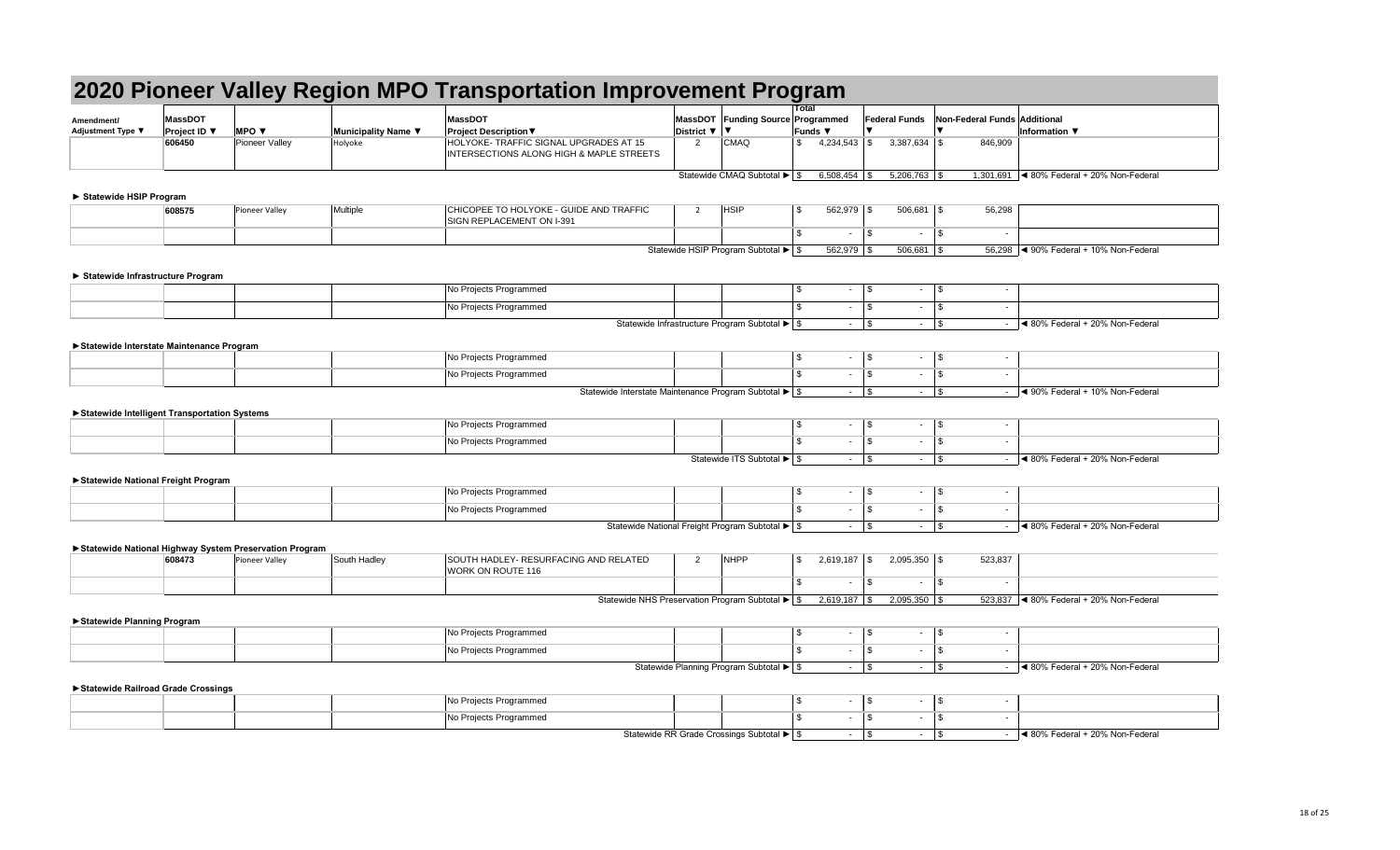| Amendment/<br><b>Adjustment Type ▼</b>     | <b>MassDOT</b><br><b>Project ID</b> $\blacktriangledown$ | <b>MPO v</b> | Municipality Name ▼ | <b>MassDOT</b><br><b>Project Description ▼</b> | MassDOT Funding Sourc<br>District $\nabla$   $\nabla$ |
|--------------------------------------------|----------------------------------------------------------|--------------|---------------------|------------------------------------------------|-------------------------------------------------------|
| ▶ Statewide Safe Routes to Schools Program |                                                          |              |                     |                                                |                                                       |
|                                            |                                                          |              |                     | No Projects Programmed                         | <b>SRTS</b>                                           |
|                                            |                                                          |              |                     | No Projects Programmed                         | <b>SRTS</b>                                           |

|                                          |                                |              | 2020 Pioneer Valley Region MPO Transportation Improvement Program |                                                                |                                                                                   |                                                                  |                                                  |                                    |                                                       |                                                    |
|------------------------------------------|--------------------------------|--------------|-------------------------------------------------------------------|----------------------------------------------------------------|-----------------------------------------------------------------------------------|------------------------------------------------------------------|--------------------------------------------------|------------------------------------|-------------------------------------------------------|----------------------------------------------------|
| Amendment/<br>Adjustment Type ▼          | <b>MassDOT</b><br>Project ID ▼ | <b>MPO ▼</b> | Municipality Name ▼                                               | <b>MassDOT</b><br><b>Project Description ▼</b>                 |                                                                                   | MassDOT Funding Source Programmed<br>District ▼ ▼                | Total<br><b>Funds ▼</b>                          | <b>Federal Funds</b>               | Non-Federal Funds Additional                          | Information ▼                                      |
| Statewide Safe Routes to Schools Program |                                |              |                                                                   |                                                                |                                                                                   |                                                                  |                                                  |                                    |                                                       |                                                    |
|                                          |                                |              |                                                                   | No Projects Programmed                                         |                                                                                   | <b>SRTS</b>                                                      | $\sqrt[6]{\frac{1}{2}}$<br>$\sim$                | $\vert$ \$<br>$\blacksquare$       | $\vert$ \$<br>$\overline{\phantom{a}}$                |                                                    |
|                                          |                                |              |                                                                   | No Projects Programmed                                         |                                                                                   | <b>SRTS</b>                                                      | $\mathbb{S}$<br>$\sim$                           | $\vert$ \$<br>$\blacksquare$       | $\vert$ \$                                            |                                                    |
|                                          |                                |              |                                                                   |                                                                | Statewide Safe Routes to Schools Program Subtotal $\blacktriangleright$ $\mid$ \$ |                                                                  | $\sim$                                           | $\frac{1}{3}$<br>$\sim$            | $\vert$ \$                                            | I < Funding Split Varies by Funding Source         |
| ▶ Statewide Stormwater Retrofits         |                                |              |                                                                   |                                                                |                                                                                   |                                                                  |                                                  |                                    |                                                       |                                                    |
|                                          |                                |              |                                                                   | No Projects Programmed                                         |                                                                                   |                                                                  | $\mathfrak{S}$<br>$\sim$                         | $\frac{1}{3}$<br>$\sim$            | $\vert$ \$<br>$\sim$                                  |                                                    |
|                                          |                                |              |                                                                   | No Projects Programmed                                         |                                                                                   |                                                                  | \$<br>$\sim$                                     | $\vert$ \$<br>$\blacksquare$       | \$<br>$\overline{\phantom{a}}$                        |                                                    |
|                                          |                                |              |                                                                   |                                                                |                                                                                   | Statewide Stormwater Retrofits Subtotal $\blacktriangleright$ \$ |                                                  | $\sim$                             | $\vert$ \$                                            | $\blacktriangleleft$ 80% Federal + 20% Non-Federal |
| Statewide Transportation Enhancements    |                                |              |                                                                   | No Projects Programmed                                         |                                                                                   |                                                                  | $\mathfrak{S}$                                   |                                    | $\sim$                                                |                                                    |
|                                          |                                |              |                                                                   | No Projects Programmed                                         |                                                                                   |                                                                  | $\mathfrak{L}$<br>$\sim$                         | $\vert$ \$<br>$\sim$               | \$<br>$\overline{\phantom{a}}$                        |                                                    |
|                                          |                                |              |                                                                   |                                                                | Statewide Transportation Enhancements Subtotal $\blacktriangleright$ \$           |                                                                  |                                                  |                                    |                                                       | $\blacktriangleleft$ 80% Federal + 20% Non-Federal |
|                                          |                                |              |                                                                   |                                                                |                                                                                   |                                                                  |                                                  |                                    |                                                       |                                                    |
| ▶ Other Statewide Items                  |                                |              |                                                                   | <b>ABP GANS Repayment</b>                                      |                                                                                   |                                                                  | \$                                               | $-$ \$                             | $\sim$                                                |                                                    |
|                                          |                                |              |                                                                   | Award Adjustments, Change Orders, Project Value                |                                                                                   |                                                                  | $\mathbb{S}$<br>$\sim$ $-$                       | $\frac{1}{3}$                      |                                                       |                                                    |
|                                          |                                |              |                                                                   | Changes, Etc.<br>DBEs, FAPO, Pavement Lab Retrofits, and Misc. |                                                                                   |                                                                  | \$.<br>$\sim$                                    | $\sqrt{S}$<br>$\sim$               | \$                                                    |                                                    |
|                                          |                                |              |                                                                   | Programs<br>Planning                                           |                                                                                   |                                                                  | \$<br>$\sim$                                     | $\vert$ \$<br>$\sim$               | 8<br>$\overline{\phantom{a}}$                         |                                                    |
|                                          |                                |              |                                                                   | Statewide Design and Right of Way                              |                                                                                   |                                                                  | \$<br>$\sim$                                     | $\vert$ \$<br>$\sim$ $-$           | <b>S</b><br>$\sim$                                    |                                                    |
|                                          |                                |              |                                                                   | Statewide Recreational Trails                                  |                                                                                   | Other Statewide Items Subtotal $\blacktriangleright$ \$          | $\sim$<br>$\sim$                                 | $\sim$<br>$\vert$ \$<br>$\sim$ $-$ | \$<br>$\sim$<br>\$<br>$\sim$                          | I < Funding Split Varies by Funding Source         |
|                                          |                                |              |                                                                   |                                                                |                                                                                   |                                                                  |                                                  |                                    |                                                       |                                                    |
|                                          |                                |              |                                                                   |                                                                |                                                                                   |                                                                  |                                                  |                                    |                                                       |                                                    |
| Section 2A / Non-Federal Projects        |                                |              |                                                                   |                                                                |                                                                                   |                                                                  |                                                  |                                    |                                                       |                                                    |
| Non Federal Aid                          |                                |              |                                                                   |                                                                |                                                                                   |                                                                  |                                                  |                                    |                                                       |                                                    |
|                                          |                                |              |                                                                   | No Projects Programmed                                         |                                                                                   | <b>NFA</b>                                                       | $\mathfrak{S}$                                   |                                    | $\boldsymbol{\mathsf{S}}$<br>$\overline{\phantom{a}}$ |                                                    |
|                                          |                                |              |                                                                   | No Projects Programmed                                         |                                                                                   | <b>NFA</b>                                                       | \$                                               |                                    | \$<br>$\overline{\phantom{a}}$                        |                                                    |
|                                          |                                |              |                                                                   |                                                                |                                                                                   | Non-Federal Aid Subtotal▶ \$                                     | $\sim$                                           |                                    | $\mathfrak{F}$                                        | $-$ 4100% Non-Federal                              |
| Section 2B / Non-Federal Bridge Projects |                                |              |                                                                   |                                                                |                                                                                   |                                                                  |                                                  |                                    |                                                       |                                                    |
| Section 2B / Non-Federal Bridge Projects |                                |              |                                                                   |                                                                |                                                                                   |                                                                  |                                                  |                                    |                                                       |                                                    |
|                                          |                                |              |                                                                   | No Projects Programmed                                         |                                                                                   | <b>NFA</b>                                                       | $\mathfrak{S}$<br>$\sim$                         |                                    | \$<br>$\overline{\phantom{a}}$                        |                                                    |
|                                          |                                |              |                                                                   | No Projects Programmed                                         |                                                                                   | <b>NFA</b>                                                       | \$<br>$\sim$                                     |                                    | -\$<br>$\overline{\phantom{a}}$                       |                                                    |
|                                          |                                |              |                                                                   |                                                                | Section 2B / Non-Federal Bridge Projects Subtotal > \$                            |                                                                  | $\sim$                                           |                                    | -\$                                                   | $-$ 4100% Non-Federal                              |
|                                          |                                |              | 2020 Pioneer Valley Region MPO TIP Summary                        |                                                                |                                                                                   |                                                                  | <b>TIP Section 1:</b>                            | <b>TIP Section 2:</b>              | <b>Total of All</b><br><b>Projects</b> ▼              |                                                    |
|                                          |                                |              |                                                                   |                                                                |                                                                                   |                                                                  |                                                  |                                    |                                                       |                                                    |
|                                          |                                |              |                                                                   |                                                                |                                                                                   |                                                                  | Total $\blacktriangleright$   \$ 40,267,400   \$ |                                    |                                                       | 40,267,400  ◀ Total Spending in Region             |

|                                                 |                                       |              |                     | 2020 Pioneer Valley Region MPO Transportation Improvement Program            |                              |                                                                  |                                                                    |                                         |                                            |                                                            |
|-------------------------------------------------|---------------------------------------|--------------|---------------------|------------------------------------------------------------------------------|------------------------------|------------------------------------------------------------------|--------------------------------------------------------------------|-----------------------------------------|--------------------------------------------|------------------------------------------------------------|
| Amendment/<br>Adjustment Type ▼                 | <b>MassDOT</b><br><b>Project ID</b> ▼ | <b>MPO ▼</b> | Municipality Name ▼ | MassDOT<br><b>Project Description ▼</b>                                      | District $\nabla$   $\nabla$ | MassDOT Funding Source Programmed                                | Total<br><b>Funds ▼</b>                                            | <b>Federal Funds</b>                    | Non-Federal Funds Additional               | Information ▼                                              |
| <b>Statewide Safe Routes to Schools Program</b> |                                       |              |                     |                                                                              |                              |                                                                  |                                                                    |                                         |                                            |                                                            |
|                                                 |                                       |              |                     | No Projects Programmed                                                       |                              | SRTS                                                             | $\boldsymbol{\mathsf{S}}$<br>$\sim$                                | $\vert$ \$                              | $\sqrt{5}$                                 |                                                            |
|                                                 |                                       |              |                     | No Projects Programmed                                                       |                              | <b>SRTS</b>                                                      | \$<br>$\sim$                                                       | \$<br>$\sim$                            | -\$                                        |                                                            |
|                                                 |                                       |              |                     | Statewide Safe Routes to Schools Program Subtotal ▶ \$                       |                              |                                                                  | $\sim$ $-$                                                         | $\vert$ \$                              |                                            | $\vert$ < Funding Split Varies by Funding Source<br>$\sim$ |
|                                                 |                                       |              |                     |                                                                              |                              |                                                                  |                                                                    |                                         |                                            |                                                            |
| Statewide Stormwater Retrofits                  |                                       |              |                     | No Projects Programmed                                                       |                              |                                                                  | \$<br>$\sim$                                                       | $\sqrt{3}$<br>$\sim$                    | $\sqrt{S}$<br>$\sim$                       |                                                            |
|                                                 |                                       |              |                     | No Projects Programmed                                                       |                              |                                                                  | $\sim$                                                             | $\vert$ \$<br>$\sim$                    | $\sqrt{3}$<br>$\sim$                       |                                                            |
|                                                 |                                       |              |                     |                                                                              |                              | Statewide Stormwater Retrofits Subtotal $\blacktriangleright$ \$ | $\sim$                                                             | $\sqrt{3}$<br>$\sim$                    | $\sqrt{3}$<br>$\sim$                       | $\blacktriangleleft$ 80% Federal + 20% Non-Federal         |
|                                                 |                                       |              |                     |                                                                              |                              |                                                                  |                                                                    |                                         |                                            |                                                            |
| Statewide Transportation Enhancements           |                                       |              |                     | No Projects Programmed                                                       |                              |                                                                  | \$<br>$\sim$ $-$                                                   | $\sqrt{3}$<br>$\sim$                    | $\vert$ \$<br>$\sim$                       |                                                            |
|                                                 |                                       |              |                     | No Projects Programmed                                                       |                              |                                                                  | £.<br>$\sim 10$                                                    | $\sqrt{3}$<br>$\sim$                    | $\sqrt{3}$<br>$\sim$                       |                                                            |
|                                                 |                                       |              |                     | Statewide Transportation Enhancements Subtotal $\blacktriangleright$ \$      |                              |                                                                  | $\sim$                                                             | $\sqrt{3}$                              |                                            | Sol% Federal + 20% Non-Federal                             |
|                                                 |                                       |              |                     |                                                                              |                              |                                                                  |                                                                    |                                         |                                            |                                                            |
| Other Statewide Items                           |                                       |              |                     |                                                                              |                              |                                                                  |                                                                    |                                         |                                            |                                                            |
|                                                 |                                       |              |                     | <b>ABP GANS Repayment</b><br>Award Adjustments, Change Orders, Project Value |                              |                                                                  | $\boldsymbol{\mathsf{S}}$<br>$\sim$<br>$\mathcal{L}$<br>$\sim$ $-$ | \$<br>$\overline{\mathsf{s}}$<br>$\sim$ | $\vert$ \$                                 | $\sim$                                                     |
|                                                 |                                       |              |                     | Changes, Etc.                                                                |                              |                                                                  |                                                                    |                                         |                                            |                                                            |
|                                                 |                                       |              |                     | DBEs, FAPO, Pavement Lab Retrofits, and Misc.                                |                              |                                                                  | \$<br>$\sim$                                                       | <b>S</b>                                | $\sqrt{3}$<br>$\overline{\phantom{a}}$     |                                                            |
|                                                 |                                       |              |                     | Programs<br>Planning                                                         |                              |                                                                  | \$<br>$\sim$                                                       | l \$<br>$\sim$                          | - \$<br>$\sim$                             |                                                            |
|                                                 |                                       |              |                     | Statewide Design and Right of Way                                            |                              |                                                                  | \$<br>$\sim$                                                       | \$<br>$\sim$                            | -\$<br>$\sim$                              |                                                            |
|                                                 |                                       |              |                     | Statewide Recreational Trails                                                |                              | Other Statewide Items Subtotal $\blacktriangleright$ $\mid$ \$   | $\sim$<br>$\sim$                                                   | ∣\$<br>$\sim$<br>$\sqrt{3}$<br>$\sim$   | $\mathfrak{p}$<br>$\sim$<br>$\mathfrak{g}$ | ◯ Tunding Split Varies by Funding Source<br>$\sim$         |
| Section 2A / Non-Federal Projects               |                                       |              |                     |                                                                              |                              |                                                                  |                                                                    |                                         |                                            |                                                            |
| Non Federal Aid                                 |                                       |              |                     |                                                                              |                              |                                                                  |                                                                    |                                         |                                            |                                                            |
|                                                 |                                       |              |                     | No Projects Programmed                                                       |                              | <b>NFA</b>                                                       | \$<br>$\sim$                                                       |                                         | \$                                         | $\sim$                                                     |
|                                                 |                                       |              |                     | No Projects Programmed                                                       |                              | <b>NFA</b>                                                       |                                                                    |                                         | $\boldsymbol{\mathsf{S}}$                  |                                                            |
| Section 2B / Non-Federal Bridge Projects        |                                       |              |                     |                                                                              |                              | Non-Federal Aid Subtotal▶ \$                                     | $\sim$                                                             |                                         | $\mathfrak{S}$                             | <b>E</b> 100% Non-Federal                                  |
| Section 2B / Non-Federal Bridge Projects        |                                       |              |                     |                                                                              |                              |                                                                  |                                                                    |                                         |                                            |                                                            |
|                                                 |                                       |              |                     | No Projects Programmed                                                       |                              | <b>NFA</b>                                                       | \$.<br>٠                                                           |                                         | \$                                         |                                                            |
|                                                 |                                       |              |                     | No Projects Programmed                                                       |                              | <b>NFA</b>                                                       | \$<br>$\sim$                                                       |                                         | -\$<br>$\sim$                              |                                                            |
|                                                 |                                       |              |                     | Section 2B / Non-Federal Bridge Projects Subtotal ▶   \$                     |                              |                                                                  | $\sim$                                                             |                                         | -\$                                        | <b>EXERUITE</b> 100% Non-Federal<br>$\sim$                 |
|                                                 |                                       |              |                     |                                                                              |                              |                                                                  |                                                                    |                                         |                                            |                                                            |
|                                                 |                                       |              |                     | 2020 Pioneer Valley Region MPO TIP Summary                                   |                              |                                                                  | <b>TIP Section 1:</b>                                              | <b>TIP Section 2:</b>                   | <b>Total of All</b><br><b>Projects</b> ▼   |                                                            |
|                                                 |                                       |              |                     |                                                                              |                              |                                                                  | Total $\blacktriangleright$   \$ 40,267,400   \$                   |                                         |                                            | 40,267,400  ◀ Total Spending in Region                     |

|                                          |                                       |                          | 2020 Pioneer Valley Region MPO Transportation Improvement Program |                                                                    |                                                        |                                                                         |                                                            |                       |                                          |                                    |                                               |
|------------------------------------------|---------------------------------------|--------------------------|-------------------------------------------------------------------|--------------------------------------------------------------------|--------------------------------------------------------|-------------------------------------------------------------------------|------------------------------------------------------------|-----------------------|------------------------------------------|------------------------------------|-----------------------------------------------|
| Amendment/<br><b>Adjustment Type ▼</b>   | <b>MassDOT</b><br><b>Project ID</b> ▼ | MPO $\blacktriangledown$ | Municipality Name ▼                                               | <b>MassDOT</b><br><b>Project Description ▼</b>                     | District $\nabla$   $\nabla$                           | MassDOT Funding Source Programmed                                       | <b>Total</b><br>Funds $\blacktriangledown$                 | <b>Federal Funds</b>  |                                          |                                    | Non-Federal Funds Additional<br>Information ▼ |
| Statewide Safe Routes to Schools Program |                                       |                          |                                                                   |                                                                    |                                                        |                                                                         |                                                            |                       |                                          |                                    |                                               |
|                                          |                                       |                          |                                                                   | No Projects Programmed                                             |                                                        | <b>SRTS</b>                                                             | $\sqrt{3}$<br>$\sim$                                       | $\sqrt{3}$            | $\vert$ \$<br>$\sim$                     |                                    |                                               |
|                                          |                                       |                          |                                                                   | No Projects Programmed                                             |                                                        | <b>SRTS</b>                                                             | $$^{\circ}$<br>$\sim$                                      | $\vert$ \$            | \$<br>$\sim$                             |                                    |                                               |
|                                          |                                       |                          |                                                                   |                                                                    | Statewide Safe Routes to Schools Program Subtotal ▶ \$ |                                                                         | $\sim$                                                     | $\vert$ \$            | $\vert$ \$<br>$\sim$                     |                                    | I < Funding Split Varies by Funding Source    |
| ▶ Statewide Stormwater Retrofits         |                                       |                          |                                                                   |                                                                    |                                                        |                                                                         |                                                            |                       |                                          |                                    |                                               |
|                                          |                                       |                          |                                                                   | No Projects Programmed                                             |                                                        |                                                                         | $\sqrt{3}$<br>$\sim$                                       | $\vert$ \$            | $\frac{1}{3}$<br>$\sim$                  | $\blacksquare$                     |                                               |
|                                          |                                       |                          |                                                                   | No Projects Programmed                                             |                                                        |                                                                         | $\mathbb{S}$<br>$\sim$                                     | $\vert$ \$            | $\sqrt{3}$<br>$\sim$                     | $\overline{\phantom{a}}$           |                                               |
|                                          |                                       |                          |                                                                   |                                                                    |                                                        | Statewide Stormwater Retrofits Subtotal $\blacktriangleright$ $\mid$ \$ | $\sim$                                                     | $\sqrt{S}$            | $\sqrt{3}$<br>$\sim 100$                 |                                    | ◀ 80% Federal + 20% Non-Federal               |
| Statewide Transportation Enhancements    |                                       |                          |                                                                   | No Projects Programmed                                             |                                                        |                                                                         | \$<br>$\sim$                                               | $\vert$ \$            |                                          | $\sim$                             |                                               |
|                                          |                                       |                          |                                                                   | No Projects Programmed                                             |                                                        |                                                                         | $\mathfrak{L}$<br>$\sim$                                   | $\vert$ \$            | $\sqrt{3}$<br>$\sim$                     | $\blacksquare$                     |                                               |
|                                          |                                       |                          |                                                                   |                                                                    | Statewide Transportation Enhancements Subtotal ▶   \$  |                                                                         |                                                            | $-$ \$                |                                          |                                    | ◀ 80% Federal + 20% Non-Federal               |
| ▶ Other Statewide Items                  |                                       |                          |                                                                   |                                                                    |                                                        |                                                                         |                                                            |                       |                                          |                                    |                                               |
|                                          |                                       |                          |                                                                   | <b>ABP GANS Repayment</b>                                          |                                                        |                                                                         | $\sqrt{3}$<br>$\sim$                                       | $\vert$ \$            |                                          | $\sim$                             |                                               |
|                                          |                                       |                          |                                                                   | Award Adjustments, Change Orders, Project Value<br>Changes, Etc.   |                                                        |                                                                         | $\mathbb{S}$<br>$\sim$                                     | $\vert$ \$            |                                          |                                    |                                               |
|                                          |                                       |                          |                                                                   | DBEs, FAPO, Pavement Lab Retrofits, and Misc.<br>Programs          |                                                        |                                                                         | $\mathfrak{L}$<br>$\sim$                                   | $\vert$ \$            | $\mathfrak{S}$<br>$\blacksquare$         | $\overline{\phantom{a}}$           |                                               |
|                                          |                                       |                          |                                                                   | Planning                                                           |                                                        |                                                                         | $\mathfrak{F}$<br>$\sim$                                   | ∣\$                   | -\$<br>$\sim$                            | $\sim$                             |                                               |
|                                          |                                       |                          |                                                                   | Statewide Design and Right of Way<br>Statewide Recreational Trails |                                                        |                                                                         | \$<br>$\sim$<br>$\sim$                                     | $\sqrt{3}$            | \$<br>$\sim$<br>\$<br>$\sim$             | $\overline{\phantom{a}}$<br>$\sim$ |                                               |
|                                          |                                       |                          |                                                                   |                                                                    |                                                        | Other Statewide Items Subtotal $\blacktriangleright$ \$                 | $\sim$                                                     | $\vert$ \$            | \$<br>$\sim$ $-$                         |                                    | ◀ Funding Split Varies by Funding Source      |
| Section 2A / Non-Federal Projects        |                                       |                          |                                                                   |                                                                    |                                                        |                                                                         |                                                            |                       |                                          |                                    |                                               |
|                                          |                                       |                          |                                                                   |                                                                    |                                                        |                                                                         |                                                            |                       |                                          |                                    |                                               |
| Non Federal Aid                          |                                       |                          |                                                                   | No Projects Programmed                                             |                                                        | <b>NFA</b>                                                              | \$                                                         |                       | \$                                       |                                    |                                               |
|                                          |                                       |                          |                                                                   | No Projects Programmed                                             |                                                        | <b>NFA</b>                                                              | -\$                                                        |                       | \$                                       |                                    |                                               |
|                                          |                                       |                          |                                                                   |                                                                    |                                                        | Non-Federal Aid Subtotal▶ \$                                            | $\sim$                                                     |                       | \$                                       | $\blacksquare$                     | <u>I</u> <100% Non-Federal                    |
| Section 2B / Non-Federal Bridge Projects |                                       |                          |                                                                   |                                                                    |                                                        |                                                                         |                                                            |                       |                                          |                                    |                                               |
|                                          |                                       |                          |                                                                   |                                                                    |                                                        |                                                                         |                                                            |                       |                                          |                                    |                                               |
| Section 2B / Non-Federal Bridge Projects |                                       |                          |                                                                   | No Projects Programmed                                             |                                                        | <b>NFA</b>                                                              | - \$                                                       |                       | \$                                       |                                    |                                               |
|                                          |                                       |                          |                                                                   | No Projects Programmed                                             |                                                        | <b>NFA</b>                                                              | \$<br>$\sim$                                               |                       | -\$                                      | $\blacksquare$                     |                                               |
|                                          |                                       |                          |                                                                   |                                                                    | Section 2B / Non-Federal Bridge Projects Subtotal > \$ |                                                                         | $\sim$                                                     |                       | $\mathfrak{L}$                           | $\sim$                             | <b>I</b> <100% Non-Federal                    |
|                                          |                                       |                          |                                                                   |                                                                    |                                                        |                                                                         |                                                            |                       |                                          |                                    |                                               |
|                                          |                                       |                          | 2020 Pioneer Valley Region MPO TIP Summary                        |                                                                    |                                                        |                                                                         | <b>TIP Section 1:</b>                                      | <b>TIP Section 2:</b> | <b>Total of All</b><br><b>Projects</b> ▼ |                                    |                                               |
|                                          |                                       |                          |                                                                   |                                                                    |                                                        |                                                                         | Total $\triangleright$ $\boxed{\$$ 40,267,400 $\boxed{\$}$ |                       | $-$ \$                                   |                                    | 40,267,400  ◀ Total Spending in Region        |

|                                          |                                       |              | 2020 Pioneer Valley Region MPO Transportation Improvement Program |                                                                |                                                                                |                                                                   |                                                  |                                              |                       |                                          |                                    |                                            |
|------------------------------------------|---------------------------------------|--------------|-------------------------------------------------------------------|----------------------------------------------------------------|--------------------------------------------------------------------------------|-------------------------------------------------------------------|--------------------------------------------------|----------------------------------------------|-----------------------|------------------------------------------|------------------------------------|--------------------------------------------|
| Amendment/<br><b>Adjustment Type ▼</b>   | <b>MassDOT</b><br><b>Project ID</b> ▼ | <b>MPO V</b> | Municipality Name ▼                                               | <b>MassDOT</b><br><b>Project Description ▼</b>                 |                                                                                | MassDOT Funding Source Programmed<br>District $\nabla$   $\nabla$ | <b>Total</b><br>Funds ▼                          |                                              | <b>Federal Funds</b>  | Non-Federal Funds Additional             |                                    | Information ▼                              |
| Statewide Safe Routes to Schools Program |                                       |              |                                                                   |                                                                |                                                                                |                                                                   |                                                  |                                              |                       |                                          |                                    |                                            |
|                                          |                                       |              |                                                                   | No Projects Programmed                                         |                                                                                | <b>SRTS</b>                                                       | $\sqrt{3}$                                       | $\sqrt{3}$<br>$\sim$                         | $\sim$                | $\vert$ \$                               |                                    |                                            |
|                                          |                                       |              |                                                                   | No Projects Programmed                                         |                                                                                | <b>SRTS</b>                                                       | $\mathfrak{S}$                                   | $\vert$ \$<br>$\sim$                         | $\sim$                | \$                                       | $\overline{\phantom{a}}$           |                                            |
|                                          |                                       |              |                                                                   |                                                                | Statewide Safe Routes to Schools Program Subtotal ▶ \$                         |                                                                   |                                                  | 8<br>$\sim$                                  |                       |                                          | $\blacksquare$                     | I < Funding Split Varies by Funding Source |
| ▶ Statewide Stormwater Retrofits         |                                       |              |                                                                   |                                                                |                                                                                |                                                                   |                                                  |                                              |                       |                                          |                                    |                                            |
|                                          |                                       |              |                                                                   | No Projects Programmed                                         |                                                                                |                                                                   | \$                                               | $\vert$ \$<br>$\sim$                         | $\sim$                | $\frac{1}{3}$                            | $\sim$                             |                                            |
|                                          |                                       |              |                                                                   | No Projects Programmed                                         |                                                                                |                                                                   | -\$                                              | $\sqrt{3}$<br>$\sim$                         | $\sim$                | $\sqrt{3}$                               | $\sim$                             |                                            |
|                                          |                                       |              |                                                                   |                                                                |                                                                                | Statewide Stormwater Retrofits Subtotal $\blacktriangleright$ \$  |                                                  | $\vert$ \$<br>$\sim$                         | $\sim 100$            | $\vert$ \$                               | $\sim$                             | ◀ 80% Federal + 20% Non-Federal            |
| Statewide Transportation Enhancements    |                                       |              |                                                                   |                                                                |                                                                                |                                                                   |                                                  |                                              |                       |                                          |                                    |                                            |
|                                          |                                       |              |                                                                   | No Projects Programmed                                         |                                                                                |                                                                   | -\$<br>$\mathfrak{L}$                            | $\sqrt{3}$<br>$\sim$                         |                       | $-$ \$                                   | $\sim$                             |                                            |
|                                          |                                       |              |                                                                   | No Projects Programmed                                         |                                                                                |                                                                   |                                                  | $\sqrt{3}$<br>$\sim$                         | $\sim$                | $\sqrt{3}$                               | $\overline{\phantom{a}}$           | ◀ 80% Federal + 20% Non-Federal            |
|                                          |                                       |              |                                                                   |                                                                | Statewide Transportation Enhancements Subtotal $\blacktriangleright$ $\mid$ \$ |                                                                   |                                                  |                                              |                       |                                          |                                    |                                            |
| ▶ Other Statewide Items                  |                                       |              |                                                                   | <b>ABP GANS Repayment</b>                                      |                                                                                |                                                                   | \$                                               | $\vert$ \$<br>$\sim$                         |                       | $-$ \$                                   | $\sim$                             |                                            |
|                                          |                                       |              |                                                                   | Award Adjustments, Change Orders, Project Value                |                                                                                |                                                                   | $\mathfrak{L}$                                   | $\lceil$ \$<br>$\sim$                        | $\sim$ $-$            | $\sqrt{3}$                               |                                    |                                            |
|                                          |                                       |              |                                                                   | Changes, Etc.<br>DBEs, FAPO, Pavement Lab Retrofits, and Misc. |                                                                                |                                                                   | -\$                                              | $\mathsf{I}$<br>$\sim$                       | $\blacksquare$        | $\mathbb{S}$                             | ٠                                  |                                            |
|                                          |                                       |              |                                                                   | Programs                                                       |                                                                                |                                                                   |                                                  |                                              |                       |                                          |                                    |                                            |
|                                          |                                       |              |                                                                   | Planning<br>Statewide Design and Right of Way                  |                                                                                |                                                                   | -\$<br>-\$                                       | $\vert$ \$<br>$\sim$<br>$\vert$ \$<br>$\sim$ | $\sim$<br>$\sim$      | \$<br>$\sqrt{3}$                         | $\overline{\phantom{a}}$<br>$\sim$ |                                            |
|                                          |                                       |              |                                                                   | Statewide Recreational Trails                                  |                                                                                |                                                                   |                                                  | $\frac{3}{4}$<br>$\sim$                      | $\sim$                | \$                                       | $\sim$                             |                                            |
|                                          |                                       |              |                                                                   |                                                                |                                                                                | Other Statewide Items Subtotal $\blacktriangleright$ \$           |                                                  | $\vert$ \$<br>$\sim$                         | $\sim$                | $\sqrt{3}$                               |                                    | ◀ Funding Split Varies by Funding Source   |
|                                          |                                       |              |                                                                   |                                                                |                                                                                |                                                                   |                                                  |                                              |                       |                                          |                                    |                                            |
| Section 2A / Non-Federal Projects        |                                       |              |                                                                   |                                                                |                                                                                |                                                                   |                                                  |                                              |                       |                                          |                                    |                                            |
| Non Federal Aid                          |                                       |              |                                                                   |                                                                |                                                                                |                                                                   |                                                  |                                              |                       |                                          |                                    |                                            |
|                                          |                                       |              |                                                                   | No Projects Programmed                                         |                                                                                | <b>NFA</b>                                                        | \$                                               | $\sim$                                       |                       | $\boldsymbol{\mathsf{S}}$                | ٠                                  |                                            |
|                                          |                                       |              |                                                                   | No Projects Programmed                                         |                                                                                | <b>NFA</b>                                                        | -\$                                              |                                              |                       | \$                                       |                                    |                                            |
|                                          |                                       |              |                                                                   |                                                                |                                                                                | Non-Federal Aid Subtotal▶ \$                                      |                                                  | $\sim$                                       |                       | $\mathfrak{F}$                           |                                    | <u>I</u> <100% Non-Federal                 |
| Section 2B / Non-Federal Bridge Projects |                                       |              |                                                                   |                                                                |                                                                                |                                                                   |                                                  |                                              |                       |                                          |                                    |                                            |
|                                          |                                       |              |                                                                   |                                                                |                                                                                |                                                                   |                                                  |                                              |                       |                                          |                                    |                                            |
| Section 2B / Non-Federal Bridge Projects |                                       |              |                                                                   | No Projects Programmed                                         |                                                                                | <b>NFA</b>                                                        | -\$                                              | $\sim$                                       |                       | \$                                       | $\overline{\phantom{a}}$           |                                            |
|                                          |                                       |              |                                                                   | No Projects Programmed                                         |                                                                                | <b>NFA</b>                                                        | $\mathfrak{F}$                                   | $\sim$                                       |                       | -\$                                      | $\sim$                             |                                            |
|                                          |                                       |              |                                                                   |                                                                | Section 2B / Non-Federal Bridge Projects Subtotal   \$                         |                                                                   |                                                  | $\sim$                                       |                       | $\mathfrak{S}$                           | $\overline{a}$                     | 1100% Non-Federal                          |
|                                          |                                       |              |                                                                   |                                                                |                                                                                |                                                                   |                                                  |                                              |                       |                                          |                                    |                                            |
|                                          |                                       |              | 2020 Pioneer Valley Region MPO TIP Summary                        |                                                                |                                                                                |                                                                   | <b>TIP Section 1:</b>                            |                                              | <b>TIP Section 2:</b> | <b>Total of All</b><br><b>Projects</b> ▼ |                                    |                                            |
|                                          |                                       |              |                                                                   |                                                                |                                                                                |                                                                   | Total $\blacktriangleright$   \$ 40,267,400   \$ |                                              |                       | $-1$ \$                                  |                                    | 40,267,400  ◀ Total Spending in Region     |

|                                          |                                       |                          | 2020 Pioneer Valley Region MPO Transportation Improvement Program |                                                                    |                                                        |                                                                         |                                                            |                       |                                          |                                    |                                               |
|------------------------------------------|---------------------------------------|--------------------------|-------------------------------------------------------------------|--------------------------------------------------------------------|--------------------------------------------------------|-------------------------------------------------------------------------|------------------------------------------------------------|-----------------------|------------------------------------------|------------------------------------|-----------------------------------------------|
| Amendment/<br><b>Adjustment Type ▼</b>   | <b>MassDOT</b><br><b>Project ID</b> ▼ | MPO $\blacktriangledown$ | Municipality Name ▼                                               | <b>MassDOT</b><br><b>Project Description ▼</b>                     | District $\nabla$   $\nabla$                           | MassDOT Funding Source Programmed                                       | <b>Total</b><br>Funds $\blacktriangledown$                 | <b>Federal Funds</b>  |                                          |                                    | Non-Federal Funds Additional<br>Information ▼ |
| Statewide Safe Routes to Schools Program |                                       |                          |                                                                   |                                                                    |                                                        |                                                                         |                                                            |                       |                                          |                                    |                                               |
|                                          |                                       |                          |                                                                   | No Projects Programmed                                             |                                                        | <b>SRTS</b>                                                             | $\sqrt{3}$<br>$\sim$                                       | $\sqrt{3}$            | $\vert$ \$<br>$\sim$                     |                                    |                                               |
|                                          |                                       |                          |                                                                   | No Projects Programmed                                             |                                                        | <b>SRTS</b>                                                             | $$^{\circ}$<br>$\sim$                                      | $\vert$ \$            | \$<br>$\sim$                             |                                    |                                               |
|                                          |                                       |                          |                                                                   |                                                                    | Statewide Safe Routes to Schools Program Subtotal ▶ \$ |                                                                         | $\sim$                                                     | $\vert$ \$            | $\vert$ \$<br>$\sim$                     |                                    | I < Funding Split Varies by Funding Source    |
| ▶ Statewide Stormwater Retrofits         |                                       |                          |                                                                   |                                                                    |                                                        |                                                                         |                                                            |                       |                                          |                                    |                                               |
|                                          |                                       |                          |                                                                   | No Projects Programmed                                             |                                                        |                                                                         | $\sqrt{3}$<br>$\sim$                                       | $\vert$ \$            | $\frac{1}{3}$<br>$\sim$                  | $\blacksquare$                     |                                               |
|                                          |                                       |                          |                                                                   | No Projects Programmed                                             |                                                        |                                                                         | $\mathbb{S}$<br>$\sim$                                     | $\vert$ \$            | $\sqrt{3}$<br>$\sim$                     | $\overline{\phantom{a}}$           |                                               |
|                                          |                                       |                          |                                                                   |                                                                    |                                                        | Statewide Stormwater Retrofits Subtotal $\blacktriangleright$ $\mid$ \$ | $\sim$                                                     | $\sqrt{S}$            | $\sqrt{3}$<br>$\sim 100$                 |                                    | ◀ 80% Federal + 20% Non-Federal               |
| Statewide Transportation Enhancements    |                                       |                          |                                                                   | No Projects Programmed                                             |                                                        |                                                                         | \$<br>$\sim$                                               | $\vert$ \$            |                                          | $\sim$                             |                                               |
|                                          |                                       |                          |                                                                   | No Projects Programmed                                             |                                                        |                                                                         | $\mathfrak{L}$<br>$\sim$                                   | $\vert$ \$            | $\sqrt{3}$<br>$\sim$                     | $\blacksquare$                     |                                               |
|                                          |                                       |                          |                                                                   |                                                                    | Statewide Transportation Enhancements Subtotal ▶   \$  |                                                                         |                                                            | $-$ \$                |                                          |                                    | ◀ 80% Federal + 20% Non-Federal               |
| ▶ Other Statewide Items                  |                                       |                          |                                                                   |                                                                    |                                                        |                                                                         |                                                            |                       |                                          |                                    |                                               |
|                                          |                                       |                          |                                                                   | <b>ABP GANS Repayment</b>                                          |                                                        |                                                                         | $\sqrt{3}$<br>$\sim$                                       | $\vert$ \$            |                                          | $\sim$                             |                                               |
|                                          |                                       |                          |                                                                   | Award Adjustments, Change Orders, Project Value<br>Changes, Etc.   |                                                        |                                                                         | $\mathbb{S}$<br>$\sim$                                     | $\vert$ \$            |                                          |                                    |                                               |
|                                          |                                       |                          |                                                                   | DBEs, FAPO, Pavement Lab Retrofits, and Misc.<br>Programs          |                                                        |                                                                         | $\mathfrak{L}$<br>$\sim$                                   | $\vert$ \$            | $\mathbb{S}$<br>$\blacksquare$           | $\overline{\phantom{a}}$           |                                               |
|                                          |                                       |                          |                                                                   | Planning                                                           |                                                        |                                                                         | $\mathfrak{F}$<br>$\sim$                                   | ∣\$                   | -\$<br>$\sim$                            | $\sim$                             |                                               |
|                                          |                                       |                          |                                                                   | Statewide Design and Right of Way<br>Statewide Recreational Trails |                                                        |                                                                         | \$<br>$\sim$<br>$\sim$                                     | $\sqrt{3}$            | \$<br>$\sim$<br>\$<br>$\sim$             | $\overline{\phantom{a}}$<br>$\sim$ |                                               |
|                                          |                                       |                          |                                                                   |                                                                    |                                                        | Other Statewide Items Subtotal $\blacktriangleright$ \$                 | $\sim$                                                     | $\vert$ \$            | \$<br>$\sim$ $-$                         |                                    | ◀ Funding Split Varies by Funding Source      |
| Section 2A / Non-Federal Projects        |                                       |                          |                                                                   |                                                                    |                                                        |                                                                         |                                                            |                       |                                          |                                    |                                               |
|                                          |                                       |                          |                                                                   |                                                                    |                                                        |                                                                         |                                                            |                       |                                          |                                    |                                               |
| Non Federal Aid                          |                                       |                          |                                                                   | No Projects Programmed                                             |                                                        | <b>NFA</b>                                                              | \$                                                         |                       | \$                                       |                                    |                                               |
|                                          |                                       |                          |                                                                   | No Projects Programmed                                             |                                                        | <b>NFA</b>                                                              | -\$                                                        |                       | \$                                       |                                    |                                               |
|                                          |                                       |                          |                                                                   |                                                                    |                                                        | Non-Federal Aid Subtotal▶ \$                                            | $\sim$                                                     |                       | \$                                       | $\blacksquare$                     | <u>I</u> <100% Non-Federal                    |
| Section 2B / Non-Federal Bridge Projects |                                       |                          |                                                                   |                                                                    |                                                        |                                                                         |                                                            |                       |                                          |                                    |                                               |
|                                          |                                       |                          |                                                                   |                                                                    |                                                        |                                                                         |                                                            |                       |                                          |                                    |                                               |
| Section 2B / Non-Federal Bridge Projects |                                       |                          |                                                                   | No Projects Programmed                                             |                                                        | <b>NFA</b>                                                              | - \$                                                       |                       | \$                                       |                                    |                                               |
|                                          |                                       |                          |                                                                   | No Projects Programmed                                             |                                                        | <b>NFA</b>                                                              | \$<br>$\sim$                                               |                       | -\$                                      | $\blacksquare$                     |                                               |
|                                          |                                       |                          |                                                                   |                                                                    | Section 2B / Non-Federal Bridge Projects Subtotal > \$ |                                                                         | $\sim$                                                     |                       | $\mathfrak{L}$                           | $\sim$                             | <b>I</b> <100% Non-Federal                    |
|                                          |                                       |                          |                                                                   |                                                                    |                                                        |                                                                         |                                                            |                       |                                          |                                    |                                               |
|                                          |                                       |                          | 2020 Pioneer Valley Region MPO TIP Summary                        |                                                                    |                                                        |                                                                         | <b>TIP Section 1:</b>                                      | <b>TIP Section 2:</b> | <b>Total of All</b><br><b>Projects</b> ▼ |                                    |                                               |
|                                          |                                       |                          |                                                                   |                                                                    |                                                        |                                                                         | Total $\triangleright$ $\boxed{\$$ 40,267,400 $\boxed{\$}$ |                       | $-$ \$                                   |                                    | 40,267,400  ◀ Total Spending in Region        |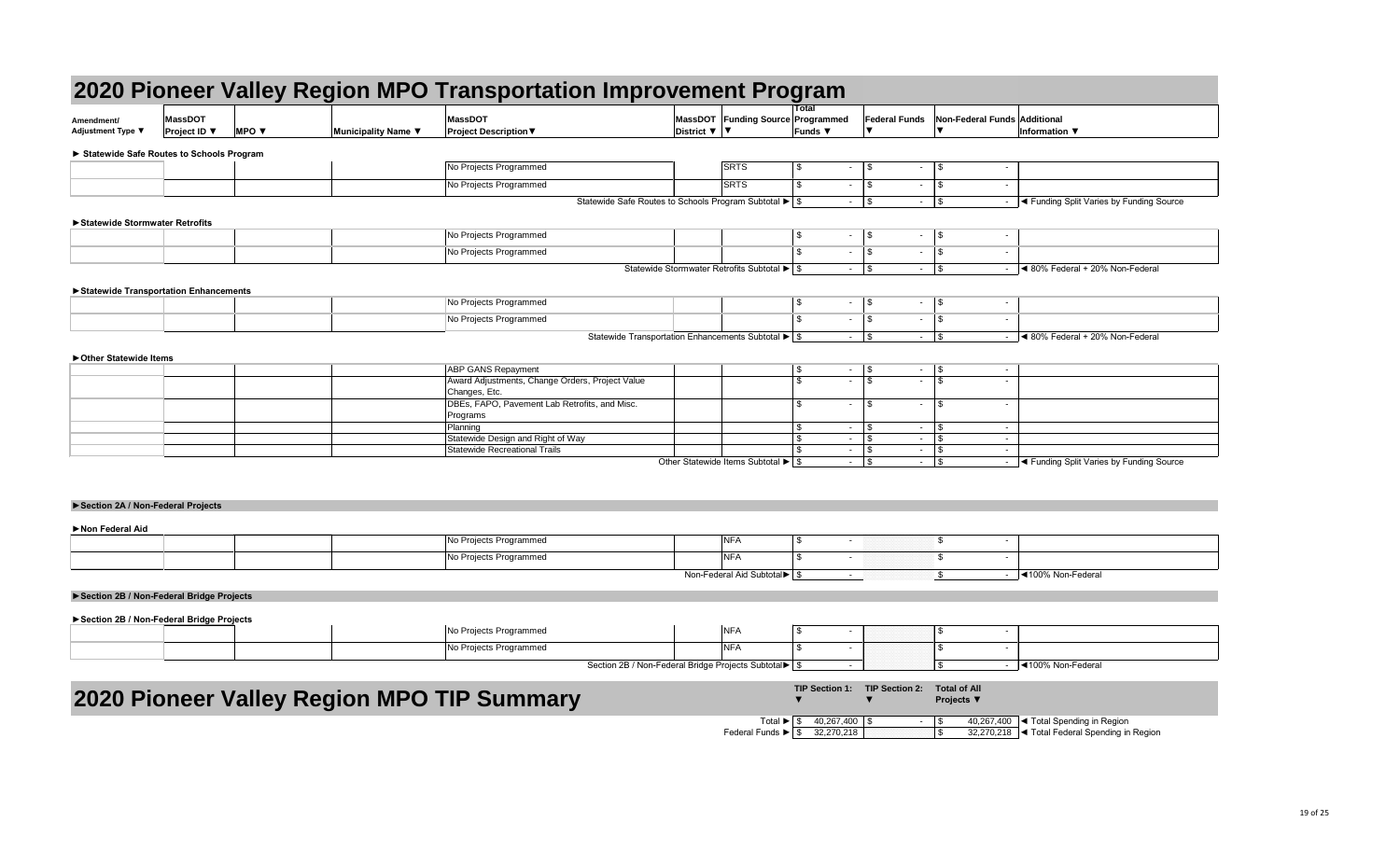701 CMR 7.00 Use of Road Flaggers and Police Details on Public Works Projects / 701 CMR 7.00 (the Regulation) was promulgated and became law on October 3, 2008. Under this Regulation, the CMR is applicable to any Public wo Limitation referenced in this Regulation is applicable only to projects where the Municipality is the Awarding Authority. For all projects contained in the TIP, the Commonwealth is the Awarding Authority. Therefore, all pr Guidelines. By placing a project on the TIP, the Municipality acknowledges that 701 CMR 7.00 is applicable to its project and design and construction will be fully compliant with this Regulation. This information and addit MassDOT Highway Division website: http://www.massdot.state.ma.us/Highway/flaggers/main.aspx

|                          |                     |                          | 2020 Pioneer Valley Region MPO Transportation Improvement Program |                                                |                              |                                   |                                                              |  |                                                                                       |  |
|--------------------------|---------------------|--------------------------|-------------------------------------------------------------------|------------------------------------------------|------------------------------|-----------------------------------|--------------------------------------------------------------|--|---------------------------------------------------------------------------------------|--|
| Amendment/               | <b>MassDOT</b>      |                          |                                                                   | <b>MassDOT</b>                                 |                              | MassDOT Funding Source Programmed |                                                              |  | <b>Federal Funds</b> Non-Federal Funds Additional                                     |  |
| <b>Adjustment Type</b> ▼ | <b>Project ID</b> ▼ | MPO $\blacktriangledown$ | Municipality Name ▼                                               | <b>Project Description <math>\nabla</math></b> | District $\nabla$   $\nabla$ | Non-Federal Funds ▶ S             | $\blacksquare$ Funds $\blacktriangledown$<br>$7,997,182$ \\$ |  | Information $\blacktriangledown$<br>7,997,182  ◀ Total Non-Federal Spending in Region |  |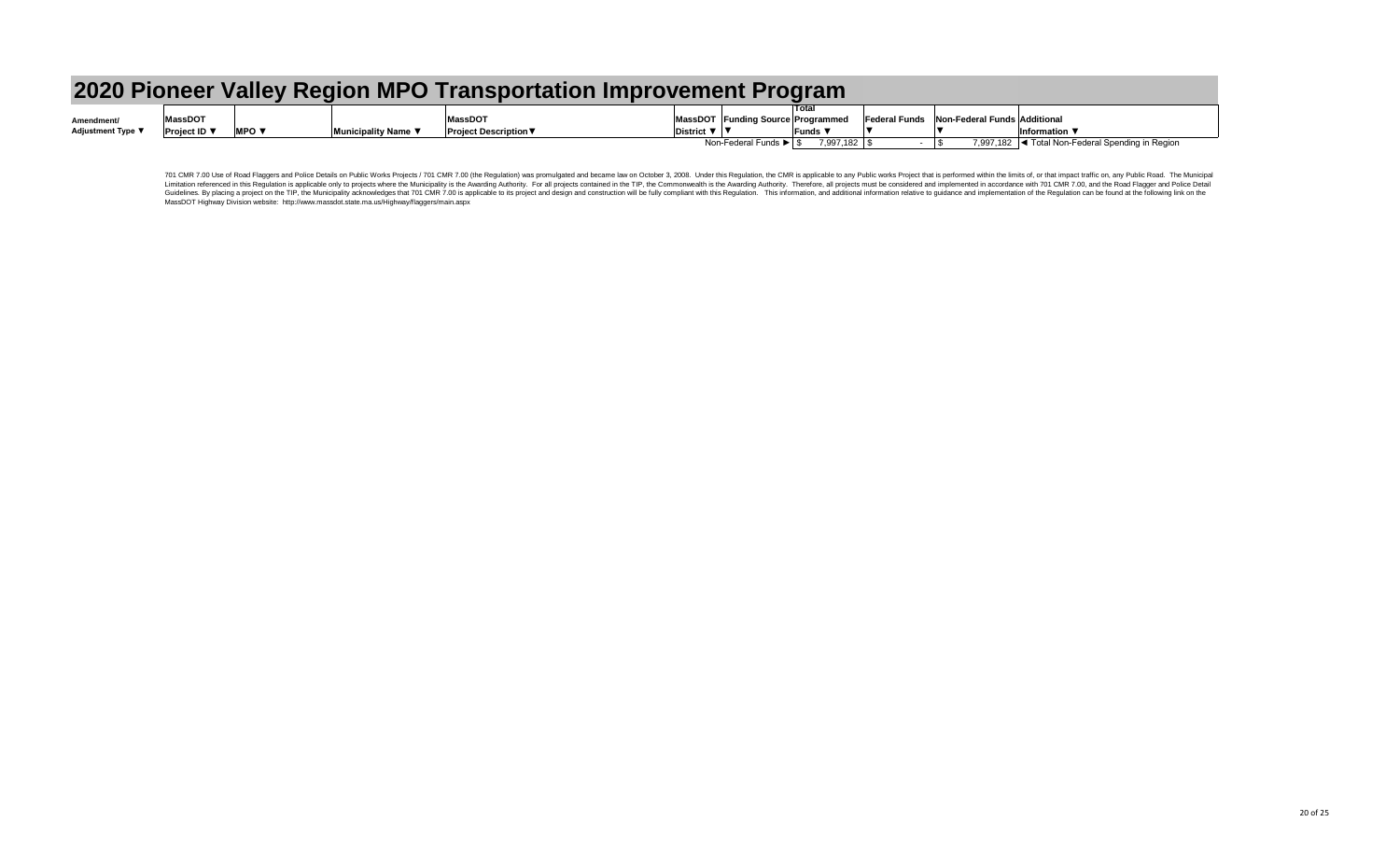| Program                                           |                     |              |                     |                              |                        |              |
|---------------------------------------------------|---------------------|--------------|---------------------|------------------------------|------------------------|--------------|
|                                                   |                     |              |                     |                              |                        | <b>Total</b> |
| Amendment/                                        | <b>MassDOT</b>      |              |                     | <b>MassDOT</b>               | <b>MassDOT Funding</b> | Progra       |
| Adjustment Type ▼                                 | <b>Project ID</b> ▼ | <b>MPO v</b> | Municipality Name ▼ | <b>Project Description ▼</b> | District ▼ Source ▼    | <b>Funds</b> |
| <b>EContian 1A / Enderal Aid Terrast Draigato</b> |                     |              |                     |                              |                        |              |

|     | 15,518,386     |         | 23,855,357   ◀ Total Target               | -\$  | 8,336,971 Target Funds Available      |
|-----|----------------|---------|-------------------------------------------|------|---------------------------------------|
| \$. | 13,198,386     |         | 19,318,103 $\blacktriangleleft$ Max. Non- | - \$ | 6,119,717   Non-CMAQ/HSIP/TAP (Other) |
|     |                |         | <b>CMAQ/HSIP/TAP</b>                      |      | <b>Available</b>                      |
| \$  | $\blacksquare$ |         | 1,080,992 $\blacktriangleleft$ Min. HSIP  |      | 1,080,992 HSIP Recommended Not Met    |
| \$  | 2,320,000      |         | 2,702,480 $\mid$ < Min. CMAQ              | \$   | 382,480 CMAQ Recommended Not Met      |
| \$  | ٠.             | 753,782 | $\blacktriangleleft$ Min. TAP             |      | 753,782 TAP Recommended Not Met       |

| 607502 | Pioneer Valley        | Northampton | NORTHAMPTON- INTERSECTION IMPROVEMENTS<br>AT KING STREET, NORTH STREET & SUMMER<br>STREET AND AT KING STREET & FINN STREET      | <b>STP</b>                                                             | 2,818,938  | $2,255,150$ \$   | 563,788   | 64.5 TEC, Pre 25% STP (YOE \$2,818,938)            |
|--------|-----------------------|-------------|---------------------------------------------------------------------------------------------------------------------------------|------------------------------------------------------------------------|------------|------------------|-----------|----------------------------------------------------|
| 604434 | <b>Pioneer Valley</b> | Chicopee    | CHICOPEE- RECONSTRUCTION & RELATED WORK  <br>ON FULLER ROAD, FROM MEMORIAL DR (RTE 33)<br>TO SHAWINIGAN DR (2.0 MILES)          | <b>STP</b>                                                             | 7,203,600  | $5,762,880$ \ \$ | 1,440,720 | 47.6 Pre 25% STP, (YOE \$7,203,600)                |
| 607430 | Pioneer Valley        | Longmeadow  | LONGMEADOW- RESURFACING & RELATED WORK  <br>ON LONGMEADOW STREET (ROUTE 5), FROM THE<br>CT S.L. TO CONVERSE STREET (2.88 MILES) | <b>STP</b>                                                             | 3,175,848  |                  | 635,170   | 34.4 TEC 25/75% STP (YOE \$3,175,848)              |
|        |                       |             |                                                                                                                                 | Non-CMAQ/HSIP/TAP (Other) Subtotal $\blacktriangleright$ $\frac{1}{3}$ | 13,198,386 | $10,558,709$ \$  | 2,639,677 | $\blacktriangleleft$ 80% Federal + 20% Non-Federal |

**Remaining HSIP, CMAQ, and TAP Funds** \$ 2,217,254

| Program                                     |                                       |                                                                                             |                     |                                                                                                                                             |                 |                                                   | <b>Total</b>               |                                                    |                                      |                                                            |
|---------------------------------------------|---------------------------------------|---------------------------------------------------------------------------------------------|---------------------|---------------------------------------------------------------------------------------------------------------------------------------------|-----------------|---------------------------------------------------|----------------------------|----------------------------------------------------|--------------------------------------|------------------------------------------------------------|
| Amendment/<br>Adjustment Type ▼             | <b>MassDOT</b><br><b>Project ID</b> ▼ | MPO $\blacktriangledown$                                                                    | Municipality Name ▼ | <b>MassDOT</b><br><b>Project Description ▼</b>                                                                                              | MassDOT Funding | District ▼ Source ▼                               | Programmed<br>Funds ▼      | <b>Federal Funds</b><br>▼                          | Non-Federal<br>Funds ▼               | <b>Additional</b><br>Information ▼                         |
| Section 1A / Federal Aid Target Projects    |                                       |                                                                                             |                     |                                                                                                                                             |                 |                                                   |                            |                                                    |                                      |                                                            |
| ▶ HSIP - Highway Safety Improvement Program |                                       |                                                                                             |                     |                                                                                                                                             |                 |                                                   |                            |                                                    |                                      |                                                            |
|                                             |                                       |                                                                                             |                     |                                                                                                                                             |                 |                                                   |                            | \$<br>$\sim$                                       | \$                                   |                                                            |
|                                             |                                       |                                                                                             |                     |                                                                                                                                             |                 |                                                   | $\mathbf{r}$               | $\overline{\mathbb{S}}$<br>$\sim$                  | $\overline{\mathcal{F}}$<br>$\sim$   |                                                            |
|                                             |                                       |                                                                                             |                     |                                                                                                                                             |                 | HSIP Subtotal $\blacktriangleright$ $\frac{1}{9}$ |                            | $-$ \$<br>$\sim$                                   | $\vert$ \$<br>$\sim$ $-$             | ↓ 90% Federal + 10% Non-Federal                            |
|                                             | 607893                                | ► CMAQ - Congestion Mitigation and Air Quality Improvement Program<br><b>Pioneer Valley</b> | Northampton         | NORTHAMPTON- INTERSECTION IMPROVEMENTS<br>$  \circledR$ ELM STREET, MAIN STREET, WEST STREET,<br><b>STATE STREET &amp; NEW SOUTH STREET</b> | 2               | <b>CMAQ</b>                                       | $2,320,000$ \$<br><b>S</b> | $1,856,000$ \$<br>$\mathbb{S}$                     | 464,000                              | 68 TEC Pre 25% CMAQ (YOE \$2,320,000)                      |
|                                             |                                       |                                                                                             |                     |                                                                                                                                             |                 |                                                   | $2,320,000$ \$             | $\sim$<br>$1,856,000$ \$                           | \$<br>$\sim$                         | 464,000 $\blacktriangleleft$ 80% Federal + 20% Non-Federal |
| TAP - Transportation Alternatives Program   |                                       |                                                                                             |                     |                                                                                                                                             |                 |                                                   | ς.<br>$\sim$               | \$<br>$\sim$<br>$\overline{\mathcal{S}}$<br>$\sim$ | \$<br>$\sim$<br>$\sqrt{3}$<br>$\sim$ |                                                            |
|                                             |                                       |                                                                                             |                     |                                                                                                                                             |                 | TAP Subtotal $\blacktriangleright$ $\frac{1}{3}$  | $\sim 100$                 | $\vert$ \$<br>$\sim$                               | $\vert$ \$                           | ◀ 80% Federal + 20% Non-Federal                            |
| Non-CMAQ/HSIP/TAP (Other)                   |                                       |                                                                                             |                     |                                                                                                                                             |                 |                                                   |                            |                                                    |                                      |                                                            |
|                                             | 607502                                | Pioneer Valley                                                                              | Northampton         | NORTHAMPTON-INTERSECTION IMPROVEMENTS<br>AT KING STREET, NORTH STREET & SUMMER                                                              | 2               | <b>STP</b>                                        | $2,818,938$ \$<br>\$       | $2,255,150$ \\$                                    | 563,788                              | 64.5 TEC, Pre 25% STP (YOE \$2,818,938)                    |

| Program                                   |                                       |                                                                                    |                     |                                                                                                                                             |                |                                                   |                         |                |                            |                |                                      |                                                    |  |
|-------------------------------------------|---------------------------------------|------------------------------------------------------------------------------------|---------------------|---------------------------------------------------------------------------------------------------------------------------------------------|----------------|---------------------------------------------------|-------------------------|----------------|----------------------------|----------------|--------------------------------------|----------------------------------------------------|--|
| Amendment/<br>Adjustment Type ▼           | <b>MassDOT</b><br><b>Project ID</b> ▼ | <b>MPO ▼</b>                                                                       | Municipality Name ▼ | <b>MassDOT</b><br><b>Project Description ▼</b>                                                                                              |                | MassDOT Funding<br>District ▼ Source ▼            | <b>Total</b><br>Funds ▼ | Programmed     | <b>Federal Funds</b><br>▼  |                | <b>Non-Federal</b><br><b>Funds ▼</b> | <b>Additional</b><br>Information ▼                 |  |
| Section 1A / Federal Aid Target Projects  |                                       |                                                                                    |                     |                                                                                                                                             |                |                                                   |                         |                |                            |                |                                      |                                                    |  |
| HSIP - Highway Safety Improvement Program |                                       |                                                                                    |                     |                                                                                                                                             |                |                                                   |                         |                |                            |                |                                      |                                                    |  |
|                                           |                                       |                                                                                    |                     |                                                                                                                                             |                |                                                   |                         |                | $\sqrt{3}$                 |                | $-$ \\$                              | $\sim$                                             |  |
|                                           |                                       |                                                                                    |                     |                                                                                                                                             |                |                                                   |                         |                | $\overline{\mathcal{S}}$   |                | $\mathcal{S}$                        |                                                    |  |
|                                           |                                       |                                                                                    |                     |                                                                                                                                             |                | HSIP Subtotal $\blacktriangleright$ $\frac{1}{9}$ |                         | $\sim$         | $\vert \$                  |                | $-1$ \$                              | ◀ 90% Federal + 10% Non-Federal                    |  |
|                                           | 607893                                | CMAQ - Congestion Mitigation and Air Quality Improvement Program<br>Pioneer Valley | Northampton         | NORTHAMPTON- INTERSECTION IMPROVEMENTS<br>$  \circledR$ ELM STREET, MAIN STREET, WEST STREET,<br><b>STATE STREET &amp; NEW SOUTH STREET</b> | $\overline{2}$ | <b>CMAQ</b>                                       | $\mathfrak{s}$          | $2,320,000$ \$ |                            | $1,856,000$ \$ |                                      | 464,000<br>68 TEC Pre 25% CMAQ (YOE \$2,320,000)   |  |
|                                           |                                       |                                                                                    |                     |                                                                                                                                             |                |                                                   |                         |                | $\sqrt[6]{2}$              |                | $-1$ \$                              | $\sim$                                             |  |
| TAP - Transportation Alternatives Program |                                       |                                                                                    |                     |                                                                                                                                             |                | CMAQ Subtotal $\blacktriangleright$ $\mid$ \$     |                         | 2,320,000      | \$                         | $1,856,000$ \$ |                                      | 464,000 4 80% Federal + 20% Non-Federal            |  |
|                                           |                                       |                                                                                    |                     |                                                                                                                                             |                |                                                   |                         |                | $\boldsymbol{\mathsf{\$}}$ |                | $-$ \$                               | $\sim$                                             |  |
|                                           |                                       |                                                                                    |                     |                                                                                                                                             |                |                                                   | \$                      |                | $\overline{\mathcal{S}}$   | $\blacksquare$ | $\vert$ \$                           |                                                    |  |
|                                           |                                       |                                                                                    |                     |                                                                                                                                             |                | TAP Subtotal $\blacktriangleright$ $\mid$ \$      |                         | $\sim$         | $\vert$ \$                 | $\sim$         | $\frac{1}{3}$                        | ◀ 80% Federal + 20% Non-Federal                    |  |
| Non-CMAQ/HSIP/TAP (Other)                 |                                       |                                                                                    |                     |                                                                                                                                             |                |                                                   |                         |                |                            |                |                                      |                                                    |  |
|                                           | 607502                                | Pioneer Valley                                                                     | Northampton         | NORTHAMPTON-INTERSECTION IMPROVEMENTS<br>AT KING STREET, NORTH STREET & SUMMER                                                              | 2 <sup>1</sup> | <b>STP</b>                                        | $\mathfrak{F}$          | $2,818,938$ \$ |                            | $2,255,150$ \$ |                                      | 563,788<br>64.5 TEC, Pre 25% STP (YOE \$2,818,938) |  |

| Program                                   |                                       |                                                                                    |                     |                                                                                                                                             |                |                                                   |                         |                |                            |                |                                      |                                                    |  |
|-------------------------------------------|---------------------------------------|------------------------------------------------------------------------------------|---------------------|---------------------------------------------------------------------------------------------------------------------------------------------|----------------|---------------------------------------------------|-------------------------|----------------|----------------------------|----------------|--------------------------------------|----------------------------------------------------|--|
| Amendment/<br>Adjustment Type ▼           | <b>MassDOT</b><br><b>Project ID</b> ▼ | <b>MPO ▼</b>                                                                       | Municipality Name ▼ | <b>MassDOT</b><br><b>Project Description ▼</b>                                                                                              |                | MassDOT Funding<br>District ▼ Source ▼            | <b>Total</b><br>Funds ▼ | Programmed     | <b>Federal Funds</b><br>▼  |                | <b>Non-Federal</b><br><b>Funds ▼</b> | <b>Additional</b><br>Information ▼                 |  |
| Section 1A / Federal Aid Target Projects  |                                       |                                                                                    |                     |                                                                                                                                             |                |                                                   |                         |                |                            |                |                                      |                                                    |  |
| HSIP - Highway Safety Improvement Program |                                       |                                                                                    |                     |                                                                                                                                             |                |                                                   |                         |                |                            |                |                                      |                                                    |  |
|                                           |                                       |                                                                                    |                     |                                                                                                                                             |                |                                                   |                         |                | $\sqrt{3}$                 |                | $-$ \\$                              | $\sim$                                             |  |
|                                           |                                       |                                                                                    |                     |                                                                                                                                             |                |                                                   |                         |                | $\overline{\mathcal{S}}$   |                | $\mathcal{S}$                        |                                                    |  |
|                                           |                                       |                                                                                    |                     |                                                                                                                                             |                | HSIP Subtotal $\blacktriangleright$ $\frac{1}{9}$ |                         | $\sim$         | $\vert \$                  |                | $-1$ \$                              | ◀ 90% Federal + 10% Non-Federal                    |  |
|                                           | 607893                                | CMAQ - Congestion Mitigation and Air Quality Improvement Program<br>Pioneer Valley | Northampton         | NORTHAMPTON- INTERSECTION IMPROVEMENTS<br>$  \circledR$ ELM STREET, MAIN STREET, WEST STREET,<br><b>STATE STREET &amp; NEW SOUTH STREET</b> | $\overline{2}$ | <b>CMAQ</b>                                       | $\mathfrak{s}$          | $2,320,000$ \$ |                            | $1,856,000$ \$ |                                      | 464,000<br>68 TEC Pre 25% CMAQ (YOE \$2,320,000)   |  |
|                                           |                                       |                                                                                    |                     |                                                                                                                                             |                |                                                   |                         |                | $\sqrt[6]{2}$              |                | $-1$ \$                              | $\sim$                                             |  |
| TAP - Transportation Alternatives Program |                                       |                                                                                    |                     |                                                                                                                                             |                | CMAQ Subtotal $\blacktriangleright$ $\mid$ \$     |                         | 2,320,000      | \$                         | $1,856,000$ \$ |                                      | 464,000 4 80% Federal + 20% Non-Federal            |  |
|                                           |                                       |                                                                                    |                     |                                                                                                                                             |                |                                                   |                         |                | $\boldsymbol{\mathsf{\$}}$ |                | $-$ \$                               | $\sim$                                             |  |
|                                           |                                       |                                                                                    |                     |                                                                                                                                             |                |                                                   | \$                      |                | $\overline{\mathcal{S}}$   | $\blacksquare$ | $\vert$ \$                           |                                                    |  |
|                                           |                                       |                                                                                    |                     |                                                                                                                                             |                | TAP Subtotal $\blacktriangleright$ $\mid$ \$      |                         | $\sim$         | $\vert$ \$                 | $\sim$         | $\frac{1}{3}$                        | ◀ 80% Federal + 20% Non-Federal                    |  |
| Non-CMAQ/HSIP/TAP (Other)                 |                                       |                                                                                    |                     |                                                                                                                                             |                |                                                   |                         |                |                            |                |                                      |                                                    |  |
|                                           | 607502                                | Pioneer Valley                                                                     | Northampton         | NORTHAMPTON-INTERSECTION IMPROVEMENTS<br>AT KING STREET, NORTH STREET & SUMMER                                                              | 2 <sup>1</sup> | <b>STP</b>                                        | $\mathfrak{F}$          | $2,818,938$ \$ |                            | $2,255,150$ \$ |                                      | 563,788<br>64.5 TEC, Pre 25% STP (YOE \$2,818,938) |  |

### **►Section 1A / Fiscal Constraint Analysis**

**Total Federal Aid Target Funds Programmed ►** Total Non-CMAQ/HSIP/TAP (Other) Programmed ►

Total HSIP Programmed ►

Total CMAQ Programmed ►

Total TAP Programmed ►

**►Section 1B / Federal Aid Bridge Projects**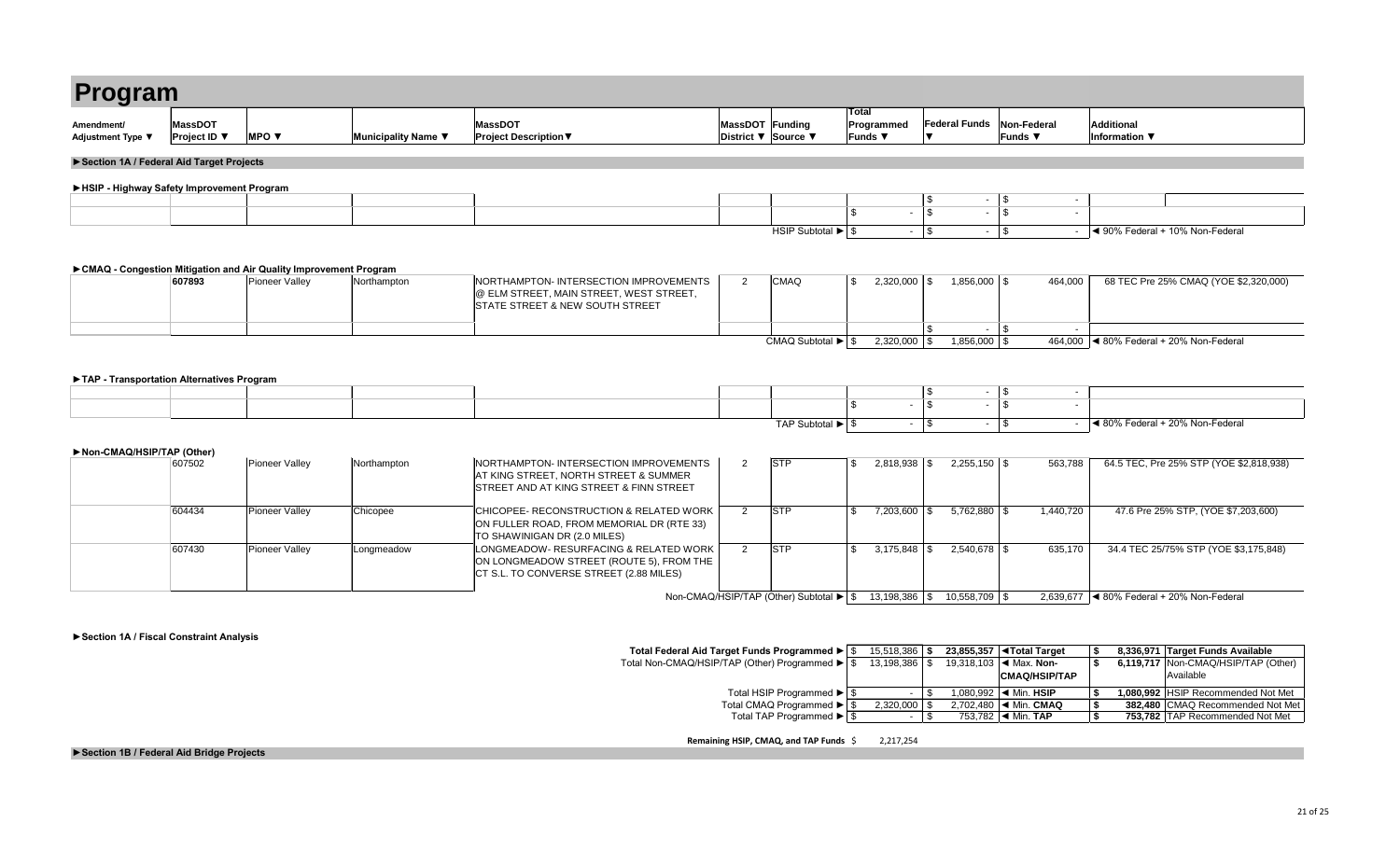**y g** 

**►On System**

**►Off-System**

| Program                                    |                                                   |                                 |                     |                                                |                                                    |                                        |                                            |        |                          |                               |  |
|--------------------------------------------|---------------------------------------------------|---------------------------------|---------------------|------------------------------------------------|----------------------------------------------------|----------------------------------------|--------------------------------------------|--------|--------------------------|-------------------------------|--|
| Amendment/<br>Adjustment Type ▼            | MassDOT<br><b>Project ID</b> $\blacktriangledown$ | <b>MPO</b> $\blacktriangledown$ | Municipality Name ▼ | <b>MassDOT</b><br><b>Project Description ▼</b> |                                                    | MassDOT Funding<br>District ▼ Source ▼ | <b>Total</b><br>Programmed<br><b>Funds</b> |        | <b>Federal Funds</b>     | Non-Federal<br><b>Funds</b> ▼ |  |
| ▶ Statewide Systematic Maintenance Program |                                                   |                                 |                     |                                                |                                                    |                                        |                                            |        |                          |                               |  |
|                                            |                                                   |                                 |                     | No Projects Programmed                         |                                                    |                                        |                                            |        | $\overline{\phantom{0}}$ |                               |  |
|                                            |                                                   |                                 |                     | No Projects Programmed                         |                                                    |                                        |                                            | $\sim$ | $\sim$                   |                               |  |
|                                            |                                                   |                                 |                     |                                                | Statewide Bridge Maintenance Program Subtotal ▶ \$ |                                        |                                            | $\sim$ | $\sim$                   |                               |  |

|  | No Projects Programmed |                                                                                                                 |  |  |
|--|------------------------|-----------------------------------------------------------------------------------------------------------------|--|--|
|  | No Projects Programmed |                                                                                                                 |  |  |
|  |                        | $\bigcap H$ $\bigcap_{i=1}^{n}$ $\bigcap_{i=1}^{n}$ $\bigcap_{i=1}^{n}$ $\bigcap_{i=1}^{n}$ $\bigcap_{i=1}^{n}$ |  |  |

### **►Statewide Bridge Inspection Program**

|  | No Projects Programmed |        |  |  |  |
|--|------------------------|--------|--|--|--|
|  | No Projects Programmed |        |  |  |  |
|  |                        | $\sim$ |  |  |  |

|  | No Projects Programmed |                                                                           |  |  |  |
|--|------------------------|---------------------------------------------------------------------------|--|--|--|
|  | No Projects Programmed |                                                                           |  |  |  |
|  |                        | $Q_{\text{th}}$ on $\Gamma$ and and A id $Q_{\text{th}}$ is tail $\Gamma$ |  |  |  |

|  | No Projects Programmed |                                                        |  |  |  |
|--|------------------------|--------------------------------------------------------|--|--|--|
|  | No Projects Programmed |                                                        |  |  |  |
|  |                        | On System Subtotal $\blacktriangleright$ $\frac{1}{9}$ |  |  |  |

|  | ∣Nl∩<br>s Programmed<br>i Proiects                   |  |  |  |  |
|--|------------------------------------------------------|--|--|--|--|
|  | No Projects<br>s Programmed<br>- -                   |  |  |  |  |
|  | .<br>the contract of the contract of the contract of |  |  |  |  |

| MassDOT Funding<br>District ▼ | Source ▼                                                                     | <b>Total</b><br>Programmed<br><b>Funds ▼</b>                | <b>Federal Funds</b><br>$\blacktriangledown$                        | <b>Non-Federal</b><br>Funds ▼             | <b>Additional</b><br><b>Information</b> ▼                           |
|-------------------------------|------------------------------------------------------------------------------|-------------------------------------------------------------|---------------------------------------------------------------------|-------------------------------------------|---------------------------------------------------------------------|
|                               |                                                                              |                                                             |                                                                     |                                           |                                                                     |
|                               |                                                                              | \$<br>$\blacksquare$                                        | \$<br>$\blacksquare$                                                | \$                                        | $\overline{\phantom{a}}$                                            |
|                               |                                                                              | $\, \, \raisebox{12pt}{$\scriptstyle \$}$<br>$\blacksquare$ | \$<br>$\blacksquare$                                                | $\, \, \raisebox{12pt}{$\scriptstyle \$}$ | $\blacksquare$                                                      |
|                               | tewide Bridge Maintenance Program Subtotal ▶ S                               | $\blacksquare$                                              | $\boldsymbol{\mathsf{S}}$<br>$\sim$                                 | \$                                        | ◀ 80% Federal + 20% Non-Federal<br>$\mathbf{r}$                     |
|                               |                                                                              |                                                             |                                                                     |                                           |                                                                     |
|                               |                                                                              |                                                             |                                                                     |                                           |                                                                     |
|                               |                                                                              | $\, \, \raisebox{12pt}{$\scriptstyle \$}$<br>$\blacksquare$ | $\, \, \raisebox{-1.5pt}{\text{\circle*{1.5}}}\,$<br>$\blacksquare$ | \$                                        | $\blacksquare$                                                      |
|                               |                                                                              | $\boldsymbol{\mathsf{S}}$<br>$\overline{\phantom{a}}$       | $\frac{1}{2}$<br>$\blacksquare$                                     | $\,$                                      | $\sim$                                                              |
|                               | On System Subtotal ▶                                                         | \$<br>$\blacksquare$                                        | $\boldsymbol{\mathsf{\$}}$<br>$\blacksquare$                        | \$                                        | ◀ 80% Federal + 20% Non-Federal<br>$\blacksquare$                   |
|                               |                                                                              |                                                             |                                                                     |                                           |                                                                     |
|                               |                                                                              |                                                             |                                                                     |                                           |                                                                     |
|                               |                                                                              | \$<br>$\blacksquare$                                        | \$<br>$\blacksquare$                                                | $\, \, \raisebox{12pt}{$\scriptstyle \$}$ | $\blacksquare$                                                      |
|                               |                                                                              | \$<br>$\blacksquare$                                        | \$<br>$\sim$                                                        | $\, \, \raisebox{12pt}{$\scriptstyle \$}$ | $\blacksquare$                                                      |
|                               | Off-System Subtotal $\blacktriangleright$ \$                                 | $\blacksquare$                                              | $\frac{1}{2}$<br>$\blacksquare$                                     | \$                                        | ◀ 80% Federal + 20% Non-Federal<br>$\sim$                           |
|                               |                                                                              |                                                             |                                                                     |                                           |                                                                     |
|                               |                                                                              |                                                             |                                                                     |                                           |                                                                     |
|                               |                                                                              | $\overline{\phantom{a}}$                                    | $\blacksquare$                                                      |                                           | $\overline{\phantom{0}}$                                            |
|                               |                                                                              | $\,$                                                        | \$                                                                  | \$                                        |                                                                     |
|                               |                                                                              | \$<br>$\blacksquare$<br>$\blacksquare$                      | \$<br>$\blacksquare$<br>$\sim$                                      | $\,$                                      | ٠<br>◀ 80% Federal + 20% Non-Federal<br>$\mathcal{L}_{\mathcal{A}}$ |
|                               | Statewide Bridge Inspection Program Subtotal $\blacktriangleright$ $\mid$ \$ |                                                             | $\boldsymbol{\mathsf{S}}$                                           | \$                                        |                                                                     |
|                               |                                                                              |                                                             |                                                                     |                                           |                                                                     |
|                               |                                                                              |                                                             |                                                                     |                                           |                                                                     |
|                               |                                                                              |                                                             |                                                                     |                                           |                                                                     |
|                               |                                                                              |                                                             | \$<br>$\blacksquare$                                                | \$                                        | $\overline{\phantom{m}}$                                            |
|                               |                                                                              | \$<br>$\blacksquare$                                        | \$<br>$\blacksquare$                                                | \$                                        | $\blacksquare$                                                      |
|                               | Other Federal Aid Subtotal $\blacktriangleright$ \$                          | $\blacksquare$                                              | $\boldsymbol{\$}$<br>$\blacksquare$                                 | $\, \, \raisebox{12pt}{$\scriptstyle \$}$ | ◀ Funding Split Varies by Funding Source<br>$\sim$                  |
|                               |                                                                              |                                                             |                                                                     |                                           |                                                                     |
|                               |                                                                              |                                                             |                                                                     |                                           |                                                                     |
|                               |                                                                              |                                                             |                                                                     |                                           |                                                                     |
|                               |                                                                              |                                                             |                                                                     |                                           |                                                                     |
|                               |                                                                              | \$<br>$\overline{\phantom{a}}$                              | \$<br>$\blacksquare$                                                | \$                                        | ۰                                                                   |
|                               |                                                                              | \$<br>$\blacksquare$                                        | \$<br>$\blacksquare$                                                | \$                                        | $\blacksquare$                                                      |
|                               | Regional Major Infrastructure Subtotal ▶ \$                                  | $\blacksquare$                                              | \$<br>$\sim$                                                        | \$                                        | ◀ 80% Federal + 20% Non-Federal<br>$\sim$                           |
|                               |                                                                              |                                                             |                                                                     |                                           |                                                                     |
|                               |                                                                              | \$<br>$\overline{\phantom{a}}$                              | \$<br>$\blacksquare$                                                | \$                                        | $\blacksquare$                                                      |
|                               |                                                                              | \$<br>$\overline{\phantom{a}}$                              | \$<br>$\blacksquare$                                                | $\, \, \raisebox{12pt}{$\scriptstyle \$}$ | ٠                                                                   |

|  |  | ∥No Pi<br>Projects Programmed |                                         |  |  |
|--|--|-------------------------------|-----------------------------------------|--|--|
|  |  | No P<br>Projects Programmed   |                                         |  |  |
|  |  |                               | the company's company's company's<br>__ |  |  |

### **►Section 1C / Federal Aid Non-Target Projects**

**►Other Federal Aid**

### **►Section 1D / Federal Aid Major & State Category Projects**

**►Regional Major Infrastructure**

### **►Statewide Americans with Disability Act Implementation Plan**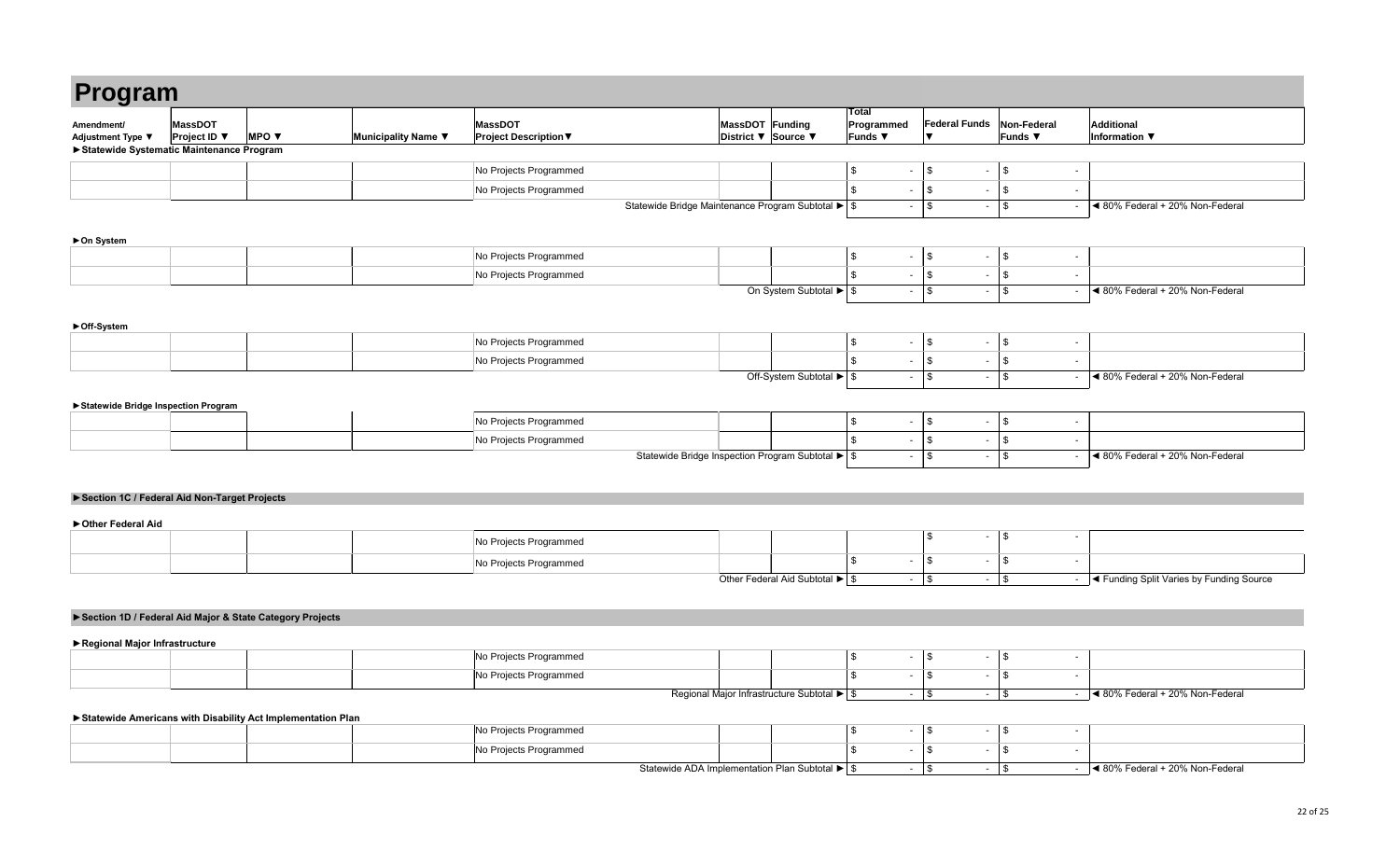| Program                                         |                                       |                                                        |                     |                                                                                                           |                                                                      |                              |                                              |                                         |                               |                                           |
|-------------------------------------------------|---------------------------------------|--------------------------------------------------------|---------------------|-----------------------------------------------------------------------------------------------------------|----------------------------------------------------------------------|------------------------------|----------------------------------------------|-----------------------------------------|-------------------------------|-------------------------------------------|
| Amendment/<br>Adjustment Type ▼                 | <b>MassDOT</b><br><b>Project ID</b> ▼ | <b>MPO</b> $\blacktriangledown$                        | Municipality Name ▼ | <b>MassDOT</b><br><b>Project Description ▼</b>                                                            | MassDOT Funding<br>District ▼ Source ▼                               |                              | <b>Total</b><br>Programmed<br><b>Funds</b> ▼ | <b>Federal Funds</b><br>▼               | Non-Federal<br><b>Funds ▼</b> | <b>Additional</b><br><b>Information ▼</b> |
| Statewide Congestion Mitigation and Air Quality |                                       |                                                        |                     |                                                                                                           |                                                                      |                              |                                              |                                         |                               |                                           |
|                                                 | 608157                                | Pioneer Valley                                         | Springfield         | SPRINGFIELD- MCKNIGHT COMMUNITY TRAIL<br>CONSTRUCTION, FROM ARMORY STREET TO<br>HAYDEN AVENUE (1.5 MILES) | $\overline{2}$                                                       | <b>CMAQ</b>                  | $\sqrt[6]{2}$<br>$3,968,300$ \$              | $3,174,640$ \ \$                        | 793,660                       |                                           |
|                                                 |                                       |                                                        |                     |                                                                                                           |                                                                      |                              | $\mathfrak{L}$<br>$\sim 100$                 | $\mathfrak s$                           | $-$ \$<br>$\sim$              |                                           |
|                                                 |                                       |                                                        |                     |                                                                                                           |                                                                      | Statewide CMAQ Subtotal ▶ \$ | $3,968,300$ \$                               | $3,174,640$ \$                          |                               | 793,660 < 80% Federal + 20% Non-Federal   |
| Statewide HSIP Program                          |                                       |                                                        |                     |                                                                                                           |                                                                      |                              |                                              |                                         |                               |                                           |
|                                                 |                                       |                                                        |                     | No Projects Programmed                                                                                    |                                                                      |                              | $\sqrt{3}$<br>$\sim$ 1                       | $\boldsymbol{\mathsf{\$}}$              | $\sim$                        |                                           |
|                                                 |                                       |                                                        |                     | No Projects Programmed                                                                                    |                                                                      |                              | $\mathfrak{L}$<br>$\blacksquare$             | $\frac{1}{2}$<br>$\sim$                 | $\sqrt{3}$                    |                                           |
|                                                 |                                       |                                                        |                     |                                                                                                           | Statewide HSIP Program Subtotal $\blacktriangleright$ \$             |                              | $\sim$ $\sim$                                | $\mathfrak s$                           | $-$ \$                        | $-$ 4 90% Federal + 10% Non-Federal       |
|                                                 |                                       |                                                        |                     |                                                                                                           |                                                                      |                              |                                              |                                         |                               |                                           |
| Statewide Infrastructure Program                |                                       |                                                        |                     | No Projects Programmed                                                                                    |                                                                      |                              | \$<br>$\sim 100$                             | $\boldsymbol{\mathsf{S}}$<br>$\sim$     | $\sqrt{3}$<br>$\sim$          |                                           |
|                                                 |                                       |                                                        |                     | No Projects Programmed                                                                                    |                                                                      |                              | \$<br>$\sim$                                 | $\frac{1}{2}$<br>$\sim$                 | $\sqrt{3}$<br>$\sim$          |                                           |
|                                                 |                                       |                                                        |                     |                                                                                                           | Statewide Infrastructure Program Subtotal ▶ \$                       |                              | $\sim$ $\sim$                                | $\mathfrak s$                           | $-$ \$<br>÷.                  | ◀ 80% Federal + 20% Non-Federal           |
|                                                 |                                       |                                                        |                     |                                                                                                           |                                                                      |                              |                                              |                                         |                               |                                           |
| Statewide Interstate Maintenance Program        |                                       |                                                        |                     | No Projects Programmed                                                                                    |                                                                      |                              | \$<br>$\sim$                                 | $\frac{1}{2}$<br>$\sim$                 | $\sqrt{3}$<br>$\sim$          |                                           |
|                                                 |                                       |                                                        |                     | No Projects Programmed                                                                                    |                                                                      |                              | \$<br>$\blacksquare$                         | $\frac{1}{2}$<br>$\sim$                 | $\sqrt{3}$<br>$\sim$          |                                           |
|                                                 |                                       |                                                        |                     |                                                                                                           | Statewide Interstate Maintenance Program Subtotal ▶   \$             |                              | $\sim$ $\sim$                                | $\mathfrak{S}$                          | $-$ \$<br>$\sim 100$          | ◀ 90% Federal + 10% Non-Federal           |
|                                                 |                                       |                                                        |                     |                                                                                                           |                                                                      |                              |                                              |                                         |                               |                                           |
| Statewide Intelligent Transportation Systems    |                                       |                                                        |                     | No Projects Programmed                                                                                    |                                                                      |                              | $\boldsymbol{\mathsf{\$}}$<br>$ -$           | $\boldsymbol{\mathsf{S}}$<br>$\sim$     | $\sqrt{3}$<br>$\sim$          |                                           |
|                                                 |                                       |                                                        |                     | No Projects Programmed                                                                                    |                                                                      |                              | \$<br>$\blacksquare$                         | $\mathfrak s$<br>$\sim$                 | $\sqrt{3}$<br>$\sim$          |                                           |
|                                                 |                                       |                                                        |                     |                                                                                                           |                                                                      | Statewide ITS Subtotal ▶ \$  |                                              | $-$ \$                                  | $-$ \$                        | $\sim$ 4 80% Federal + 20% Non-Federal    |
|                                                 |                                       |                                                        |                     |                                                                                                           |                                                                      |                              |                                              |                                         |                               |                                           |
| Statewide National Freight Program              |                                       |                                                        |                     | No Projects Programmed                                                                                    |                                                                      |                              | $\sqrt{3}$<br>$\sim$ 1                       | $\boldsymbol{\mathsf{\$}}$              | $-$ \$<br>$\blacksquare$      |                                           |
|                                                 |                                       |                                                        |                     | No Projects Programmed                                                                                    |                                                                      |                              | \$<br>$\sim$                                 | $\frac{1}{2}$<br>$\sim$                 | \$<br>$\blacksquare$          |                                           |
|                                                 |                                       |                                                        |                     |                                                                                                           | Statewide National Freight Program Subtotal ▶ \$                     |                              | $\sim$ $\sim$                                | $\frac{1}{2}$                           | $-$ \$                        | $\sim$ 4 80% Federal + 20% Non-Federal    |
|                                                 |                                       |                                                        |                     |                                                                                                           |                                                                      |                              |                                              |                                         |                               |                                           |
|                                                 |                                       | Statewide National Highway System Preservation Program |                     | No Projects Programmed                                                                                    |                                                                      |                              | $\sqrt[6]{2}$                                | $-$ \$<br>$\sim$                        | $\sqrt{3}$<br>$\blacksquare$  |                                           |
|                                                 |                                       |                                                        |                     | No Projects Programmed                                                                                    |                                                                      |                              | \$<br>$\sim$                                 | $\frac{1}{2}$<br>$\sim$ $-$             | $\vert$ \$<br>$\sim$          |                                           |
|                                                 |                                       |                                                        |                     |                                                                                                           | Statewide NHS Preservation Program Subtotal $\blacktriangleright$ \$ |                              | $\sim$ $\sim$                                | $\boldsymbol{\mathsf{S}}$               | $-$ \$<br>$\sim 100$          | $\leq 80\%$ Federal + 20% Non-Federal     |
|                                                 |                                       |                                                        |                     |                                                                                                           |                                                                      |                              |                                              |                                         |                               |                                           |
| Statewide Planning Program                      |                                       |                                                        |                     | No Projects Programmed                                                                                    |                                                                      |                              | $\sqrt{3}$<br>$\sim$ $\sim$                  | $\boldsymbol{\mathsf{S}}$<br>$\sim$ $-$ | $\sqrt{3}$<br>$\sim$          |                                           |
|                                                 |                                       |                                                        |                     | No Projects Programmed                                                                                    |                                                                      |                              | \$<br>$\sim$                                 | $\frac{1}{2}$<br>$\sim$                 | \$<br>$\sim$                  |                                           |
|                                                 |                                       |                                                        |                     |                                                                                                           | Statewide Planning Program Subtotal ▶ \$                             |                              | $\sim 100$                                   | $\boldsymbol{\mathsf{S}}$<br>$\sim$     | $\sqrt{3}$<br>$\sim$ .        | ◀ 80% Federal + 20% Non-Federal           |

|  |  |  | No Projects Programmed |  |  |  |
|--|--|--|------------------------|--|--|--|
|  |  |  | No Projects Programmed |  |  |  |
|  |  |  |                        |  |  |  |

|  | No Projects Programmed |  |
|--|------------------------|--|
|  | No Projects Programmed |  |

|  | ∣No<br>`Programmed<br>- 1200           |  |  |
|--|----------------------------------------|--|--|
|  | ∣No<br>. Droiootc<br>। Programmed<br>ີ |  |  |

|  | Projects Programmed (<br>TNG. |                          |
|--|-------------------------------|--------------------------|
|  | Projects Programmed<br>INO.   |                          |
|  | $\sim$ $\sim$                 | $\overline{\phantom{a}}$ |

|  |  | <b>No Projects</b><br>: Programmed<br>ು।১ -<br>1 V V<br>ັ |  |
|--|--|-----------------------------------------------------------|--|
|  |  | No Projects Programmed                                    |  |
|  |  |                                                           |  |

| No Projects Programmed                        |  |  |
|-----------------------------------------------|--|--|
| No Projects Programmed                        |  |  |
| Ctotowide MUC Dreasonstian Drearam Cubtatal L |  |  |

|  | No Projects Programmed                             |  |
|--|----------------------------------------------------|--|
|  | No Projects Programmed<br>$\overline{\phantom{a}}$ |  |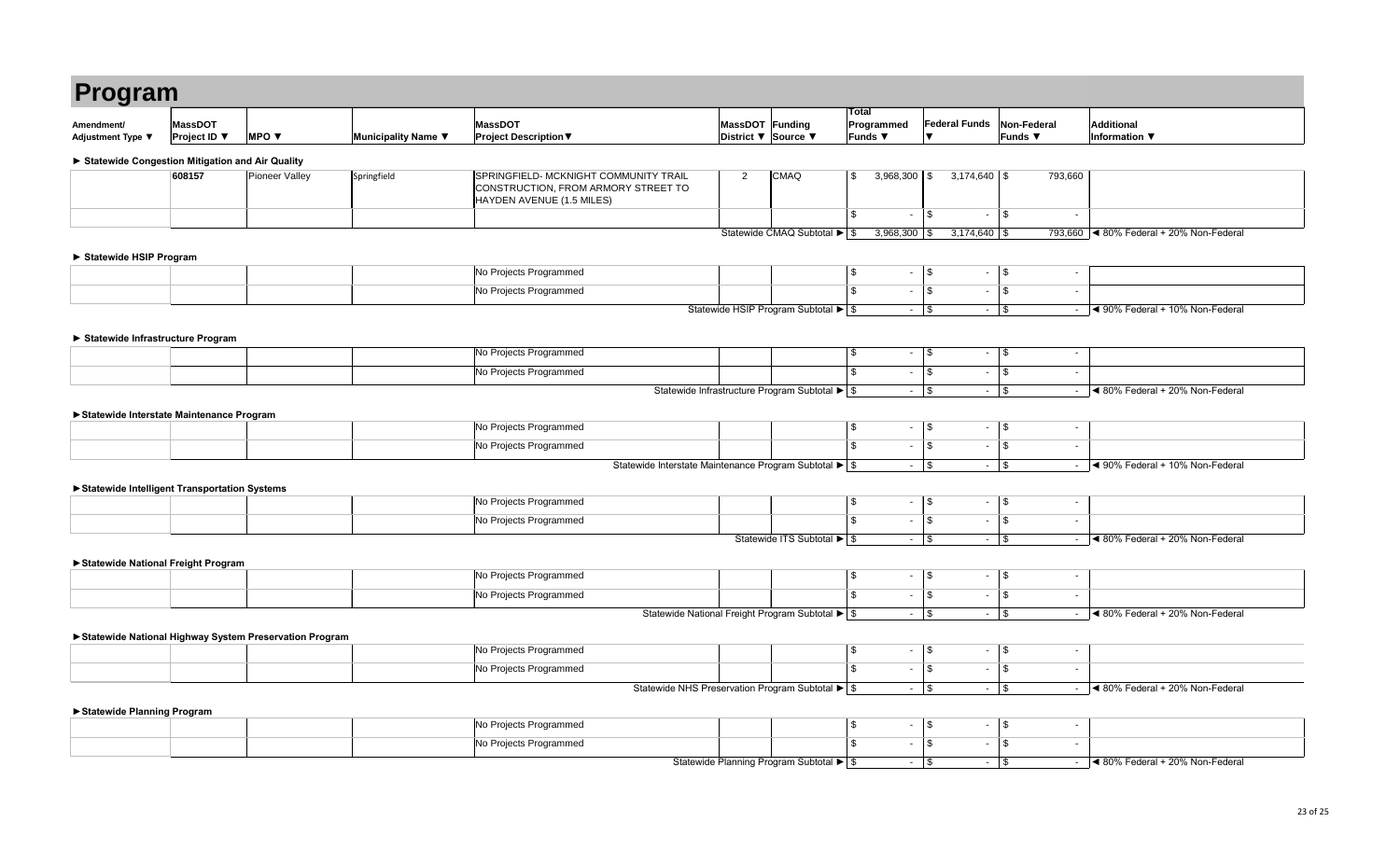|  | No.<br>↑ Projects Programmed | <b>SRTS</b> |  |  |  |
|--|------------------------------|-------------|--|--|--|
|  | No Projects Programmed       | <b>SRTS</b> |  |  |  |
|  |                              |             |  |  |  |

|  | No Projects Programmed |                    |   |  |  |  |
|--|------------------------|--------------------|---|--|--|--|
|  | No Projects Programmed |                    |   |  |  |  |
|  |                        | <u>— — назадзе</u> | . |  |  |  |

| Program                                |                                                          |                          |                     |                                                |                 |                     |                                            |                      |                               |        |
|----------------------------------------|----------------------------------------------------------|--------------------------|---------------------|------------------------------------------------|-----------------|---------------------|--------------------------------------------|----------------------|-------------------------------|--------|
| Amendment/<br><b>Adjustment Type ▼</b> | <b>MassDOT</b><br><b>Project ID</b> $\blacktriangledown$ | MPO $\blacktriangledown$ | Municipality Name ▼ | <b>MassDOT</b><br><b>Project Description ▼</b> | MassDOT Funding | District ▼ Source ▼ | <b>Total</b><br>Programmed<br><b>Funds</b> | <b>Federal Funds</b> | Non-Federal<br><b>Funds</b> ▼ |        |
| ▶ Statewide Railroad Grade Crossings   |                                                          |                          |                     |                                                |                 |                     |                                            |                      |                               |        |
|                                        |                                                          |                          |                     | No Projects Programmed                         |                 |                     |                                            | $\sim$               |                               |        |
|                                        |                                                          |                          |                     | No Projects Programmed                         |                 |                     | $\sim$                                     | $\sim$               | - 1                           | $\sim$ |

|  | No Projects Programmed |  |  |  |  |
|--|------------------------|--|--|--|--|
|  | No Projects Programmed |  |  |  |  |

|                                                                         | MassDOT Funding<br>District $\blacktriangledown$ | Source ▼                                                                  | <b>Total</b><br>Programmed<br><b>Funds ▼</b>                          | <b>Federal Funds</b><br>▼                    | Non-Federal<br><b>Funds ▼</b>                     | <b>Additional</b><br><b>Information</b> ▼                  |
|-------------------------------------------------------------------------|--------------------------------------------------|---------------------------------------------------------------------------|-----------------------------------------------------------------------|----------------------------------------------|---------------------------------------------------|------------------------------------------------------------|
|                                                                         |                                                  |                                                                           |                                                                       |                                              |                                                   |                                                            |
|                                                                         |                                                  |                                                                           |                                                                       |                                              |                                                   |                                                            |
|                                                                         |                                                  |                                                                           | \$<br>$\blacksquare$                                                  | \$<br>$\blacksquare$                         | \$                                                | $\blacksquare$                                             |
|                                                                         |                                                  |                                                                           | \$<br>$\blacksquare$                                                  | \$<br>$\blacksquare$                         | \$                                                | $\blacksquare$                                             |
|                                                                         |                                                  | Statewide RR Grade Crossings Subtotal $\blacktriangleright$ $\frac{1}{5}$ | $\blacksquare$                                                        | \$<br>$\blacksquare$                         | \$                                                | ◀ 80% Federal + 20% Non-Federal<br>$\sim$                  |
|                                                                         |                                                  |                                                                           |                                                                       |                                              |                                                   |                                                            |
|                                                                         |                                                  | SRTS                                                                      | \$<br>$\blacksquare$                                                  | \$<br>$\overline{\phantom{a}}$               | \$                                                | $\blacksquare$                                             |
|                                                                         |                                                  | <b>SRTS</b>                                                               | \$<br>$\blacksquare$                                                  | \$<br>$\blacksquare$                         | \$                                                | $\blacksquare$                                             |
| Statewide Safe Routes to Schools Program Subtotal ▶ St                  |                                                  |                                                                           | $\blacksquare$                                                        | \$<br>$\blacksquare$                         | \$                                                | ◀ Funding Split Varies by Funding Source<br>$\blacksquare$ |
|                                                                         |                                                  |                                                                           |                                                                       |                                              |                                                   |                                                            |
|                                                                         |                                                  |                                                                           |                                                                       |                                              |                                                   |                                                            |
|                                                                         |                                                  |                                                                           | $\, \, \raisebox{12pt}{$\scriptstyle \$}$<br>$\overline{\phantom{a}}$ | \$<br>$\blacksquare$                         | $\boldsymbol{\$}$                                 | $\blacksquare$                                             |
|                                                                         |                                                  |                                                                           | \$<br>$\blacksquare$                                                  | \$<br>$\blacksquare$                         | \$                                                | $\blacksquare$                                             |
|                                                                         |                                                  | Statewide Stormwater Retrofits Subtotal ▶ \$                              | $\overline{\phantom{a}}$                                              | \$<br>$\blacksquare$                         | \$                                                | ◀ 80% Federal + 20% Non-Federal<br>$\blacksquare$          |
|                                                                         |                                                  |                                                                           |                                                                       |                                              |                                                   |                                                            |
|                                                                         |                                                  |                                                                           | $\,$<br>$\blacksquare$                                                | \$<br>$\blacksquare$                         | \$                                                | $\blacksquare$                                             |
|                                                                         |                                                  |                                                                           | \$<br>$\blacksquare$                                                  | \$<br>$\sim$                                 | \$                                                | $\blacksquare$                                             |
| Statewide Transportation Enhancements Subtotal $\blacktriangleright$ \$ |                                                  |                                                                           | $\blacksquare$                                                        | $\boldsymbol{\mathsf{\$}}$<br>$\blacksquare$ | \$                                                | ◀ 80% Federal + 20% Non-Federal<br>$\sim$                  |
|                                                                         |                                                  |                                                                           |                                                                       |                                              |                                                   |                                                            |
|                                                                         |                                                  |                                                                           | \$<br>$\blacksquare$                                                  | \$                                           | \$                                                | $\blacksquare$                                             |
| ders, Project Value                                                     |                                                  |                                                                           | \$<br>$\blacksquare$                                                  | \$<br>$\blacksquare$                         | \$                                                | $\sim$                                                     |
|                                                                         |                                                  |                                                                           |                                                                       |                                              |                                                   |                                                            |
| etrofits, and Misc.                                                     |                                                  |                                                                           | \$<br>$\qquad \qquad \blacksquare$                                    | \$<br>$\overline{\phantom{a}}$               | \$                                                | $\blacksquare$                                             |
|                                                                         |                                                  |                                                                           | \$<br>$\blacksquare$                                                  | \$<br>$\blacksquare$                         | \$                                                | $\blacksquare$                                             |
| Nay                                                                     |                                                  |                                                                           | \$<br>$\blacksquare$                                                  | \$<br>$\sim$                                 | \$                                                | $\blacksquare$                                             |
|                                                                         |                                                  |                                                                           | \$<br>$\blacksquare$                                                  | \$<br>$\sim$                                 | \$                                                | $\blacksquare$                                             |
|                                                                         |                                                  | Other Statewide Items Subtotal $\blacktriangleright$ \$                   | $\overline{\phantom{0}}$                                              | \$<br>$\sim$                                 | \$                                                | ◀ Funding Split Varies by Funding Source<br>$\sim$         |
|                                                                         |                                                  |                                                                           |                                                                       |                                              |                                                   |                                                            |
|                                                                         |                                                  |                                                                           |                                                                       |                                              |                                                   |                                                            |
|                                                                         |                                                  |                                                                           |                                                                       |                                              |                                                   |                                                            |
|                                                                         |                                                  |                                                                           |                                                                       |                                              |                                                   |                                                            |
|                                                                         |                                                  | <b>NFA</b>                                                                | \$<br>$\overline{\phantom{a}}$                                        |                                              | \$                                                | $\sim$                                                     |
|                                                                         |                                                  | <b>NFA</b>                                                                | \$<br>$\qquad \qquad \blacksquare$                                    |                                              | \$                                                | $\blacksquare$                                             |
|                                                                         |                                                  |                                                                           |                                                                       |                                              |                                                   |                                                            |
|                                                                         |                                                  | Non-Federal Aid Subtotal $\blacktriangleright$ $\mid$ \$                  | $\blacksquare$                                                        |                                              | $\, \, \raisebox{-1.5pt}{\text{\circle*{1.5}}}\,$ | ◀100% Non-Federal<br>$\blacksquare$                        |

| <b>ABP GANS Repayment</b>                       |  | $\overline{\phantom{0}}$ |  |
|-------------------------------------------------|--|--------------------------|--|
| Award Adjustments, Change Orders, Project Value |  | $\overline{\phantom{0}}$ |  |
| Changes, Etc.                                   |  |                          |  |
| DBEs, FAPO, Pavement Lab Retrofits, and Misc.   |  | $\overline{\phantom{0}}$ |  |
| Programs                                        |  |                          |  |
| Planning                                        |  |                          |  |
| Statewide Design and Right of Way               |  |                          |  |
| Statewide Recreational Trails                   |  | $\overline{\phantom{a}}$ |  |
|                                                 |  |                          |  |

|  | No Projects Programmed | $N_{\rm F}$                  |  |
|--|------------------------|------------------------------|--|
|  | No Projects Programmed | $N_{\rm F}$                  |  |
|  |                        | Non Foderal Aid Cubtatal N C |  |

|  |  | rammer<br>$\mathbf{u} \cdot \mathbf{v}$ | ה וצו |  |  |
|--|--|-----------------------------------------|-------|--|--|
|--|--|-----------------------------------------|-------|--|--|

### **► Statewide Safe Routes to Schools Program**

### **►Statewide Transportation Enhancements**

### **►Statewide Stormwater Retrofits**

### **►Other Statewide Items**

**►Non Federal Aid**

### **►Section 2B / Non-Federal Bridge Projects**

### **►Section 2A / Non-Federal Projects**

### **►Section 2B / Non-Federal Bridge Projects**